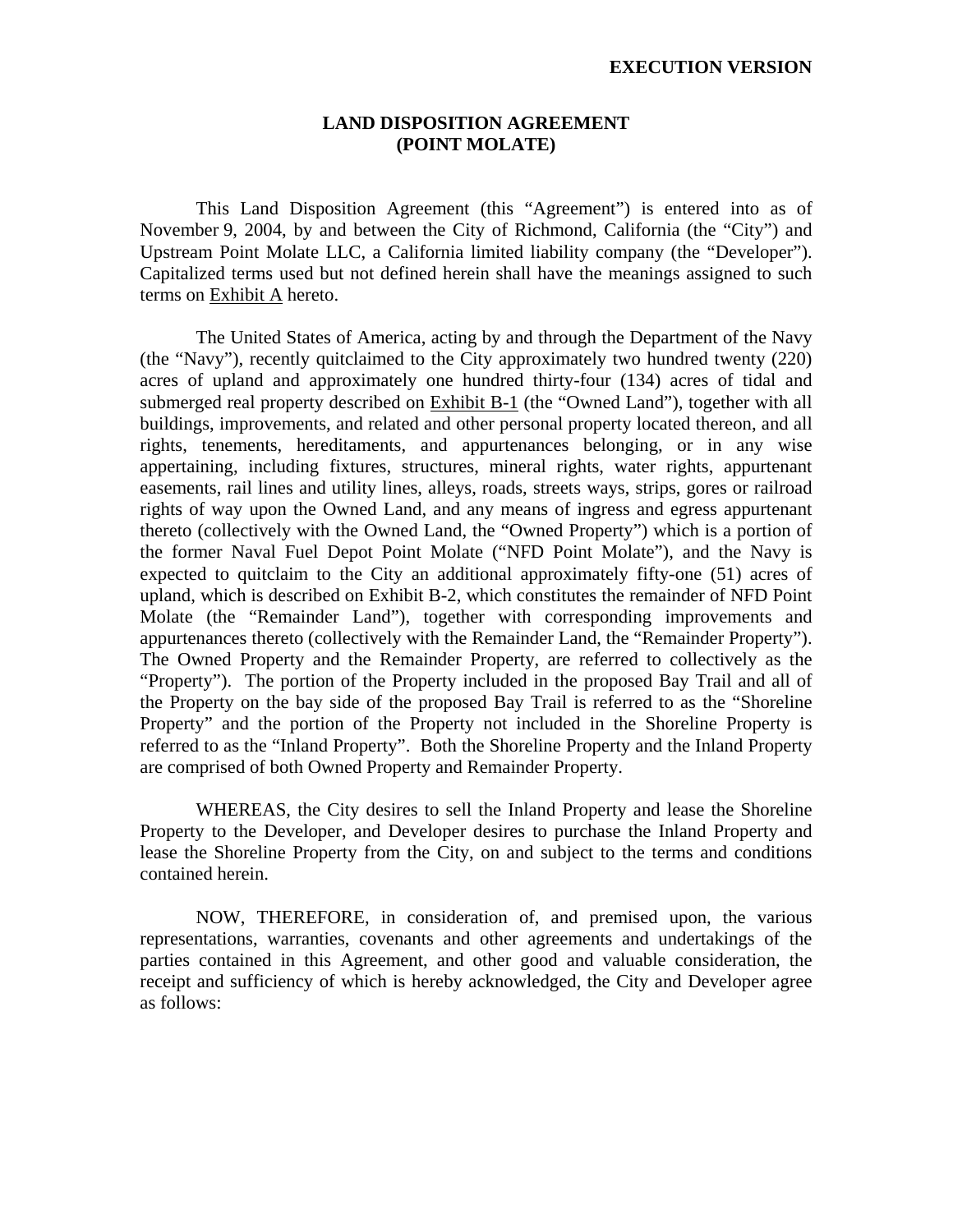#### **ARTICLE 1. TRANSFER OF PROPERTY**

#### 1.1 Transfer of Property.

 (a) City agrees to sell the Inland Property to the Developer and lease the Shoreline Property to the Developer and the Developer agrees to buy the Inland Property and lease the Shoreline Property from the City, on and subject to the terms, covenants and conditions set forth herein.

 (b) The City's agreement to sell the portion of the Inland Property and lease the portion of the Shoreline Property which is included in the Remainder Property to Developer is contingent upon the Navy's transfer of the Remainder Property to the City, as provided in Section 2.3 below. If, notwithstanding the Developer's performance of its obligations under Section 2.3 below, such transfer of the Remainder Property to the City has not occurred prior to the Closing, Developer shall have the right to proceed with the Closing of the Owned Property and the City and the Developer shall negotiate in good faith as to a reduction in the Purchase Price, if warranted, to reflect the exclusion of any portion of the Inland Property which is included in the Remainder Property, and if the Developer elects to proceed with the purchase and lease of the Owned Property, (i) Developer may continue with efforts to obtain the conveyance of the Remainder Property by the Navy after Closing, (ii) the City shall cooperate with and assist Developer in such efforts (at no material cost to the City), (iii) if the Remainder Property or any portion thereof is subsequently conveyed to the City, the City shall, upon direction from Developer, promptly sell or lease, as appropriate, such Remainder Property to Developer or its designees, and (iv) if, as and when any portion of the Remainder Property which is Inland Property is conveyed to Developer or its designees, any portions of the Purchase Price which the parties agreed to reduce shall be paid to City (or an appropriate portion thereof if less than all of the Inland Property which is included in the Remainder Property is so conveyed).

 (c) The City shall lease the Shoreline Property to the Developer (or the Developer's assignee) (in either case, the "Tenant") for the maximum term permitted by law, currently, not less than 50 years (the "Shoreline Lease"), and grant the Tenant a permanent easement for ingress and egress over and non-exclusive use, consistent with the Design Concept Documents, of the Shoreline Property commencing upon the expiration of the Shoreline Lease. The Shoreline Lease shall: (i) provide for rent of \$1, (ii) provide the City with permanent conservation easements, or another mechanism acceptable to the City in its sole discretion and approved by BIA, to assure permanent open space status and public access to the open space portions (as finally determined in the Design Concept Documents as approved by the City) of the Shoreline Parcel (the "Bay Trail and Open Space Rights"), (iii) provide that the construction and maintenance of the Bay Trail on the Shoreline Property will be undertaken by the Tenant at the Tenant's expense pursuant to the Bay Trail Design Guidelines promulgated by the Association of Bay Area Governments and the State of California Parks and Recreation Department as part of the first phase of construction of the Project, (vi) provide that the Tenant will repair and maintain shoreline rip rap for erosion control and (v) contain such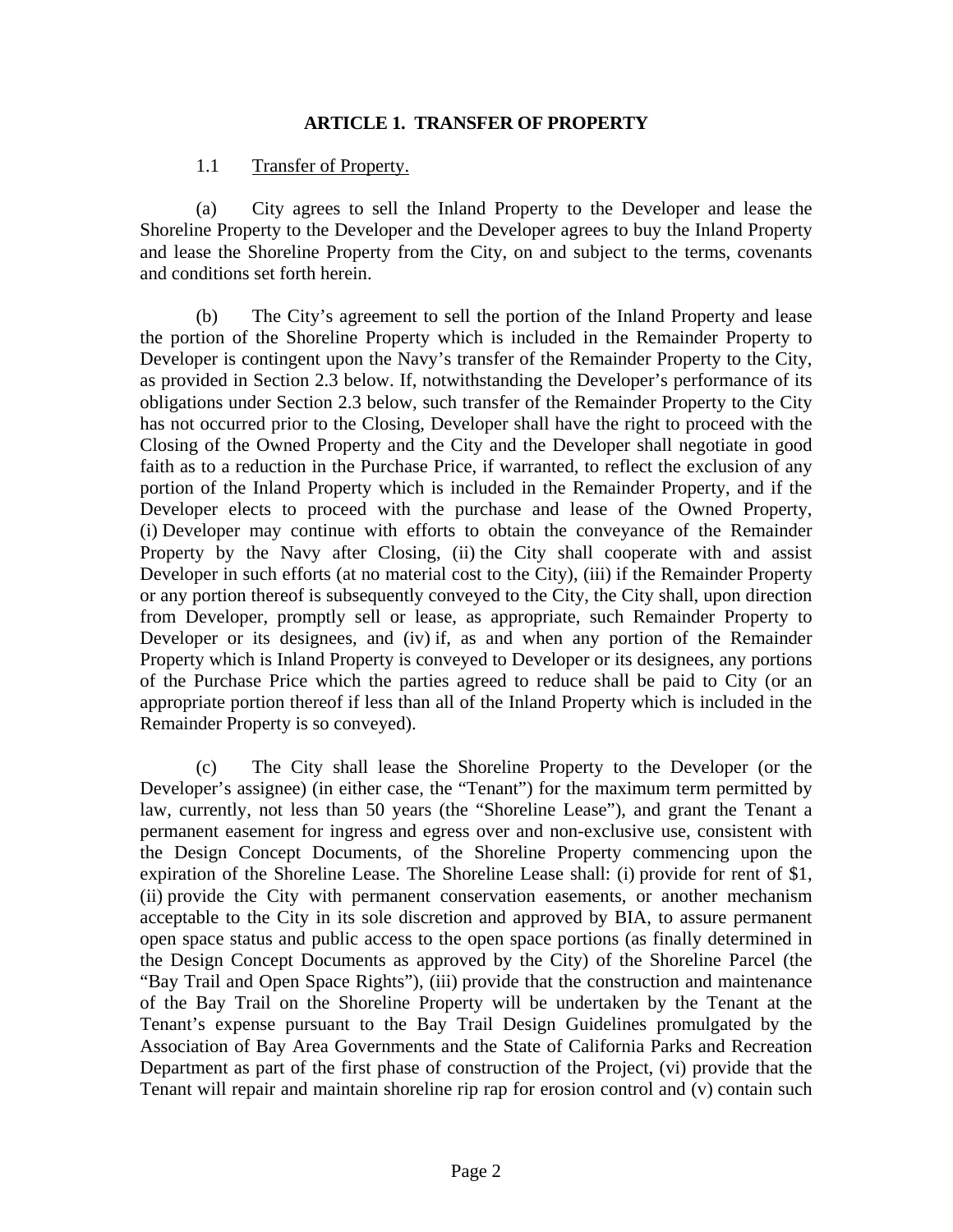other reasonable or customary provisions as the City and the Tenant may reasonably agree upon. The Tenant and the City Manager shall negotiate in good faith and agree on the form of the Shoreline Lease within twelve months after the date hereof. In lieu of leasing the Shoreline Property to the Developer or its assignee, the City shall have the right, at its option, to grant the Developer or its assignee such other interest in the Shoreline Property as may be legally permitted and is agreeable to the City and the Developer or its assignee, provided that such grant shall not require additional compensation from the Developer or its assignee and shall reserve the Bay Trail and Open Space Rights.

 (d) Land reasonably determined by the City, after consultation with the Developer, to be sufficient for the right of way for Western Drive shall also be excluded from the Property, provided, that such land so excluded from the Property shall be no less than the currently existing right of way for Western Drive.

 (e) Prior to Closing, City shall prepare and process through the normal City procedures for City-owned property all subdivision or parcel maps necessary to create separate legal parcels for the Shoreline Property and to exclude the Western Drive right of way. Developer shall provide all map, surveys and other documentation required for processing of such maps.

 1.2 Closing, Initial Consideration, Extension Consideration. The Closing of the purchase and sale and lease of the Property shall occur on or before January 15, 2006 (the "Closing Date"). To compensate the City for granting Developer the right to purchase and lease the Property until January 15, 2006, the Developer shall pay to the City the sum of \$1,000,000 (the "Initial Consideration") within 21 days after execution and delivery of this Agreement by all parties. The Developer may extend the Closing Date for up to four successive twelve-month periods, by written notice given at least 30 days prior to the then existing Closing Date and by payment to the City of additional consideration in the amount of (i) \$2,000,000 for the first 12 month extension, (ii) \$3,000,000 for the second 12 month extension, (iv) \$4,000,000 for the third 12 month extension and (v) \$5,000,000 for the final 12 month extension, in each case delivered to the City on or prior to the then existing Closing Date (the total of the Initial Consideration and any and all of such additional payments hereunder is the "Non-refundable Consideration"). The Non-refundable Consideration shall be earned by the City upon receipt and shall in all events be retained by the City and be nonrefundable.

 1.3 Escrow. Escrow shall be established for the Closing hereunder not later than thirty (30) days after Developer's notice to the City that conditions in Section 7.1 have been satisfied and Developer is prepared to close on the Property. The Closing shall occur no later than sixty (60) days after satisfaction of the conditions precedent set forth in Article 7 below, but in no event shall the Closing occur later than the Closing Date (as extended pursuant to Section 1.2).

 1.4 Purchase Price. The purchase price ("Purchase Price") for the Inland Property shall be \$50,000,000, payable at Closing as follows: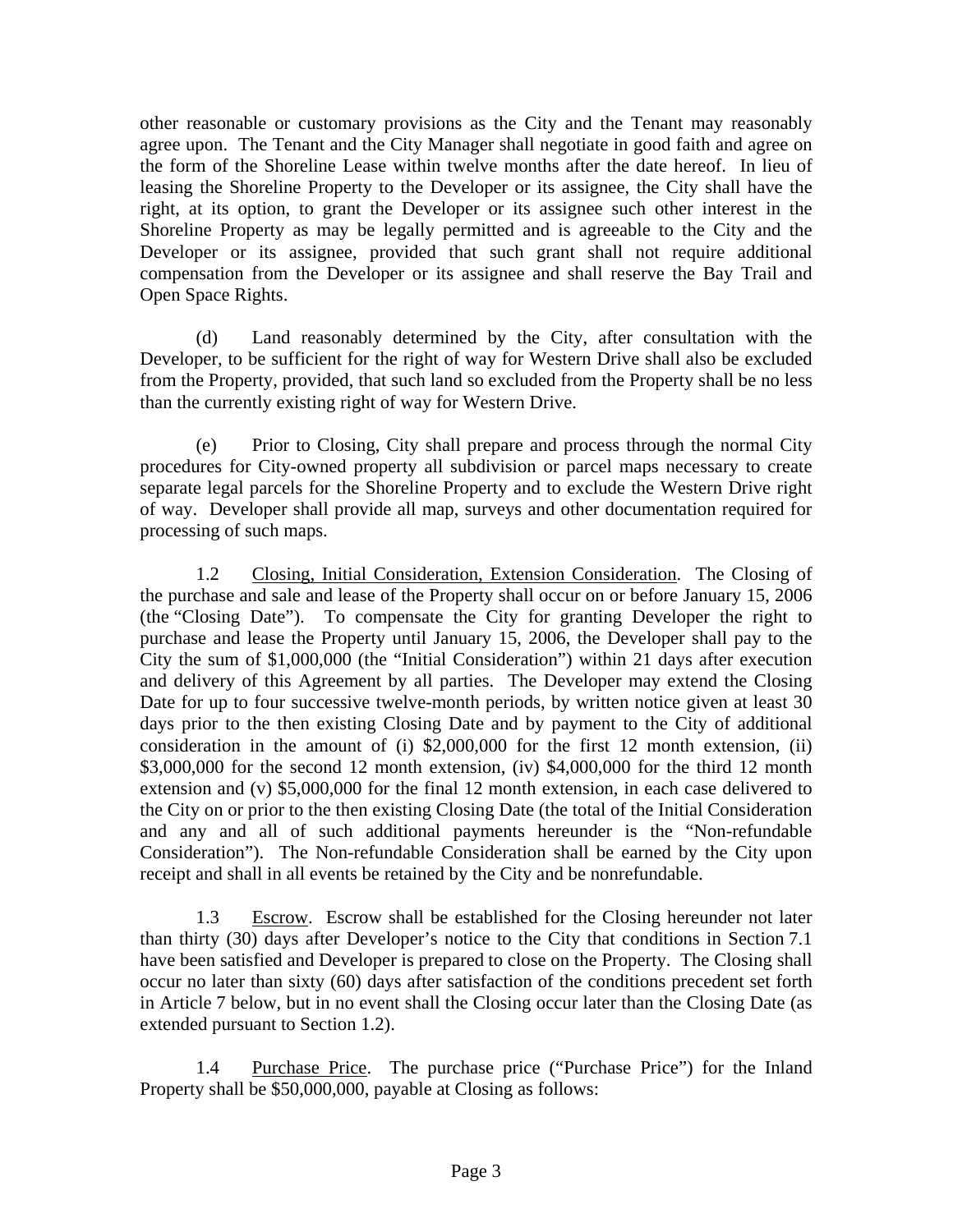(a) The Non-refundable Consideration paid to the City shall be credited against the Purchase Price.

 (b) Developer shall pay to the City in immediately available funds by wire transfer to an account designated by the City a sum equal to the difference between \$20,000,000 and the Non-refundable Consideration previously paid to the City.

 (c) The Developer shall deliver to the City a promissory note in the principal sum of \$30,000,000 bearing interest at a variable rate per annum equal to the 30-day London Interbank Offering Rate plus 1.1% and in substantially the form attached hereto as Exhibit C (the "Note"). The Note shall provide for annual principal payments of \$2,000,000 to the City. In addition, the Developer shall deliver a guaranty of the Note from a guarantor (the "Note Guarantor") whose long-term debt is rated in one of the four highest rating categories (without regard to "+", "-" or numerical modifiers) by Moody's Investors Service or Standard & Poor's Ratings Group (a "Qualified Guarantor"), in substantially the form attached hereto as Exhibit D.

 1.5 Condition of Title. Upon Closing, the City shall convey the Inland Property to Developer or its designee by quitclaim deed (the "Deed"). At Closing, the Property shall be free and clear of all liens, encumbrances, clouds and conditions, rights of occupancy or possession, except the Permitted Exceptions. By acceptance of the Deed and the Shoreline Lease and the Closing of the purchase and sale and lease of the Property, (i) Developer agrees it is assuming for the benefit of City all of the obligations of City with respect to the Permitted Exceptions from and after the Closing, and (ii) Developer agrees that City shall have conclusively satisfied its obligations with respect to title to the Property. The provisions of this Section shall survive the Closing. Delivery of title in accordance with the foregoing shall be evidenced by the willingness of Fidelity National Title Company or any other title company reasonably satisfactory to Developer ("the Title Company") to issue, at Closing, its Owner's/Leasehold ALTA Policy of Title Insurance in the amount of the Purchase Price showing (i) fee title to the Inland Property which is Owned Land and, if appropriate, the Remainder Land vested in Developer, and (ii) a leasehold estate in the Shoreline Property which is Owned Land, and if appropriate, the Remainder Land, vested in Developer, all subject to the Permitted Exceptions (the "Title Policy"). Developer shall prepare, at Developer's cost, any survey of the Inland Property necessary to support the issuance of the Title Policy. Developer shall provide City with a copy of such survey at no cost to City.

#### **ARTICLE 2. DEVELOPMENT OF THE PROPERTY**

2.1 Design Concept Documents.

 (a) The Preliminary Site Plan and the Scope of Development together constitute the preliminary "Design Concept Documents". The Developer acknowledges that the City has not yet approved the Design Concept Documents or the development of the Project on the Property. The Design Concept Documents will be modified in response to the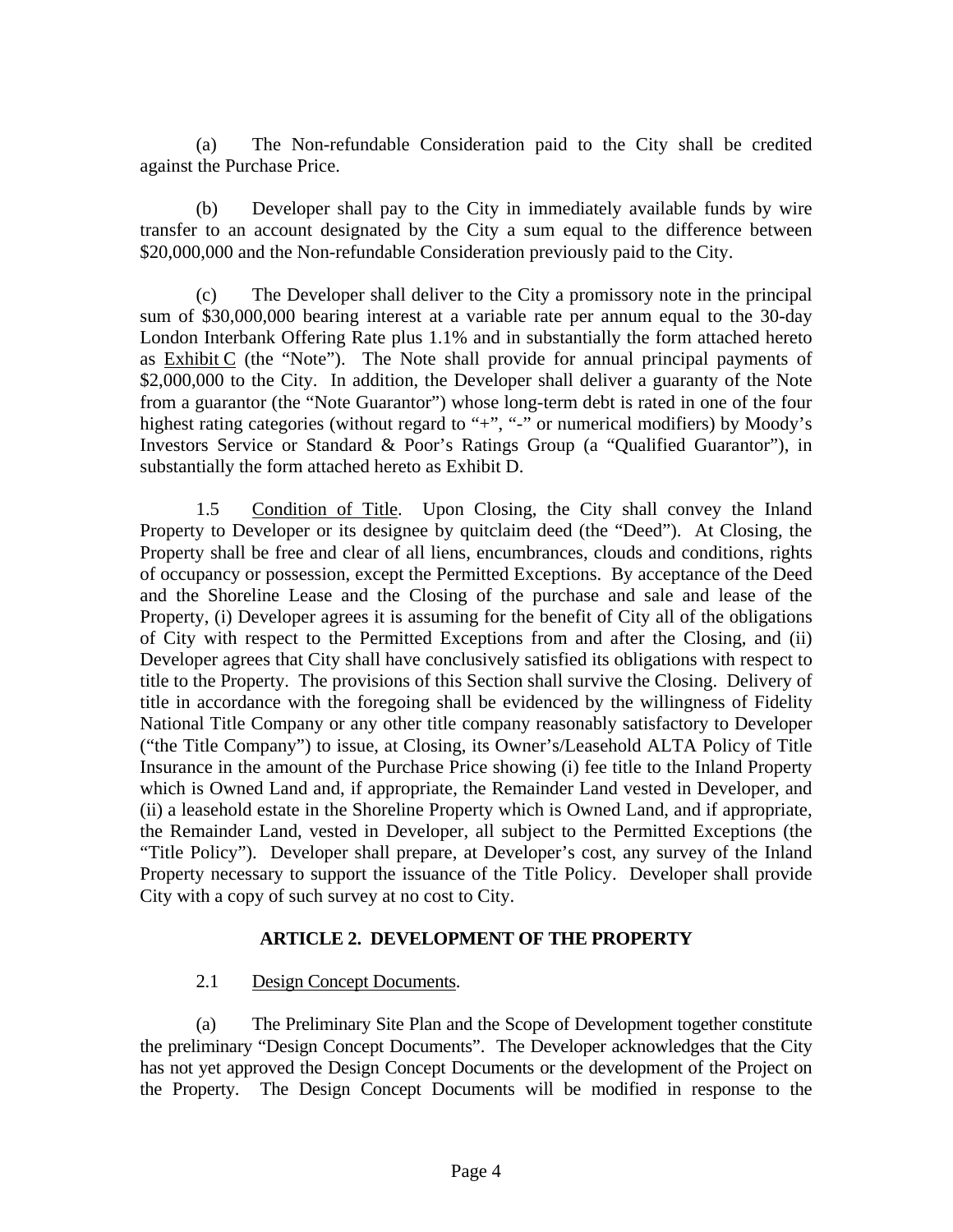environmental review process described in Section 2.2(a). Upon completion of that process, the Developer will submit the final Design Concept Documents to the City for its approval.

 (b) The Developer agrees to use commercially reasonable efforts to obtain all permits, approvals, consents and financing necessary to develop the Property with the improvements described in the Design Concept Documents. In order to develop the Project in accordance with the Design Concept Documents, at Closing Developer intends to assign its rights to purchase and lease the Property to the Guidiville Band of Pomo Indians of the Guidiville Rancheria (listed in the Federal Register as the Guidiville Rancheria of California) (the "Tribe"), and City consents to such assignment. As a condition to such assignment, and to any transfer of the Property to the Tribe, the Tribe must execute a Services Agreement substantially in the form attached hereto as Exhibit E and a adopt a First Source Agreement substantially in the form attached as Exhibit F as provided in Section 5.4 of the Services Agreement.

### 2.2 Environmental Documentation.

 (a) Prior to Closing, Developer shall prepare and submit to the City such plans, specifications, drawings, and other information, as specified by the City, which are reasonably necessary for the City to perform any City, building, planning, zoning or environmental review process related to the development of the Property which the City determines are required or as provided in the Design Concept Documents. Developer may also be required by NEPA and, to the extent applicable, CEQA, to prepare and submit additional information needed to supplement the previous environmental analyses to state and/or federal governmental agencies for approval. Developer shall provide the City any updated documentation of the Project in order to facilitate the City's performance of the environmental review process, including any required public hearings. Prior to Closing, the Developer is required to process all its development applications for review by City staff to determine compliance with any environmental or other discretionary review that complies with the process set out in CEQA or NEPA, as applicable. No final determination is made at this time as to the scope and nature of the Project. Such final determination will be made after consideration of the CEQA and NEPA review process, as applicable, and may include "no project" or "reduced project" alternatives. Developer shall not receive any refund of the Non-refundable Consideration if this Project is disapproved or if the Project or the Design Concept Documents are required to be modified by the City or any other party in connection with the review process or if the Project otherwise becomes legally or economically infeasible. To the extent that CEQA compliance is required for any City or State approvals, Developer will fund required studies and will promptly pay upon invoice all of the City's reasonable legal, engineering and consulting costs in connection with such review, and the City will diligently process the required CEQA certifications.

 (b) After the completion of the environmental review process, and after the City has approved the Design Concept Documents, any proposed material change, modification, revision or alteration of the Design Concept Documents shall be submitted promptly for approval by the City Council. A material change, modification, revision or alteration of the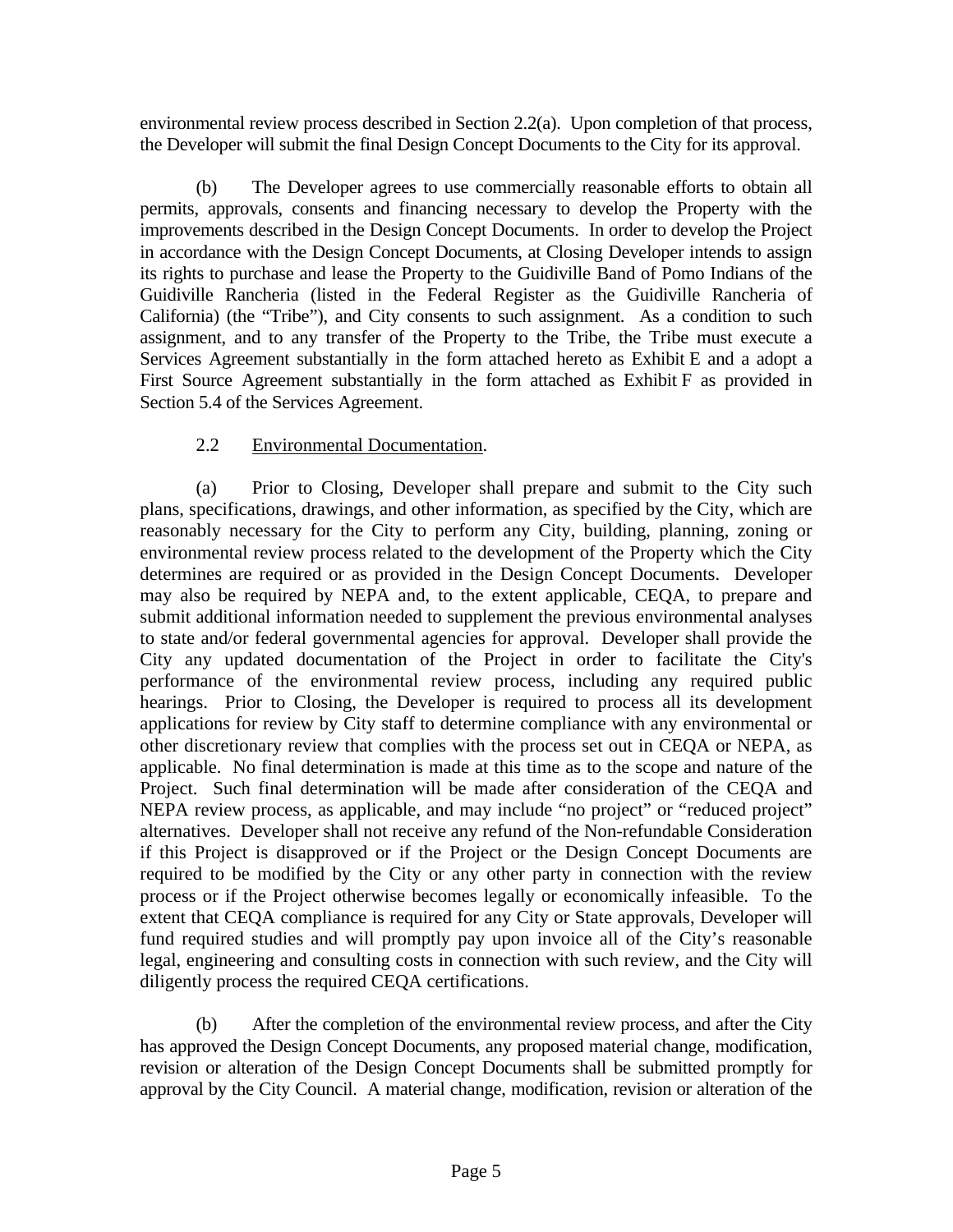approved Design Concept Documents is one that would substantially alter the approved mix of uses and/or proportionate allocation of building area among such uses to be developed on the Property or the footprint of the developed portion of the Property or would alter or diminish any public access or Hillside Open Space or Bay Trail and Open Space Rights.

 (c) The City understands and acknowledges that the Tribe will not be governed by CEQA and after Closing the Tribe will not be required to submit its project for discretionary approvals by the City; however, the Tribe will be bound under the Services Agreement to comply with the Design Concept Documents. No material changes shall be made to the Design Concept Documents without the prior approval of the City.

 2.3 Navy FOSET. Prior to Closing Developer shall fund, manage and take all reasonable actions necessary to cause the Navy to convey the Remainder Property to the City, to secure indemnities and insurance reasonably satisfactory to the City and to manage the ultimate cleanup of the Remainder Property pursuant to all existing laws, environmental procedures, regulatory agreements and insurance requirements. If such transfer of the Remainder Property from the Navy under a Finding of Suitability for Early Transfer ("FOSET") to the City is completed prior to the Closing, then in consideration of performing those services for the City, (i) City shall within thirty (30) days after receipt of written request by Developer (accompanied by supporting documentation in reasonable detail) advance funds or payments supplied to the City for those purposes by the Navy to pay for such services provided by the Developer prior to the Closing and (ii) Developer shall be entitled to receive upon Closing all remaining payments and funding supplied for those purposes by the Navy, without further participation by the City; provided, however, that at Closing Developer shall provide for escrowing, insuring or otherwise guarantying the availability of funding reasonably required to complete the remediation activities to achieve the land uses anticipated for the Project, including providing for any payment of self-insured retentions needed for cleanup expenses that may exceed remediation estimates or Navy payments.

 2.4 State Lands Issues. Prior to Closing, Developer shall fund, manage and take all actions necessary to resolve any property boundary claims of the State of California related to the Property and to obtain any appropriate title releases from the California State Lands Commission, including without limitation obtaining all rights necessary to utilize the Pier. The City shall cooperate in such efforts, but shall not be required to incur any material expense in connection with such cooperation. The Developer acknowledges that the Pier extends into the bay beyond the boundary of the Property and that the City makes no representation as to its title to that (or any other) portion of the Pier. Pursuant to the Scope of Development, the Developer will provide public access to the Pier from Western Drive and public parking rights to allow reasonable public use of the Pier and reasonable public access to any ferry service. The Developer shall have no obligation to provide access to the Pier to private watercraft.

 2.5 Public Finance. Developer (or if the Tribe purchases and leases the Property, the Tribe) shall finance and manage the construction and development of the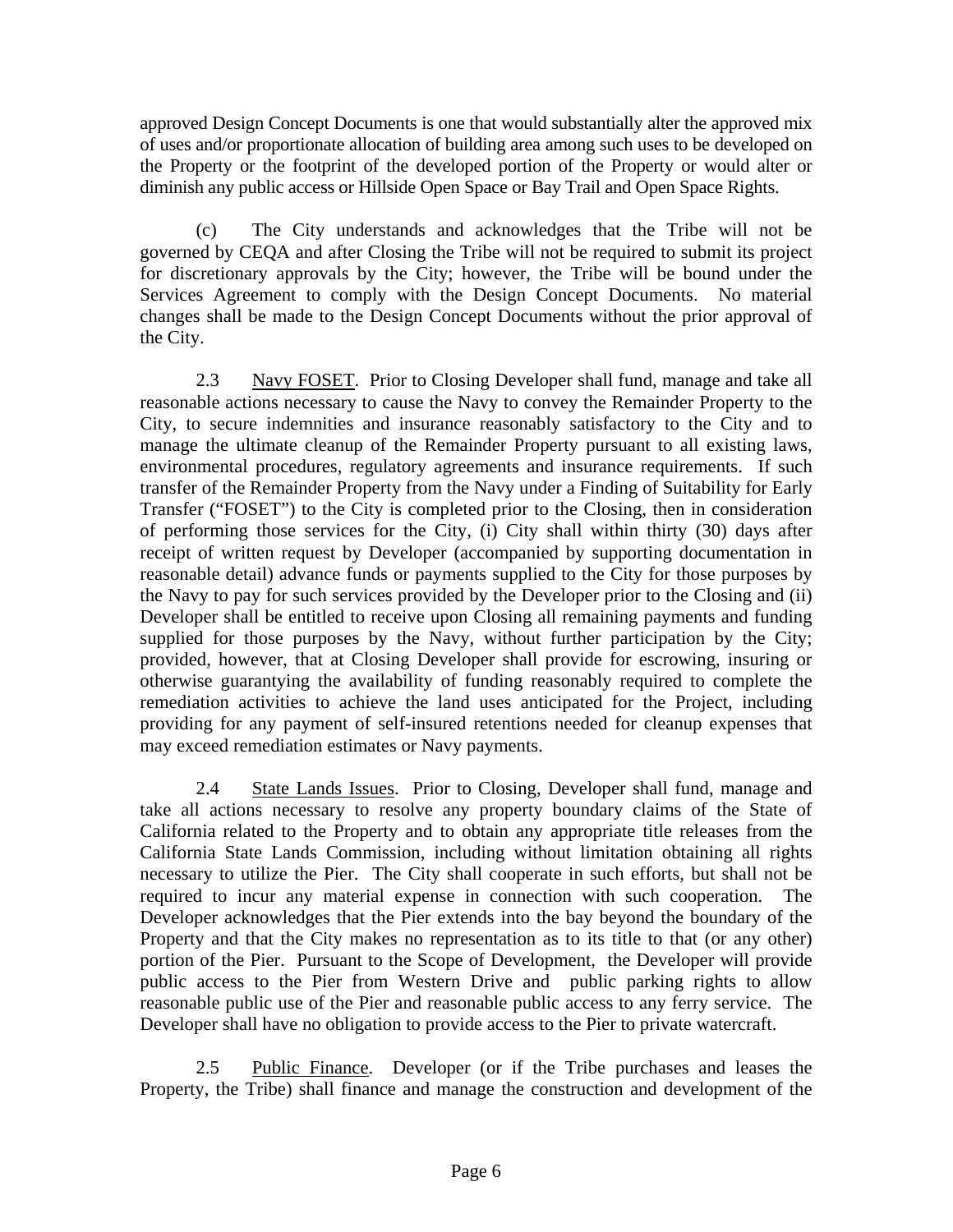Project without contribution or guaranty of any kind by the City. If requested by the Developer, the City will use its best efforts to assist in providing conduit financing in order to allow the financing to be tax-exempt under federal and state law; provided, that (i) in no event shall the City be required to contribute funds, or lend its credit or guaranty of any kind to such financing and (ii) if such financing is undertaken, the City may retain reasonable fees (subject to applicable legal limits) to compensate it for providing such financing. In the event the City undertakes such financing, all professionals involved in the offering (including bond counsel, disclosure counsel, financial advisors and underwriters) shall be subject to the reasonable approval of the City.

 2.6 Protection of Hillside Open Space and Historic Preservation. The Developer and the City have a mutual interest in protecting open spaces in the Property and to preserve a reasonable amount of the natural and scenic qualities within the Property which distinguish it from other regions of the City. The Developer shall manage all Hillside Open Space, historic preservation and permitting and entitlement activities required for the development of the Property to proceed. All historic preservation activities shall follow the United States Secretary of the Interior's Standards and Guidelines. The City and the Developer agree that at Closing Hillside Open Space shall be subjected to permanent conservation easements, public access easements or other enforceable mechanisms acceptable to the City in its sole discretion and approved by BIA after completion of the environmental review process described in Section 2.2(a) and approved by the City to protect the Hillside Open Space and to assure public access in perpetuity. Such easements or other mechanisms shall not subject to termination or reduction by the Developer, the Tribe, BIA or pursuant to eminent domain or other procedure. The Developer agrees to provide a mechanism reasonably acceptable to BIA and the City to provide for and fund the maintenance and preservation of the Hillside Open Space, all as described in the Design Concept Documents.

2.7 Support for Trust Application. In consideration for the obligations undertaken by the Developer herein, upon Developer's request the City shall provide correspondence to the BIA, and to the Governor of the State of California, and the County of Contra Costa which supports the application of the Tribe to the United States and requests that the United States to take the Property into trust for the benefit of the Tribe, and respond to inquiries about the Tribe's trust application from the BIA, the State of California and the County of Contra Costa in a manner that is consistent with the intent of this Agreement. The City shall also urge the Governor of the State of California to negotiate and execute with the Tribe a Compact for gaming purposes in accordance with the intent of this Agreement and the Services Agreement, and shall work proactively with the County of Contra Costa and other governmental agencies to help resolve any impediments to the approval process.

 2.8 Alternative Proposal. The City acknowledges that uncertainty exists concerning the feasibility of developing Indian gaming uses on the Property due to a variety of federal, state and local permitting issues, federal land in trust issues, state compact issues and local City revenue sharing issues. If it is determined that the development of Indian gaming uses on the Property is not commercially feasible or not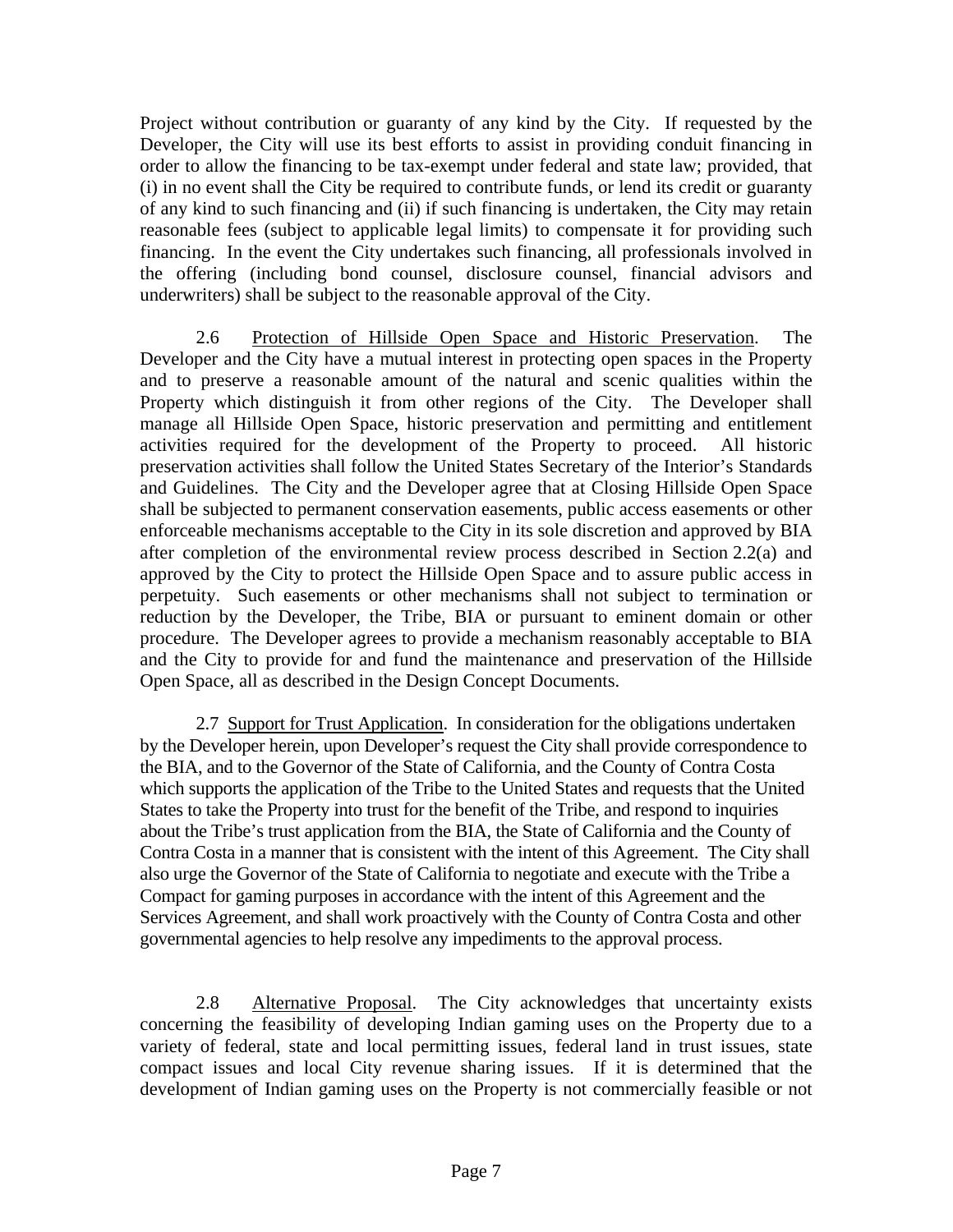legally permitted, the Developer may purchase and lease the Property without any involvement by any Native American tribe, and, prior to the Closing Date, the Developer and the City shall negotiate exclusively in good faith for a period not to exceed one hundred twenty (120) days with respect to an alternative development proposal and, if such negotiations are successful, execute an amendment to this Agreement to reflect such alternative proposal*; provided, that* Developer will be required to submit land use and building plans for such alternative proposal to the City for its discretionary approval in accordance with all applicable federal, State and local laws, rules and regulations. In such redesign Developer shall have the right to alter the distribution of uses in the Property to substitute other uses, subject the consent of the City and compliance with all applicable local, state and federal laws, rules and regulations. If Developer purchases and leases the Property pursuant to this Section 2.8 (rather than the Property being transferred to the Tribe), the Deed and the Shoreline Lease shall contain a restriction which prevents the Property from being used for any gambling or gaming purpose unless expressly permitted by an agreement between the owner of the Property and the City which contains terms no less favorable to the City than those contained in this Agreement and the Services Agreement.

 2.9 Financing Plan. (a) As a condition to Closing, Developer or the Tribe will submit evidence reasonably acceptable to the City reflecting the availability of the necessary funds to complete the entitlement, acquisition, remediation, and construction of Phase 1 of the Project. Such evidence may include (i) a certified financial statement of the Developer, the Tribe or any Qualified Guarantor, (ii) a certification in writing from a financial institution doing business in California in which Developer, Tribe or any Qualified Guarantor has deposited funds or (iii) other forms of security, reasonably satisfactory to the City evidencing sources of capital sufficient to demonstrate that the Developer or Tribe has adequate funds available. Such documents are collectively referred to as the Financing Plan.

(b) Upon receipt by the City of the Financing Plan, the City shall promptly review and approve or disapprove such Financing Plan within thirty (30) days after submission. If such Financing Plan is not approved by the City, the City shall set forth in writing and notify Developer of the reasons therefor. Developer shall thereafter resubmit a revised Financing Plan to the City for its approval within thirty (30) days of the City's notification of disapproval. The City will either approve or disapprove the revised Financing Plan within fifteen (15) days of resubmission by Developer or the Permitted Assignee. If the City does not approve or disapprove the revised Financing Plan in writing within fifteen (15) days after receipt the revised Financing Plan, the Developer may provide the City Manager with written notice that the City's failure to approve or disapprove the revised Financing Plan within fifteen (15) days after such written notice is received by the City Manager shall be deemed to be approval of the revised Financing Plan by the City. If the City fails to approve or disapprove the revised Financing Plan within fifteen (15) days after the receipt of such notice by the City Manager, the revised Financing Plan shall be deemed approved.

 2.10. Exclusivity Agreement. During the term of this Agreement, and during the term of the Services Agreement as provided therein, the City covenants that it will not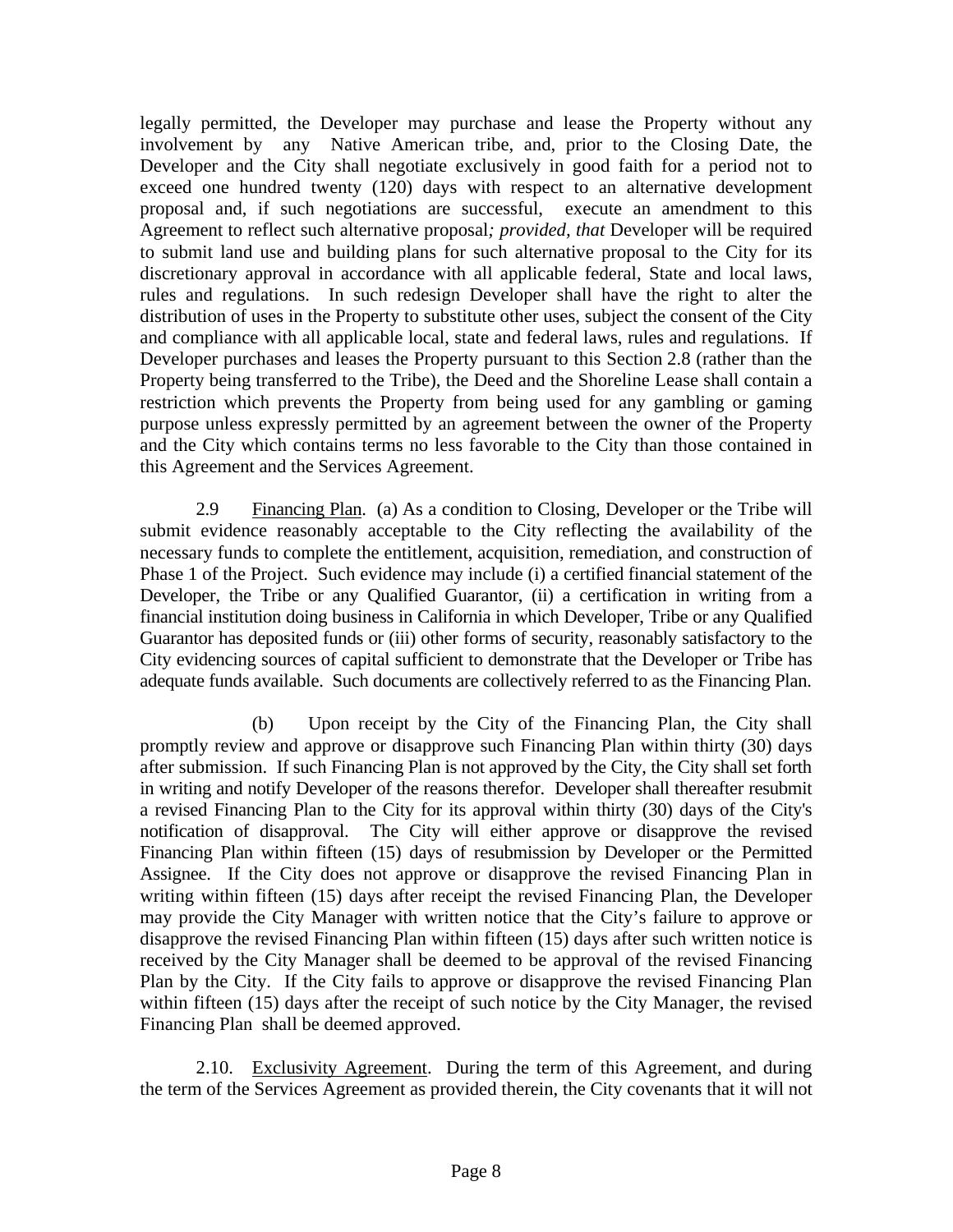approve, cooperate, consent or otherwise take any action to permit or facilitate the location of any tribal gaming facility other than the facility on the Property, except to the extent the City is required to do so by applicable law.

#### **ARTICLE 3. DEVELOPER'S INVESTIGATION**

#### 3.1 Developer's Independent Investigation.

(a) Developer acknowledges and agrees that it has inspected and investigated or will before Closing, inspect and investigate each and every aspect of the Property, either independently or through agents of Developer's choosing, including, without limitation:

 (1) All matters relating to title, together with all governmental and other legal requirements such as taxes, assessments, zoning, use permit requirements and building codes.

 (2) The physical condition and aspects of the Property, including, without limitation, the interior, the exterior, the square footage within the improvements on the Property, the structure, seismic aspects of the Property, the paving, the utilities, and all other physical and functional aspects of the Property. Such examination of the physical condition of the Property shall include an examination for the presence or absence of Hazardous Materials, which shall be performed or arranged by Developer at Developer's sole expense.

(3) Any easements and/or access rights affecting the Property.

 (4) The documents, agreements, leases affecting the Property and all matters in connection therewith.

 (5) Any matters related to Developer's proposed development of the Property including permitting, environmental review or federal, state, local or tribal governmental requirements.

Property.

(6) Any other matters of material significance affecting the

 (b) DEVELOPER SPECIFICALLY ACKNOWLEDGES AND AGREES THAT CITY IS SELLING AND DEVELOPER IS PURCHASING AND LEASING THE PROPERTY ON AN "AS IS WITH ALL FAULTS" BASIS AND THAT DEVELOPER IS NOT RELYING ON ANY REPRESENTATIONS OR WARRANTIES OF ANY KIND WHATSOEVER, EXPRESS OR IMPLIED, FROM CITY OR ITS AGENTS AS TO ANY MATTERS CONCERNING THE PROPERTY, INCLUDING WITHOUT LIMITATION: (i) the quality, nature, adequacy and physical condition and aspects of the Property, including, but not limited to, the structural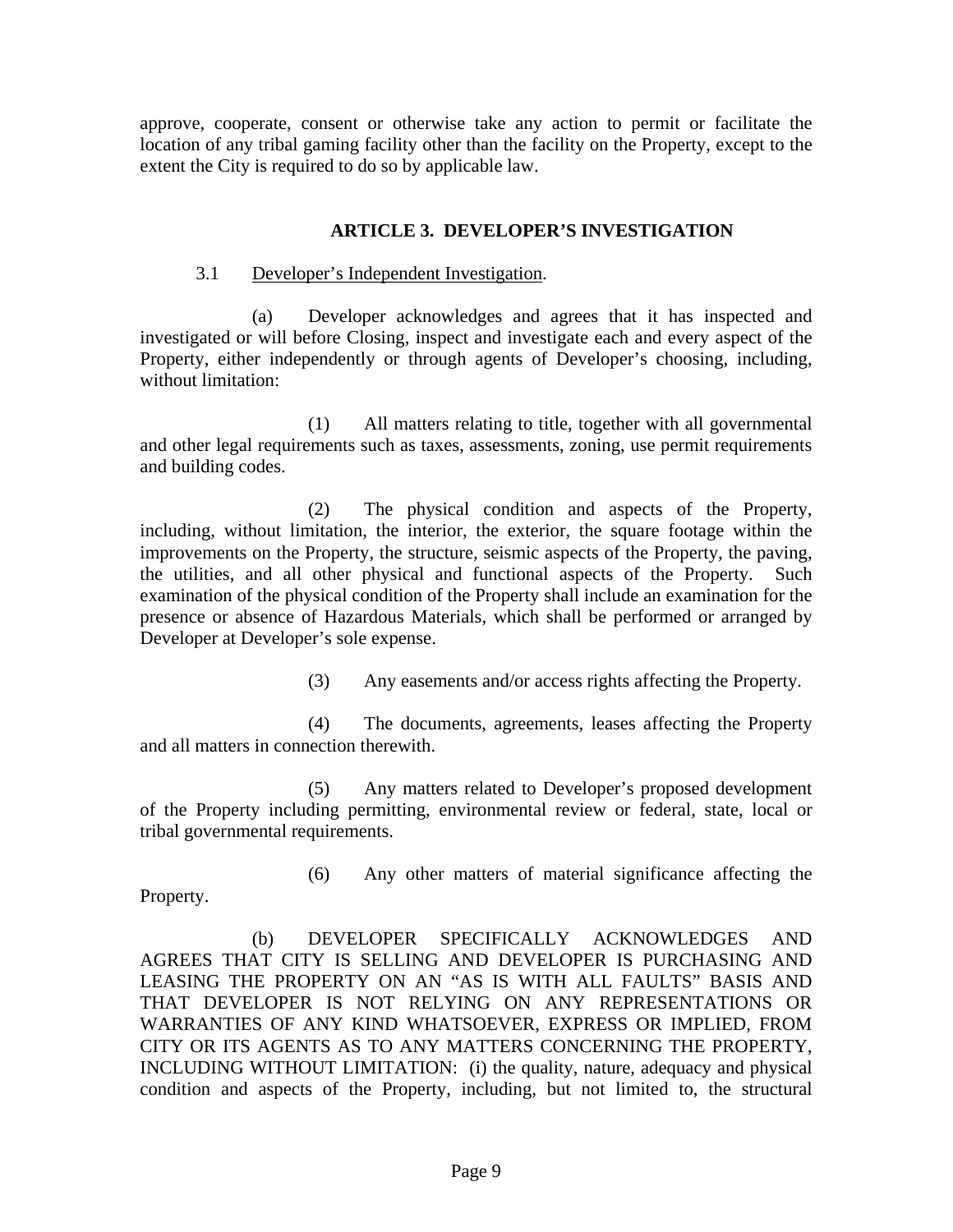elements, seismic aspects of the Property, foundation, roof, appurtenances, access, landscaping, parking facilities and the electrical, mechanical, HVAC, plumbing, sewage, and utility systems, facilities and appliances, the square footage within the improvements on the Property, (ii) the quality, nature, adequacy, and physical condition of soils, geology and any groundwater, (iii) the existence, quality, nature, adequacy and physical condition of utilities serving the Property, (iv) the development potential of the Property, and the Property's use, habitability, merchantability, or fitness, suitability, value or adequacy of the Property for any particular purpose, (v) the zoning or other legal status of the Property or any other public or private restrictions on use of the Property, (vi) the compliance of the Property or its operation with any applicable codes, laws, regulations, statutes, ordinances, covenants, conditions and restrictions of any governmental or quasigovernmental entity or of any other person or entity, (vii) the presence of Hazardous Materials on, under or about the Property or the adjoining or neighboring property, (viii) the quality of any labor and materials used in any improvements on the Property, (ix) the condition of title to the Property, (x) the leases, service contracts, or other agreements affecting the Property and (xi) economics of the development and operation of the Property (collectively "Property Related Matters").

#### $3.2$ Release.

Without limiting the above, Developer on behalf of itself and its  $(a)$ successors and assigns waives its right to recover from, and forever releases and discharges, City, City's affiliates, officers, employees and agents of each of them, and their respective heirs, successors, personal representatives and assigns (collectively, the "City Related Parties"), from any and all demands, claims, legal or administrative proceedings, losses, liabilities, damages, penalties, fines, liens, judgments, costs or expenses whatsoever (including, without limitation, attorneys' fees and costs), whether direct or indirect, known or unknown, foreseen or unforeseen, that may arise on account of or in any way be connected with Property Related Matters. Developer shall reaffirm this release at Closing.

In connection with section 3.2(a) above, Developer expressly  $(b)$ waives the benefits of Section 1542 of the California Civil Code, which provides as follows: "A GENERAL RELEASE DOES NOT EXTEND TO CLAIMS WHICH THE CREDITOR DOES NOT KNOW OR SUSPECT TO EXIST IN HIS FAVOR AT THE TIME OF EXECUTING THE RELEASE, WHICH IF KNOWN BY HIM MUST HAVE DEBTOR." **WITH THE SETTLEMENT MATERIALLY AFFECTED HIS** IT HAS BEEN DEVELOPER ACKNOWLEDGES AND AGREES THAT REPRESENTED BY LEGAL COUNSEL OF ITS CHOICE IN CONNECTION WITH THIS AGREEMENT, AND THAT SUCH COUNSEL HAS EXPLAINED TO DEVELOPER THE PROVISIONS OF THIS SECTION 3.2. BY INITIALING BELOW, DEVELOPER CONFIRMS IT HAS AGREED TO THE PROVISIONS OF THIS SECTION 3.2.

DEVELOPER'S INITIALS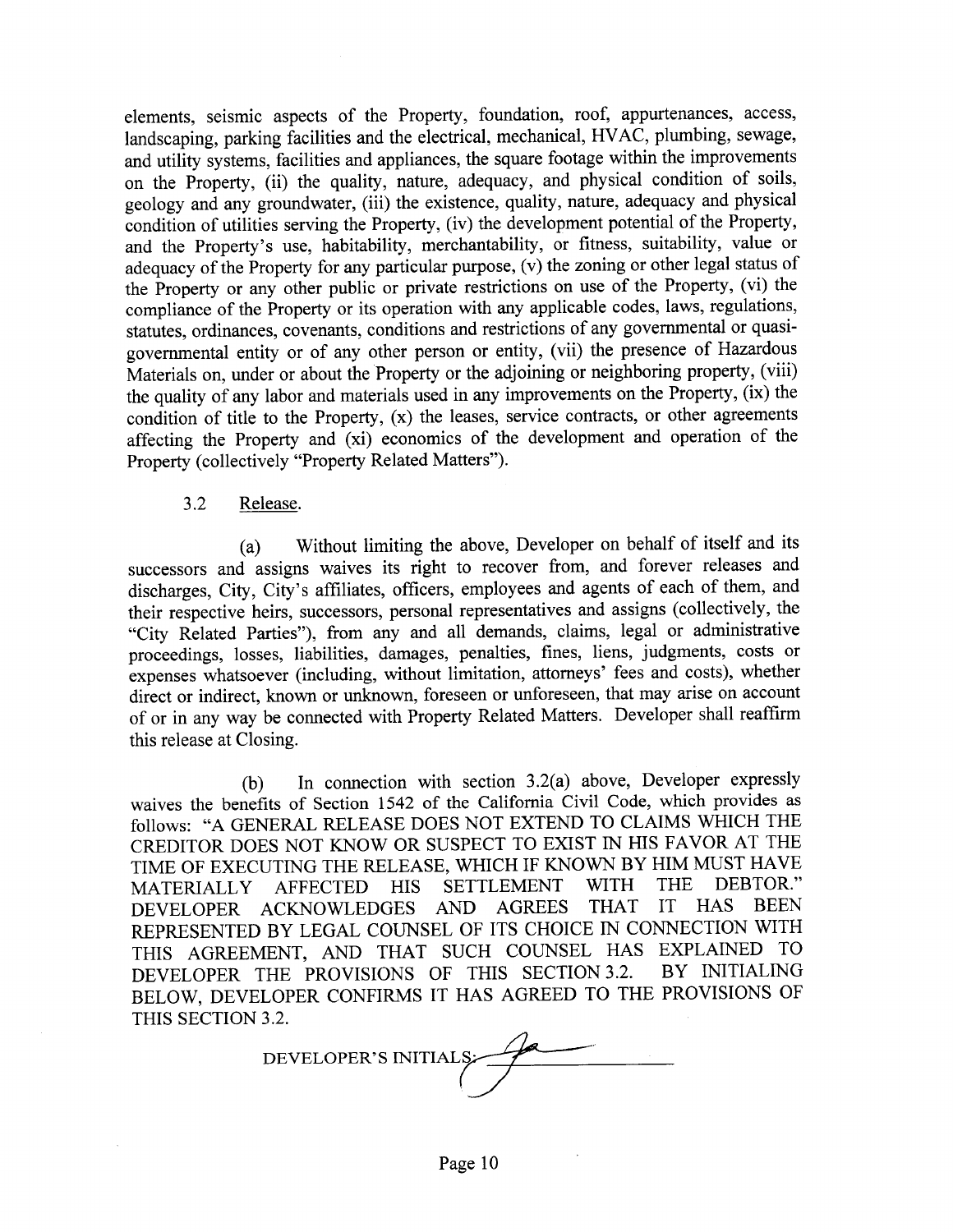#### 3.3 Developer's Approval of New Leases and Agreements Affecting the Property.

(a) Between the date hereof and the Closing, City, as owner of the Property, shall not enter into any new lease or other agreement affecting the Property, or modify or terminate any existing agreement affecting the Property to which City, as owner, is a party, without first obtaining Developer's approval, which will not be unreasonably withheld or delayed. Developer may disapprove any lease that does not terminate prior to Closing. If Developer fails to give City notice of its approval or disapproval of any such proposed action within ten (10) business days after City notifies Developer in writing of City's desire to take such action, then Developer shall be deemed to have given its approval.

(b) Prior to the Closing the City shall provide the Developer and its agents, employees and contractors with reasonable access to the Property to investigate any and all aspects of the Property. In connection with any entry by Developer, or its agents, employees or contractors onto the Property, Developer shall give City reasonable advance notice of such entry and shall conduct such entry and any inspections in connection therewith in a manner reasonably acceptable to City. Without limiting the foregoing, prior to any entry to perform any on-site testing, Developer shall give City written notice thereof, including the identity of the company or persons who will perform such testing and the proposed scope of the testing. City shall approve or disapprove, in City's reasonable discretion, the proposed testing within three (3) business days after receipt of such notice. If City fails to respond within such three (3) business day period, the Developer may provide the City Manager with written notice that the City's failure to approve or disapprove the proposed testing within five (5) days after such written notice is received by the City Manager shall be deemed to be approval of the proposed testing by the City. If the City fails to approve or disapprove the proposed testing within five (5) days after the receipt of such notice, the City shall be deemed to have approved the proposed testing. City or its representative may be present to observe any testing or other inspection performed on the Property. The Developer shall meet with the City periodically to update the City as to the results of its investigations and testing and, shall upon the request of City, deliver to City, at least ten (10) days prior to Closing or upon any termination of this Agreement, copies of any reports relating to any testing or other inspection of the Property performed by Developer or its agents, employees or contractors. Developer shall maintain, and shall assure that its contractors maintain, public liability and property damage insurance in amounts and in form and substance adequate to insure against all liability of Developer and its agents, employees or contractors, arising out of any entry or inspections of the Property pursuant to the provisions hereof, and Developer shall provide City with evidence of such insurance coverage upon request by City. Developer shall indemnify and hold the City Related Parties harmless from and against any costs, damages, liabilities, losses, expenses, liens or claims (including, without limitation, reasonable attorney's fees) arising out of or relating to any entry on the Property by Developer, its agents, employees or contractors in the course of performing the inspections, testings or inquiries provided for in this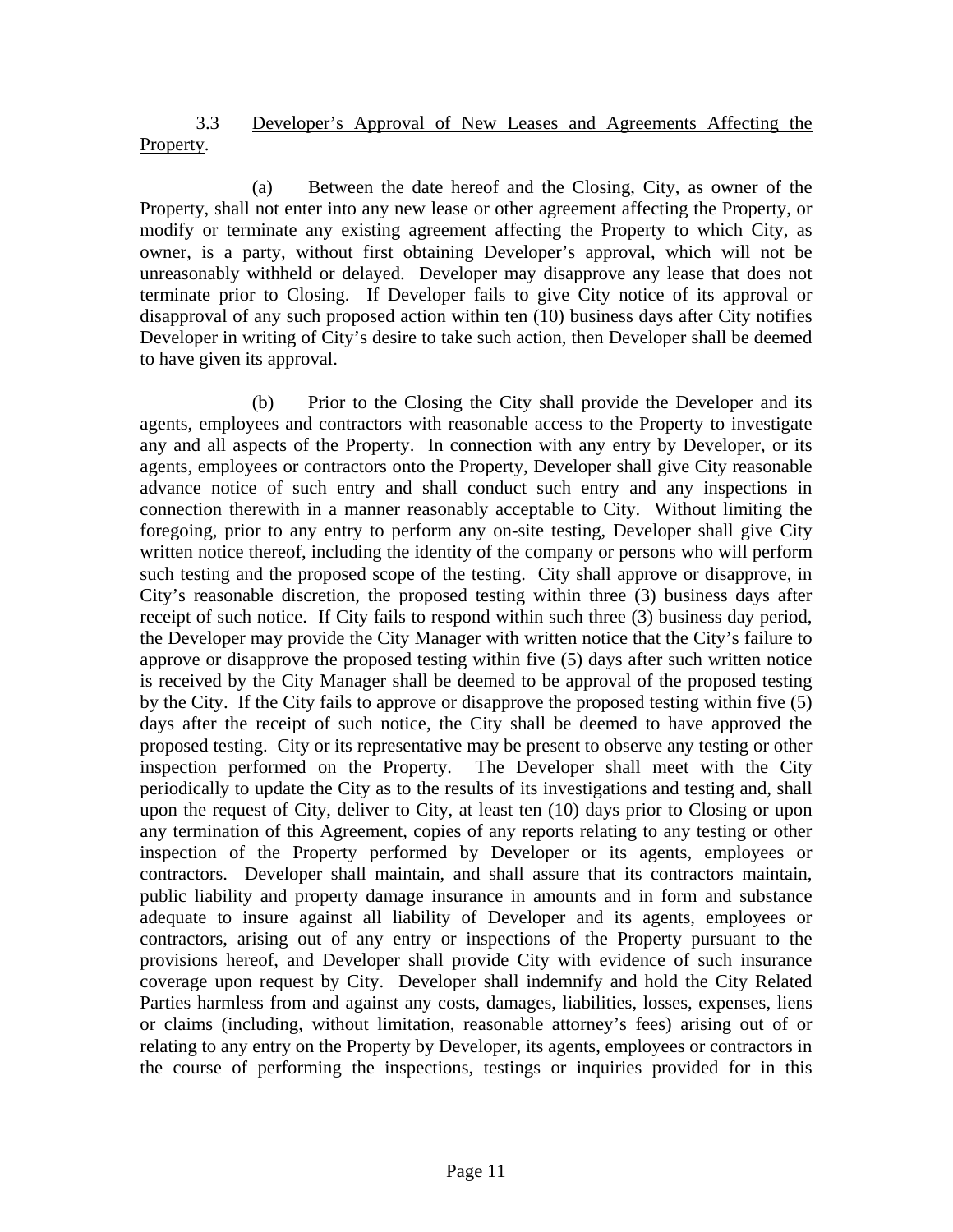Agreement. The foregoing indemnity shall survive beyond the Closing, or, if the sale is not consummated, beyond the termination of this Agreement.

3.4 Survival. The provisions of this Article 3 shall survive the Closing.

### **ARTICLE 4. CLOSING**

#### 4.1 Escrow Instructions.

When an escrow is established pursuant to Section 1.3, the parties hereto shall deposit an executed counterpart of this Agreement with the Title Company, and this instrument shall serve as the instructions to the Title Company as the escrow holder for consummation of the purchase and sale contemplated hereby. City and Developer agree to execute such reasonable additional and supplementary escrow instructions as may be appropriate to enable the Title Company to comply with the terms of this Agreement; provided, however, that in the event of any conflict between the provisions of this Agreement and any supplementary escrow instructions, the terms of this Agreement shall control.

#### 4.2 Closing.

The Closing hereunder shall be held and delivery of all items to be made at the Closing under the terms of this Agreement shall be made at the offices of the Title Company on the Closing Date or such other earlier date and time as Developer and City may mutually agree upon in writing.

#### 4.3 Deposit of Documents.

(a) At or before the Closing, City shall deposit or cause to be deposited into escrow the following items:

(1) the duly executed and acknowledged Deed conveying the Inland Property to the Developer and the Shoreline Lease leasing the Shoreline Property to Developer, subject to the Permitted Exceptions;

(2) the Services Agreement; and

(3) such other instruments, authorizations, or resolutions as are reasonably required by the Title Company or otherwise required to close the escrow and consummate the acquisition and leasing of the Property in accordance with the terms hereof.

(b) At or before Closing, Developer shall deposit or cause to be deposited into escrow the following items: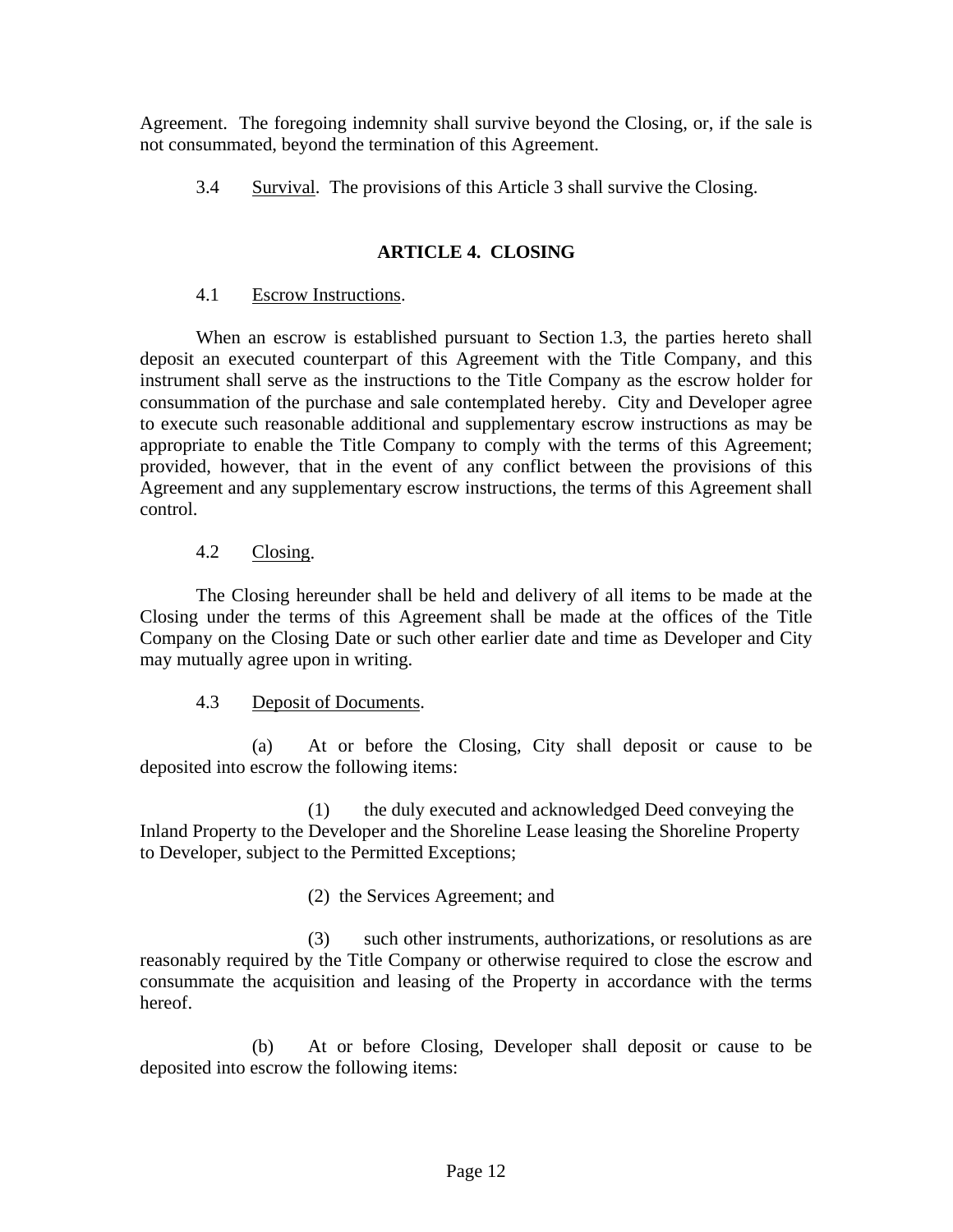- (1) funds necessary to close this transaction;
- (2) the Shoreline Lease;
- (3) the Note and Guaranty;
- (4) the Services Agreement;

(5) such certificates, resolutions and opinions with respect to the Developer, the Tribe and the Note Guarantor as City may reasonably request; and

- (6) a reaffirmation of the release set forth in Section 3.2.
- 4.4 Prorations.

(a) Rents, real property taxes and assessments; water, sewer and utility charges; amounts payable under any service contracts; and any other expenses of the operation and maintenance of the Property (including, without limitation, expenses already paid by City but which are being amortized over time by City and with respect to which City shall receive a credit at Closing in the amount of the unamortized portion thereof), shall all be prorated as of 12:01 a.m. on the date the Deed is recorded, on the basis of a 365-day year. City and Developer hereby agree that if any of the aforesaid prorations and credits cannot be calculated accurately on the Closing Date, then the same shall be calculated as soon as reasonably practicable after the Closing Date and either party owing the other party a sum of money based on such subsequent proration(s) or credits shall promptly pay said sum to the other party.

(b) City shall pay one-half  $(\frac{1}{2})$  of the escrow fee, one-half  $(1/2)$  of the cost of the Title Policy (provided that the City's share shall not exceed \$25,000), any county transfer taxes applicable to the sale, and one-half  $(\frac{1}{2})$  of any other transfer taxes legally applicable to the sale. Developer shall pay the one-half (1/2) of the Cost of the Title Policy up to a total cost of \$50,000 and any and all costs of obtaining the Title Policy in excess of \$50,000, the cost of any endorsements to the Title Policy, one-half (½) of any transfer taxes legally applicable to the sale other than county transfer taxes and one-half  $(\frac{1}{2})$  of the escrow fee. Recording charges and any other expenses of the escrow for the sale, if any, shall be paid by Developer and City in accordance with customary practice as determined by the Title Company.

(c) The provisions of this Article 4 shall survive the Closing.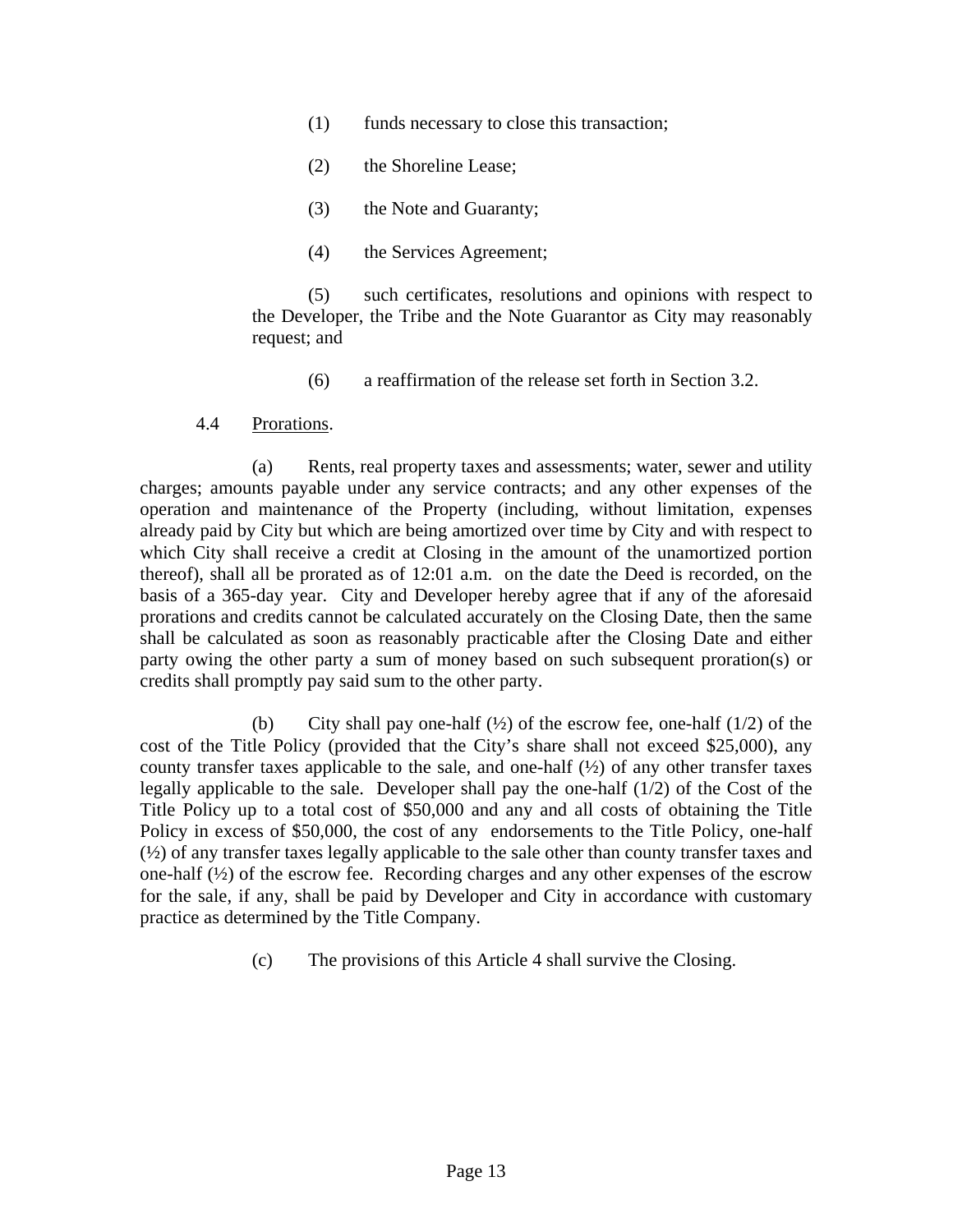#### **ARTICLE 5. CHANGES IN DEVELOPER; ASSIGNMENT**

 5.1 Changes Only Pursuant to this Agreement. The qualifications, experience and expertise of Developer are of particular value to the City. It is because of the qualifications, experience and expertise of the Developer that the City has entered into this Agreement. No voluntary or involuntary successor in interest to Developer shall acquire any rights or powers under this Agreement, except as provided in this Article 5.

 5.2 Changes. Developer shall promptly notify the City in writing of any changes in the location of the principal place of business or material assets of the Developer, and of any other change in fact or circumstances represented or warranted at any time by Developer to the City.

#### 5.3 Prohibition Against Assignment of Agreement.

 (a) Developer shall not, except as permitted by this Agreement, make or attempt any total or partial assignment of all or part of its rights and obligations under this Agreement (other than (i) to an entity which is controlled by and is, directly or indirectly, at least 75% owned by Jim Levine and John Salmon, (ii) to the Tribe at Closing pursuant to section 2.1(c), or (iii) to Harrah's Operating Company, Inc, ("Harrah's") pursuant to a collateral pledge given by Developer to secure repayment of funds advanced to Developer or the Tribe by Harrah's in connection with the Project) without the prior written approval of the City.

 (b) The City will approve such an assignment of this Agreement only if the following conditions are met and upon the City's exercise of its reasonable discretion, which shall not be unreasonably withheld or delayed:

 (1) The proposed transferee demonstrates to the City that, in the City's reasonable judgment, the proposed transferee has sufficient financial strength and experience to competently complete construction of the Project and/or to competently manage and develop the Project in a first-class manner and as required under this Agreement.

 (2) Any proposed transferee, by instrument in writing approved by the City, for itself and its successors and assigns, and for the benefit of the City, shall expressly assume all the obligations of Developer under this Agreement.

 (c) In the absence of specific written agreement by the City, no assignment or approval by the City permitted by this Article 5 shall be deemed to relieve Developer or any other party from any obligations under this Agreement. The assignment of this Agreement to the Tribe shall not relieve the Developer of any obligation hereunder. The foregoing notwithstanding, if, after the assignment of this Agreement to the Tribe, the City has any claim for indemnity under Section 8.14 hereof, the City will first make such claim for indemnity to the Tribe before making a claim for indemnity to the Developer. The City will concurrently notify Developer of such indemnity claim. If the Tribe does not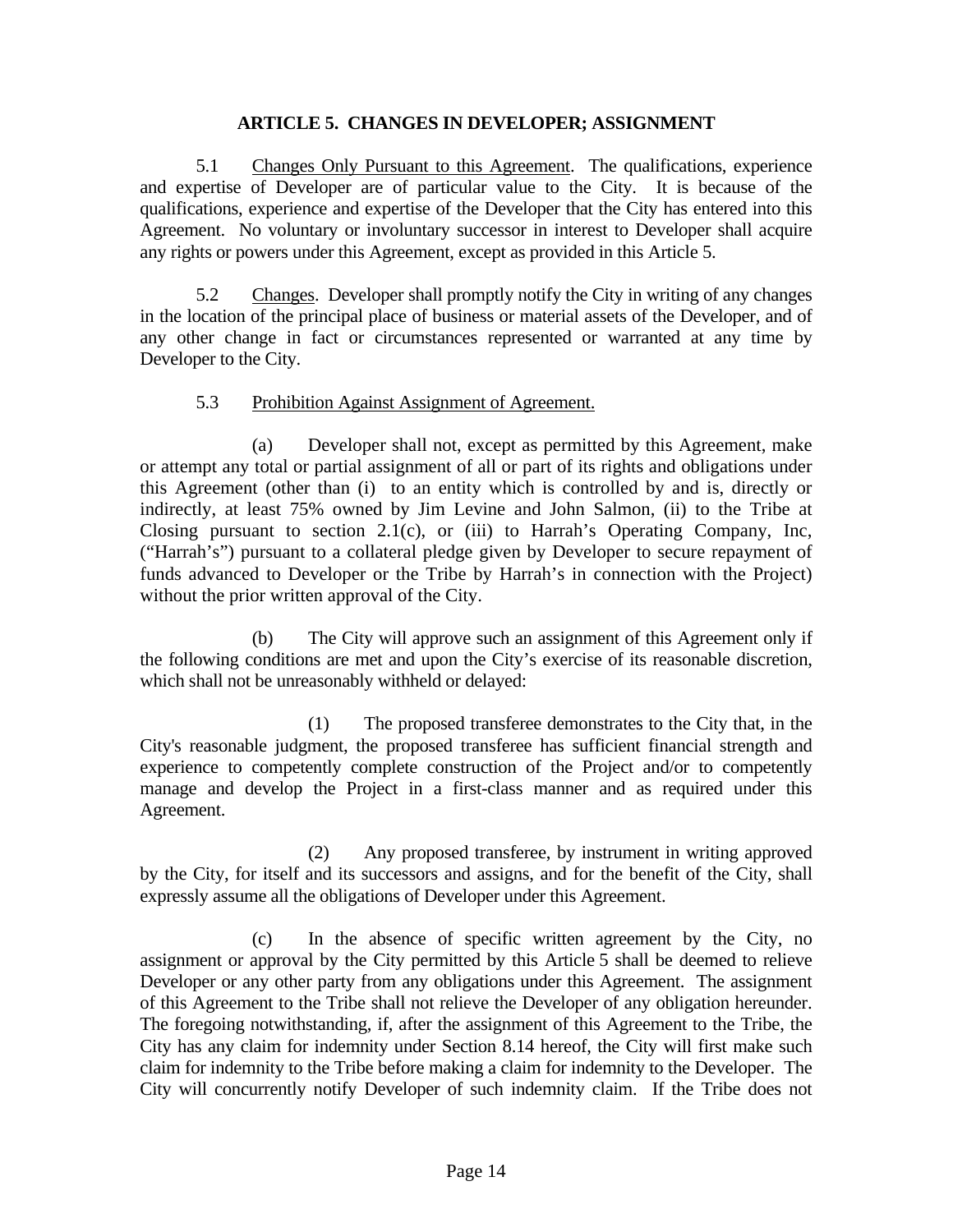accept and commence performance of such indemnity obligation within thirty (30) days of such notice, the City will give the Developer notice of the Tribe's failure, and the Developer will use its best efforts to cause the Tribe to accept and perform such indemnity obligations. If the Tribe does not accept and commence performance of such indemnity obligation within thirty (30) days of the City's notice of such failure to Developer, the City may make such claim for indemnity directly to the Developer and Developer will accept and commence performance of such indemnity. Nothing in this Section 5(c) is intended to expand the scope of the Developer's indemnity obligation set forth in Section 8.14.

 (d) Subject to subparagraphs (b)(2) and (c) above, Developer may assign its rights to the Tribe.

(e) The City may, with the written consent of the Developer, which shall not be unreasonably withheld or delayed, assign this Agreement to any other local governmental agency the entire governing body of which is (i) solely comprised of the members of the City Council of the City acting *ex officio;* (ii) which assumes ownership of the Property prior to Closing and (iii) which, agrees, in concert with the City, to assure the performance of all of the City's obligations under this Agreement.

### **ARTICLE 6. GENERAL REMEDIES PRIOR TO CLOSING**

 6.1 Application of Remedies. Before Closing, the provisions of this Article 6 shall govern the parties' remedies for breach or failure of the Agreement.

 6.2 Default of City. The following events each constitute a default by the City hereunder:

(a) The City fails to convey the Property as provided in this Agreement;

or

(b) The City breaches any other material provision of this Agreement.

 Upon the happening of any of the above-described events, Developer shall first notify the City in writing of its purported default, giving the City sixty (60) days after receipt of such notice to cure such default. In the event the City does not then cure the default within such sixty-day period (or, if the default is not susceptible of cure within such sixtyday period, the City fails to commence the cure within such period and thereafter to prosecute the cure diligently to completion), then Developer shall be entitled to (i) terminate this Agreement in writing; and/or (ii) seek any rights or remedies afforded it in law or in equity; provided that any monetary damages payable by the City shall be limited to the amount of the sum of the Non-refundable Consideration, deposits paid to the City in connection with the Exclusive Right to Negotiate Agreement plus actual costs expended by the Developer in processing permits and applications for the Project, provided, further that such limits shall not apply in the case of a breach resulting from any willful action or omission taken or authorized to be taken by the City Council or the City Manager.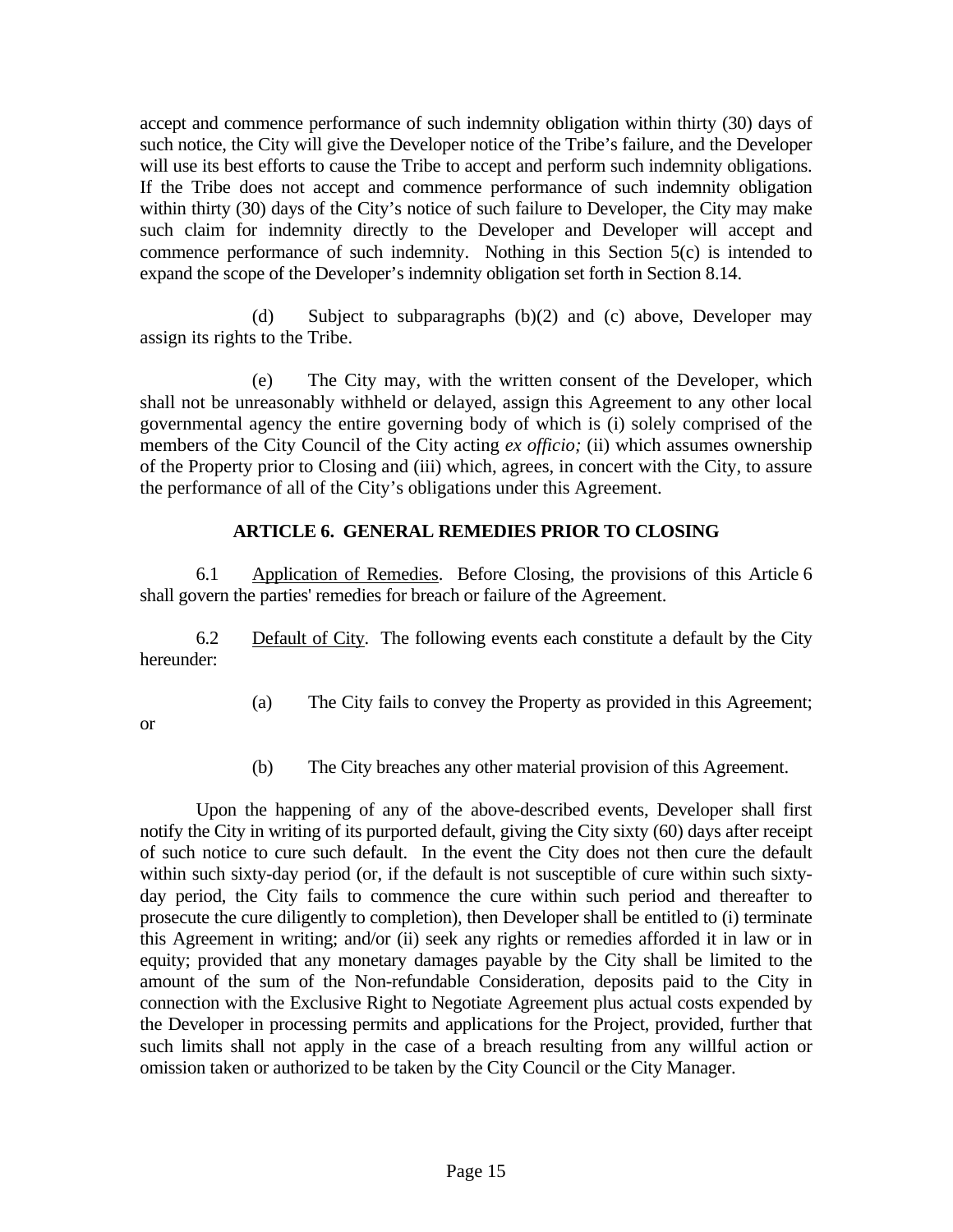6.3 Default of Developer. The following events each constitute a default by the Developer hereunder:

 (a) Developer fails for any reason, other than City's default or the failure of a condition which prevents the Developer from acquiring the Property as provided herein, to purchase and lease the Property from the City as provided in this Agreement; or

 (b) There is any change in the ownership of Developer, or the parties in control of Developer or any assigns or successors, in violation of Section 5.3(a) of this Agreement; or

(c) A Bankruptcy/Insolvency Event occurs with respect to Developer; or

(d) Developer breaches any other material provision of this Agreement.

 Upon the happening of any of the events described above (other than the failure to provide funds, the Note and the Guaranty at Closing which shall be an immediate default), the City shall first notify Developer in writing of its purported default giving Developer sixty (60) days from receipt of such notice to cure such default. If Developer does not cure the default within such sixty-day period (or if the default is not susceptible of being cured within such sixty (60) day period, Developer fails to commence the cure within such period and thereafter to prosecute the cure diligently to completion), the City shall be afforded all of its rights at law or in equity by taking any or all of the following remedies: (i) terminate this Agreement in writing and/or (ii) seek any remedy against Developer available at law or in equity; and in all events the City shall be entitled to retain the Non-refundable Consideration described in Section 1.2.

 6.4 Rights and Remedies Cumulative. Except as otherwise provided, the rights and remedies of the parties are cumulative, and the exercise or failure to exercise any right or remedy shall not preclude the exercise, at the same time or different times, of any right or remedy for the same default or any other default by the other party.

#### **ARTICLE 7. CONDITIONS PRECEDENT**

 7.1 Developer's Conditions. The obligation of Developer to purchase and lease the Property shall be subject to the satisfaction, at or prior to the Closing, of all of the following conditions, any one or more of which may be waived by Developer:

 (a) The City shall have complied in all material respects with all obligations required to be complied with by it at or prior to the Closing.

 (b) The State/Tribe Compact shall have been executed by the Tribe and the State, shall have been approved by the U.S. Department of the Interior, either affirmatively or by operation of law, and shall be in full force and effect upon the Closing.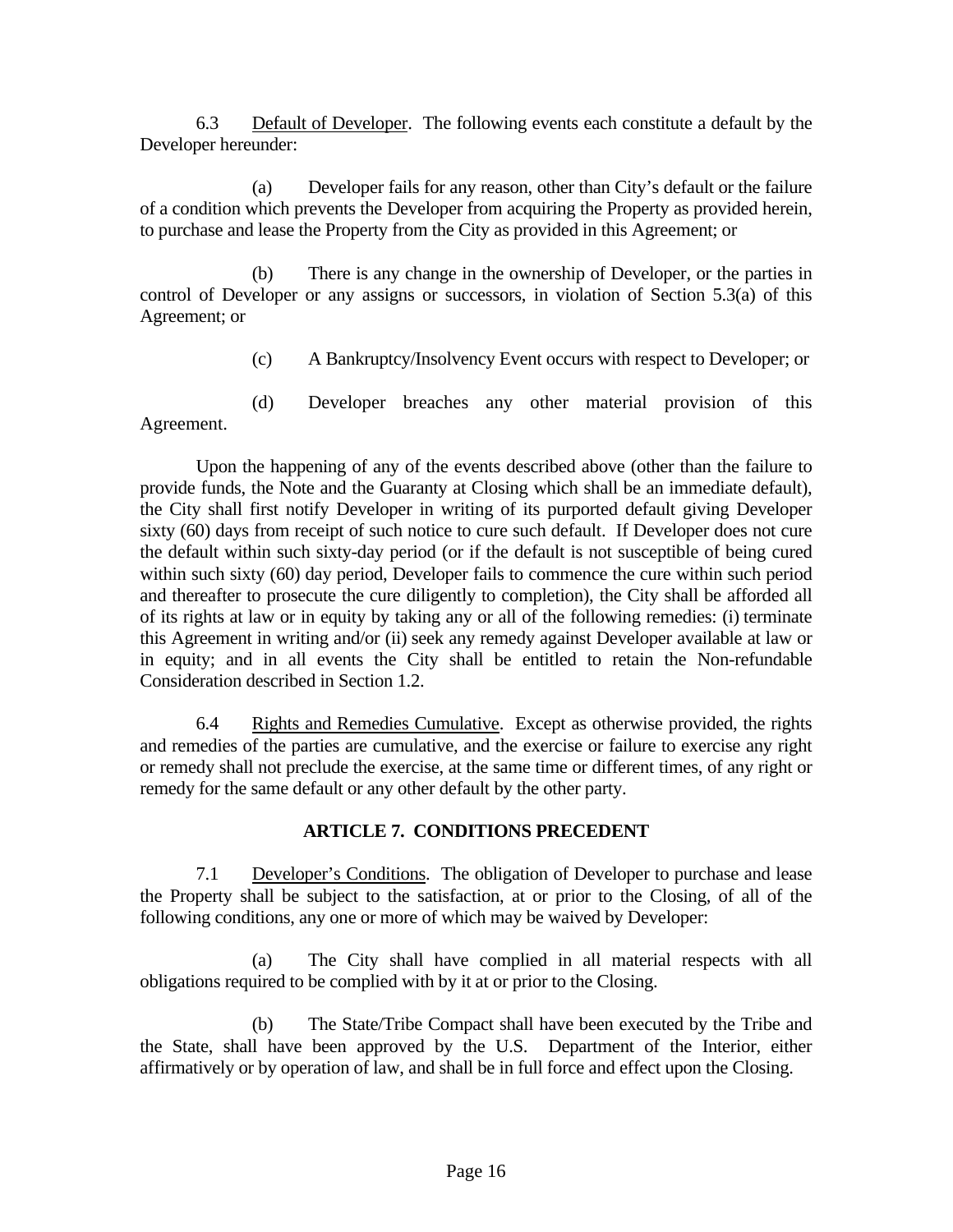(c) The Property shall have been approved by the BIA for placement into trust on behalf of the Tribe.

- (d) All BIA Approvals shall have been obtained.
- (e) All NIGC Approvals shall have been obtained.
- (f) Rights to access the Property and the Pier are acceptable to the Developer.

(g) All approvals, permits and other governmental approvals necessary to construct, own and operate the Project in accordance with the Design Concept Documents have been obtained.

(h) The Services Agreement shall have been executed and delivered by the Tribe and the City.

(i) The Deed and the Shoreline Lease shall have been delivered as provided in Section 1.5.

(j) A land transfer agreement for the Remainder Property, in form acceptable to Developer, has been executed by the Navy and the City.

7.2 City's Conditions. The obligation of the City to convey the Property to Developer shall be subject to the satisfaction, at or prior to the Closing, of all of the following conditions, in addition to any other conditions set forth in this Agreement any one or more of which may be waived by the City (except for the condition specified in subsection (f) below):

 (a) Developer shall have complied in all material respects with all obligations required to be complied with by it at or prior to the Closing.

- (b) The Services Agreement shall have been executed and delivered by the Tribe and all conditions to the effectiveness thereof shall have occurred.
- (c) The Purchase Price shall have been paid as provided in Section 1.4.
- (d) The Shoreline Lease, the Note and the Guaranty shall have been executed and delivered to the City.
- (e) If a land transfer agreement for the Remainder Property, is to be executed by the Navy and the City at or prior to Closing, the form of such agreement is acceptable to the City.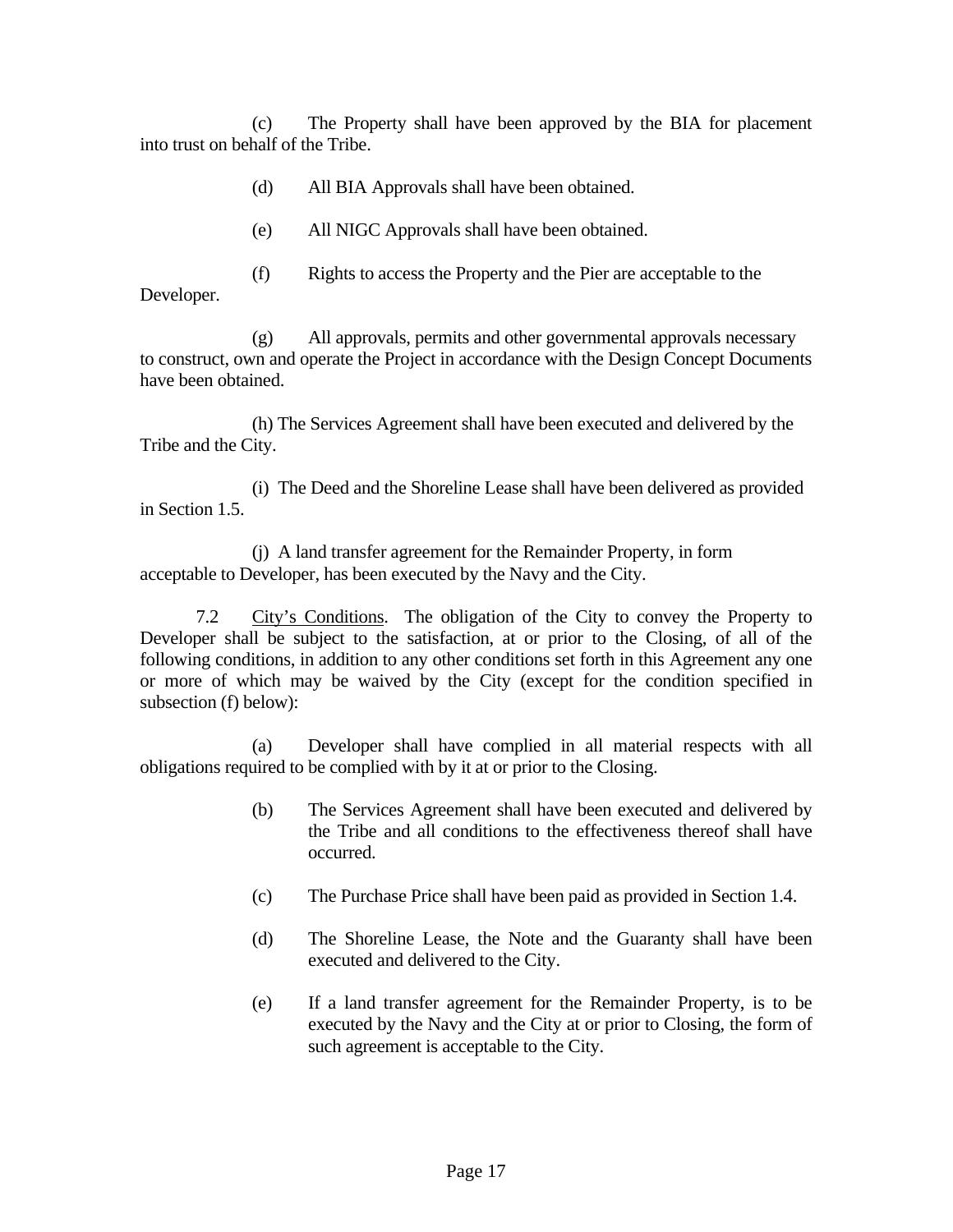- (f) All required environmental reviews of the Project shall have been completed pursuant to Section 2.2.
- (g) The Financing Plan shall have been received and approved.

#### **ARTICLE 8. GENERAL PROVISIONS**

 8.1 Notice, Demands and Communication. Formal notices, demands, and communications between the City and Developer shall be in writing and shall be sufficiently given if and shall not be deemed given unless, dispatched (i) by registered or certified mail/return receipt requested, or (ii) Federal Express or other receipted overnight delivery service, or if delivered personally, in each case to the principal offices of the City and Developer as follows:

| City:           | City of Richmond<br>1401 Marina Way South<br>Richmond, CA 94804<br>Facsimile: (510) 620-6542<br>Attn: City Manager                                                                                       |
|-----------------|----------------------------------------------------------------------------------------------------------------------------------------------------------------------------------------------------------|
| With copies to: | City Attorney's Office<br>1401 Marina Way South<br>Richmond, CA 94804<br>Facsimile: (510) 620-6522<br>Attn: City Attorney                                                                                |
| Developer:      | <b>Upstream Point Molate LLC</b><br>1900 Powell Street, 12 <sup>th</sup> Floor<br>Emeryville, CA 94608<br>Facsimile: (707) 940-4600 and<br>$(510) 652 - 2246$<br>Attn: James D. Levine, Managing Partner |
| With copies to: | Hughes Hubbard & Reed LLP<br>350 South Grand Avenue, Suite 3600<br>Los Angeles, CA 90071-3442<br>Facsimile: (213) 613-2950<br>Attn: Theodore H. Latty, Esq.                                              |

 Such written notices, demands and communications may be sent in the same manner to such other addresses as the affected party may from time to time designate by mail as provided in this Section 8.1. No party shall evade or refuse delivery of any notice.

 8.2 Conflict of Interests. No member, official or employee of the City shall make any decision relating to the Agreement which affects his or her personal interests or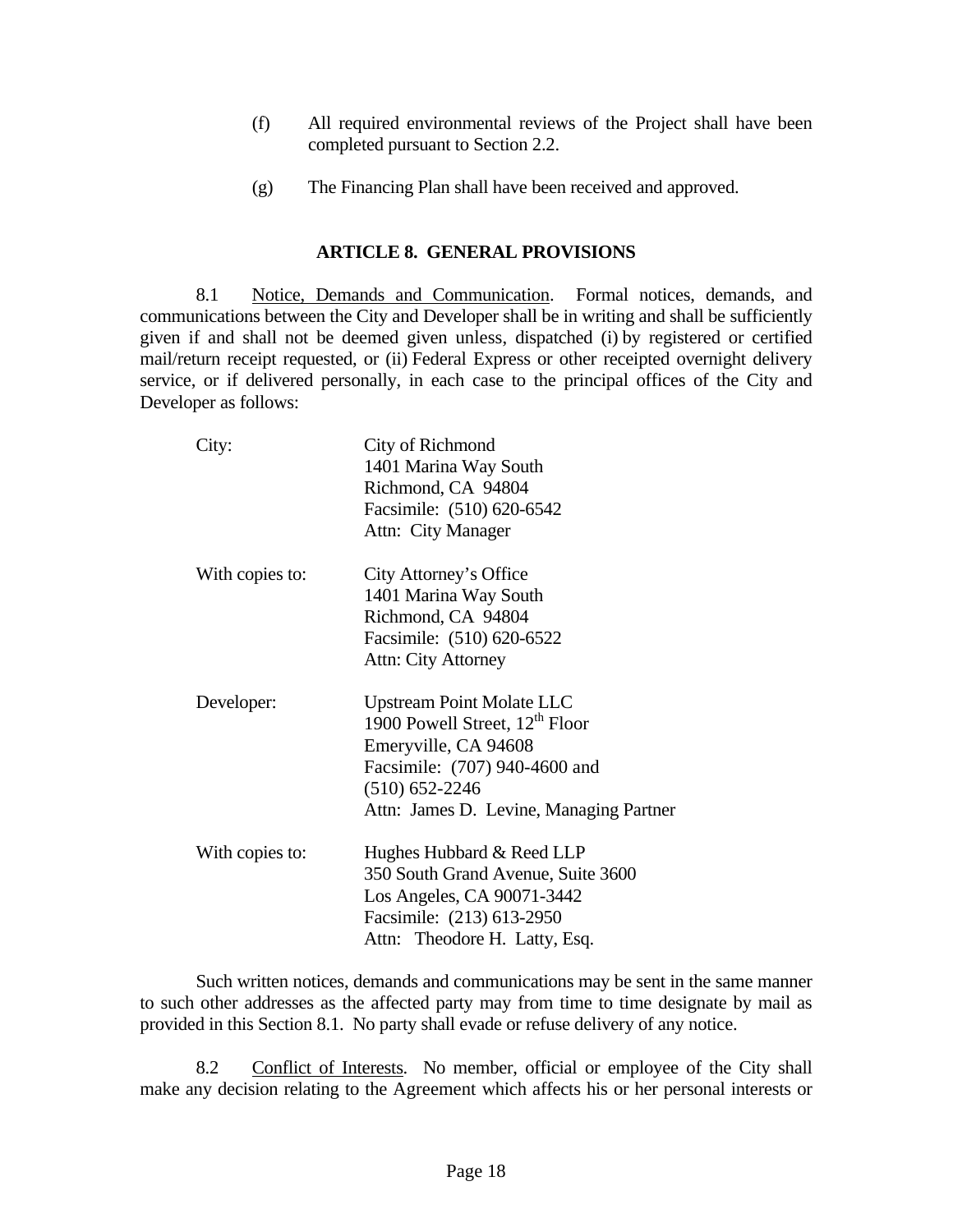the interest of any corporation, partnership or association in which he is directly or indirectly interested.

 8.3 Non-Liability of Officials, Employees and Agents. No member, official, employee or agent of the City shall be personally liable to Developer, or successor in interest, in the event of any default or breach by the City or for any amount which may become due to Developer or successor or on any obligation under the terms of this Agreement.

 8.4 Provision Not Merged with Deeds. None of the provisions of this Agreement are intended to or shall be merged by the Deed(s) transferring title to the Property from the City to Developer or successor in interest and such Deed(s) shall not be deemed to affect or impair the provisions and covenants of this Agreement, including without limitation Section 1.1(c).

 8.5 Title of Parts and Sections. Any titles of the sections or subsections of this Agreement are inserted for convenience of reference only and shall be disregarded in construing or interpreting any part of its provision.

 8.6 Applicable Law. This Agreement shall be interpreted under and pursuant to the laws of the State of California.

 8.7 Severability. If any term, provision, covenant or condition of this Agreement is held by a court of competent jurisdiction to be invalid, void or unenforceable, the remainder of the provision shall continue in full force and effect unless the rights and obligations of the parties have been materially altered or abridged by such invalidation, voiding or unenforceability.

### 8.8 Legal Actions.

 (a) In the event any legal action is commenced to interpret or to enforce the terms of this Agreement or to collect damages as a result of any breach thereof, the party prevailing in any such action shall be entitled to recover against the party not prevailing all reasonable costs and expenses incurred in such action, including reasonable attorney fees and costs of any appeals.

 (b) In the event legal action is commenced by a third party or parties, the effect of which is to directly or indirectly challenge or compromise the enforceability, validity, or legality of the Agreement and/or the power of the City to enter into this Agreement or perform its obligations hereunder, the party subject to such challenge shall defend such action at the sole cost of the Developer. Upon commencement of any such action, the City and Developer shall meet in good faith and seek to select mutually acceptable legal counsel and to establish a mutually acceptable method of defending such action.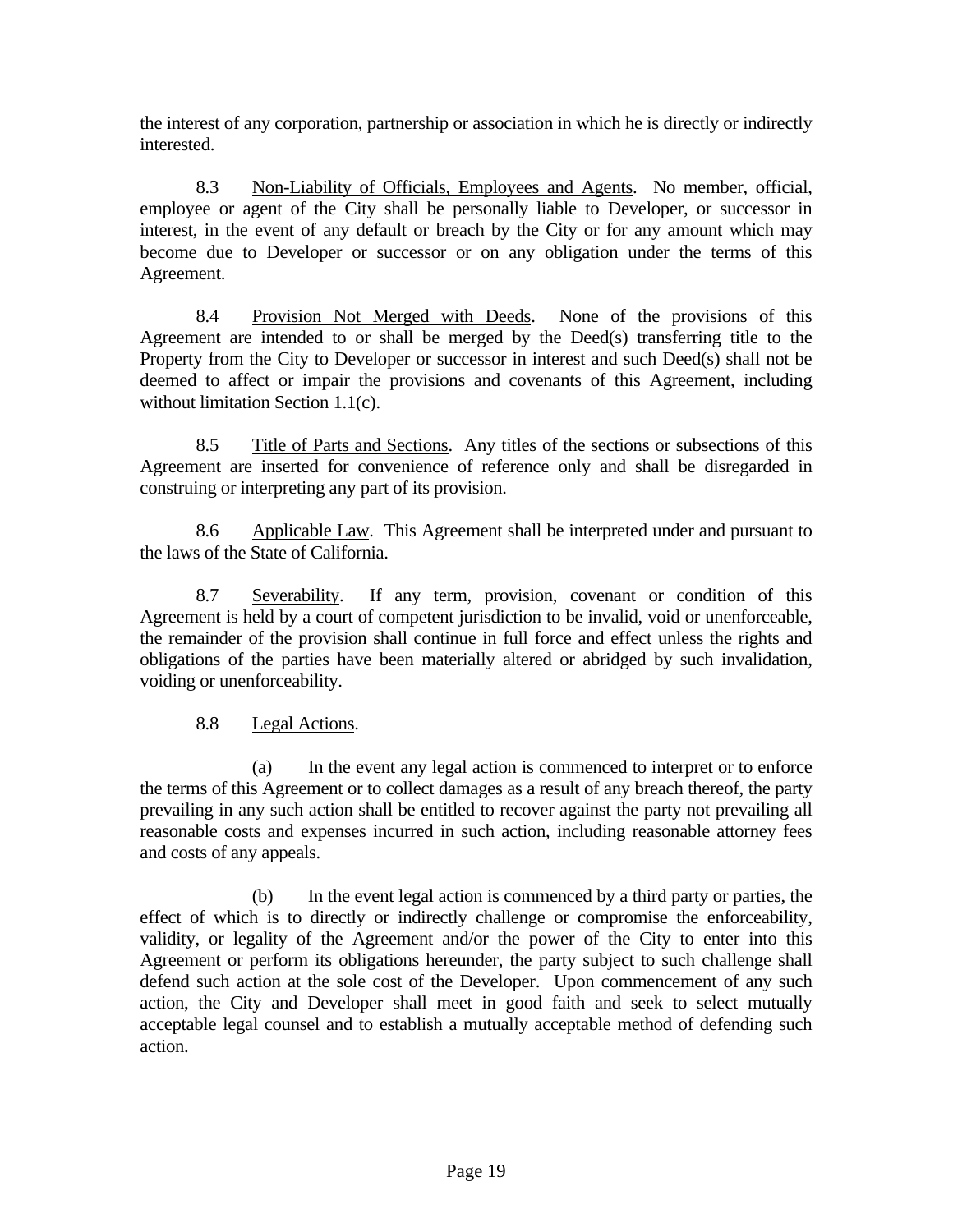8.9 Warranties. The City expresses no warranty or representation to Developer as to fitness or condition of the Property or any portion thereof for the building or construction to be conducted thereon.

 8.10 Counterparts. This Agreement may be executed in counterparts and multiple originals.

 8.11 Amendments. The parties can amend this Agreement only by means of a writing signed by both parties.

8.12 Identity and Authority of Developer. Each of the persons executing this Agreement on behalf of Developer does hereby covenant and warrant that: (a) the Developer is a duly authorized and existing California limited liability company; (b) Developer has, is and shall remain in good standing and qualified to do business in the State of California; (c) Developer has full right, power and authority to enter into this Agreement and to carry out all actions on its part contemplated by this Agreement; (d) the execution and delivery of this Agreement were duly authorized by proper action of Developer and no consent, authorization or approval of any person or other entity is necessary in connection with such execution and delivery or to carry out all actions on Developer's part contemplated by this Agreement, except as may have been obtained and are in full force and effect; (e) the persons executing this Agreement on behalf of Developer have full authority to do so; and (f) the Agreement constitutes the valid, binding and enforceable obligation of Developer.

 8.13 Identity and Authority of City. The City does hereby covenant and warrant that: (a) City has full right, power and authority to enter into this Agreement and to carry out all actions on its part contemplated by this Agreement; (b) the execution and delivery of this Agreement were duly authorized by proper action of City; (c) the persons executing this Agreement on behalf of City have full authority to do so; and (d) the Agreement constitutes the valid, binding and enforceable obligation of City.

 8.14 Indemnity. Developer shall indemnify and hold the City Related Parties harmless from and against any costs, damages, liabilities, losses, expenses, liens or claims (including, without limitation, reasonable attorney's fees) arising out of or relating this Agreement or the transactions contemplated hereby except such as result from the gross negligence or willful misconduct of any such City Related Party. The foregoing indemnity shall survive beyond the Closing, or, if the sale is not consummated, beyond the termination of this Agreement.

 8.15 Entire Understanding of the Parties. This Agreement is executed in two (2) duplicate originals, each of which is deemed to be an original. This Agreement and the attached Exhibits A through H constitute the entire understanding and agreement of the parties with respect to the subject matter hereof. All prior discussions, understandings and written agreements regarding the subject matter hereof are superceded by this Agreement.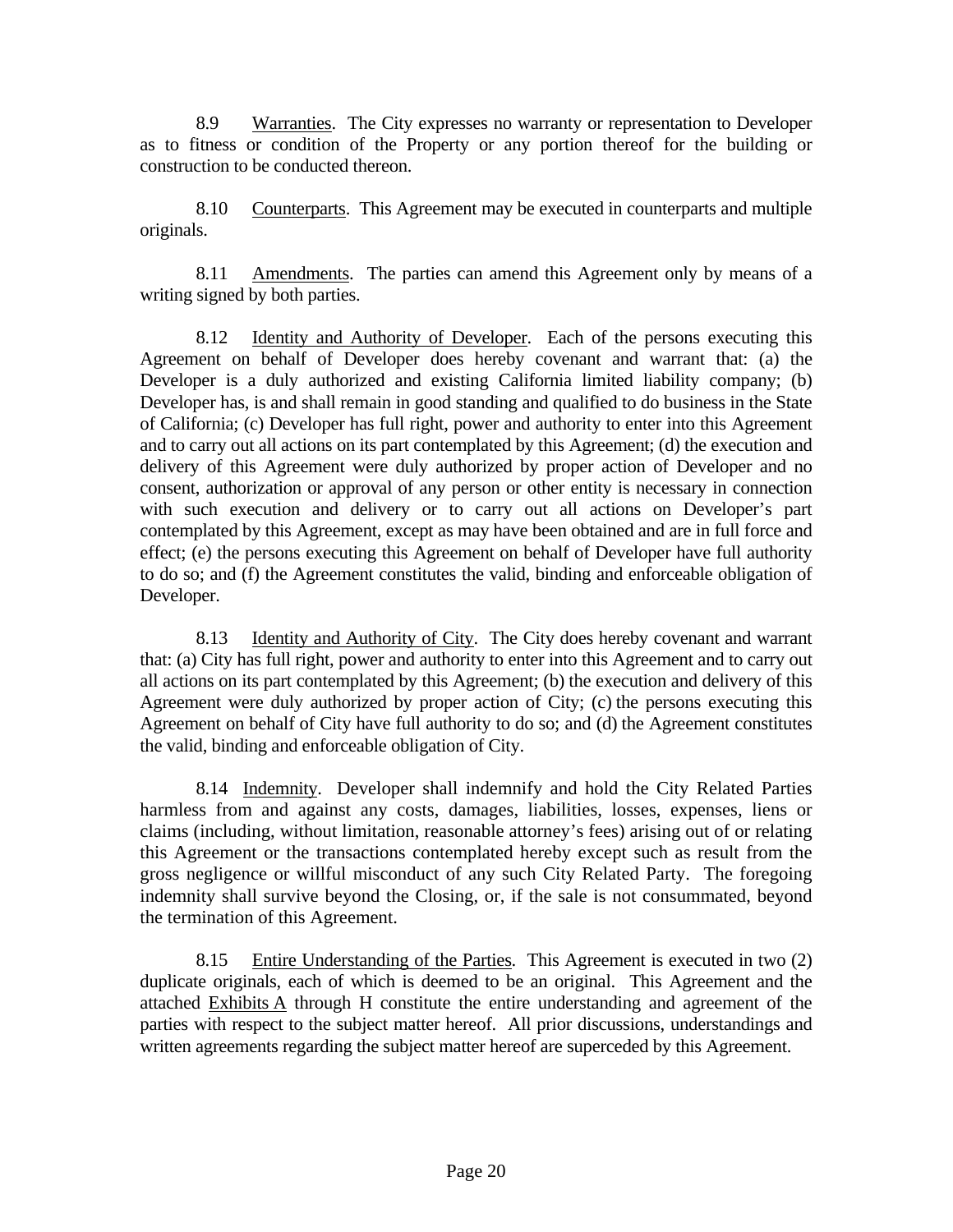WHEREFORE, the parties have executed this Agreement on or as of the date first above written.

 $\bar{z}$ 

### **CITY OF RICHMOND**

Phil Belchely<br>Name: FAIL BATCHELOR  $By:$ 

#### UPSTREAM POINT MOLATE LLC

By: Name: James D. Levine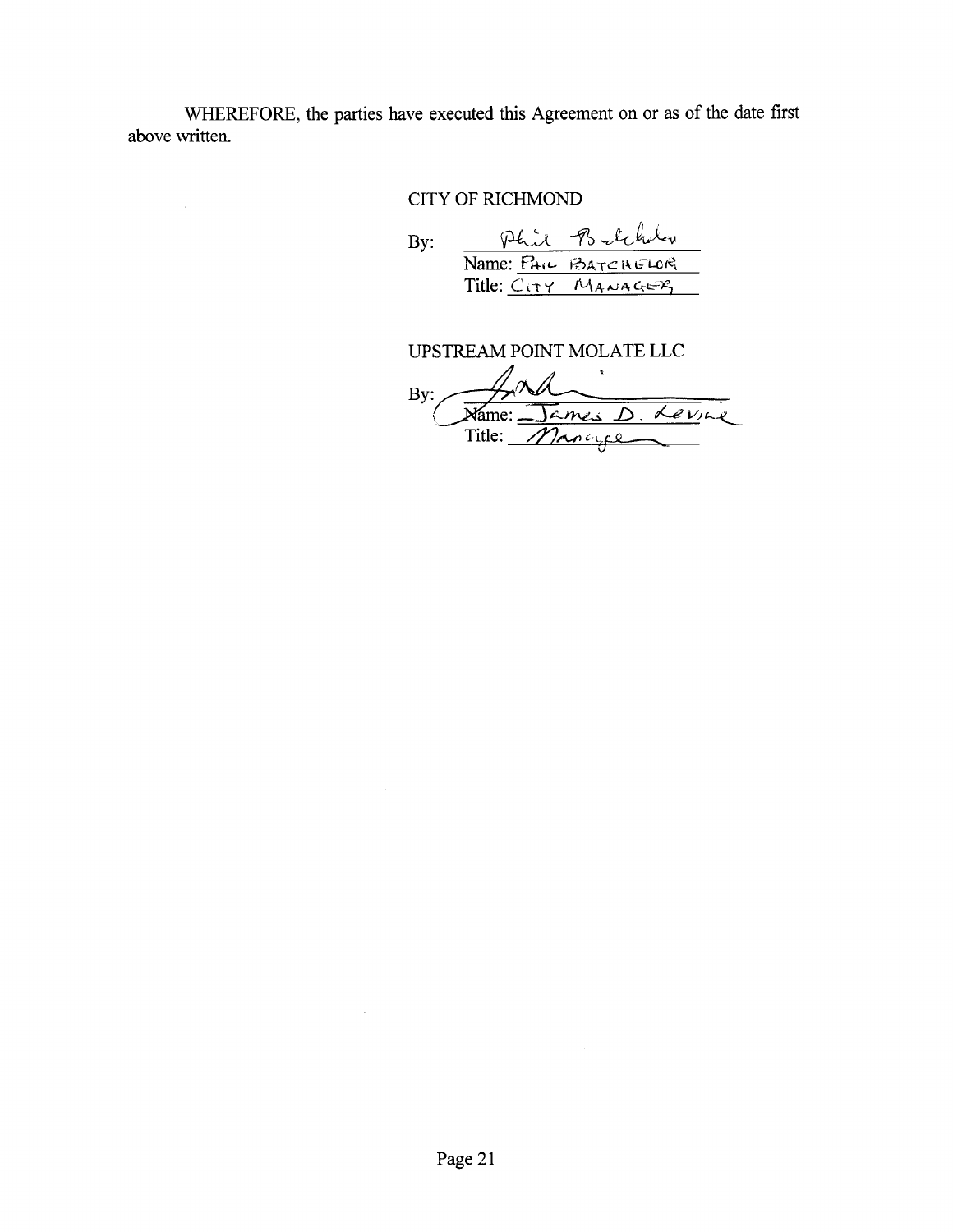### **EXECUTION VERSION**

# **Exhibits**

The following exhibits are attached to and incorporated by reference into this Agreement.

| Exhibit A | Definitions                    |
|-----------|--------------------------------|
| Exhibit B | <b>Property Descriptions</b>   |
| Exhibit C | Form of Promissory Note        |
| Exhibit D | Form of Note Guaranty          |
| Exhibit E | Form of Services Agreement     |
| Exhibit F | Form of First Source Agreement |
| Exhibit G | Preliminary Site Plan          |
| Exhibit H | Scope of Development           |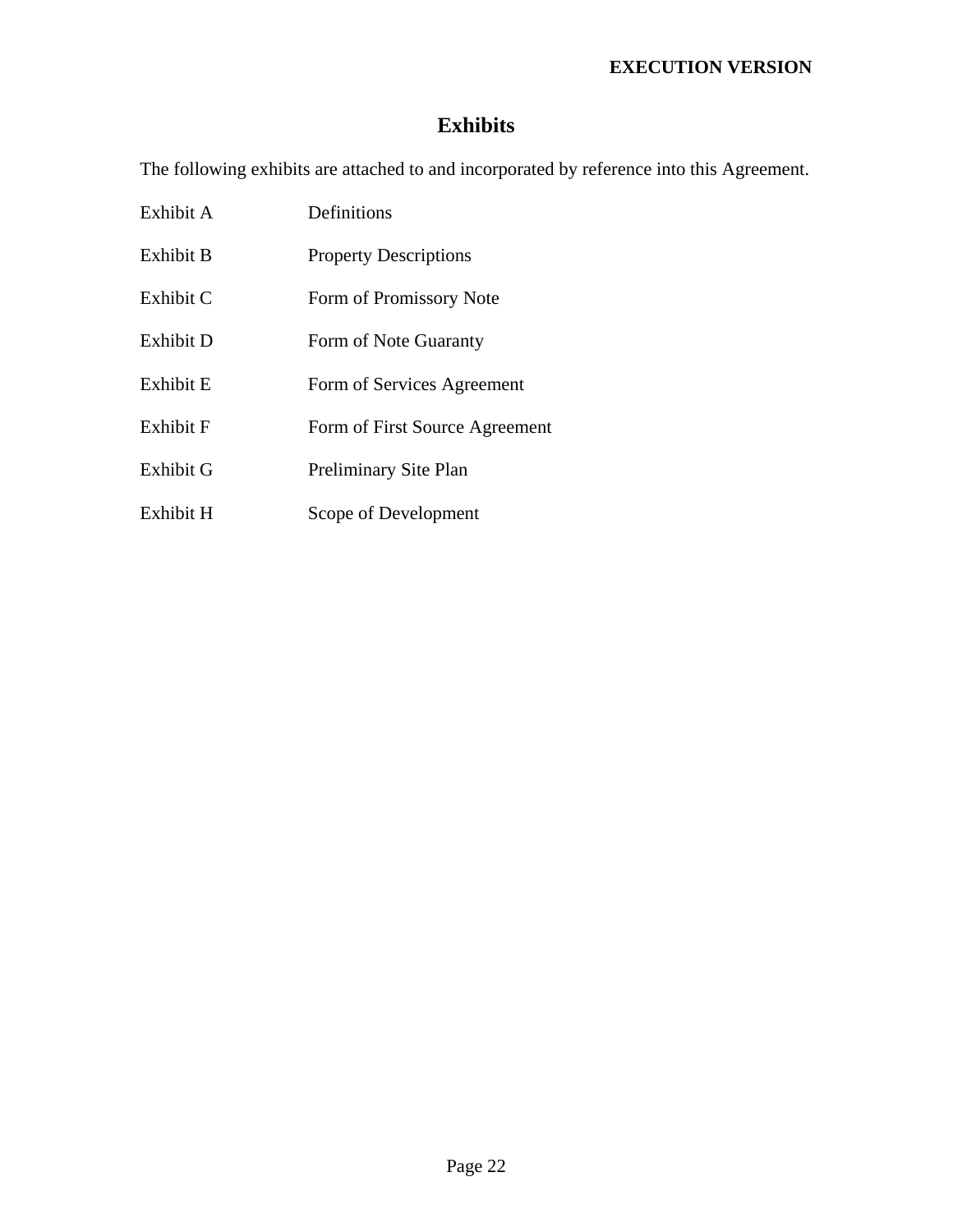### **Exhibit A Definitions**

The following terms shall have the following meanings in the Agreement:

- 1. "Agreement" shall mean this Land Disposition Agreement, dated as of November 9, 2004, by and between the City and the Developer.
- 2. "Bankruptcy/Insolvency Event" means the commencement of a voluntary, or consent to the entry of an order for relief in an involuntary, proceeding under any federal or state law for the relief of debtors or under the equitable powers of a court of competent jurisdiction.
- 3. "Bay Trail Rights" shall have the meaning set forth in Section 1.1(c).
- 4. "BCDC" means the San Francisco Bay Conservation and Development Commission.
- 5. "BIA" means Bureau of Indian Affairs.
- 6. "BIA Approvals" means all approvals and requisite action by the BIA necessary to develop and operate the Project as contemplated by this Agreement.
- 7. "CEQA" means the California Environmental Quality Act, Sections 21000 et seq. of the Public Resources Code and the CEQA Guidelines set forth at 14 California Code of Regulations Sections 15000 et seq.
- 8. "City" shall have the meaning set forth in the recitals to this Agreement.
- 9. "City Manager shall mean the City Manager of the City, or if there is no City Manager at the time, the acting City Manager or Assistant City Manager.
- 10. "City Related Parties" shall have the meaning set forth in Section 3.2(a).
- 11. "Class II" and "Class III" means Class II and Class III gaming activities, respectively, as defined in the Indian Gaming Regulatory Act of 1988, as amended from time to time.
- 12. "Closing" means the date on which the Property, or a portion thereof, is conveyed by the City to the Developer.
- 13. "Closing Date" shall have the meaning set forth in Section 1.2.
- 14. "Compact" means the Compact between the Tribe and the State of California providing for Class III gaming on the Property.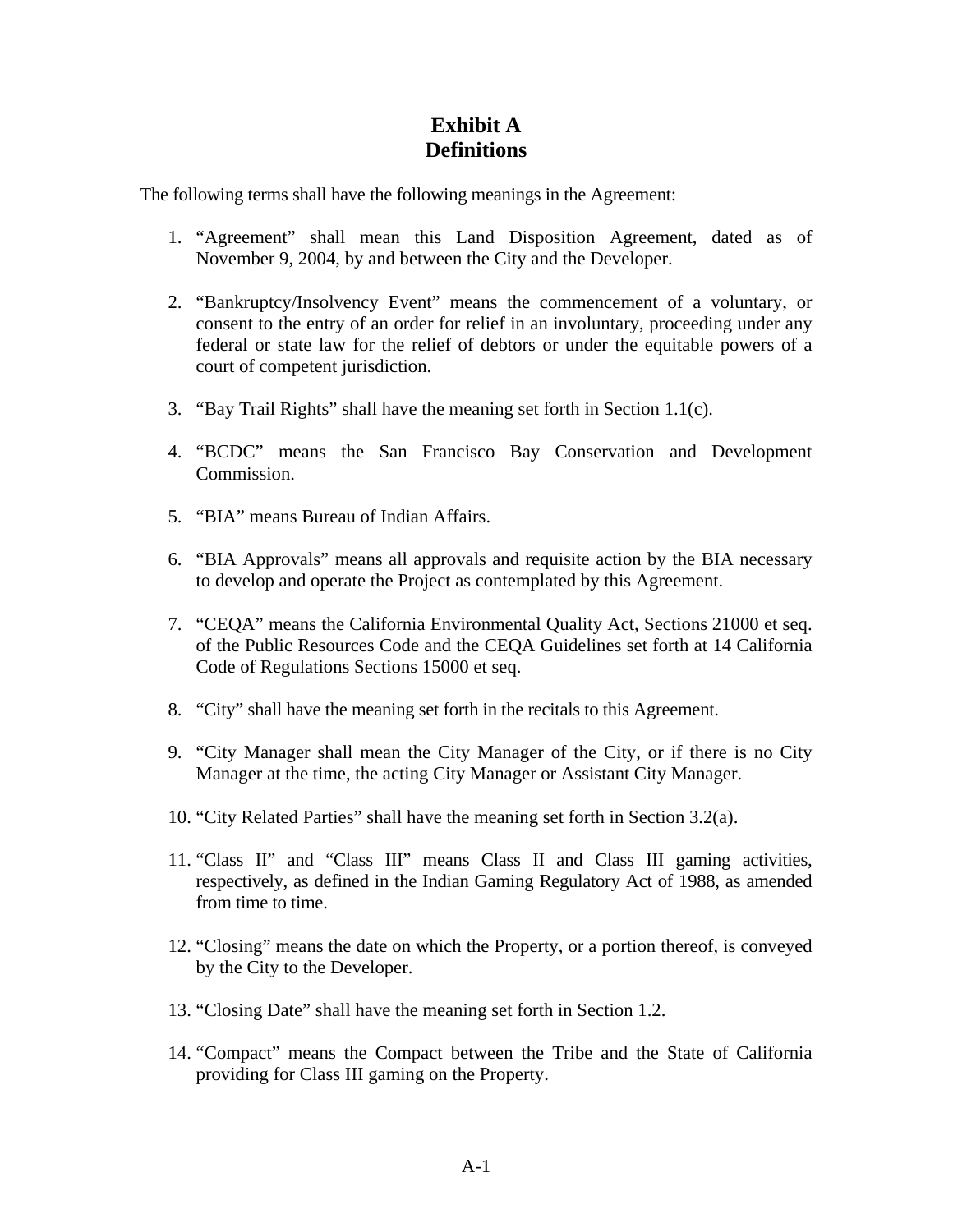- 15. "Consumer Price Index" means the consumer price index applicable to Northern California, as announced by the United States government from time to time.
- 16. "Deed" shall have the meaning set forth in Section 1.5.
- 17. "Design Concept Documents" shall have the meaning set forth in Section 2.1(a).
- 18. "Developer" shall have the meaning set forth in the recitals to this Agreement.
- 19. "Financing Plan" shall have the meaning set forth in Section 2.9(b).
- 20. "ERN" means the Exclusive Right to Negotiate Agreement, by and between the City and the Developer, dated January 27, 2004 and as amended and extended on July 27, 2004, together with all additional amendments or extensions thereto.
- 21. "FOSET" shall have the meaning set forth in Section 2.3.
- 22. "Guaranty" means the Note Guaranty in substantially the form attached hereto as Exhibit D.
- 23. "Hazardous Materials" means any substance, material, or waste which is: (1) defined as a "hazardous waste", "hazardous material", "hazardous substance", "extremely hazardous waste", "restricted hazardous waste", "pollutant" or any other terms comparable to the foregoing terms under any provision of California law or federal law; (2) petroleum; (3) asbestos and asbestos containing materials; (4) polychlorinated biphenyls; (5) radioactive materials; (6) MTBE (*methyl tertiary-butyl ether*); or (7) determined by California, federal or local governmental authority to be capable of posing a risk of injury to health, safety, property or the environment. The term "Hazardous Materials" shall not include: (i) construction materials, gardening materials, household products, office supply products or janitorial supply products customarily used in the construction, maintenance, rehabilitation, or management of commercial properties, buildings and grounds, or typically used in household activities, or (ii) certain substances which may contain chemicals listed by the State of California pursuant to California Health and Safety Code Section 25249.8 et seq., which substances are commonly used by a significant portion of the population living within the region of the Project, including but not limited to, alcoholic beverages, aspirin, tobacco products, nutrasweet and saccharine, so long as such materials and substances are stored, used, and disposed of in compliance with all applicable Hazardous Materials Laws.
- 24. "Hazardous Materials Laws" means all federal, state, and local laws, ordinances, regulations, orders and directives pertaining to Hazardous Materials.
- 25. "Hillside Open Space" means the approximately 150 acre portion of the Property east of Western Drive designated as Hillside Open Space in the Design Concept Documents as finally approved.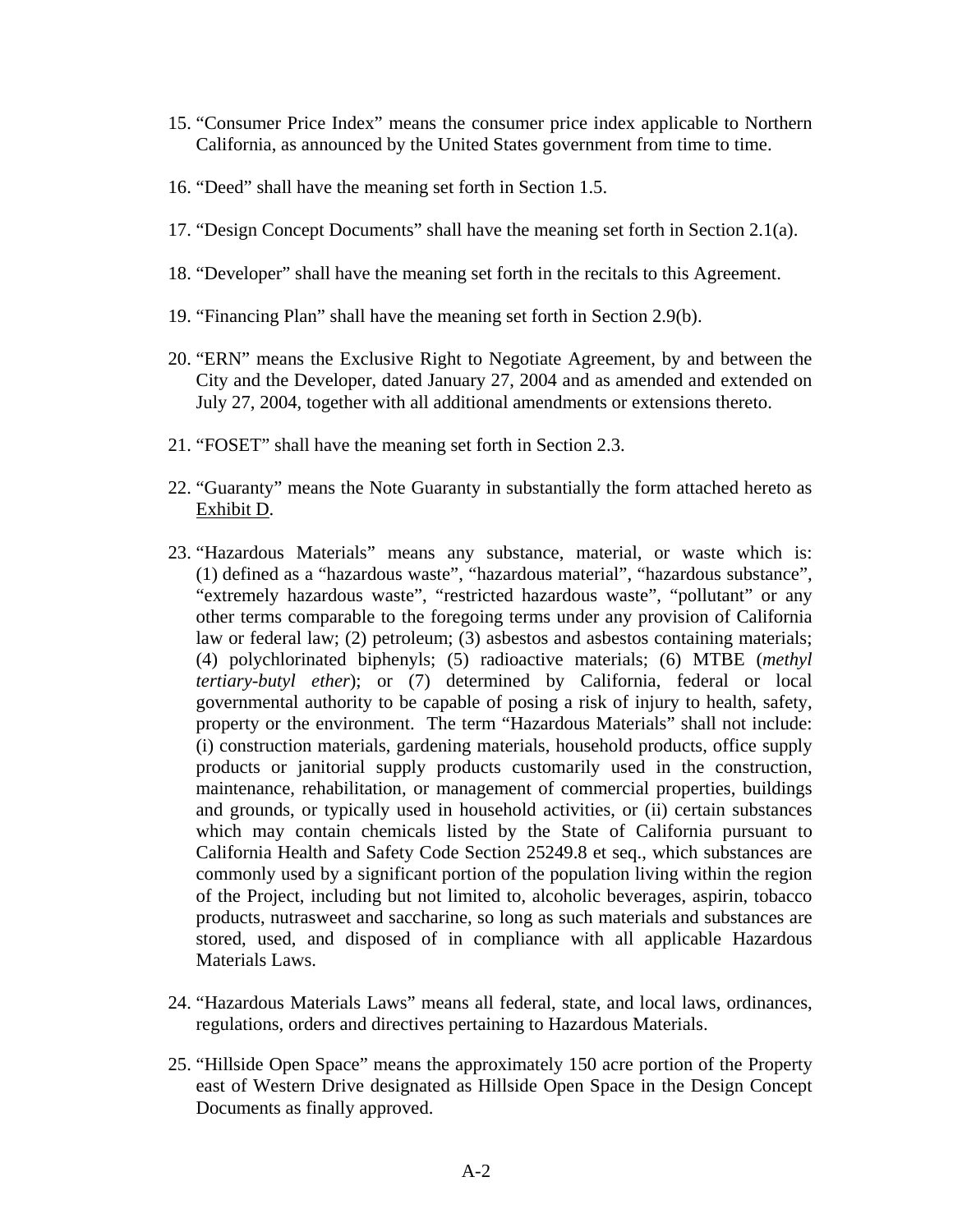- 26. "Initial Consideration" shall have the meaning set forth in Section 1.2.
- 27. "Inland Property" shall have the meaning set forth in the recitals to this Agreement
- 28. "Navy" shall have the meaning set forth in the recitals to this Agreement.
- 29. "NEPA" means the National Environmental Policy Act.
- 30. "NFD Point Molate" shall have the meaning set forth in the recitals to this Agreement.
- 31. "NIGC" means the National Indian Gaming Commission.
- 32. "NIGC Approvals" means all approvals and requisite action by the NIGC necessary to develop and operate the Project as contemplated by this Agreement.
- 33. "Non-refundable Consideration" shall have the meaning set forth in Section 1.2.
- 34. "Note" shall have the meaning set forth in Section 1.4(c).
- 35. "Owned Land" shall have the meaning set forth in the recitals to this Agreement.
- 36. "Owned Property" shall have the meaning set forth in the recitals to this Agreement.
- 37. "Permitted Assignee" shall have the meaning set forth in Section 5.3(d).
- 38. "Permitted Exceptions" means those liens, encumbrances, and matters on the title to the Property shown on the Preliminary Title Report, this Agreement, and the Deed, the Shoreline Lease, any conservation or public access easements or mechanisms created in favor of the City pursuant to the terms hereof and other exceptions required in connection with the approval of the Project and conveyance of the Property and any exceptions disclosed by any subsequent title report covering the Property, the public records or otherwise disclosed to Developer, and any other exceptions to title which would be disclosed by an inspection and/or survey of the Property ("Subsequently Disclosed Exceptions"). Monetary liens voluntarily created by the City, liens inconsistent with the Design Concept Documents voluntarily created by the City, mechanic's liens arising out of work contracted for by the City, and judgment liens arising from the actions of the City shall not be Permitted Exceptions. The City will use reasonable efforts, without the expenditure of funds, to cooperate with the Developer's efforts to remove any Subsequently Disclosed Exceptions which are objectionable to the Developer, but such removal shall not be an obligation of the City or a condition to the Developer's purchase and lease hereunder.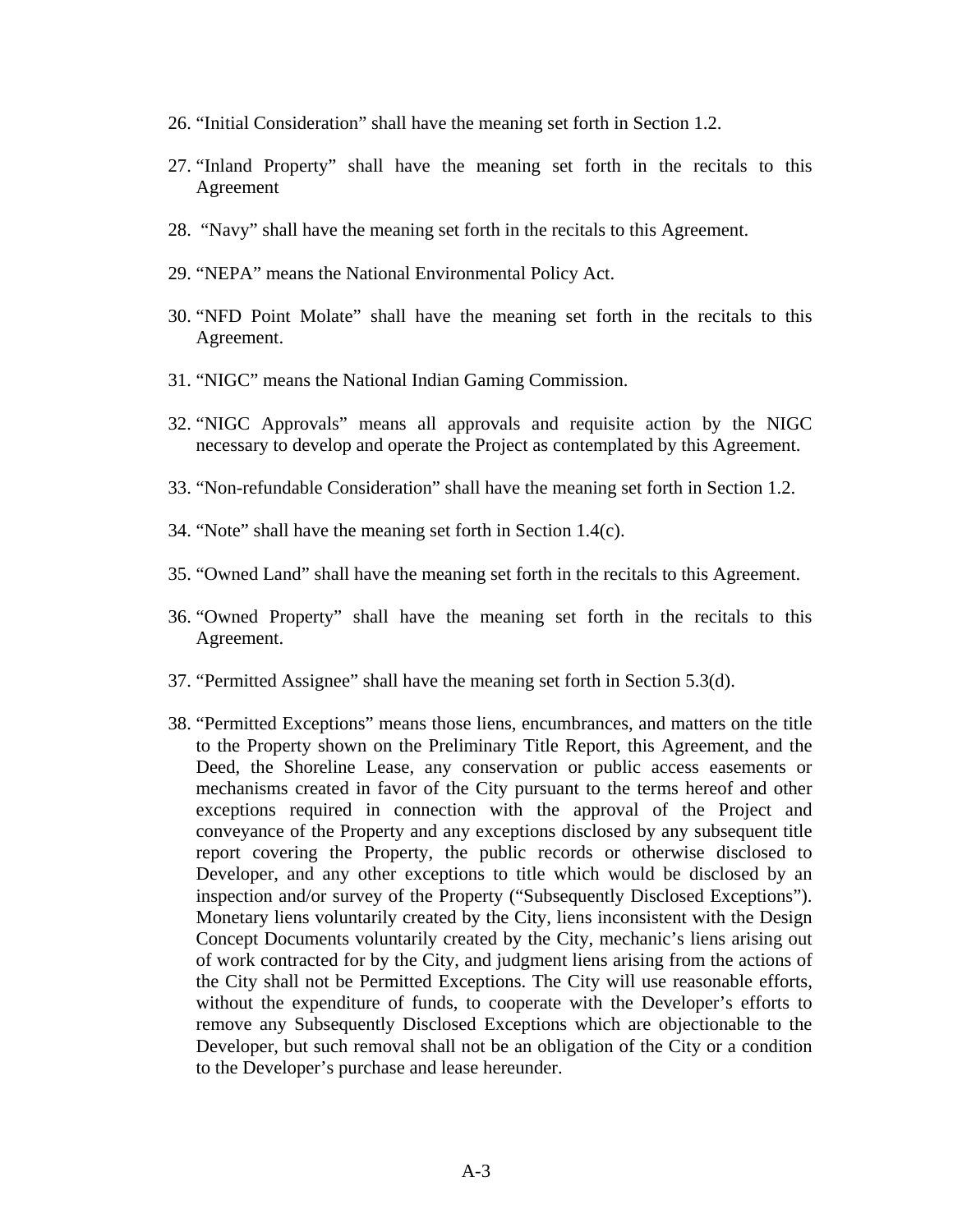- 39. "Pier" means the pier extending into San Francisco Bay located on the Property.
- 40. "Preliminary Site Plan" means the Preliminary Site Plan set forth in Exhibit G.
- 41. "Preliminary Title Report" means the following: Preliminary Title Report, number 1719735, dated April 7, 2004 issued by Fidelity National Title Company.
- 42. "Project" means the redevelopment of the former NFD Point Molate for a range of hospitality, retail, office, entertainment, light industrial, recreation uses, which among other possibilities allows for a large-scale mixed-use development upon the issuance of applicable local and state permits, and public-serving uses, park and open space and pedestrian, bicycle and vehicular access and circulation, as more particularly described in the Design Concept Documents. Phase 1 of the Project shall mean the first hotel and casino complex to be built on the Property, and including the shoreline parks, pier improvements and Phase I parking facilities.
- 43. "Property" has the meaning set forth in the recitals to this Agreement.
- 44. "Property Related Matters" shall have the meaning set forth in Section 3.1(b).
- 45. "Purchase Price" shall have the meaning set forth in Section 1.4.
- 46. "Qualified Guarantor" shall have the meaning set forth in Section 1.4(c).
- 47. "Remainder Land" shall have the meaning set forth in the recitals to this Agreement.
- 48. "Remainder Property" shall have the meaning set forth in the recitals to this Agreement.
- 49. "Scope of Development" means the description of the Project set forth in the attached Exhibit H.
- 50. "Services Agreement" means an agreement between the City and the Tribe in substantially the form set forth on Exhibit E attached hereto.
- 51. "Shoreline Lease shall have the meaning set forth in Section 1.1(c).
- 52. "Shoreline Property" shall have the meaning set forth in the recitals to this Agreement.
- 53. "SHPO" means the State Historic Preservation Officer of the State of California.
- 54. "SLC" means the State Lands Commission of the State of California.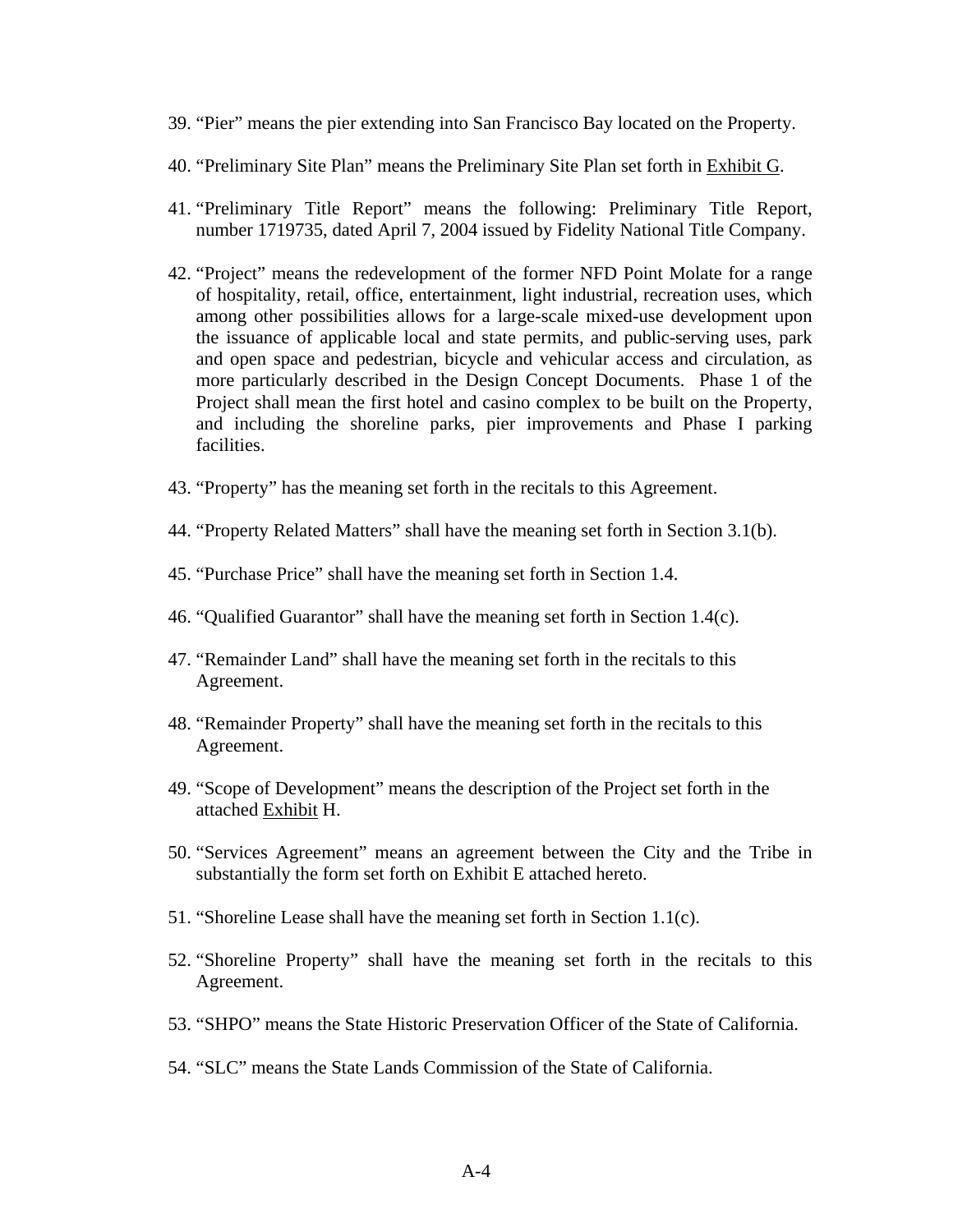- 55. "Subsequently Disclosed Exceptions" shall have the meaning set forth in the definition of Permitted Exceptions.
- 56. "Title Company" shall have the meaning set forth in Section 1.5.
- 57. "Title Policy" shall have the meaning set forth in Section 1.5.
- 58. "Tribe" shall have the meaning set forth in Section 2.1(c).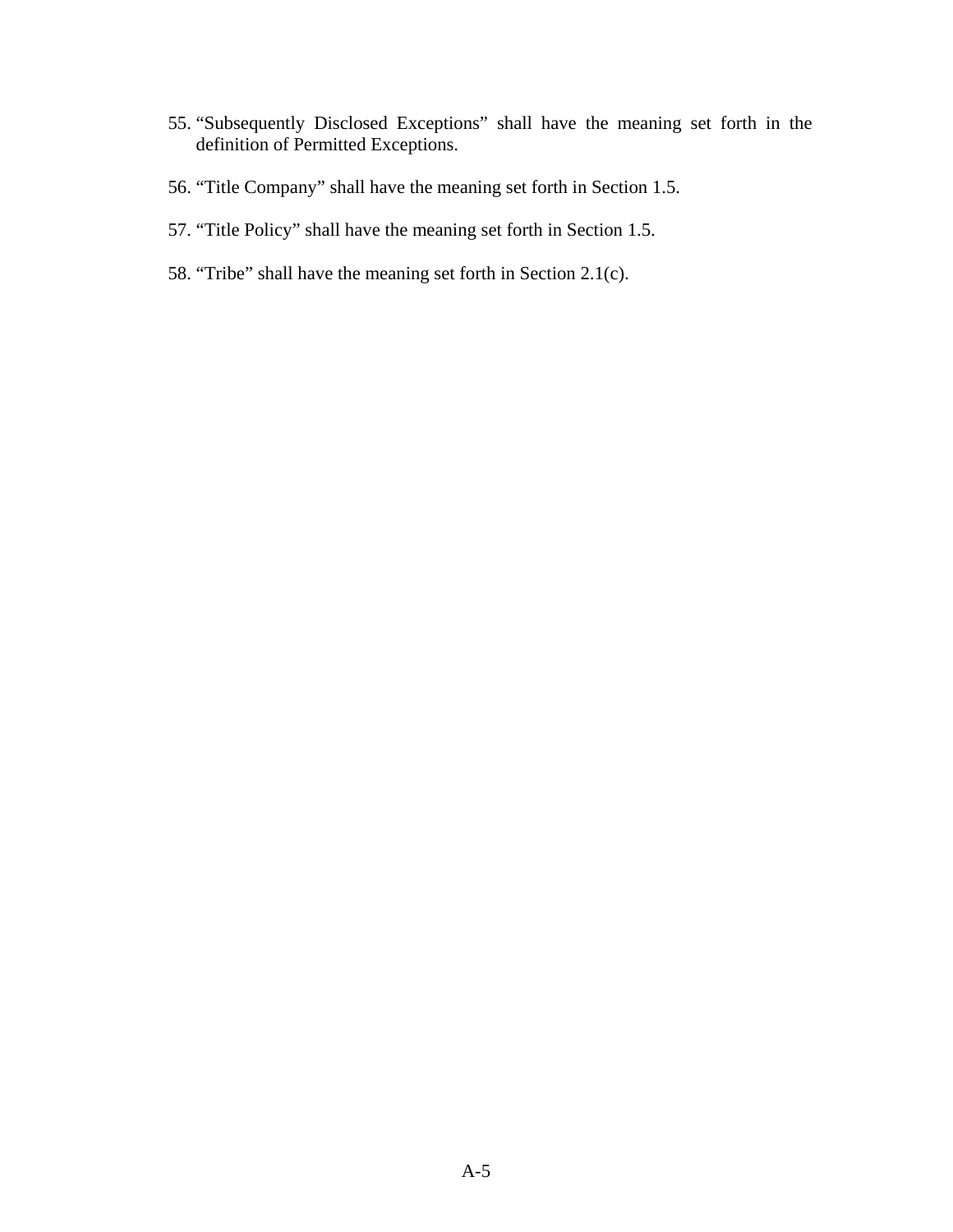## **Exhibit B Exhibit B-1 Legal Description of Owned Land Areas 1, 2, 4, 6, 7, 8, 9, 11 and 12**

# **Exhibit B-2 Legal Description of Remainder Land Areas 3, 5, 10 and 13**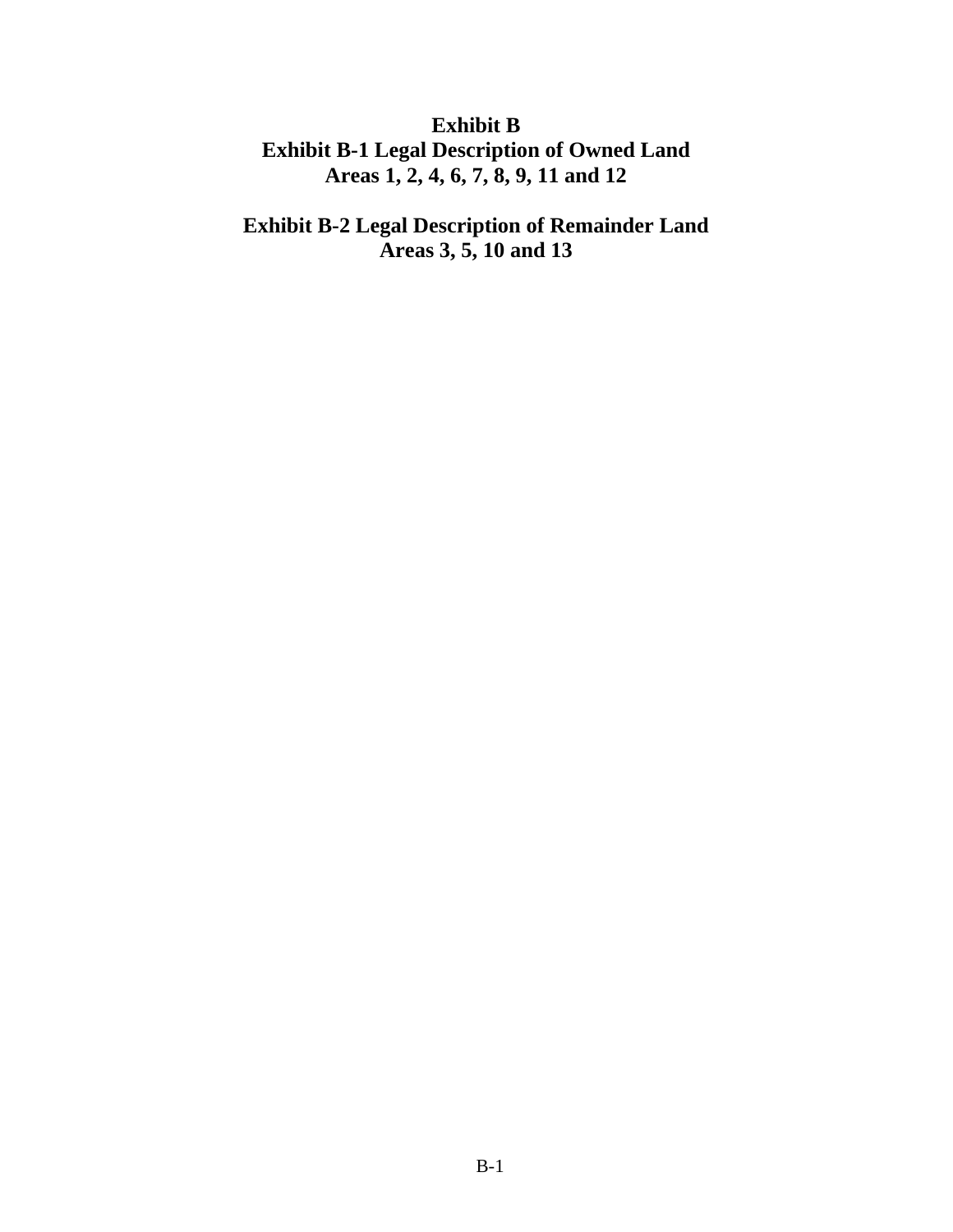**Exhibit B-1 Legal Description of Owned Land Areas 1, 2, 4, 6, 7, 8, 9, 11 and 12**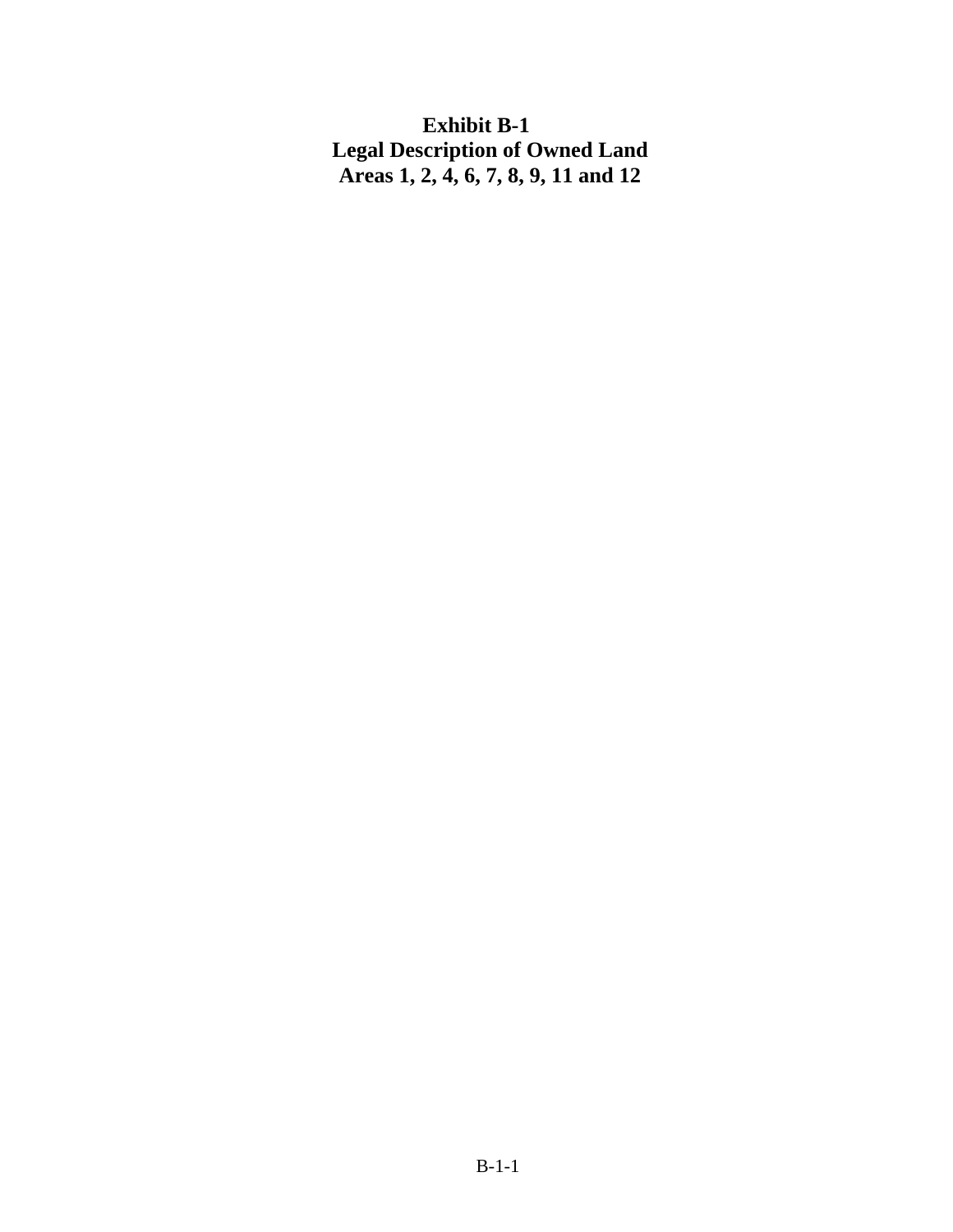## **Exhibit B-2 Legal Description of Remainder Land Areas 3, 5, 10 and 13**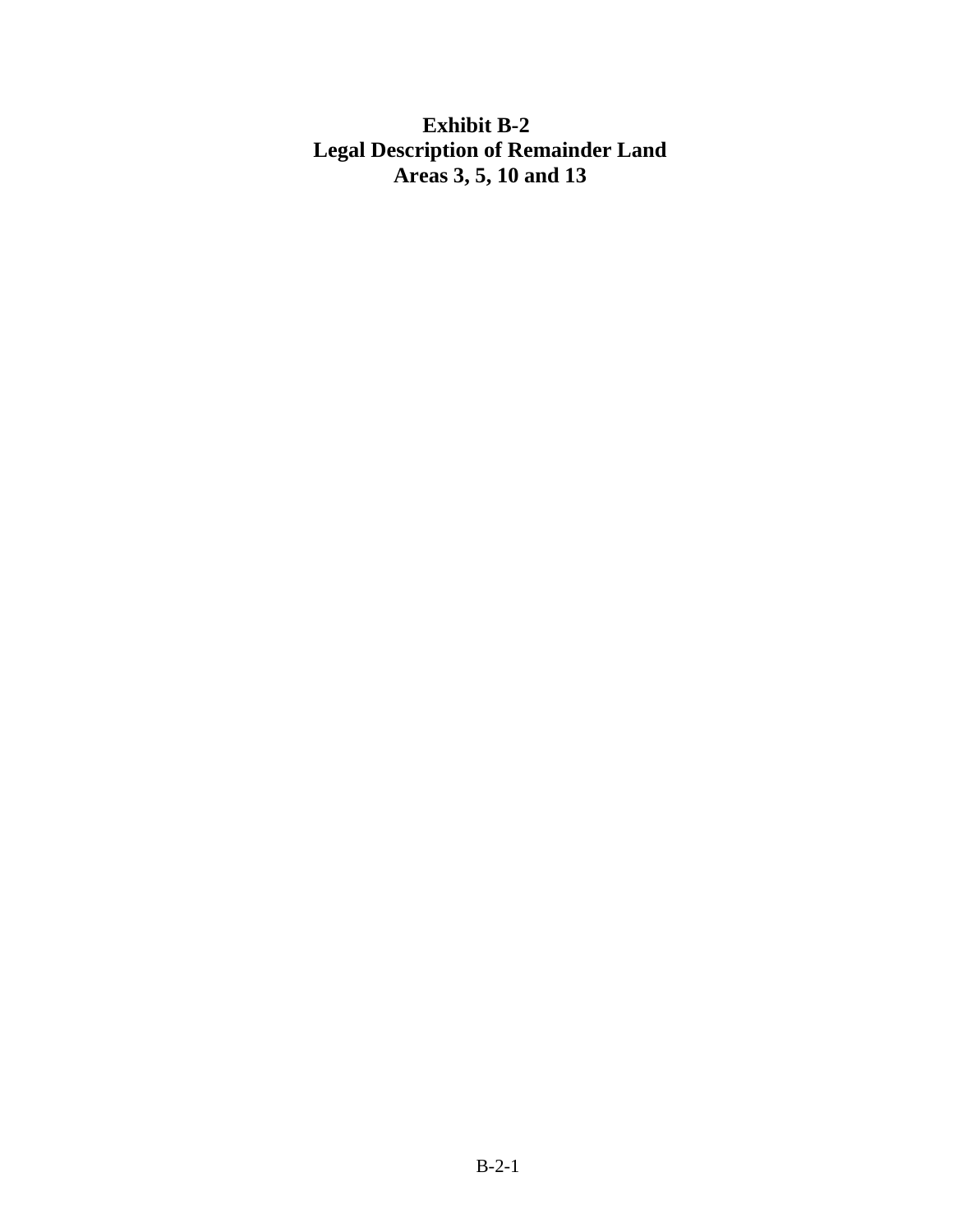### **Exhibit C Form of Unsecured Promissory Note**

\$30,000,000 Closing Date: Maturity Date: Richmond, California

FOR VALUE RECEIVED, the undersigned promises to pay on the Maturity Date (as defined below) to the order of City of Richmond (the "City"), the principal amount of Thirty Million Dollars (\$30,000,000) or such lesser aggregate amount as may be outstanding on the Maturity Date, payable as hereinafter set forth. The undersigned also promises to pay interest on the principal amount hereof outstanding from time to time from the date hereof until the date of payment in full both before and after an Event of Default and before and after maturity and judgment, payable as hereinafter set forth.

Reference is made to that certain Land Disposition Agreement, dated as of November 9, 2004 initially entered into by and between the City and Upstream Point Molate, LLC (the "Developer"), which has been assigned in part by the Developer to the Guidiville Band of Pomo Indians of the Guidiville Rancheria (listed in the Federal Register as the Guidiville Rancheria of California), a federally recognized Indian Tribe and Native American sovereign nation (as so assigned and as amended, supplemented or otherwise modified from time to time, the "LDA"). Terms defined in the LDA and not otherwise defined herein are used herein with the meanings given those terms in the LDA.

The principal indebtedness evidenced by this Note shall be payable in 15 annual payments of \$2,000,000 for 15 years, beginning one year after the Interest Start Date (as defined below) and on each anniversary thereof (unless accelerated), and in any event shall be due and payable in full on the Maturity Date. The Maturity Date shall be defined as the date which is the fifteenth (15th) anniversary of the Interest Start Date. If the undersigned or any Guarantor elects to pay the Note, in full or in part, prior to the Maturity Date, there shall be no pre-payment penalty.

Interest shall accrue and be payable on the outstanding daily unpaid principal amount from the Closing Date until payment in full of all principal amounts due and owing under this Note at the rate of 30-day London Interbank Offering Rate plus 1.1% (110 basis points), which such rate shall be adjusted monthly. The Interest Start Date shall be the earlier of (i) the commencement of gaming operations on the Property (the "Commencement Date") or (ii) eighteen (18) months after the Closing Date. All interest accrued between the Closing Date and the Interest Start Date shall be paid on the Interest Start Date. Thereafter, accrued interest shall be paid on the first Business Day of each month after the Interest Start Date, both before and after maturity and judgment, with interest on overdue principal and interest to bear interest at a per annum rate equal to the prime rate of interest announced from time to time by The Wall Street Journal plus two percent (2.00%) per annum.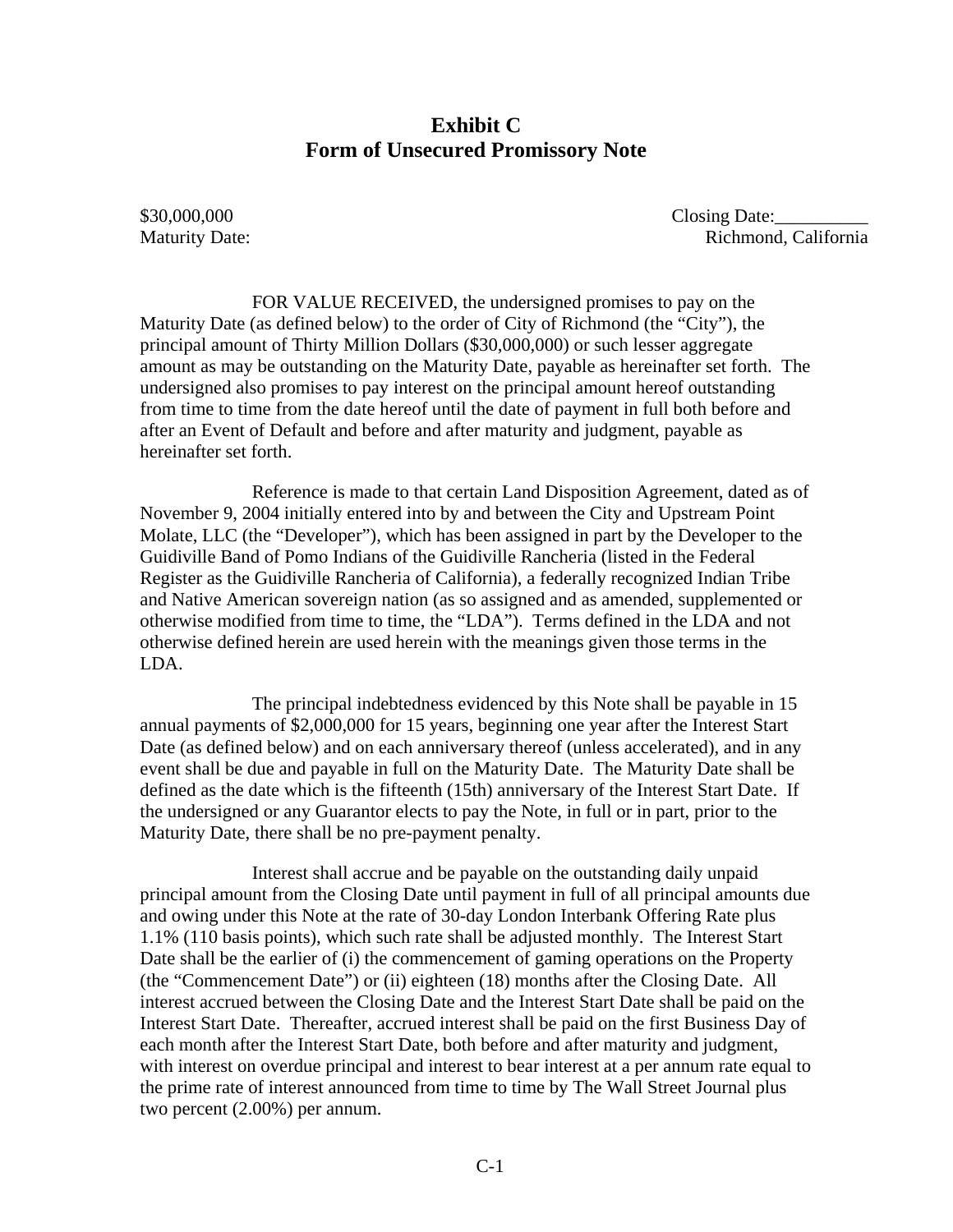For so long as any amounts are owing under this Note, the undersigned shall cause the Guaranty of Harrah's Operating Company, Inc. (the "Guarantor"), dated \_\_\_\_\_\_\_\_ (the "Guaranty"), to remain in full force and effect, subject, however, to the release provisions of Section 2.11 of the Guaranty. If at any time the Guarantor fails to maintain its "Investment Grade Rating" (as defined in the Guaranty) or post a letter of credit in lieu thereof in accordance with the terms of the Guaranty, the undersigned shall, within 30 days, cause a new guaranty from a Qualified Guarantor to be executed in a form substantially identical to the Guaranty, together with such legal opinions and other supporting documentation as the City shall reasonably require (the "Substitute Guaranty").

Notwithstanding anything to the contrary herein or in the Guaranty, this Note may not be amended by written agreement of the parties hereto without notice to, and the express written consent of, the Guarantor, at its sole discretion. Any such amendment shall only be effective in the form of a written modification of this Note, and approved by the Guarantor.

The occurrence of any of the following, if uncured, shall constitute an Event of Default hereunder:

(a) the undersigned fails to make any payment required under this Note within five (5) days after the same becomes due;

(b) any uncured Event of Default under the Guaranty or a Substitute

Guaranty;

(c) the undersigned shall (i) have an order for relief entered with respect to it under the federal bankruptcy laws as now or hereafter in effect, (ii) make an assignment for the benefit of creditors, (iii) apply for, seek, consent to, or acquiesce in, the appointment of a receiver, custodian, trustee, examiner, liquidator or similar official for it or any substantial portion of its property, or (iv) institute any proceeding seeking an order for relief under the federal bankruptcy laws as now or hereafter in effect or seeking to adjudicate it a bankrupt or insolvent, or seeking dissolution, winding up, liquidation, reorganization, arrangement, adjustment or composition of it or its debts under any law relating to bankruptcy, insolvency or reorganization or relief of debtors or fail to timely file an answer or other pleading denying the material allegations of any such proceeding filed against it;

(d) without the application, approval or consent of the undersigned, a receiver, trustee, examiner, liquidator or similar official shall be appointed for the undersigned and its assets or any substantial portion of its property, or a proceeding described in subsection (d) above shall be instituted against the undersigned and such appointment continues undischarged or such proceeding continues undismissed or unstayed for a period of thirty (30) consecutive days;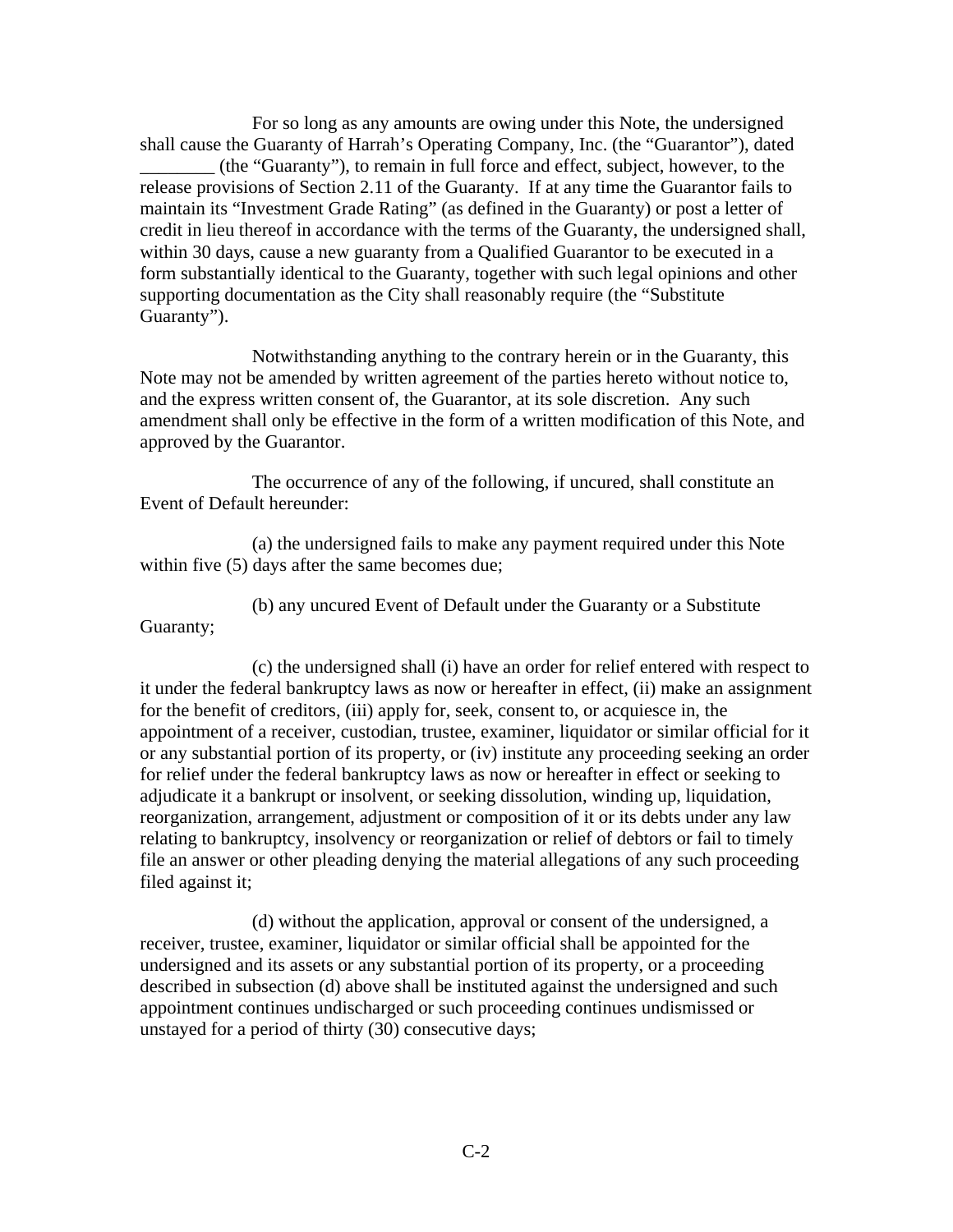(e) any revocation, replacement or change to the resolution(s) of the undersigned's General Council and/or Tribal Council authorizing the Note that is materially adverse to the City;

(f) any law of the undersigned (including but not limited to any initiative, referendum, constitution, articles or other organizational document) is adopted or otherwise placed into effect which materially impairs or interferes, or could materially impair or interfere, in any manner with any right or remedy of the City under this Note (it being understood and agreed that any such law which is adopted or otherwise placed into effect without the consent of the City shall be of no effect as to the undersigned's obligations under this Note), or the undersigned demands, imposes or receives any tax, charge, assessment, fee or other imposition, or imposes any regulatory or licensing requirement, against the City; or

(g) any action by the undersigned which materially impairs its obligations hereunder.

The amount of each payment hereunder shall be made to the City by electronic means in immediately available funds not later than 2:00 p.m. Richmond, California time on the day of payment (which must be a Business Day). All payments received after 2:00 p.m. Richmond, California time on any particular Business Day shall be deemed received on the next succeeding Business Day. All payments shall be made in lawful money of the United States of America.

The City shall keep a record (which may be in electronic or other intangible form) of payments of principal received by it with respect to this Note, and such record shall be presumptive evidence of the amounts owing under this Note.

The undersigned hereby promises to pay all costs and expenses of the City or any rightful holder hereof incurred in collecting the undersigned's obligations hereunder or in enforcing or attempting to enforce any of the City's or any such holder's rights hereunder, including reasonable attorneys' fees and disbursements (including allocated costs of legal counsel employed by the City or the Holder), whether or not an action is filed in connection therewith.

The undersigned hereby waives presentment, demand for payment, dishonor, notice of dishonor, protest, notice of protest and any other notice or formality, to the fullest extent permitted by applicable laws.

The undersigned hereby expressly waives any right to trial by jury of any claim, demand, action or cause of action arising under this Note, whether now existing or hereafter arising, and whether sounding in contract or tort or otherwise; and the undersigned hereby agrees and consents that any such claim, demand, action or cause of action shall be decided by court trial without a jury, and that the City or any holder of this Note may file an original counterpart or a copy of this section with any court as written evidence of the undersigned's waiver of its right to trial by jury.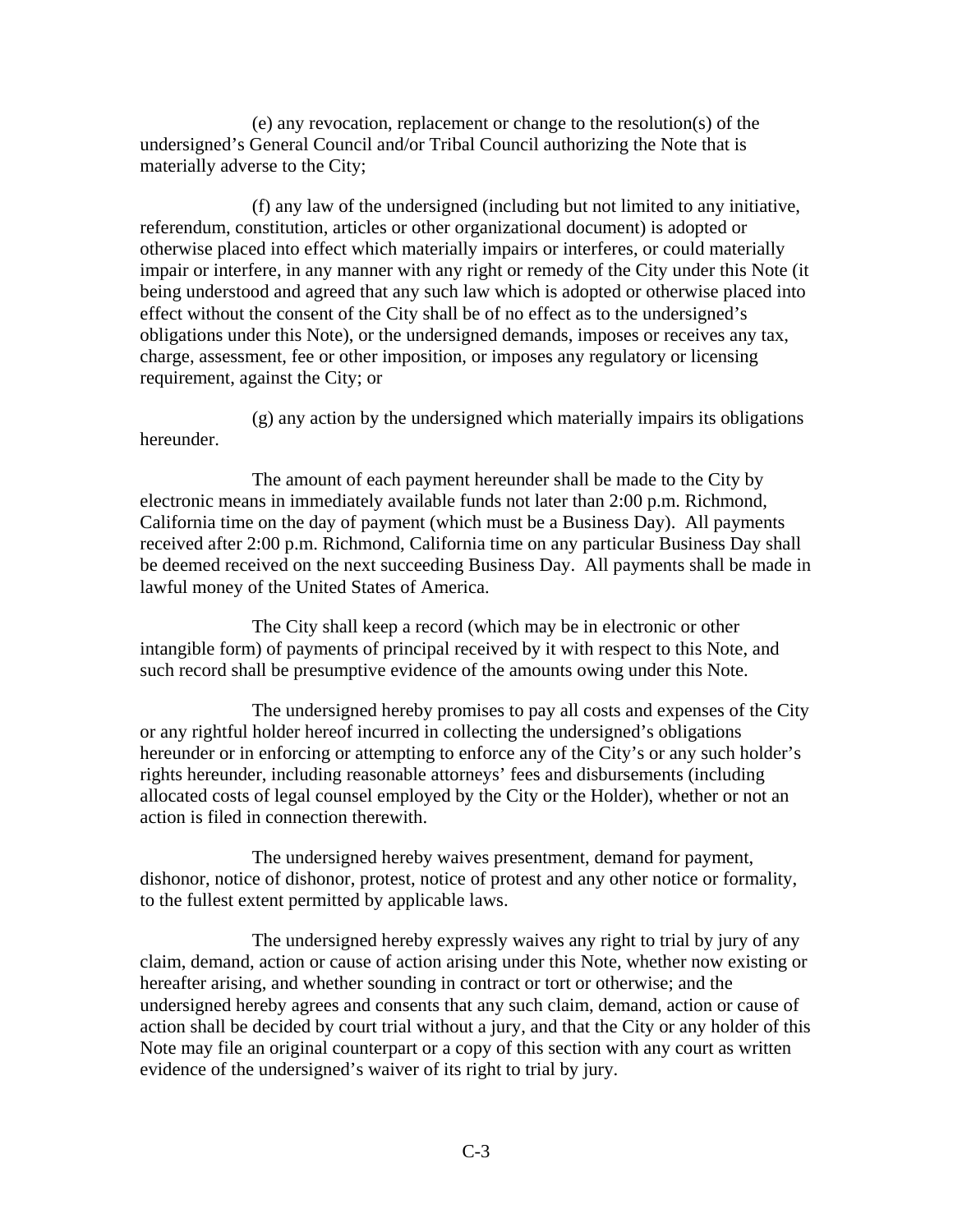The undersigned hereby expressly and irrevocably waives its sovereign immunity (and any defense based thereon) from any suit, claim, action or proceeding (including an arbitration proceeding) or from any legal process (whether through service of notice, attachment prior to judgment, attachment in aid of execution, execution, exercise of contempt powers, or otherwise) in any forum, with respect to this Note.

The undersigned hereby expressly submits and consents to the jurisdiction of the courts of the State of California (including all courts to which decisions of the courts of the State of California may be appealed), the courts of the United States, and the courts of any other state which may have jurisdiction over the subject matter, over any such action, and over the parties, with respect to any dispute or controversy arising out of this Note, including any amendment or supplement which may be made hereto or to any transaction in connection herewith and enforcement of any arbitration award. While the parties do not purport to confer jurisdiction upon any court that does not have competent jurisdiction to enforce this Note, it is the intent of both parties to have any enforcement action occur in either federal or state court. Without in any way limiting the generality of the foregoing, the parties expressly authorize any government or other agency authorities who have the right and duty under applicable law to take any and all action authorized or ordered by any federal or state court, including without limitation, entering the Property in giving effect to any judgment entered. In the event a suit is commenced on this Note regarding the subject matter of this Note (including the enforcement of an arbitration award), neither party will dispute the jurisdiction of the courts of the State of California (including all courts to which decisions of the courts of the State of California may be appealed), the courts of the United States, and the courts of any other state which may have jurisdiction over the subject matter, over any such action and over the parties.

If jurisdiction cannot be obtained in any of the courts described in the preceding paragraph, the City may, at its sole option, require that any claims or disputes arising under this Note be resolved in Oakland, California by binding arbitration in accordance with the Voluntary Commercial Arbitration Rules of the American Arbitration Association ("AAA") or any other rules mutually agreed upon by the parties. The undersigned, in waiving its immunity from suit or arbitration, recognizes and agrees that submitting to the rules of the AAA is deemed to be a consent that judgment upon any arbitration award may be entered in any court described herein. In any arbitration proceeding, each party will select one arbitrator. An additional arbitrator will be selected by the two arbitrators chosen by the parties. If the additional arbitrator is not chosen in this manner within ten (10) days after the parties select their arbitrators, the additional arbitrator shall be chosen in accordance with the rules of the AAA. No person shall be eligible to serve as an arbitrator if the person is related to, affiliated with, or has represented in a legal capacity either party to this Note. The arbitrators shall be retired California state or federal judges or attorneys at law admitted to practice and in good standing in California. The parties hereto further agree that the arbitrators may award interim injunctive relief before the final arbitration award. Any controversy concerning whether an issue is arbitrable shall be determined by the arbitrators.

Except for entry of judgment on and enforcement of an arbitration award, the undersigned expressly waives jurisdiction of any Tribal court which may be created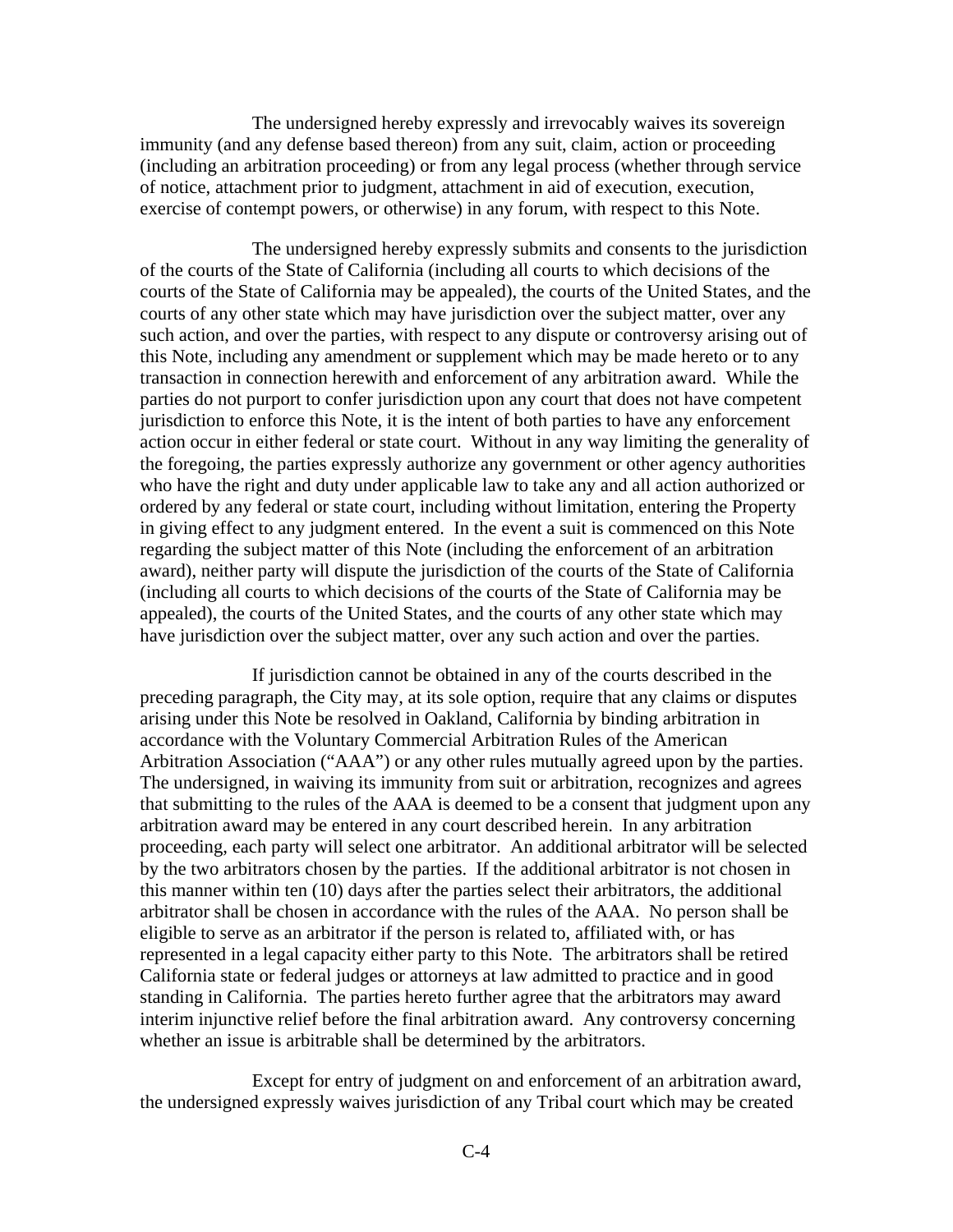or become effective after the date of this Note with respect to any action commenced relating to this Note, including any amendment or supplement thereto or hereto, and the undersigned waives any requirement which may exist for exhaustion of any remedies available in any Tribal court or other Tribal forum prior to commencing any such action.

The waivers and consents described in this Note shall inure to the benefit of the City and each other person who is entitled to the benefits of the Note. The City and such other persons shall have and be entitled to all available legal and equitable remedies, including the right to specific performance, money damages and injunctive or declaratory relief. The waivers of sovereign immunity and consents to jurisdiction contained in this Note are irrevocable.

THIS NOTE SHALL BE GOVERNED BY, AND CONSTRUED AND ENFORCED IN ACCORDANCE WITH, THE INTERNAL LAW OF THE STATE OF CALIFORNIA.

This Note was executed on the day of the  $\qquad \qquad$ , 20 at Richmond, California, for the particular purposes set forth above.

#### GUIDIVILLE BAND OF POMO INDIANS

By:

Name: Merlene Sanchez Title: Chairperson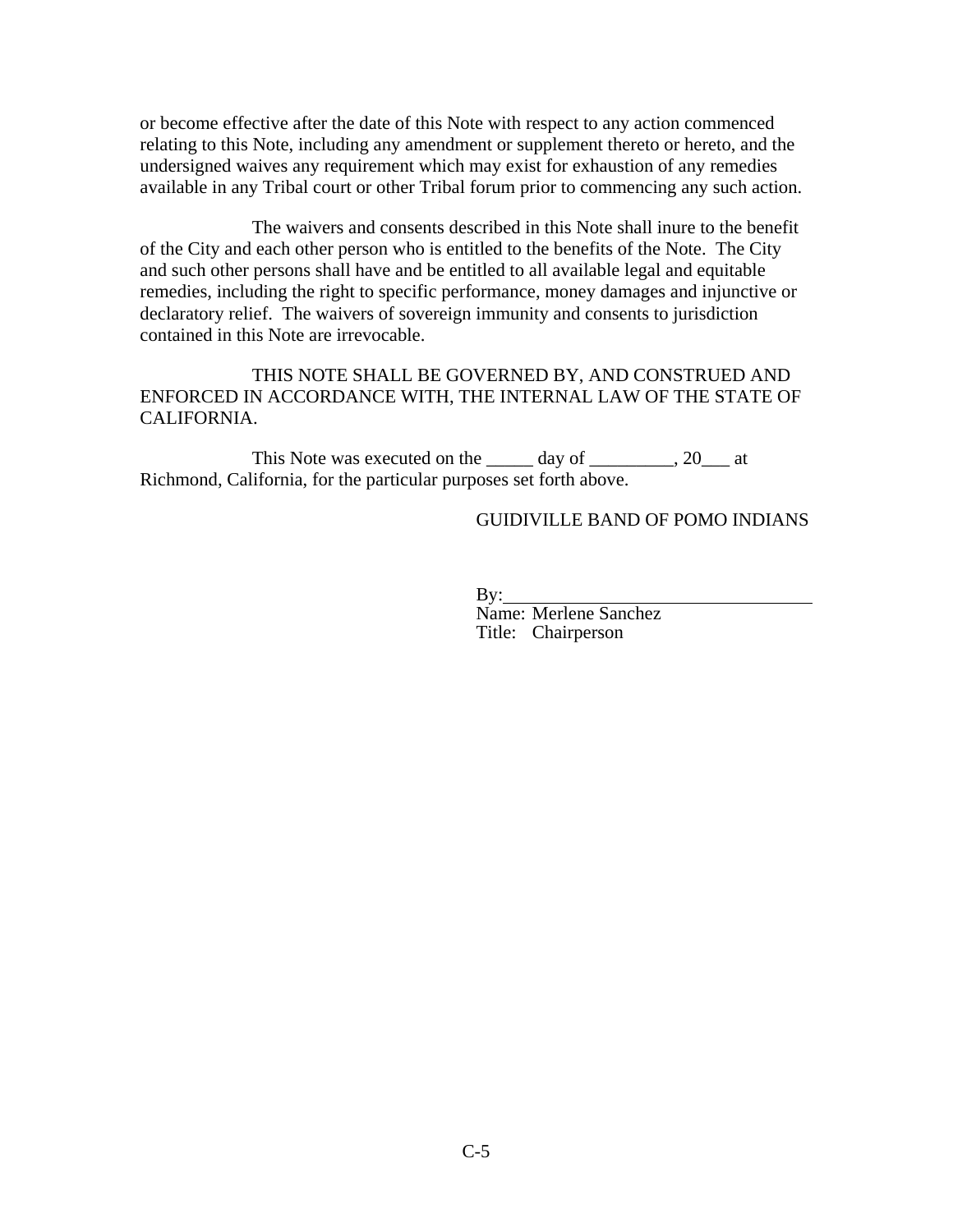### SCHEDULE OF NOTE AND PAYMENTS OF PRINCIPAL

| Date | Amount of<br>Loan | <b>Interest Period</b> | Amount of<br>Principal Paid | Unpaid<br>Principal<br>Balance | Notation<br>Made by |
|------|-------------------|------------------------|-----------------------------|--------------------------------|---------------------|
|      |                   |                        |                             |                                |                     |
|      |                   |                        |                             |                                |                     |
|      |                   |                        |                             |                                |                     |
|      |                   |                        |                             |                                |                     |
|      |                   |                        |                             |                                |                     |
|      |                   |                        |                             |                                |                     |
|      |                   |                        |                             |                                |                     |
|      |                   |                        |                             |                                |                     |
|      |                   |                        |                             |                                |                     |
|      |                   |                        |                             |                                |                     |
|      |                   |                        |                             |                                |                     |
|      |                   |                        |                             |                                |                     |
|      |                   |                        |                             |                                |                     |
|      |                   |                        |                             |                                |                     |
|      |                   |                        |                             |                                |                     |
|      |                   |                        |                             |                                |                     |
|      |                   |                        |                             |                                |                     |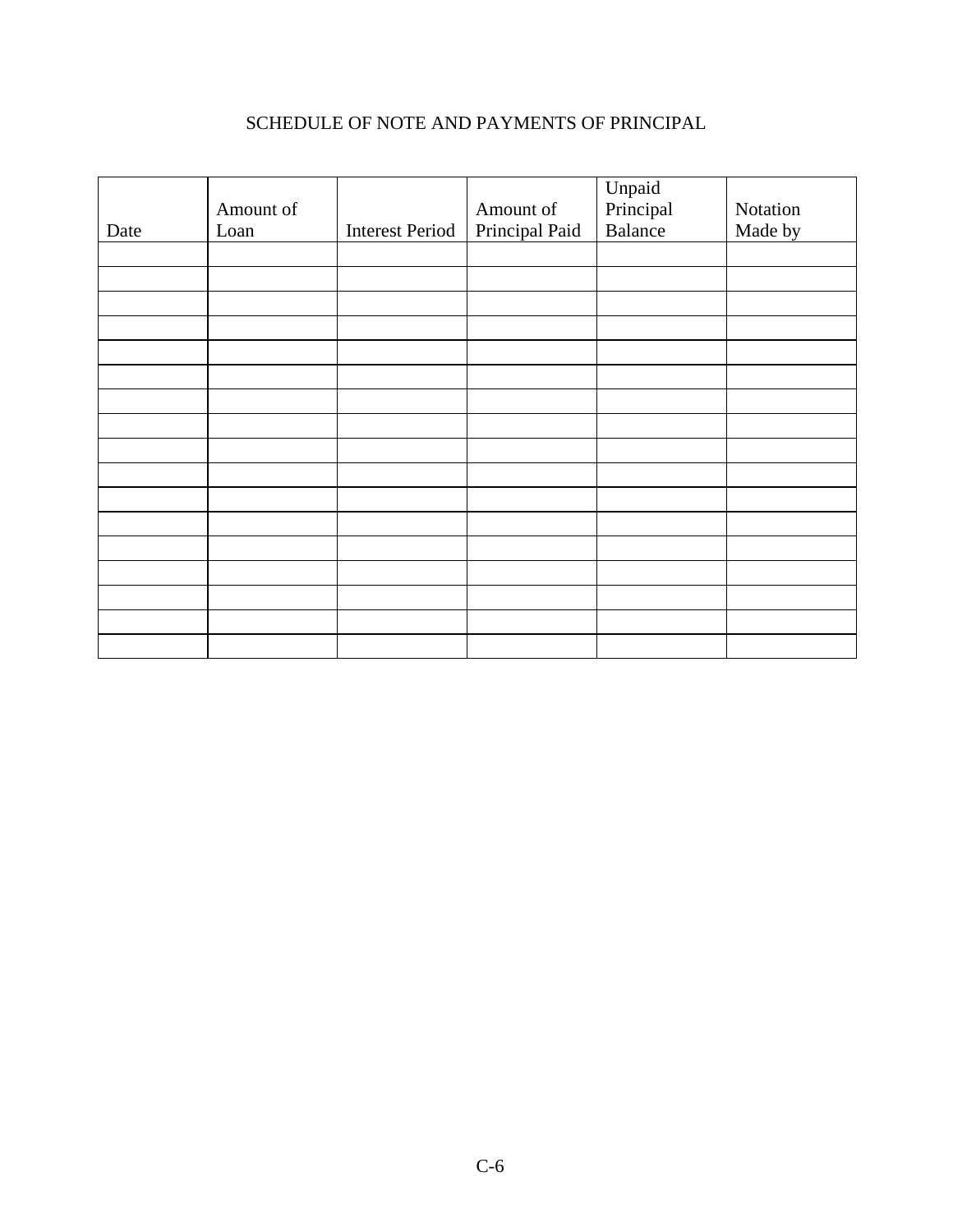# **Exhibit D Form of Note Guaranty**

## GUARANTY

Dated as of \_\_\_\_\_\_\_\_\_\_\_\_\_\_\_\_, 200\_

by

Harrah's Operating Company, Inc.,

in favor of

the City of Richmond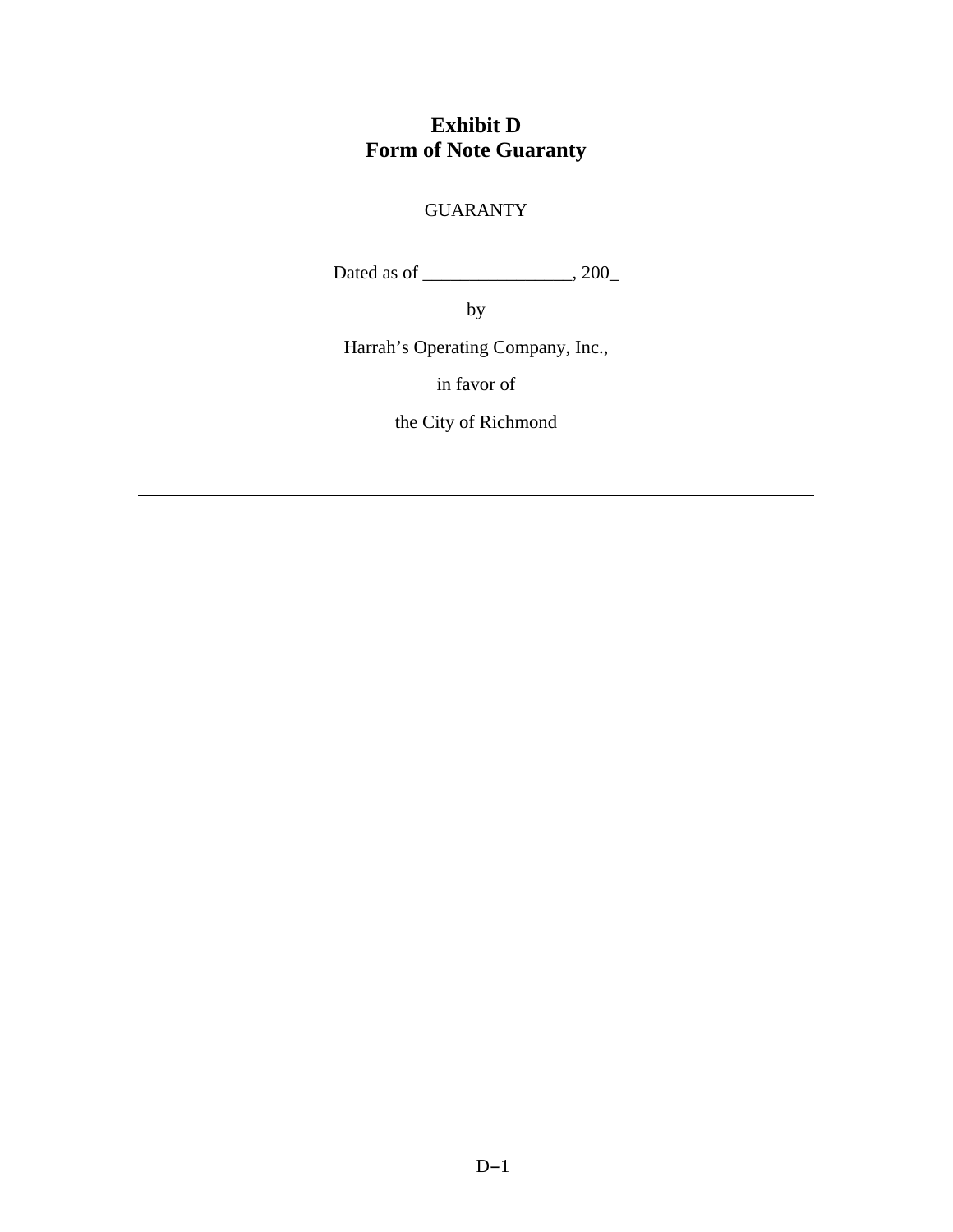#### GUARANTY

This GUARANTY ("Guaranty"), dated as of  $\qquad \qquad$ , 200, is made by HARRAH'S OPERATING COMPANY, INC. ("Guarantor"), a Delaware corporation, in favor of the CITY OF RICHMOND (the "City"), with reference to the November 9, 2004 Land Disposition Agreement, initially entered into by and between the City and Upstream Point Molate, LLC (the "Developer"), and assigned by Developer in part to the Guidiville Band of Pomo Indians of the Guidiville Rancheria, listed in the Federal Register as the Guidiville Rancheria of California (the "Tribe")(as so assigned and as the same from time to time hereafter may be amended, modified, supplemented or restated, the "LDA"), and the Promissory Note attached thereto in the principal sum of  $$30,000,000$  (the "Note") of \_\_\_\_\_\_\_, 2004, executed by the Tribe in favor of the City.

A. The Tribe is an assignee of Developer under the LDA, pursuant to which the City has agreed to sell the Property (as described and defined in the LDA) to the Developer for the purposes, and on the terms and subject to the conditions, set forth in the LDA.

B. Guarantor is a wholly owned subsidiary of Harrah's Entertainment Inc., a Delaware corporation. It is anticipated that Guarantor, or an affiliate of Guarantor, will manage a hotel and gaming facility for the Tribe to be constructed on the Property pursuant to a Management Contract, and therefore Guarantor will benefit directly and indirectly from the sale of the Property to the Tribe.

C. The City is willing to convey the Property to the Tribe upon satisfaction of certain conditions outlined in the LDA, including, among others, that the Tribe shall have executed and delivered the Note to the City and that a Qualified Guarantor (as defined in the LDA) shall have executed and delivered a guaranty in substantially this form of timely payment of amounts due under the Note to the City.

D. To induce the City to convey the Property and to accept the Note, and for other good and valuable consideration, the receipt and sufficiency of which are hereby acknowledged, Guarantor has agreed to guarantee the Guarantied Obligations upon the terms and conditions of this Guaranty.

NOW, THERFORE, in order to induce the City to enter into the Note, and for good and valuable consideration, the receipt and adequacy of which are hereby acknowledged, Guarantor hereby represents, warrants, covenants, agrees and guaranties as follows:

#### **SECTION 1. DEFINITIONS**.

1.01. Definitions. Unless otherwise defined herein, all capitalized terms used in this Guaranty that are defined in the LDA (including those terms incorporated by reference) shall have the respective meanings assigned to them in the LDA. In addition, the following terms shall have the following meanings under this Guaranty:

"Bankruptcy Code" shall mean Title 11 of the United States Code.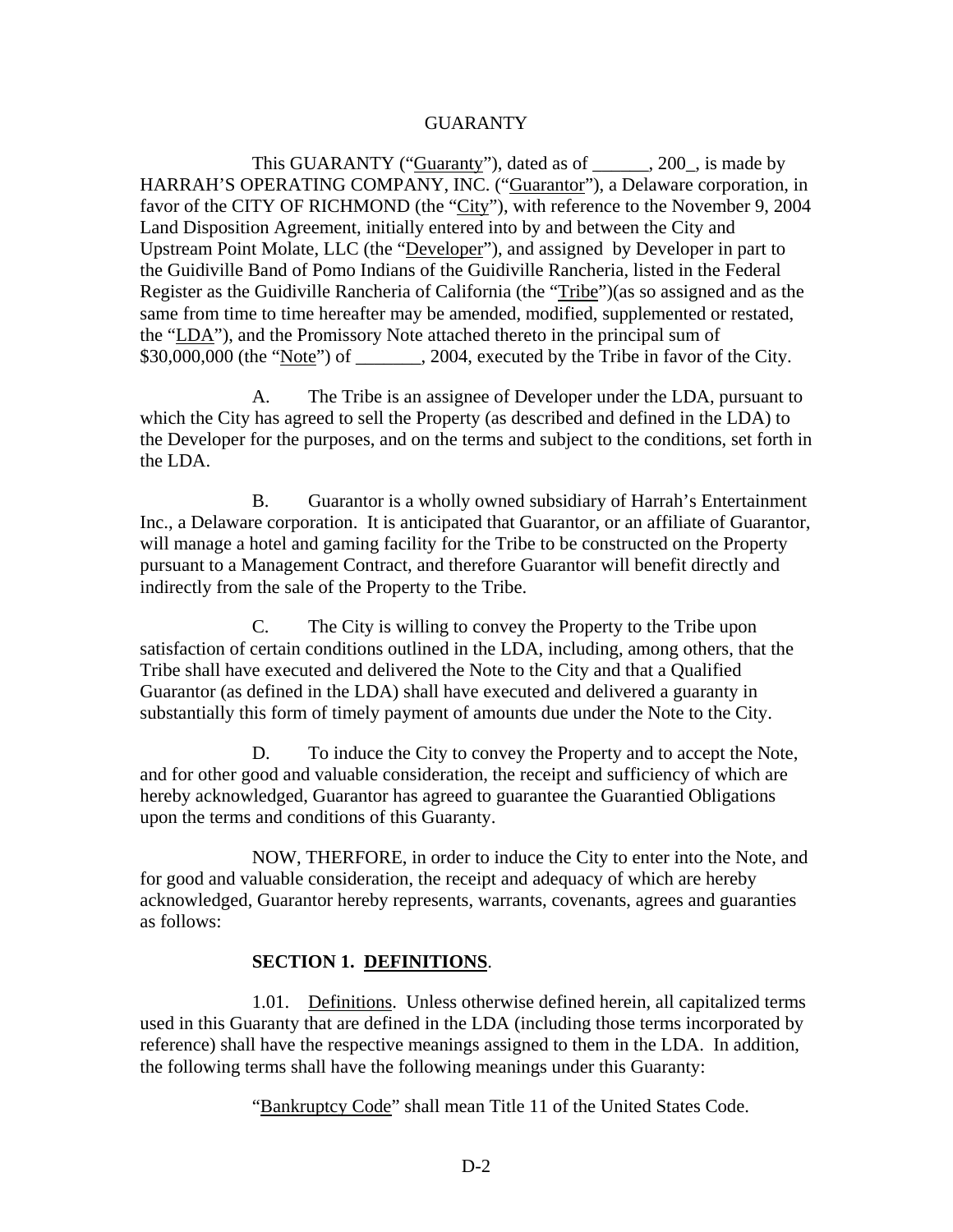"Guarantied Obligations" shall mean any and all outstanding obligations of the Tribe for the payment of all amounts, liabilities and indebtedness (whether for principal, interest, fees, charges, penalties, expenses or otherwise) owed to the City from time to time under the Note.

"Investment Grade Rating" shall mean a long-term debt rating in one of the four highest rating categories (without regard to "+" or "-" or numerical modifiers) by Moody's Investors Service or Standard & Poor's Ratings Group.

"Management Contract" means a management contract approved by the Chairman of the National Indian Gaming Commission pursuant to the Indian Gaming Regulatory Act.

1.02. Interpretation. In this Guaranty, unless otherwise indicated, the singular includes the plural and plural the singular; words importing any gender include the other gender; references to statutes or regulations are to be construed as including all statutory or regulatory provisions consolidating, amending or replacing the statute or regulation referred to; references to "writing" include printing, typing, lithography and other means of reproducing words in a tangible visible form; the words "including," "includes" and "include" shall be deemed to be followed by the words "without limitation"; references to articles, sections (or subdivisions of sections), exhibits, annexes or schedules are to this Guaranty; references to agreements and other contractual instruments shall be deemed to include all subsequent amendments, extensions and other modifications to such instruments (without, however, limiting any prohibition on any such amendments, extensions or modifications by the terms of the Note); and references to persons include their respective successors and permitted assigns and, in the case of governmental authorities, persons succeeding to their respective functions and capacities.

#### **SECTION 2. THE GUARANTY**.

2.01. Guaranty. Subject to the limitation set forth in Section 2.09, Guarantor hereby guarantees to the City the timely payment in full when due (whether at stated maturity, by acceleration or otherwise) of the Guarantied Obligations in each case strictly in accordance with their terms. Guarantor hereby further agrees that if the Tribe shall fail to pay in full when due (whether at stated maturity, by acceleration or otherwise) all or any part of the Guarantied Obligations and written notice of such failure has been provided to the Guarantor, then Guarantor will immediately pay in full such Guarantied Obligations; *provided*, however, that after notice of a failure by the Tribe to pay regularly scheduled principal and interest on the Note, Guarantor shall have five (5) days to cure such amounts then due and without acceleration. In the case of any extension of time of payment or renewal of all or any part of the Guarantied Obligations, the same will be timely paid in full when due (whether at extended maturity, by acceleration or otherwise) in accordance with the terms of such extension or renewal. This Guaranty is absolute, irrevocable and unconditional in nature and is made with respect to any and all Guarantied Obligations. Guarantor's liability under this Guaranty shall continue until full satisfaction of all Guarantied Obligations, or until release of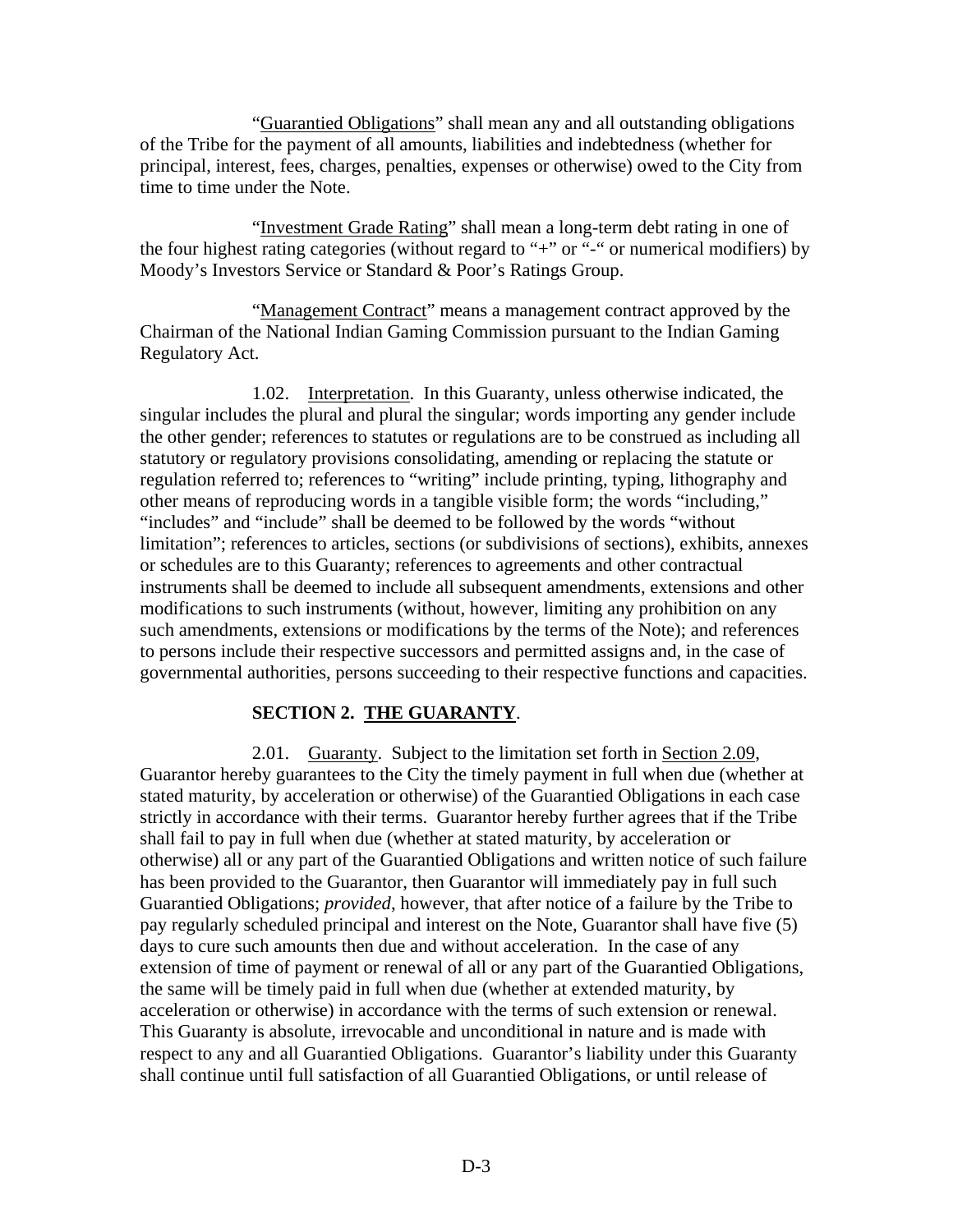Guarantor's obligations hereunder pursuant to Section 2.11. This Guaranty is a guarantee of due and punctual payment and not of collectibility.

Notwithstanding anything to the contrary herein or in the Note, the Note and this Guaranty may not be amended by written agreement of the respective parties without notice to, and the express written consent of, the Guarantor, at its sole discretion. The intent of this Section is that the guaranteed amount may not be increased above \$30,000,000, subject to additions for late fees, costs of collection and interest payments, all as arising solely under the Note, but less any principal reduction payments made in accordance with such Note, without notice to and express consent of Guarantor. The Note and this Guaranty are separate and apart from the terms, obligations and payments due to the City under the LDA and/or the Services Agreement dated between the Tribe and the City.

2.02. Acknowledgments, Waivers and Consents. Guarantor acknowledges that the obligations undertaken by it under this Guaranty involve the guarantee of obligations of persons other than such Guarantor and that such obligations of the Guarantor are absolute, irrevocable and unconditional under any and all circumstances, subject to the limitations of Section 2.09 herein. In full recognition and in furtherance of the foregoing, Guarantor agrees that:

(a) Without affecting the enforceability or effectiveness of this Guaranty in accordance with its terms and without affecting, limiting, reducing, discharging or terminating the liability of Guarantor, or the rights, remedies, powers and privileges of the City under this Guaranty, the City may (subject to the limitation in Section 2.1 above), at any time and from time to time and without notice or demand of any kind or nature whatsoever:

(i) amend, supplement, modify, extend, renew, waive, accelerate or otherwise change the time for payment or performance of, or the terms of, all or any part of the Guarantied Obligations (including any increase or decrease in the principal portion of, or rate or rates of interest on, all or any part of the Guarantied Obligations);

(ii) amend, supplement, modify, extend, renew, waive or otherwise change, or enter into or give, any agreement, security document, guarantee, approval, consent or other instrument with respect to all or any part of the Guarantied Obligations or any such other instrument or any term or provision of the foregoing;

(iii) accept or enter into new or additional agreements, security documents, guarantees (including letters of credit) or other instruments in addition to, in exchange for or relative to all or any part of the Guarantied Obligations or any collateral now or in the future serving as security for the Guarantied Obligations;

(iv) accept or receive (including from any other guarantor) partial payments or performance on the Guarantied Obligations (whether as a result of the exercise of any right, remedy, power or privilege or otherwise);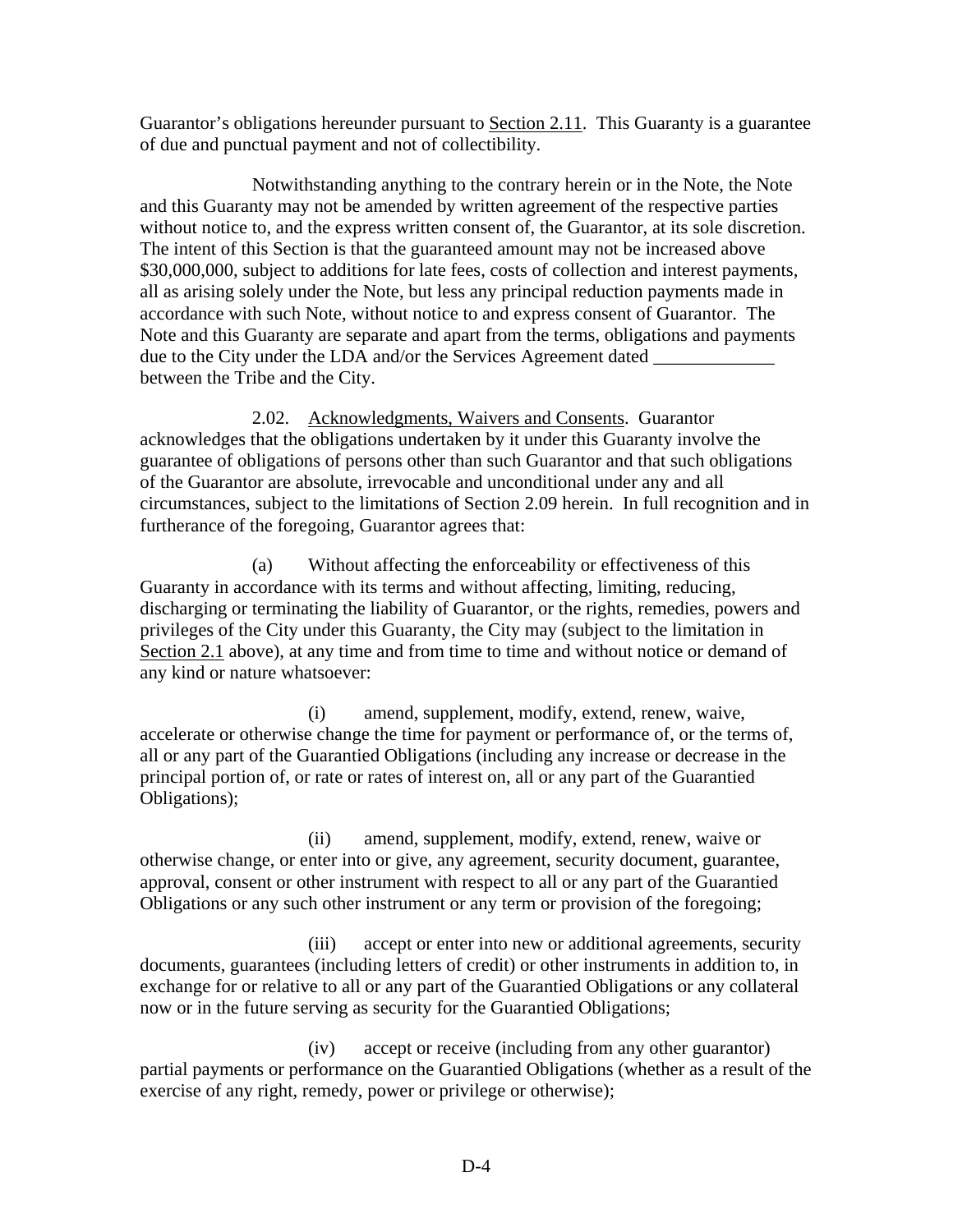(v) accept, receive and hold any additional collateral for all or any part of the Guarantied Obligations (including from any other guarantor);

(vi) release, reconvey, terminate, waive, abandon, allow to lapse or expire, fail to perfect, subordinate, exchange, substitute, transfer, foreclose upon or enforce any collateral, security documents or guarantees (including letters of credit or the obligations of any other guarantor) for or relative to all or any part of the Guarantied Obligations;

(vii) apply any collateral or the proceeds of any collateral or guarantee (including any letter of credit or the obligations of any other guarantor) to all or any part of the Guarantied Obligations;

(viii) release any person (including any other guarantor) from any personal liability with respect to all or any part of the Guarantied Obligations;

(ix) settle, compromise, release, liquidate or enforce upon such terms and in such manner as the City may determine or as applicable law may dictate all or any part of the Guarantied Obligations or any collateral on or guarantee of (including any letter of credit issued with respect to) all or any part of the Guarantied Obligations (including with any other guarantor);

(x) consent to the merger or consolidation of, the sale of substantial assets by, or other restructuring or termination of the existence of the Tribe or any other person (including any other guarantor);

(xi) proceed against the Tribe, Guarantor or any other guarantor of (including any issuer of any letter of credit issued with respect to) all or any part of the Guarantied Obligations or any collateral provided by any person and exercise the rights, remedies, powers and privileges of the City under the Note or otherwise in such order and such manner as the City may, in its discretion, determine, without any necessity to proceed upon or against or exhaust any collateral, right, remedy, power or privilege before proceeding to call upon or otherwise enforce this Guaranty as to Guarantor;

(xii) foreclose upon any deed of trust, mortgage or other instrument creating or granting liens on any interest in real property by judicial or nonjudicial sale or by deed in lieu of foreclosure, bid any amount or make no bid in any foreclosure sale or make any other election of remedies with respect to such liens or exercise any right of set-off;

(xiii) obtain the appointment of a receiver with respect to any collateral for all or any part of the Guarantied Obligations and apply the proceeds of such receivership as the City may in its discretion determine (it being agreed that nothing in this clause (xiii) shall be deemed to make the City a party in possession in contemplation of law, except at its option);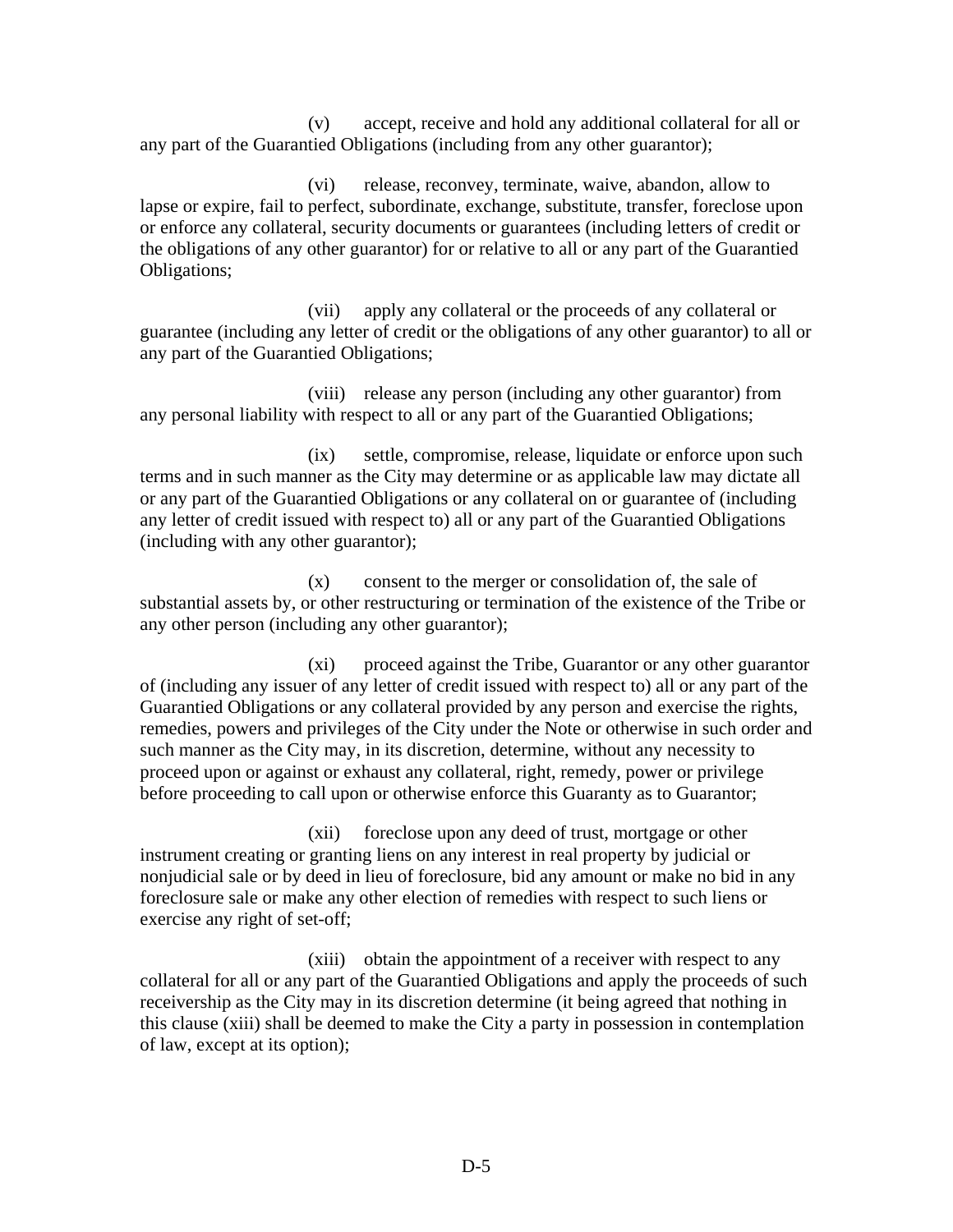(xiv) enter into such other transactions or business dealings with the Tribe, any subsidiary or affiliate of the Tribe or any other guarantor of all or any part of the Guarantied Obligations as the City may desire; and

(xv) do all or any combination of the actions set forth in this Section 2.02(a).

(b) The enforceability and effectiveness of this Guaranty and the liability of Guarantor, and the rights, remedies, powers and privileges of the City under this Guaranty shall not be affected, limited, reduced, discharged or terminated, and Guarantor hereby expressly waives to the fullest extent not prohibited by applicable law any defense now or in the future arising (other than a defense that the Guarantied Obligations have been indefeasibly paid in full in cash), by reason of:

(i) the illegality, invalidity or unenforceability of all or any part of the Guarantied Obligations, or any agreement, security document, guarantee or other instrument relative to all or any part of the Guarantied Obligations;

(ii) any disability or other defense with respect to all or any part of the Guarantied Obligations of the Tribe, or any other guarantor of all or any part of the Guarantied Obligations (including any issuer of any letters of credit), including the effect of any statute of limitations that may bar the enforcement of all or any part of the Guarantied Obligations or the obligations of any such other guarantor;

(iii) the illegality, invalidity or unenforceability of any security or guarantee (including any letter of credit) for all or any part of the Guarantied Obligations or the lack of perfection or continuing perfection or failure of the priority of any lien on any collateral for all or any part of the Guarantied Obligations;

(iv) the cessation, for any cause whatsoever, of the liability of the Tribe or any other guarantor of all or any part of the Guarantied Obligations (other than, subject to Section 2.05, by reason of the full payment and performance of all Guarantied Obligations);

(v) any failure of the City to marshal assets in favor of the Tribe or any other person (including any other guarantor), to exhaust any collateral for all or any part of the Guarantied Obligations, to pursue or exhaust any right, remedy, power or privilege it may have against the Tribe, any other guarantor of all or any part of the Guarantied Obligations (including any issuer of any Letter of Credit) or any other person or to take any action whatsoever to mitigate or reduce such or any other liability of such Guarantor under this Guaranty, the City not being under any obligation to take any such action notwithstanding the fact that all or any part of the Guarantied Obligations may be due and payable;

(vi) any failure of the City to give notice of sale or other disposition of any collateral (including any notice of any judicial or nonjudicial foreclosure or sale of any interest in real property serving as collateral for all or any part of the Guarantied Obligations) for all or any part of the Guarantied Obligations to the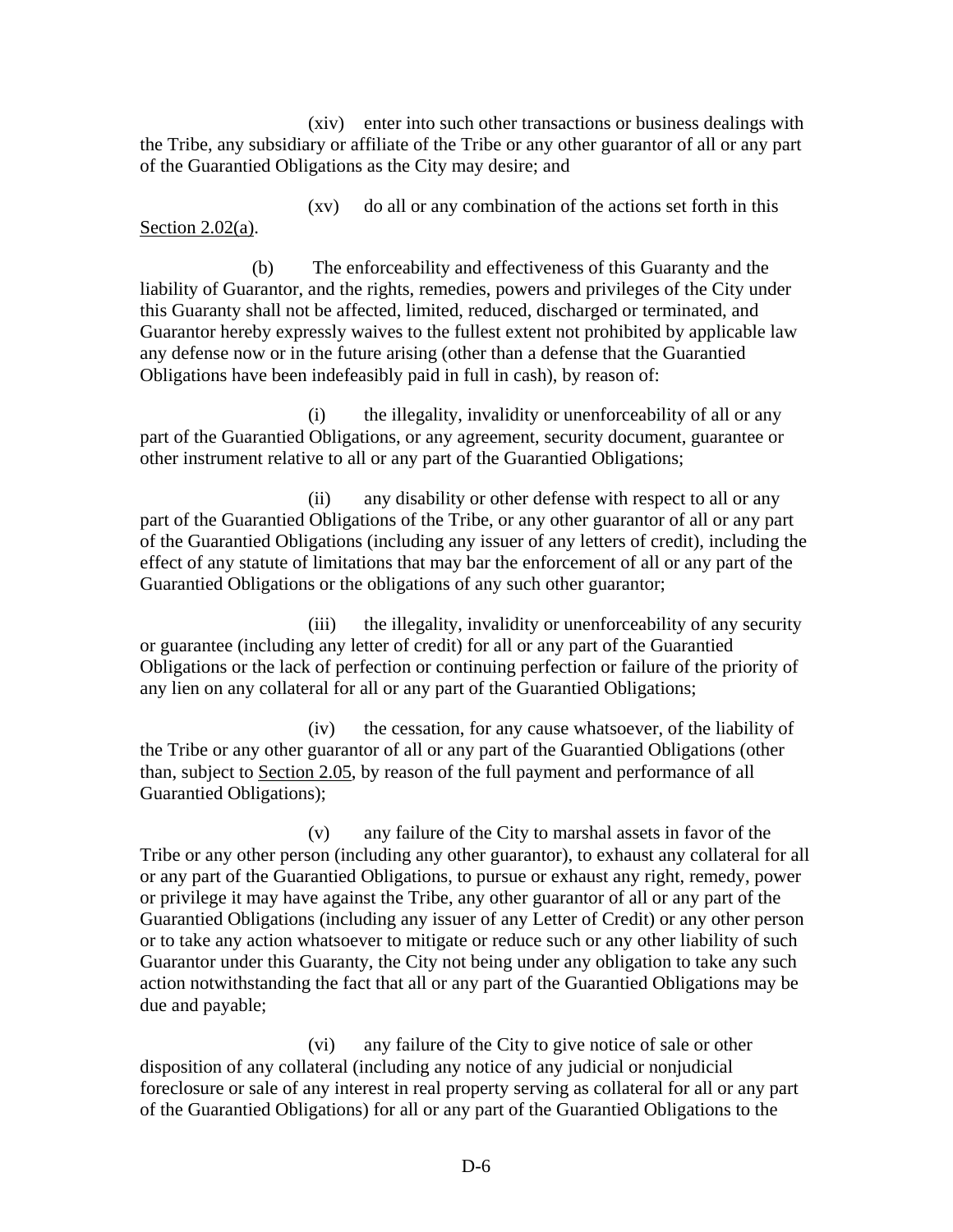Tribe, Guarantor or any other person or any defect in, or any failure by Guarantor or any other person to receive, any notice that may be given in connection with any sale or disposition of any collateral;

(vii) any failure of the City to comply with applicable laws in connection with the sale or other disposition of any collateral for all or any part of the Guarantied Obligations;

(viii) any judicial or nonjudicial foreclosure or sale of, or other election of remedies with respect to, any interest in real property or other collateral serving as security for all or any part of the Guarantied Obligations, even though such foreclosure, sale or election of remedies may impair the subrogation rights of Guarantor or may preclude Guarantor from obtaining reimbursement, contribution, indemnification or other recovery from the Tribe, any other guarantor or any other person and even though the Tribe may not, as a result of such foreclosure, sale or election of remedies, be liable for any deficiency;

(ix) any act or omission of the City or any other person that directly or indirectly results in or aids the discharge or release of the Tribe or any other guarantor of all or any part of the Guarantied Obligations or any security or guarantee for all or any part of the Guarantied Obligations by operation of law or otherwise;

(x) any law which provides that the obligation of a surety or guarantor must neither be larger in amount nor in other respects more burdensome than that of the principal or which reduces a surety's or guarantor's obligation in proportion to the principal obligation;

(xi) the possibility that the obligations of the Tribe to the City independent of the Note may at any time and from time to time exceed the then outstanding liability of Guarantor under this Guaranty;

(xii) any counterclaim, set-off or other claim which the Tribe or any other guarantor has or alleges to have with respect to all or any part of the Guarantied Obligations;

(xiii) any failure of the City to file or enforce a claim in any bankruptcy or other proceeding with respect to any person.

(xiv) the election by the City in any bankruptcy proceeding of any person, of the application or nonapplication of Section  $1111(b)(2)$  of the Bankruptcy Code;

(xv) any extension of credit or the grant of any lien under Section 364 of the Bankruptcy Code;

(xvi) any use of cash collateral provided under any other agreement between the City and the Tribe under Section 363 of the Bankruptcy Code;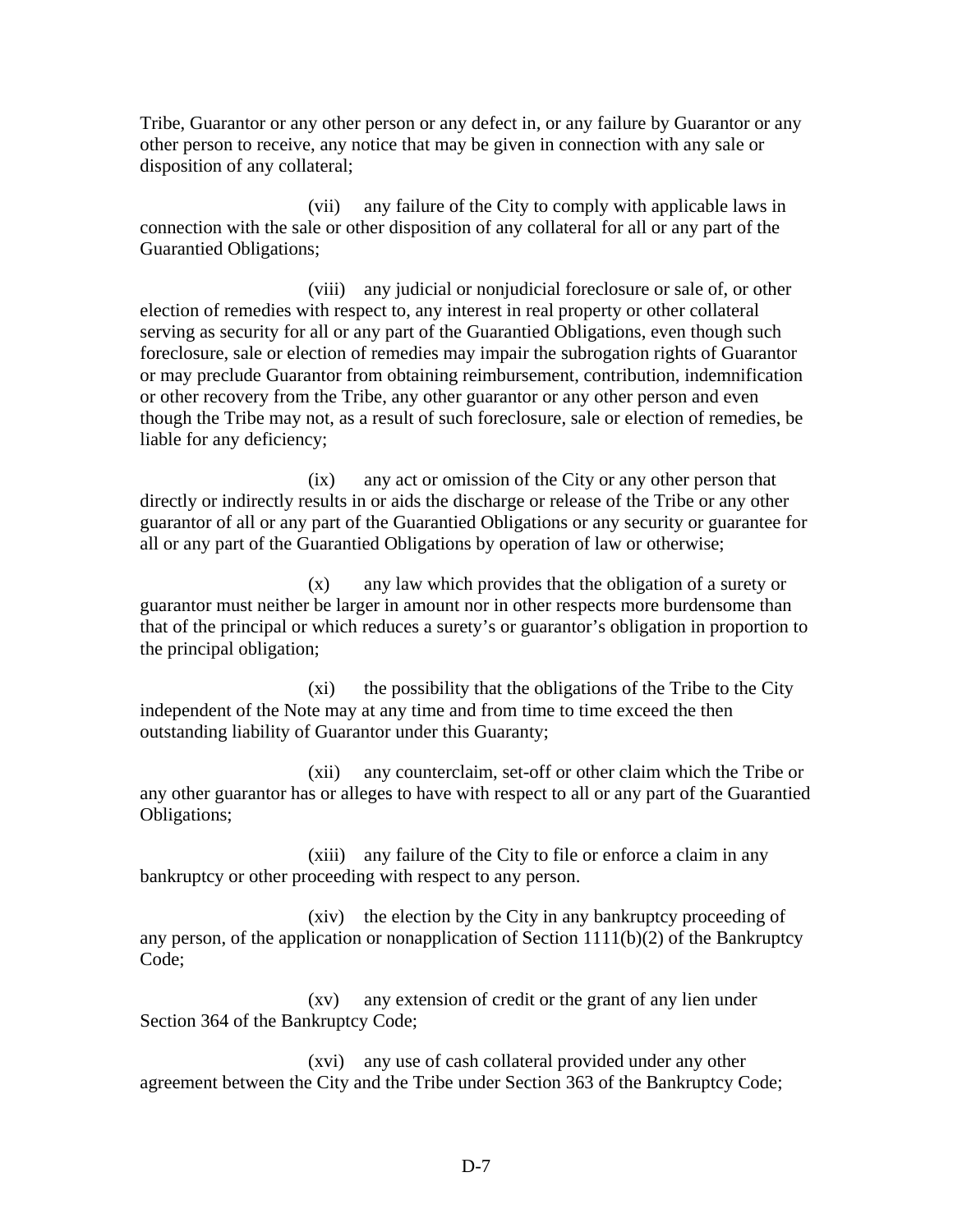(xvii) any agreement or stipulation with respect to the provision of adequate protection with respect to cash collateral or any other purpose in any bankruptcy proceeding of any person;

(xviii) the avoidance of any lien in favor of the City for any

reason;

(xix) any bankruptcy, insolvency, reorganization, arrangement, readjustment of debt, liquidation or dissolution proceeding commenced by or against any person, including any discharge of, or bar or stay against collecting, all or any part of the Guarantied Obligations (or any interest on all or any part of the Guarantied Obligations) in or as a result of any such proceeding;

(xx) any action taken by the City, whether similar or dissimilar to any of the foregoing, that is authorized by this Section 2.02 or otherwise in this Guaranty or any omission to take any such action; or

(xxi) any other circumstance whatsoever, whether similar or dissimilar to any of the foregoing, that might otherwise constitute a legal or equitable discharge or defense of a surety or guarantor, including by reason of Sections 2787 to 2855, inclusive, 2899, 3275 and 3433 of the California Civil Code, and any future judicial decisions or legislation or of any comparable provisions of the laws of any other jurisdiction.

(c) The Note is not intended to be secured by real property, but if the Note ever becomes or is deemed to be secured by real property, this subsection (c) shall be applicable. Guarantor has been made aware of the provisions of California Civil Code Section 2856, has read and understands the provisions of that statute, has been advised by its counsel as to the scope, purpose and effect of that statute, and based thereon, and without limiting the foregoing waivers, Guarantor agrees to waive to the maximum extent not prohibited by applicable law all suretyship rights and defenses described in California Civil Code Section 2856(a). Without limiting any other waivers herein, Guarantor hereby gives the following waivers pursuant to Sections 2856(c) and 2856(d) of the California Civil Code:

> "The guarantor waives all rights and defenses that the guarantor may have because the debtor's debt is secured by real property. This means, among other things:

(1) The creditor may collect from the guarantor without first foreclosing on any real or personal property collateral pledged by the debtor;

(2) If the creditor forecloses on any real property collateral pledged by the debtor: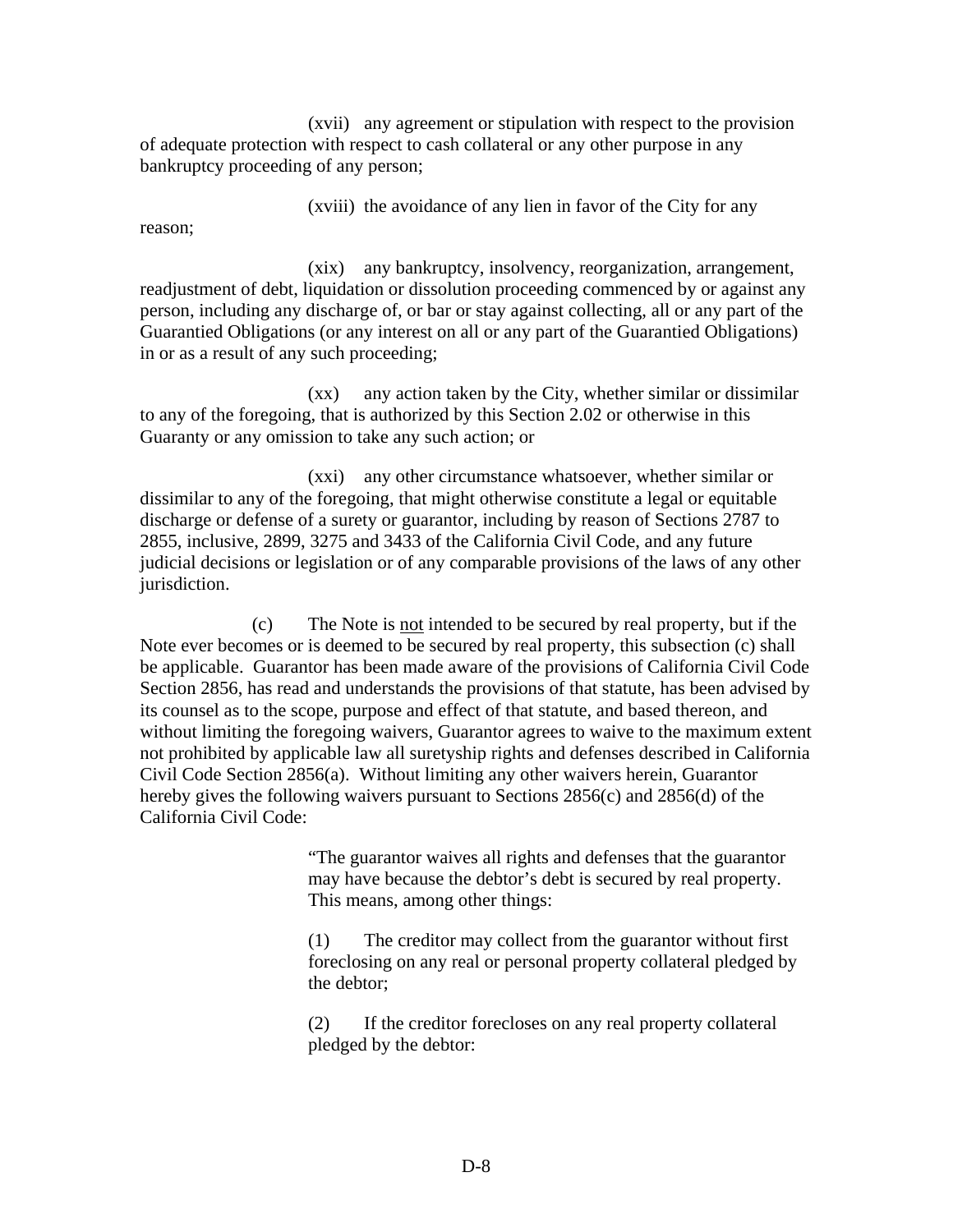(A) The amount of the debt may be reduced only by the price for which that collateral is sold at the foreclosure sale, even if the collateral is worth more than the sale price.

(B) The creditor may collect from the guarantor even if the creditor, by foreclosing on the real property collateral, have destroyed any right the guarantor may have to collect from the debtor.

This is an unconditional and irrevocable waiver of any rights and defenses the guarantor may have because the debtor's debt is secured by real property. These rights and defenses include, but are not limited to, any rights or defenses based upon Section 580a, 580b, 580d, or 726 of the Code of Civil Procedure."

(d) The Note is not intended to be secured by real property, but if the Note ever becomes or is deemed to be secured by real property, this subsection (d) shall be applicable. Guarantor waives to the maximum extent not prohibited by applicable law all rights and defenses arising out of an election of remedies by the City, even though that election of remedies, such as a nonjudicial foreclosure with respect to security for a guaranteed obligation, has destroyed Guarantor's rights of subrogation and reimbursement against the principal by the operation of Section 580d of the Code of Civil Procedure or otherwise.

(e) Guarantor expressly waives to the maximum extent not prohibited by applicable law, for the benefit of the City, all set-offs and counterclaims and all presentments, demands for payment or performance, notices of nonpayment or nonperformance, protests, notices of protest, notices of dishonor and all other notices or demands of any kind or nature whatsoever with respect to the Guarantied Obligations, and all notices of acceptance of this Guaranty or of the existence, creation, incurring or assumption of new or additional Guarantied Obligations.

(f) Guarantor represents and warrants to the City that it has established adequate means of obtaining financial and other information pertaining to the business, operations and condition (financial and otherwise) of the Tribe and its properties on a continuing basis and that Guarantor is now and will in the future remain fully familiar with the business, operations and condition (financial and otherwise) of the Tribe and its properties. Guarantor further represents and warrants that it has reviewed and approved the Note. Guarantor hereby expressly waives and relinquishes any duty on the part of the City (should any such duty exist) to disclose to such or any other guarantor any matter of fact or other information related to the business, operations or condition (financial or otherwise) of the Tribe or its properties, whether now or in the future known by the City.

(g) Guarantor intends that its rights and obligations shall be those expressly set forth in this Guaranty and that its obligations shall not be affected, limited,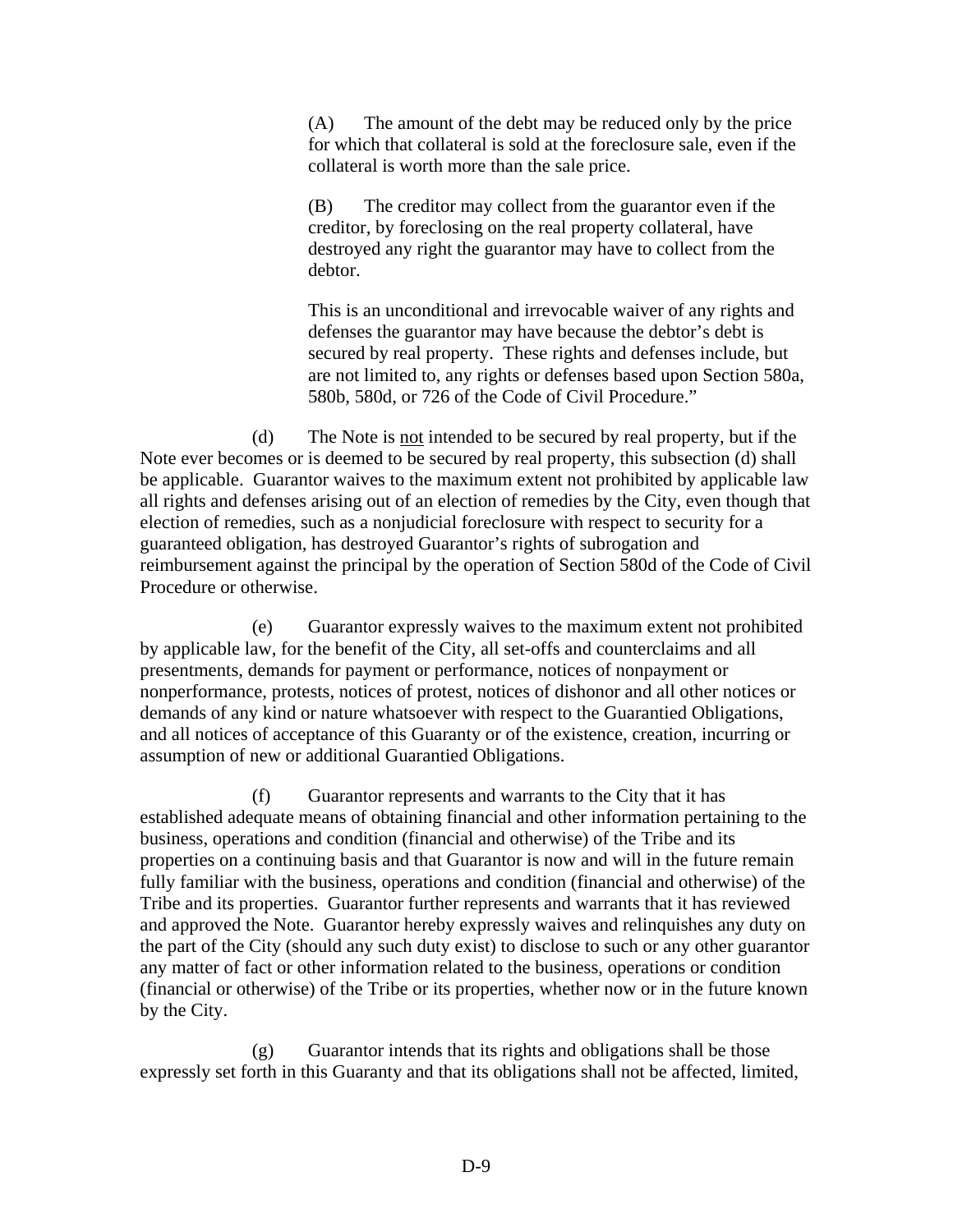reduced, discharged or terminated by reason of any principles or provisions of law which conflict with the terms of this Guaranty.

2.03. Understanding With Respect to Waivers and Consents. Guarantor warrants and agrees that each of the waivers and consents set forth in this Guaranty is made voluntarily and unconditionally after consultation with outside legal counsel and with full knowledge of its significance and consequences, with the understanding that events giving rise to any defense or right waived may diminish, destroy or otherwise adversely affect rights which such or any other guarantor otherwise may have against the Tribe, the City, or any other person or against any collateral. If, notwithstanding the intent of the parties that the terms of this Guaranty shall control in any and all circumstances, any such waivers or consents are determined to be unenforceable under applicable law, such waivers and consents shall be effective to the maximum extent not prohibited by law.

2.04. Exercise of Guarantor's Rights. Upon an Event of Default by the Tribe under the Note or by Guarantor under this Guaranty, Guarantor hereby agrees that, until the payment and satisfaction in full of all of the Guarantied Obligations, it shall not exercise any right, remedy, power or privilege, such as any right of subrogation, contribution or indemnity or related remedy, power or privilege, arising (whether by contract or operation of law, including under the Bankruptcy Code) against the Tribe or any other guarantor of all or any part of the Guarantied Obligations or any collateral for all or any part of the Guarantied Obligations by reason of any payment or other performance pursuant to the provisions of this Guaranty and, if any amount shall be paid to Guarantor, following written notice of the occurrence of and during the continuance of any Event of Default, on account of such rights, remedies, powers or privileges, it shall hold such amount in trust for the benefit of, and pay the same over to, the City on account of the Guarantied Obligations. Guarantor understands that the exercise by the City of any right, remedy, power or privilege that it may have under the Note, any agreement, security document, guarantee or other instrument relative to all or any part of the Guarantied Obligations or otherwise may affect or eliminate such or any other guarantor's right of subrogation or similar recovery against the Tribe, any other guarantors or any collateral and that Guarantor may therefore incur partially or totally nonreimbursable liability under this Guaranty. Nevertheless, and subject to Section 2.01, Guarantor hereby authorizes and empowers the City to exercise, in its sole discretion, any combination of such rights, remedies, powers and privileges.

2.05. Reinstatement. Upon an Event of Default by the Tribe under the Note or by Guarantor under this Guaranty, the obligations of Guarantor under this Guaranty shall be automatically reinstated if and to the extent that for any reason any payment by or on behalf of the Tribe, any other guarantor or any other Person or any other application of funds (including the proceeds of any collateral for all or any part of the Guarantied Obligations) in respect of all or any part of the Guarantied Obligations is rescinded or must be otherwise restored by any holder of such Guarantied Obligations, whether as a result of any proceedings in bankruptcy, reorganization or otherwise and Guarantor agrees that it will indemnify the City on demand for all customary costs and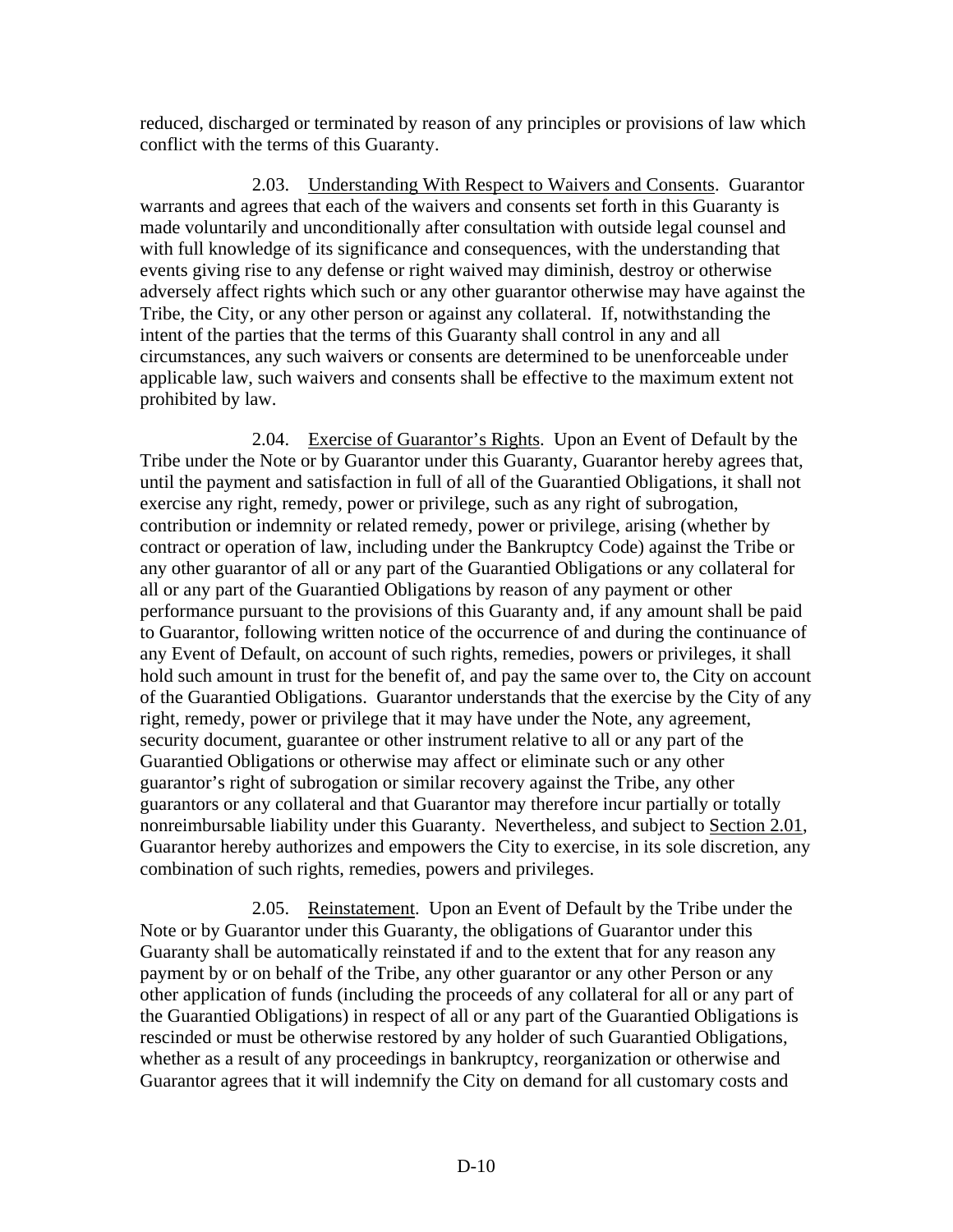expenses (including fees and expenses of counsel) incurred by the City in connection with such rescission or restoration.

2.06. Remedies. Upon an Event of Default by the Tribe under the Note or by Guarantor under this Guaranty, Guarantor hereby agrees that, between it and the City, the then outstanding obligations of the Tribe under the Note may be declared to be forthwith (or may become automatically) due and payable for purposes of Section 2.01, notwithstanding any stay, injunction or other prohibition preventing such declaration (or such obligations becoming due and payable as against the Tribe) and that, in the event of such declaration (or such then outstanding obligation being deemed due and payable), such obligations (whether or not due and payable by the Tribe) shall forthwith become due and payable for purposes of Section 2.01.

2.07. Separate Action. Upon an Event of Default by the Tribe under the Note or by Guarantor under this Guaranty, the City may bring and prosecute a separate action or actions against Guarantor whether or not the Tribe, any other guarantor or any other person is joined in any such action or a separate action or actions are brought against the Tribe, any other guarantor, any other person, or any collateral for all or any part of the Guarantied Obligations. The obligations of Guarantor under, and the effectiveness of, this Guaranty are not conditioned upon the existence or continuation of any other guarantee (including any letter of credit) of all or any part of the Guarantied Obligations.

2.08. Subordination of Indebtedness of the Tribe. Upon an Event of Default by the Tribe under the Note or by Guarantor under this Guaranty, Guarantor agrees that any indebtedness of the Tribe now or in the future owed to Guarantor is hereby subordinated to the Guarantied Obligations ("Subordinated Indebtedness"). Guarantor is entitled to retain and apply for its own purposes each and every payment received by Guarantor from the Tribe on the Subordinated Indebtedness, provided that such payment is received before written notice to Guarantor that an Event of Default has occurred and is continuing. Upon receipt of a written request from the City, any Subordinated Indebtedness shall be collected, enforced and received by Guarantor as trustee for the City and shall be paid over to the City in kind on account of the Guarantied Obligations.

2.09. Limitation on Guarantee. If under any applicable law (including without limitation state and Federal fraudulent transfer laws) the obligations of Guarantor under Section 2.01 would otherwise, taking into account the provisions of Section 2.10, be held or determined to be void, invalid or unenforceable or if the claims of the City in respect of such obligations would be subordinated to the claims of any other creditors on account of Guarantor's liability under Section 2.01, then, notwithstanding any other provision of this Guaranty to the contrary, the amount of such liability shall, without any further action by Guarantor, the City or any other person, be automatically limited and reduced to the highest amount which is valid and enforceable and not subordinated to the claims of other creditors as determined in such action or proceeding.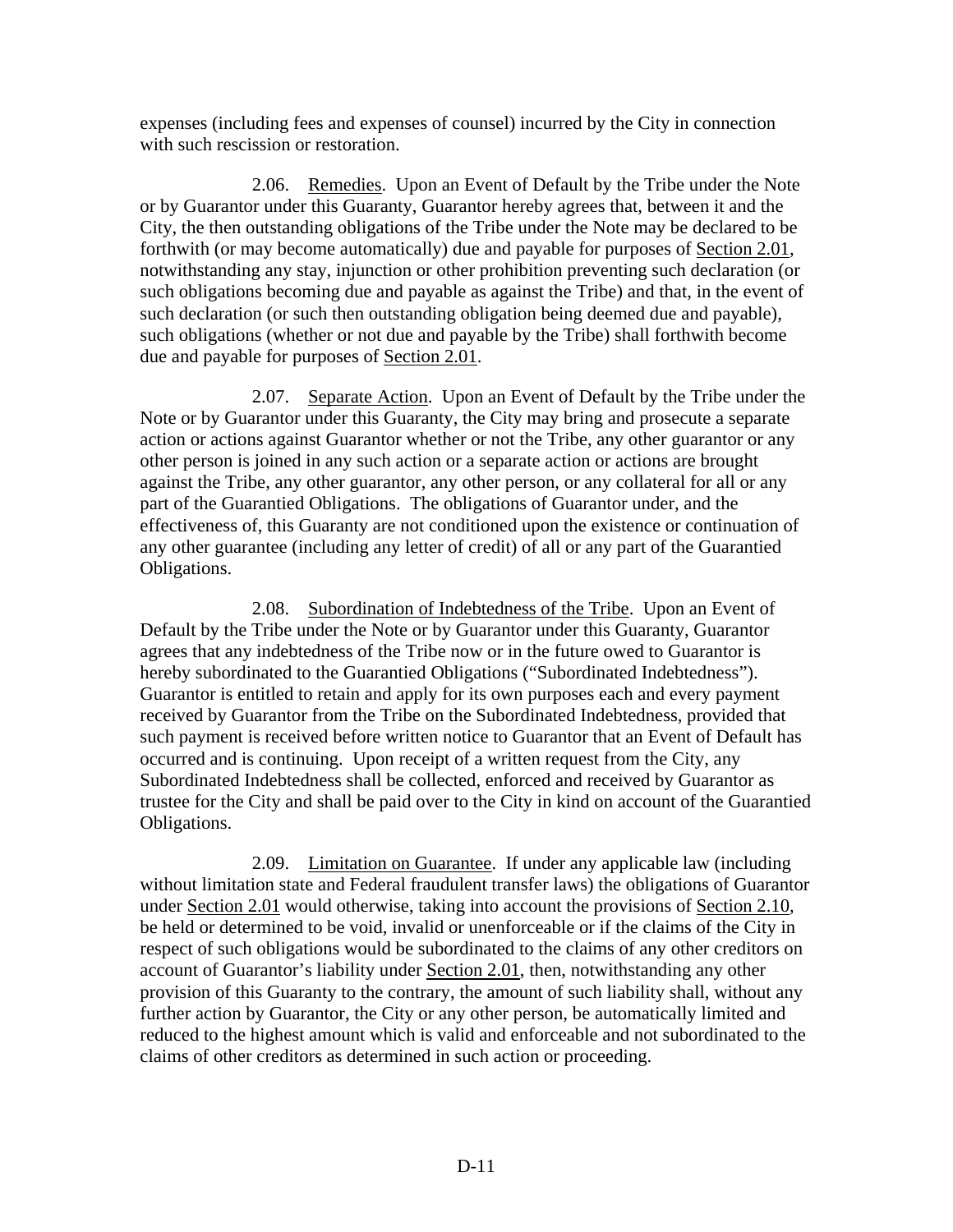2.10. Revocation. Guarantor may not revoke this Guaranty but may provide an alternative guaranty as set forth herein. Without limiting the foregoing, to the fullest extent not prohibited by law, Guarantor hereby waives all right of revocation with respect to the Guarantied Obligations.

2.11. Release of Guaranty. Guarantor shall be released from this Guaranty upon satisfaction in full of all Guarantied Obligations or upon the occurrence of the following:

(a) (i)Guarantor and Tribe shall have given the City thirty (30) days advance written notice that a substitute guarantor with an Investment Grade Rating (the "Substitute Guarantor") shall assume Guarantor's obligations hereunder and (ii) Substitute Guarantor has executed and delivered to the City a guaranty of all Guarantied Obligations in a form substantially identical to this Guaranty, together with such legal opinions and other supporting documentation as the City shall reasonably require; or

(b) Guarantor causes an unconditional irrevocable direct pay letter of credit in the amount of the Guarantied Obligations from a bank that has an Investment Grade Rating to be posted in favor of the City, on terms approved by the City, which approval shall not be unreasonably withheld.

**SECTION 3. REPRESENTATIONS AND WARRANTIES OF THE GUARANTOR**. As of the date hereof, Guarantor represents to the City that:

(a) It has the power and authority and legal right to execute and deliver, and to perform its obligations under, this Guaranty and has taken all necessary action required by its form of organization to authorize such execution, delivery and performance.

(b) This Guaranty constitutes its legal, valid and binding obligation enforceable in accordance with its terms, except as enforceability may be limited by applicable bankruptcy, insolvency, reorganization or similar laws affecting the enforcement of creditors' rights generally and by general equitable principles (whether enforcement is sought by proceedings in equity or at law).

(c) The execution, delivery and performance of this Guaranty will not (i) violate any provision of any law, statute, rule or regulation or any order, writ, judgment, injunction, decree, determination or award of any court, governmental agency or arbitrator presently in effect having applicability to it, (ii) violate or contravene any provision of its organizational documents, or (iii) result in a breach of or constitute a default under any indenture, loan or credit agreement or any other agreement, lease or instrument to which it is a party or by which it or any of its properties may be bound or result in the creation of any lien thereunder taken as a whole. It is not in default under or in violation of any such law, statute, rule or regulation, order, writ, judgment, injunction, decree, determination or award or any such indenture, loan or credit agreement or other agreement, lease or instrument in any case in which the consequences of such default or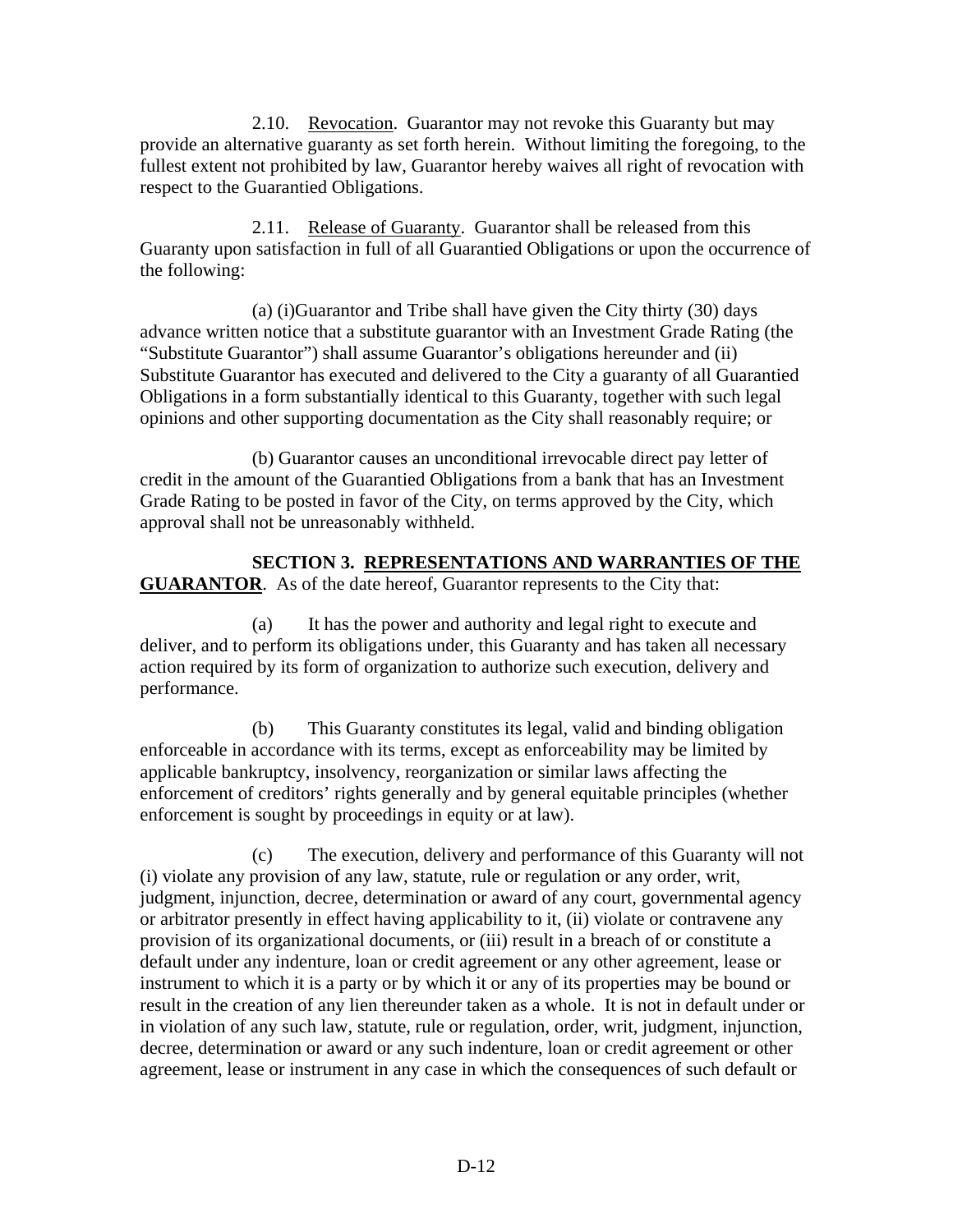violation could have a material adverse effect on its business, operations, properties, assets or condition (financial or otherwise) taken as a whole.

(d) No order, consent, approval, license, authorization or validation of, or filing, recording or registration with, or exemption by, any governmental or public body or authority is required on its part to authorize, or is required in connection with the execution, delivery and performance of, or the legality, validity, binding effect or enforceability of, this Guaranty.

(e) There are no actions, suits or proceedings pending or, to its knowledge, threatened against or affecting it or any of its properties before any court or arbitrator, or any governmental department, board, agency or other instrumentality which, if determined adversely to it, would have a material adverse effect on its business, operations, property or condition (financial or otherwise) taken as a whole or on its ability to perform its obligations hereunder.

(f) Guarantor currently has an Investment Grade Rating, and shall maintain an Investment Grade Rating throughout the term of this Guaranty or obtain and maintain a valid letter of credit from an institution with an Investment Grade Rating sufficient to enable Guarantor to perform its obligations hereunder, as described in Section 2.11(b).

(g) It expects to derive benefits from the transactions resulting in the creation of the Guarantied Obligations. The City may rely conclusively on the continuing warranty, hereby made, that the Guarantor continues to be benefited by the Guarantied Obligations and the City has no duty to inquire into or confirm the receipt of any such benefits, and this Guaranty shall be effective and enforceable by the City without regard to the receipt, nature or value of any such benefits.

**SECTION 4. FINANCIAL STATEMENTS.** During the term of this Guaranty, the Guarantor shall provide to the City:

(a) *Annual Audit of Guarantor*. If specifically requested by the City and not otherwise available through the Guarantor's website (www.harrahs.com) or EDGAR online service, within one hundred twenty (120) days of the end of each annual period ending on December 31, copies of audited financial statements including detailed audited reports and management letters prepared by an independent certified public accountant in connection with each annual audit of the Guarantor prepared in conformity with generally accepted accounting principles and other applicable laws and regulations.

(b) *Rating Changes*. Within five days of receipt of notice to Guarantor of any change in Guarantor's credit rating, including but not limited to notice from any ratings agency of credit watch, downgrade, or other adjustment, Guarantor shall provide written notice to the City of same.

(c) *Other Information*. With reasonable promptness, from time to time, such other information regarding the operations, business, affairs and financial condition of the Guarantor with respect to the Tribe and/or the Project as the City may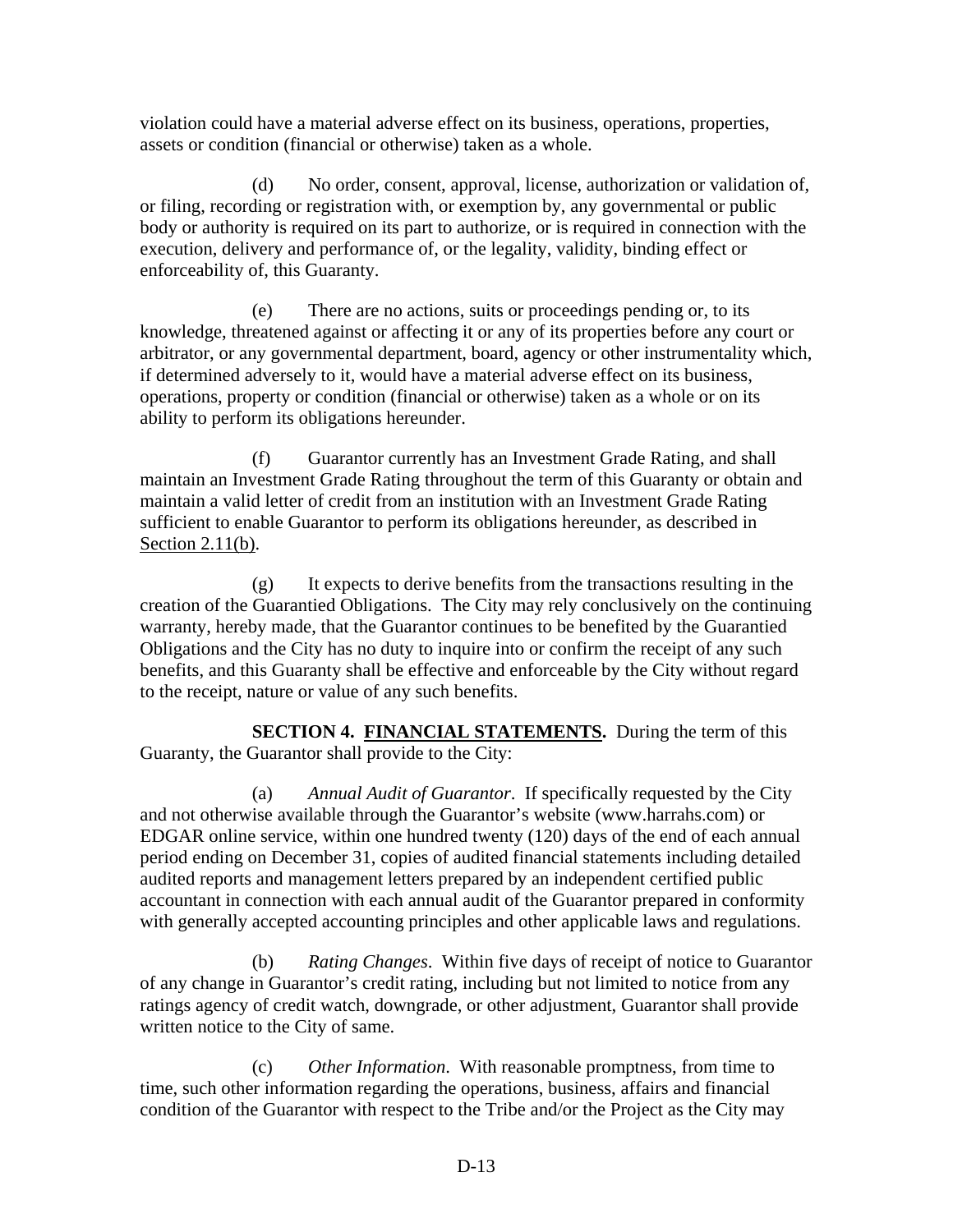reasonably request, and subject to the Guarantor's reasonable confidentiality requirements and any agreement with the Tribe to maintain its confidentiality with respect to the gaming operations of the Tribe.

**SECTION 5. EVENTS OF DEFAULT.** The occurrence of any of the following events or conditions, if uncured, shall constitute an Event of Default hereunder:

(a) any Event of Default under the Note;

(b) non-payment of any of the Guarantied Obligations as and when due and payable to City;

(c) any representation or warranty made by Guarantor hereunder or in connection with this Guaranty or any certificate or information delivered in connection with this Guaranty shall be incorrect in any material respect when made or reaffirmed;

(d) Guarantor shall (i) have an order for relief entered with respect to it under the Federal bankruptcy laws as now or hereafter in effect, (ii) make an assignment for the benefit of creditors, (iii) apply for, seek, consent to, or acquiesce in, the appointment of a receiver, custodian, trustee, examiner, liquidator or similar official for it or any substantial portion of its property, (iv) institute any proceeding seeking an order for relief under the Federal bankruptcy laws as now or hereafter in effect or seeking to adjudicate it a bankrupt or insolvent, or seeking dissolution, winding up, liquidation, reorganization, arrangement, adjustment or composition of it or its debts under any law relating to bankruptcy, insolvency or reorganization or relief of debtors or fail to file an answer or other pleading denying the material allegations of any such proceeding filed against it, (v) take any corporate or partnership action to authorize or effect any of the foregoing actions set forth in this Section or (vi) fail to contest in good faith any appointment or proceeding in which any court, government or governmental agency condemns, seizes or otherwise appropriates, or takes custody or control of, a substantial portion of its property;

(e) without the application, approval or consent of Guarantor, a receiver, trustee, examiner, liquidator or similar official shall be appointed for Guarantor and its assets or any of its affiliates or any substantial portion of the property of either, or a proceeding described in Section 5(d)(iv) shall be instituted against Guarantor and such appointment continues undischarged or such proceeding continues undismissed or unstayed for a period of thirty (30) consecutive days;

(f) failure to maintain an Investment Grade Rating or provide a letter of credit in lieu thereof as provided in Section 3(f), provided, however, that it shall not be an Event of Default if Guarantor secures a letter of credit in compliance with Section 3(f) within five (5) Business Days of notice of a downgrade in Guarantor's credit rating whereby Guarantor no longer has an Investment Grade Rating; or

(g) failure by Guarantor to perform any of its other obligations under this Guaranty.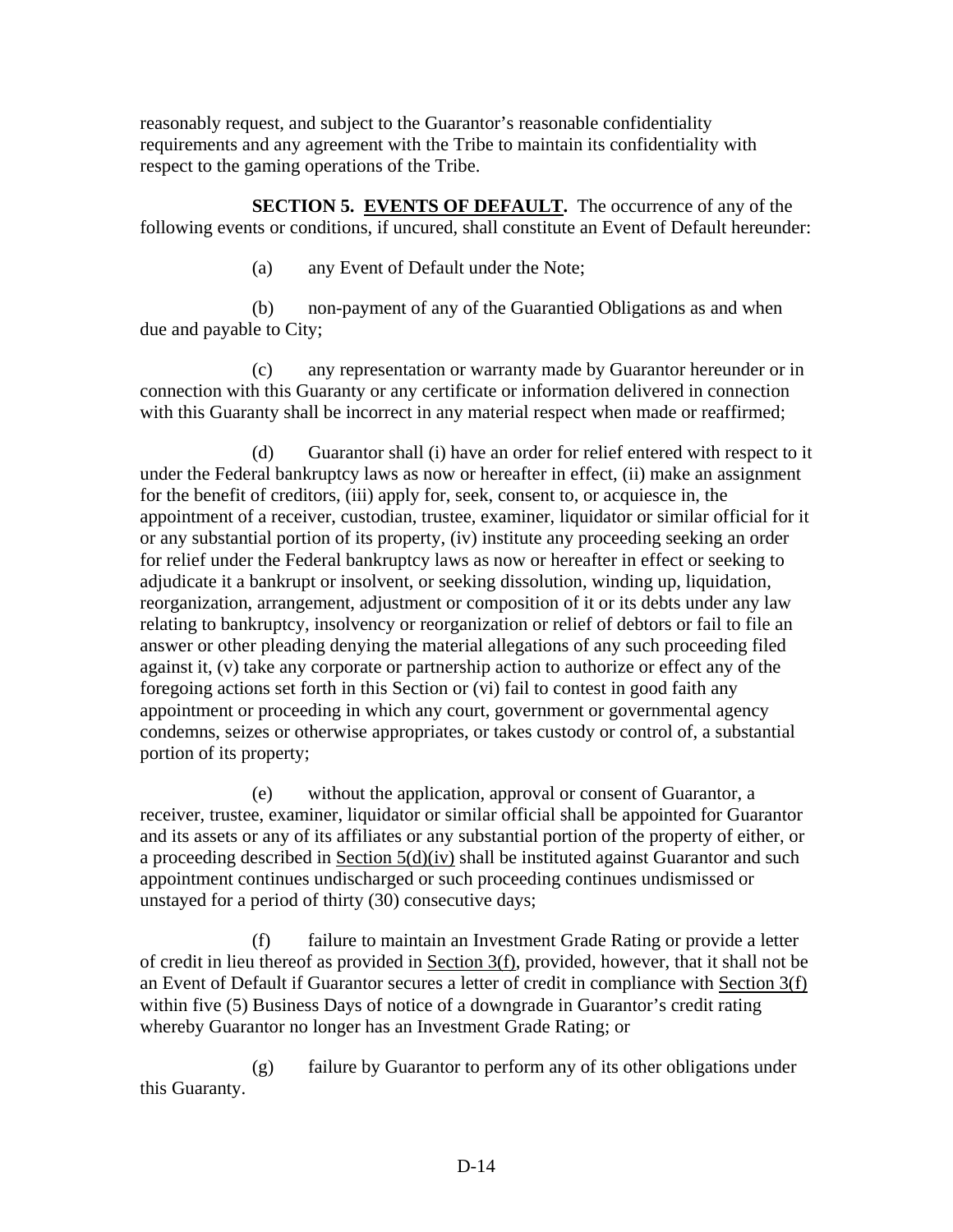At any time after the occurrence and during the continuance of any Event of Default hereunder the City may declare all Guarantied Obligations to be immediately due and payable without presentment, demand, protest or any notice of any kind, all of which are hereby expressly waived.

In addition to the foregoing remedies, upon the occurrence or existence of any Event of Default, the City may exercise any other right, power or remedy available to it under the Note or otherwise by law, either by suit in equity or by action at law, or both.

#### **SECTION 6. MISCELLANEOUS PROVISIONS**.

6.01. Waiver. No failure or delay by the City in exercising any remedy, right, power or privilege under this Guaranty shall operate as a waiver of such remedy, right, power or privilege, nor shall any single or partial exercise of such remedy, right, power or privilege preclude any other or further exercise of such remedy, right, power or privilege or the exercise of any other remedy, right, power or privilege. The remedies, rights, powers and privileges provided by this Guaranty are, to the extent not prohibited by law, cumulative and not exclusive of any remedies, rights, powers or privileges provided by the Note or by law.

6.02. Notices. All notices, requests, demands, consents, instructions and other communications to or upon the Guarantor or the City under this Guaranty shall be given as follows:

To Guarantor:

Harrah's Operating Company, Inc. One Harrah's Court Las Vegas, Nevada 89199 Telephone: (702) 407-6248 Facsimile: (702) 407-6284 Attn: Clayton K. Rice II, Esq.

With a copy to:

Dorsey & Whitney LLP 1001 Pennsylvania Avenue, NW Suite 400 South Washington, D.C. 20004 Telephone: (202) 442-3549 Fascimile: (202) 442-3199 Attn: Christopher Karns, Esq.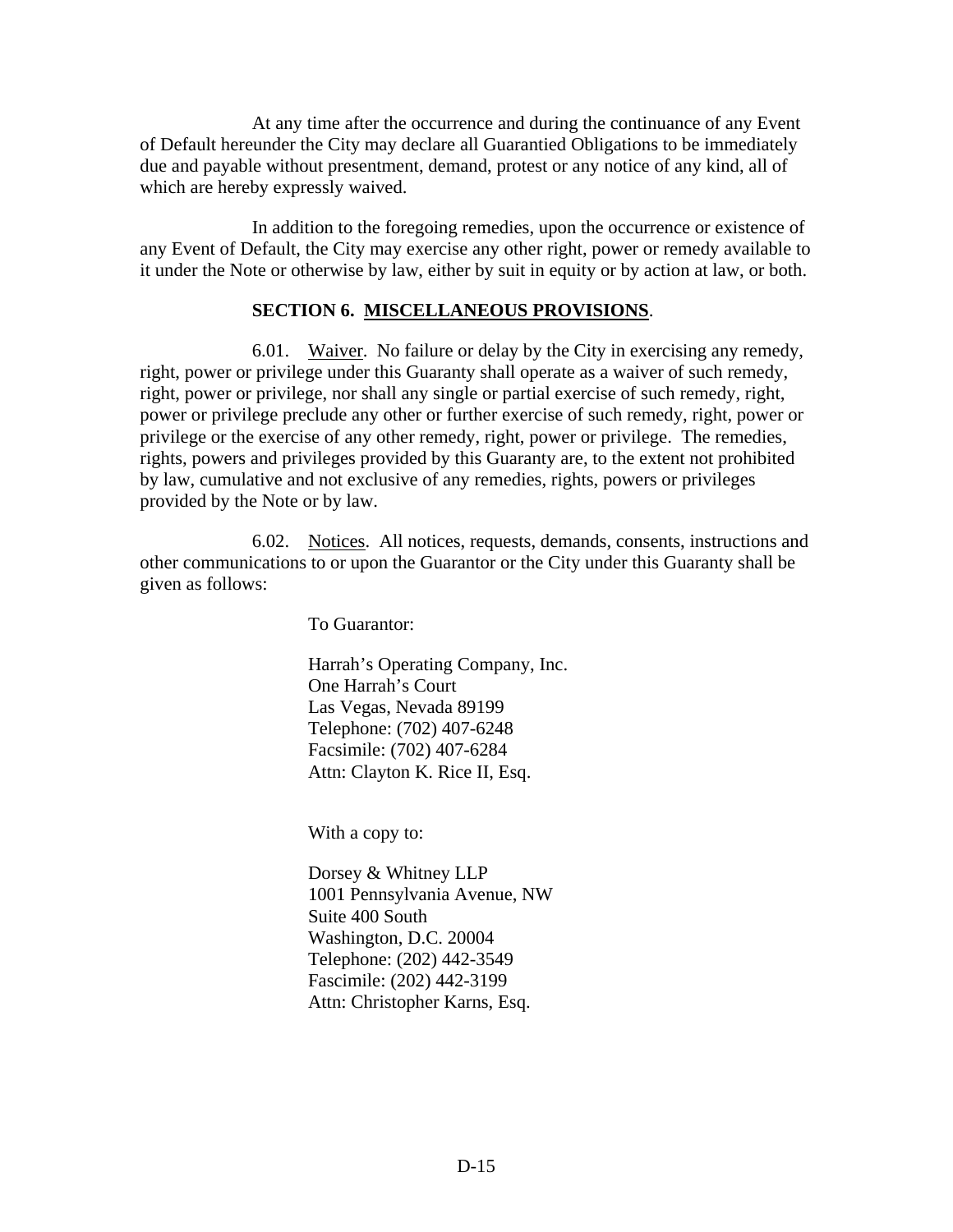To the City:

City of Richmond 1401 Marina Way South Richmond, California 94804 Facsimile: (510) 620-6542 Attn: City Manager

With copies to:

City Attorney's Office 1401 Marina Way South Richmond, California 94804 Facsimile: (510) 620-6522 Attn: City Attorney

6.03. Expenses, Etc. Upon an Event of Default by the Tribe under the Note or by Guarantor under this Guaranty, Guarantor agrees to pay or to reimburse the City for all customary costs and expenses (including customary fees and expenses of counsel) that may be incurred by the City in any effort to enforce any of the obligations of Guarantor under this Guaranty, whether or not any lawsuit is filed, including all such costs and expenses (and customary attorneys' fees and expenses) incurred by the City in any bankruptcy, reorganization, workout or similar proceeding. All amounts due under this Guaranty (including under Section 2.01) and not paid when due shall bear interest until paid at a *per annum* rate equal to the prime rate of interest announced from time to time by *The Wall Street Journal* plus two percent (2.00%) per annum.

6.04. Amendments, Etc. Any provision of this Guaranty may be waived, altered or amended only by an instrument in writing signed by Guarantor and the City. Any waiver, alteration or amendment shall be for such period and subject to such conditions as shall be specified in the written instrument effecting the same and shall be binding upon the City, each holder of Guarantied Obligations and Guarantor, and any such waiver shall be effective only in the specific instance and for the purpose for which given.

6.05. Successors and Assigns. This Guaranty shall be binding upon and inure to the benefit of Guarantor, the City and their respective successors and assigns. Guarantor may not assign or transfer its rights or obligations under this Guaranty without the prior written consent of the City. The City may not assign or transfer its rights or obligations under this Guaranty without the prior written consent of the Guarantor. Any attempted assignment or transfer in violation of this Section 6.05 shall be null and void.

6.06. Survival. All representations and warranties made in this Guaranty or in any certificate or other document delivered pursuant to or in connection with this Guaranty shall survive the execution and delivery of this Guaranty or such certificate or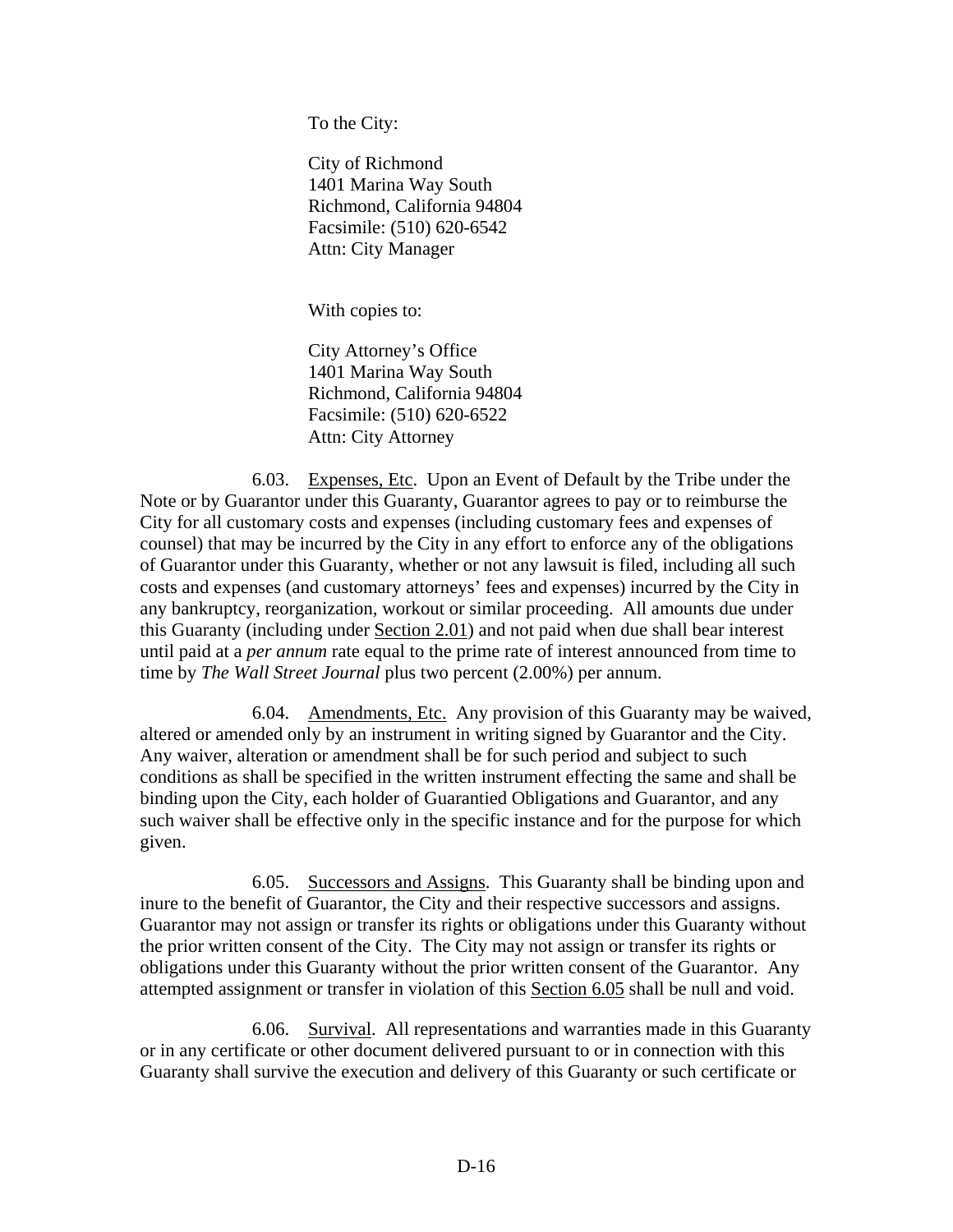other document (as the case may be) or any deemed repetition of any such representation or warranty.

6.07. ENTIRE AGREEMENT. THIS GUARANTY REPRESENTS THE FINAL AGREEMENT AMONG GUARANTOR AND THE CITY AND MAY NOT BE CONTRADICTED BY EVIDENCE OF PRIOR, CONTEMPORANEOUS, OR SUBSEQUENT ORAL AGREEMENTS OF SUCH PARTIES. THERE ARE NO UNWRITTEN ORAL AGREEMENTS BETWEEN GUARANTOR AND THE CITY.

6.08. Partial Invalidity. If at any time any provision of this Guaranty is or becomes illegal, invalid or unenforceable in any respect under the law of any jurisdiction, neither the legality, validity or enforceability of the remaining provisions of this Guaranty nor the legality, validity or enforceability of such provision under the law of any other jurisdiction shall in any way be affected or impaired thereby.

6.09. Headings. The recitals, captions and section headings appearing in this Guaranty are included solely for convenience of reference and are not intended to affect the interpretation of any provision of this Guaranty.

6.10. Counterparts. This Guaranty may be executed in any number of counterparts, all of which taken together shall constitute one and the same instrument and any of the parties to this Guaranty may execute this Guaranty by signing any such counterpart. Transmission by telecopier of an executed counterpart of this Guaranty shall be deemed to constitute due and sufficient delivery of such counterpart.

6.11. Choice of Law. THIS GUARANTY SHALL BE GOVERNED BY, AND SHALL BE CONSTRUED AND ENFORCED IN ACCORDANCE WITH, THE LOCAL LAWS OF THE STATE OF CALIFORNIA WITHOUT REFERENCE TO THE CONFLICT OF LOCAL LAWS OR CHOICE OF LAW PRINCIPLES THEREOF.

6.12. Waiver of Right to Trial By Jury. GUARANTOR AND THE CITY HEREBY EXPRESSLY WAIVE THEIR RESPECTIVE RIGHTS TO A TRIAL BY JURY OF ANY CLAIM, DEMAND, ACTION OR CAUSE OF ACTION BASED UPON OR ARISING OUT OF OR RELATED TO THIS GUARANTY, OR THE TRANSACTION CONTEMPLATED HEREBY IN ANY ACTION, PROCEEDING OR ANY OTHER LITIGATION OF ANY TYPE BY ANY OF THE PARTIES AGAINST ANY OTHER PARTY OR PARTIES, WHETHER NOW EXISTING OR HEREAFTER ARISING, AND WHETHER SOUNDING IN CONTRACT OR TORT OR OTHERWISE; AND GUARANTOR AND THE CITY HEREBY AGREE AND CONSENT THAT ANY SUCH CLAIM, DEMAND, ACTION OR CAUSE OF ACTION SHALL BE TRIED BY A COURT WITHOUT A JURY. WITHOUT LIMITING THE FOREGOING, THE PARTIES FURTHER AGREE THAT THEIR RESPECTIVE RIGHT TO TRIAL BY JURY IS WAIVED BY OPERATION OF THIS SECTION AS TO ANY ACTION, COUNTERCLAIM OR ANY OTHER PROCEEDING WHICH SEEKS, IN WHOLE OR IN PART, TO CHALLENGE THE VALIDITY OR ENFORCEABILITY OF THIS GUARANTY OR ANY PROVISION HEREOF. THIS WAIVER SHALL APPLY TO ANY SUBSEQUENT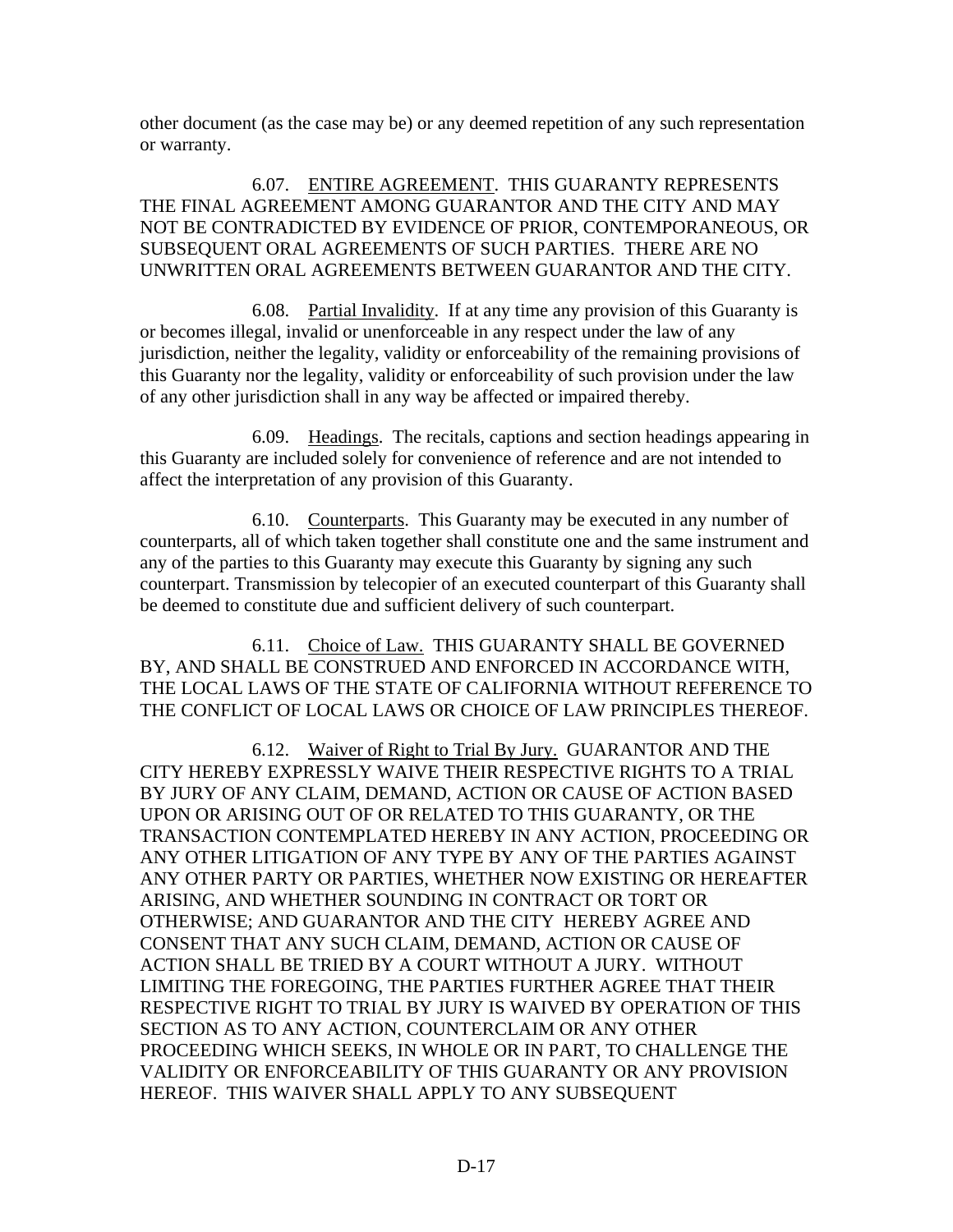#### AMENDMENTS, RENEWALS, SUPPLEMENTS, OR MODIFICATION TO THIS GUARANTY. ANY PARTY TO THIS AGREEMENT MAY FILE AN ORIGINAL COUNTERPART OR A COPY OF THIS SECTION WITH ANY COURT AS WRITTEN EVIDENCE OF THE CONSENT OF THE SIGNATORIES HERETO TO THE WAIVER OF THEIR RIGHT TO TRIAL BY JURY.

IN WITNESS WHEREOF, the undersigned has executed this Guaranty as of the date first above written.

#### **GUARANTOR**

Harrah's Operating Company, Inc.,

BY:

NAME: Jonathan S. Halkyard TITLE: Vice President, Treasurer

The City of Richmond acknowledges and agrees to the terms of this Guaranty.

| BY:           |  |
|---------------|--|
| NAME:         |  |
| <b>TITLE:</b> |  |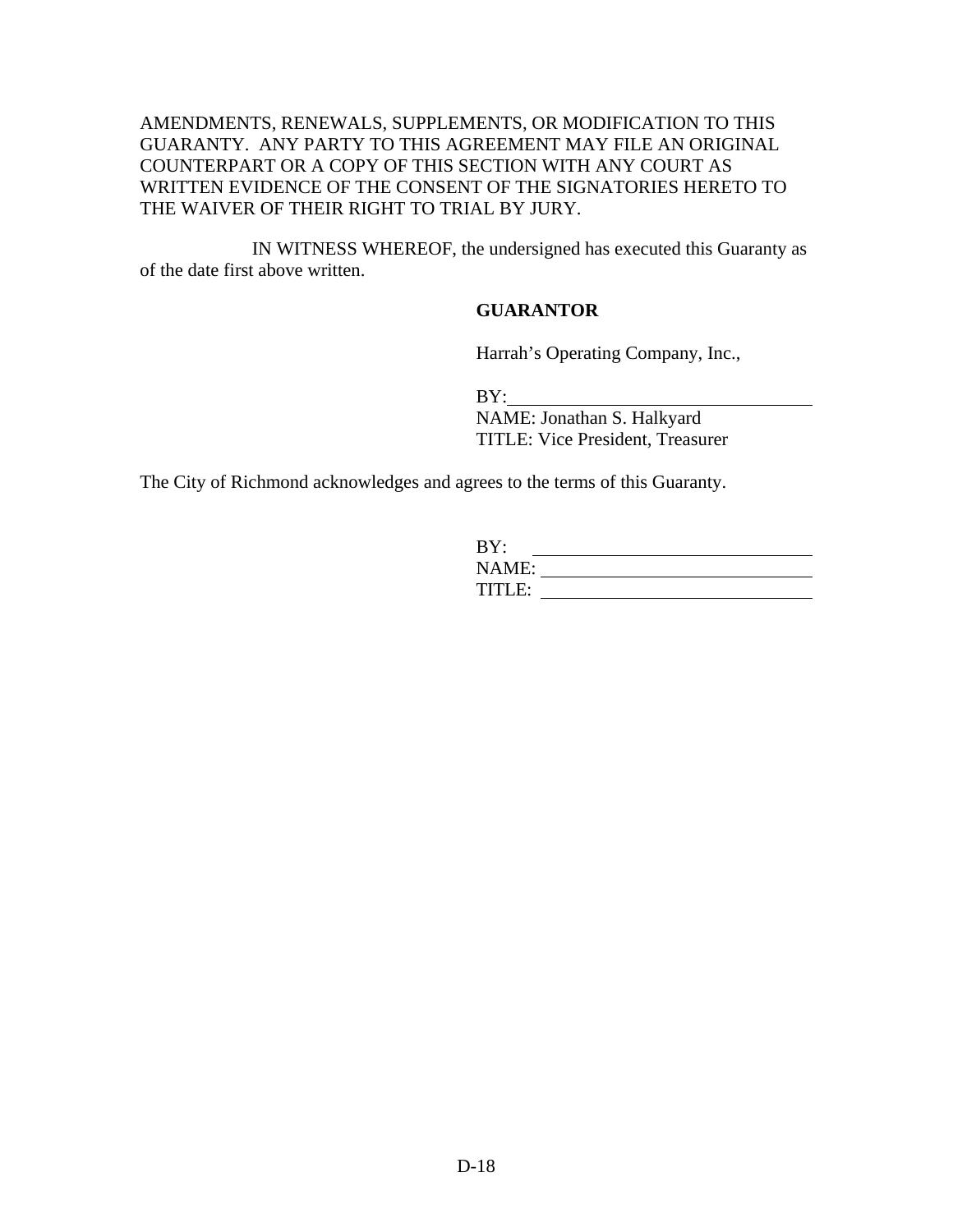## **Exhibit E Services Agreement**

This Services Agreement (the "Agreement") is entered into this \_\_\_\_ day of August, 2004 by and between the Guidiville Band of Pomo Indians of the Guidiville Rancheria (listed in the Federal Register as the Guidiville Rancheria of California), a federally recognized Indian tribe (the "Tribe"), and the City of Richmond, a political subdivision of the State of California (the "City").

- WHEREAS, the Tribe is a federally recognized tribe as a result of the *Scotts Valley et. al v. United States of America* case of September 6, 1991 (NO. C-86- 3660-VRW); and
- WHEREAS, the Pomo Indians historic entitlement area includes the Point Molate region; and
- WHEREAS, the Tribal Council of the Tribe (the "Tribal Council") is the duly authorized governing body of the Tribe empowered to fully exercise governmental responsibilities, to make Tribal policy, pass Tribal codes and ordinances, approve contracts, and carry out Tribal business on behalf of the Tribe; and,
- WHEREAS, pursuant to the Indian Gaming Regulatory Act, and a Compact with the State of California, the Tribe intends to develop the Project (defined in Section 1.2 below) pursuant to a Land Disposition Agreement dated November 9, 2004, which may be assigned in whole or in part to the Tribe (the "LDA"), between the City and Upstream Point Molate LLC, a California limited liability company ("Developer").

NOW, THEREFORE, the parties agree as follows:

#### **ARTICLE 1. SCOPE AND APPLICABILITY OF AGREEMENT**

1.1 This Agreement describes the payment for City services associated the construction and operation of the Project described in paragraph 1.2 of this section. Such services include law enforcement, fire protection, emergency response, transportation system management, water, wastewater treatment and other City services.

1.2 The Project consists of the construction and operation of a multipurpose destination resort facility, including Class II and Class III gaming and entertainment facilities, hotel, recreation and entertainment facilities, parking structures, access roads, park, open space and trail facilities for pedestrians and bicyclists and other non-gaming ancillary facilities located on approximately 415 acres more commonly known as the former Point Molate Naval Fuel Depot (collectively referred to herein as the "Project").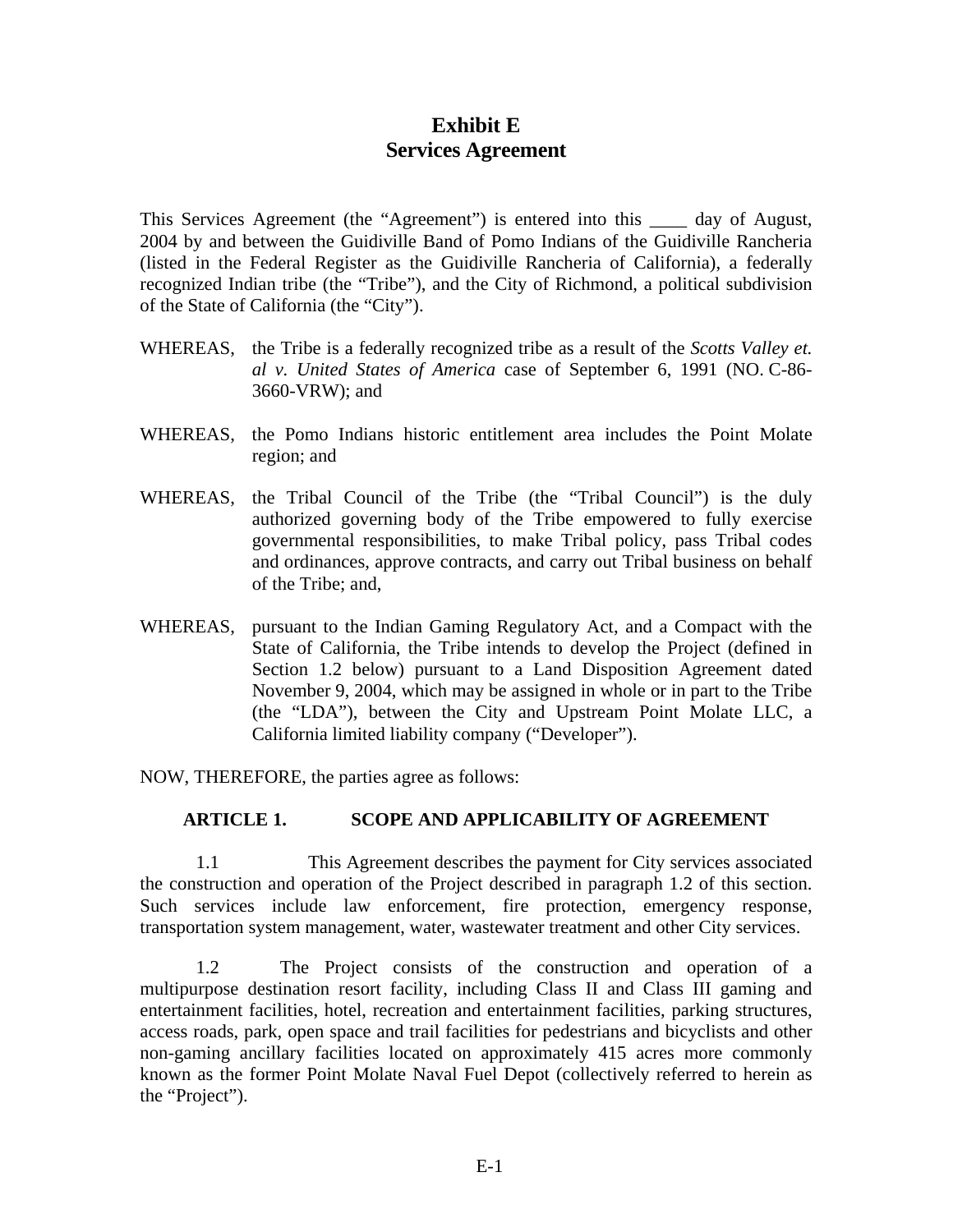1.3 Capitalized terms used but not otherwise defined herein have the meanings assigned thereto in the LDA.

#### **ARTICLE 2. SERVICES**

 2.1 Law Enforcement Services, Purpose; Responsibilities of Parties. The Tribe will have primary responsibility for maintaining order and safety on lands and structures that make up the Project, through the Tribal police, in full cooperation with the City of Richmond Police Department and other law enforcement agencies exercising applicable jurisdiction over federal land held in trust for the Tribe. These agencies will be responsible for apprehension and arrest of persons engaged in suspected criminal activity pursuant to Public Law 83-280. The purpose of this section is to assure that these respective responsibilities are carried out effectively, cooperatively and efficiently. To this end, upon or before the start of the Project construction, the Tribe and the City Police Department shall develop a mutually agreeable written protocol for transferring detainees and for other operational matters related to the provision of law enforcement services pursuant to this Agreement. The City Police Department will provide all necessary equipment required to support the officers described hereunder and the Tribe will provide for the temporary use by these officers reasonable space within the security offices of the tribal casino for desks, files and other equipment needed to perform their duties.

2.2 Scope of Jurisdiction on Trust Lands. As a matter of federal law, Public Law 83-280, most state criminal laws continue to apply on Indian trust lands, and the City Police Department and other such law enforcement agencies with applicable jurisdiction over Indian trust lands shall retain jurisdiction over the enforcement of those laws. The parties recognize that the Project the Tribe intends to develop and operate on the Property will necessitate an increased presence by the City Police Department on the Property, and that there is a related need to clarify the scope of the City Police Department's jurisdiction with respect to State laws. The parties have agreed that, initially, based on the size of the Project and the projected number of patrons and employees, the addition of personnel and facilities will reasonably address this need as described in Schedule 2.2.

The City Police Department shall have authority for such areas of the Property designated in writing by the Tribe from time to time to the City to enforce all state criminal laws on Indian trust lands, including the Property, and shall enforce such laws in the same manner and to the same extent as the City Police Department has such jurisdiction elsewhere in the City; provided that prior to entering any gaming facility on the Property, for the purpose of investigating or enforcing state criminal laws, the City Police Department shall notify the Tribe's public safety or security director, if any, and shall coordinate with appropriate Tribal officers, if any, except when, in the good faith and reasonable judgment of the law enforcement officers involved, their safety, or the safety of patrons or employees of the facility, or the integrity of an investigation or enforcement action, would be materially compromised by doing so.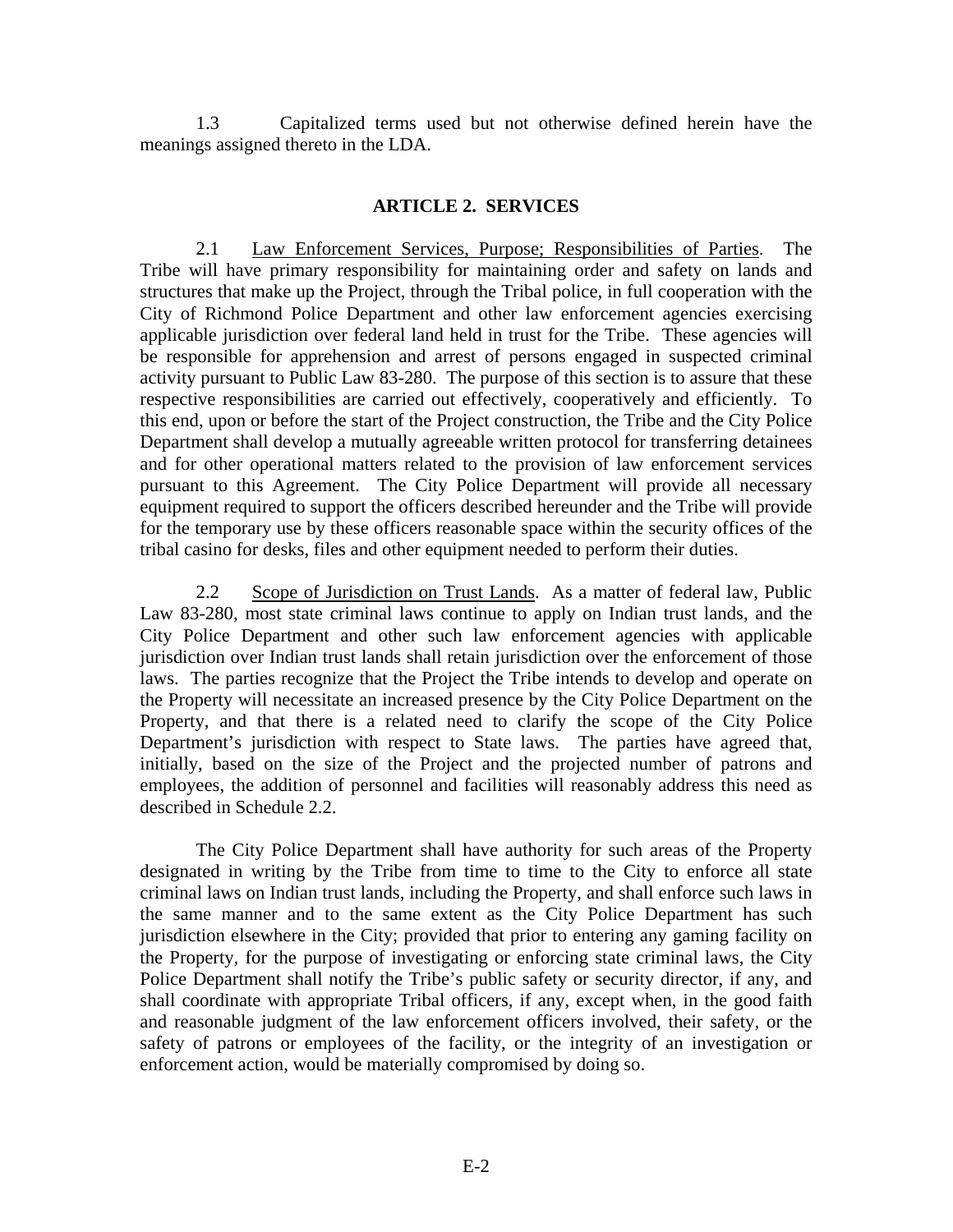2.3 Fire Protection and Emergency Response Services. The Tribe recognizes that significant fire protection and emergency response services will be required by the Tribe's proposed development of the Property, and that the scope of said services will be detailed in the Tribal and Federal or State environmental documents (NEPA or CEQA), and the application to acquire the Property in trust status under the federal trust acquisition. The parties, however, have agreed to the general parameters of this mitigation for the Property as follows:

A. The Tribe shall provide a fire station meeting the City's reasonable requirements, including all of the necessary fire apparatus and equipment, of adequate size to reasonably address fire and emergency response needs on the Property, to be located on or near the existing fire station on the Property;

B. The Tribe shall contract with a private company for emergency ambulance services.

C. The City shall provide one (1) fire captain and three (3) firefighter position(s) per shift on a 24-hour per day basis to meet the additional burdens undertaken by the Fire Department to serve the Property. Any increase in City expenses for providing this service or other mutually agreed upon aid services in responding to an on Property fire or other emergency shall not be chargeable to the Tribe.

2.4 Sewer Services and Storm Drainage Fees. The Tribe shall provide for sewage disposal for the Property by connection to the City's existing sewage collection system. The Tribe will connect for sewer service and pay fees consistent with normal City connection and service fees, obtain required easements for sewer infrastructure, construct to City sewer infrastructure standards, and dedicate to the City such off-Property sewer infrastructure. No public use shall occur on the Property until sewer service is completed, inspected and approved pursuant to this Section. All approvals referred to in this Section shall be substantially identical to those applied to similarly situated users. The Tribe will pay storm water mitigation fees consistent with normal City fees to the extent that the City's storm water system is used.

2.5 Water Supply. The Tribe shall use its best efforts to obtain water supply for the Property through an agreement with the East Bay Municipal Utility District, and the Tribe shall conform to all standard requirements imposed by the water provider. The Tribe will connect for water service and pay fees consistent with normal water connection fees, obtain required easements for water infrastructure, construct to water supply infrastructure standards, and dedicate to the water provider, as applicable, such off-Property water infrastructure. No public use shall occur on the Property until water service is completed, inspected and approved pursuant to this Section. All approvals referred to in this Section shall be substantially identical to those applied to similarly situated users.

2.6 Electricity. The Tribe shall use its best efforts to obtain electric service for the Property and shall conform to all standard requirements imposed by any electricity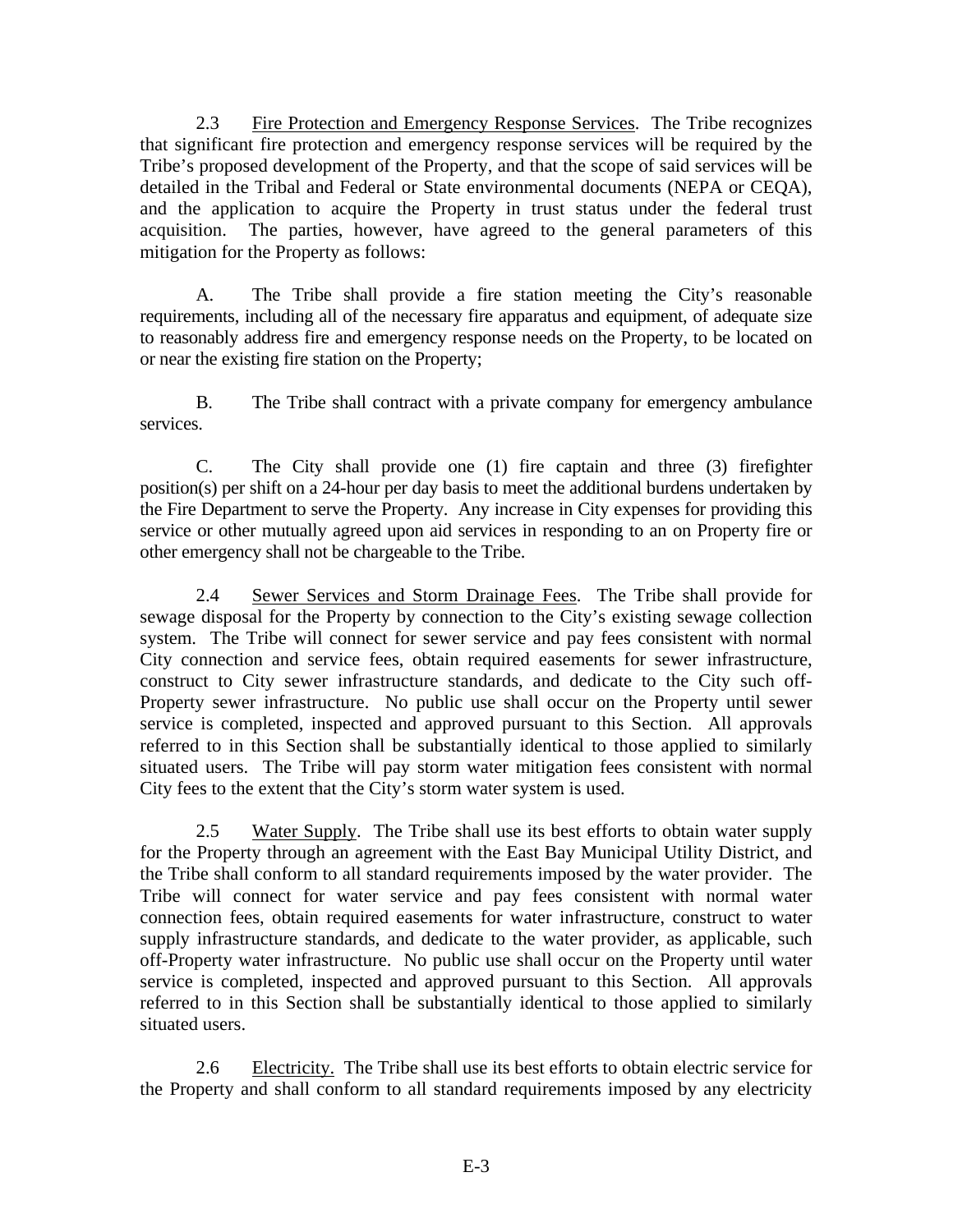provider. The Tribe will connect for electricity and pay fees consistent with normal connection fees, obtain required easements for electricity infrastructure, and construct to electricity supply infrastructure standards. No public use shall occur on the Property until electricity service is completed, inspected and approved pursuant to this Section. All approvals referred to in this Section shall be substantially identical to those applied to similarly situated users. The City shall have no responsibility for providing electrical service.

2.7 Gas. To the extent necessary to develop or operate the Project, the Tribe shall use its best efforts to obtain gas for the Property through an agreement with the local provider and shall conform to all standard requirements imposed by the gas provider. The Tribe will connect for gas and pay fees consistent with normal connection fees, obtain required easements for gas infrastructure, and construct to gas supply infrastructure standards. No public use shall occur on the Property until gas service is completed, inspected and approved pursuant to this Section. All approvals referred to in this Section shall be substantially identical to those applied to similarly situated users.

2.8 Telephone. The Tribe shall use its best efforts to obtain telephone for the Property through an agreement with the local provider and shall conform to all standard requirements imposed by the telephone provider. The Tribe will connect for telephone and pay fees consistent with normal connection fees, obtain required easements for telephone infrastructure, and construct to telephone supply infrastructure standards. No public use shall occur on the Property until telephone service is completed, inspected and approved pursuant to this Section. All approvals referred to in this Section shall be substantially identical to those applied to similarly situated users.

2.9 Additional Services. At the request of the Tribe, the Police, Fire or other departments of the City may agree to provide additional law enforcement, safety, emergency response and security personnel for special events and functions occurring at the Project. Where such additional services are requested and provided, the City Department will bill the Tribe for the actual costs of providing such services on an open book basis and shall cooperate with the Tribe in verifying such costs; provided that, to the extent the City has standard fees charged for such extra services to other organizations or persons, the Tribe agrees to pay those standard fees for any such services. Notwithstanding any other provision hereof, the City shall not charge the Tribe for any additional services requested by the Tribe hereunder at a rate or cost in excess of the lowest rate or cost that is charged by the City to any other person or entity requesting similar services, whether within or outside the City limits. The Tribe will pay such bills within 30 days of receipt.

#### **ARTICLE 3. TRAFFIC**

3.1 Roads and Traffic Circulation. The Tribe will mitigate off reservation traffic and circulation issues in conformity to City requirements. The Tribe will have the right to fund and construct improvements to the street currently known as Western Drive from Highway 580 to and through the Property, subject to review and approval of such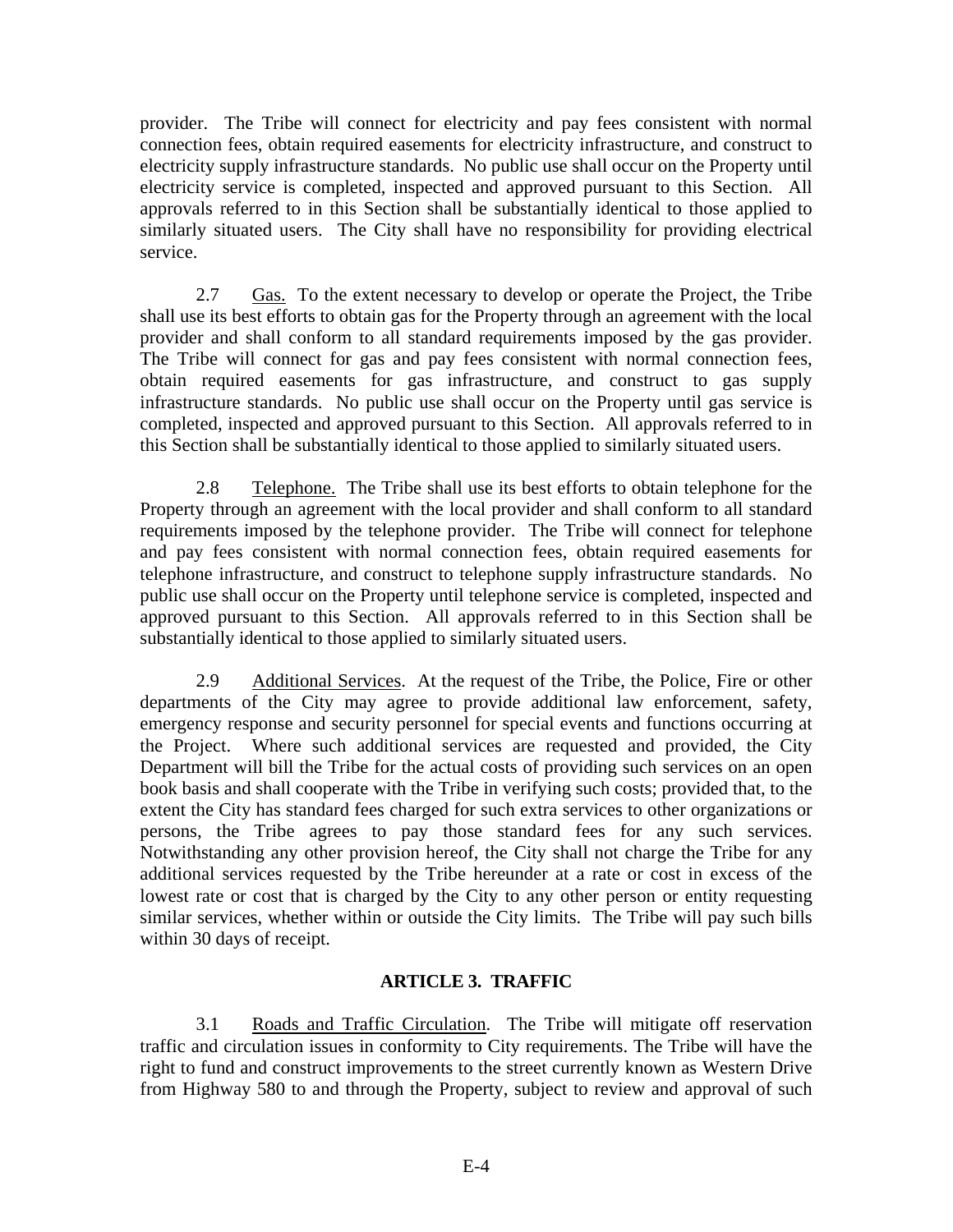improvement plans by the City. The City agrees to maintain Western Drive as a public road in accordance with normal City standards. The City will cooperate with the Tribe in developing agreements with CalTrans for any improvements to the Highway 580/Western Drive interchange that are required for the project. The parties agree that the Tribe will fund any local share of costs for those improvements attributable to the project. The City agrees to rename Western Drive as "Winehaven Drive" from the intersection of Highway 580 to the northern terminus of the road. The City agrees that a portion of the Service Fees paid to the City pursuant to Section 4.1 will be applied to the funding of a Roadway Maintenance and Enhancement Program, as described in Schedule 3.1.

#### **ARTICLE 4. PAYMENTS AND FEES TO CITY**

 4.1 Service Fees. For the Services described in Article 2 and 3 herein, the Tribe agrees to pay to the City service fees of \$8,000,000 per year for the first 8 years beginning on the commencement of gaming operations (the "Commencement Date") on the Property, and \$10,000,000 (Ten Million Dollars) per year thereafter (the "Service Fees") during the term of this Agreement, as described in Section 13.2. The Service Fees shall be adjusted each year by changes in the Consumer Price Index beginning on the first anniversary of the Commencement Date. The Service Fees shall be payable on a take-orpay basis without regard to the amount of services, if any, actually consumed by the Tribe; provided, however, that this Section shall not be construed to mean that the level of police and fire personnel that the City agrees to provide shall be less than that allowed in Sections 2.2 and 2.3. The Service Fees shall be payable in immediately available funds by wire transfer to an account specified in writing by the City not less than 10 days prior to the due date in equal semi-annual installments beginning on the date which is six months from the Commencement Date. The Tribe will separately pay monthly water, sewer, electricity, gas and telephone use fees to the agencies providing such services to the Property.

4.2 Community Benefit Payments. As an inducement for the City to enter into this Agreement, to help fund operations of local governments and for the mutual benefit of the parties' respective communities, the Tribe shall also make annual payments to the City (the "Community Benefit Payments") at the times and in the amounts specified below.

 For portions of the Property within the area operated by the Tribe and/or casino manager, the following Community Benefit Payments shall be made:

 A. \$10 per constructed hotel room per day (provided that the City agrees that its transient occupancy taxes will not apply to such property);

 B. \$5.25 per square foot of retail sales area per year if and to the extent normal local sales taxes are not remitted to the Franchise Tax Board; and

 C. 0.285% of the construction costs of the facilities per year (exclusive of architectural, engineering, design and other non-construction consulting costs not incurred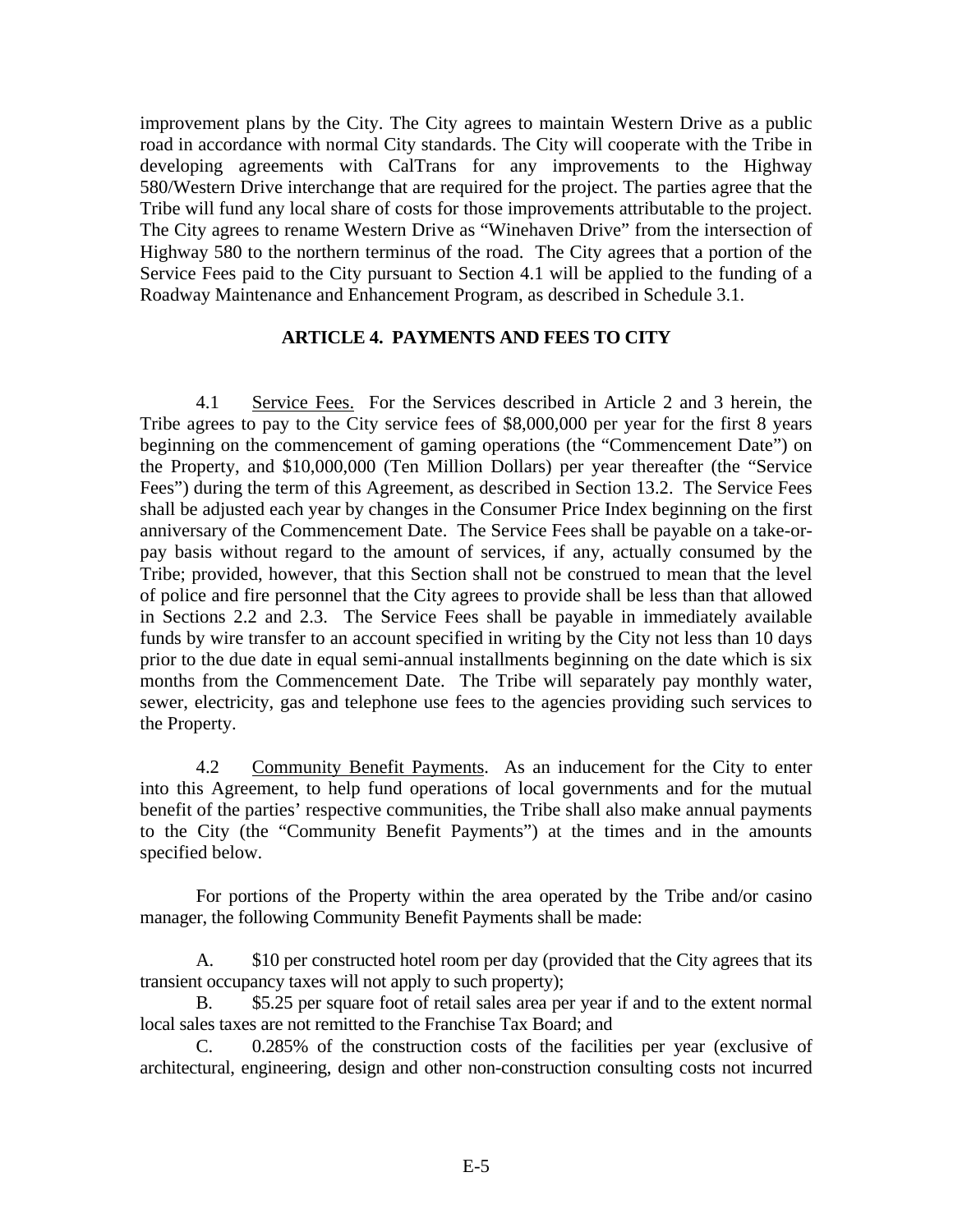by the general contractor or any subcontractors), such amount being increased by 2% per year.

For all other portions of the Property:

D. \$7 per constructed hotel room per day (provided that the City agrees that its transient occupancy taxes will not apply to such property);

 E. \$7.50 per square foot of retail sales area per year if and to the extent normal local sales taxes are not remitted to the Franchise Tax Board; and

 F. If and to the extent normal leasehold improvement taxes are not collected by the County, 0.285% of the construction costs of the facilities per year (exclusive of architectural, engineering, design and other non-construction consulting costs not incurred by the general contractor or any subcontractors), such amount being increased by 2% per year.

 The Community Benefit Payments described in subparagraphs A, B, D and E above shall be adjusted as of July 1 each year following the Commencement Date to reflect changes during the preceding twelve-month period and to reflect changes in the Consumer Price Index. The Community Benefit Payments shall be payable on July 1 of each year (beginning with the first July 1 to occur after the Commencement Date). The Community Benefit Payments shall be payable in immediately available funds by wire transfer to an account specified in writing by the City, not less than 10 days prior to the due date. The Tribe also agrees to pay an amount equal to 10% of the cost of utilities (electric, gas, telephone and cable) that the Tribe uses each year, which is collected by utility providers, as billed by such private utilities and subsequently transferred to the City.

In lieu of the Community Benefit Payments described above, the Tribe and the City Manager may agree on an alternative payment formula that produces a substantially equivalent economic return for the City.

 4.3 Reimbursement of Costs or Payments of Fees. In addition, the Tribe agrees to reimburse the City for actual costs or fees of certain City expenses (including reasonable legal and other professional consulting fees directly related to the Project) incurred during development of the Project (such as building inspections, building permits or other reasonable or normal costs ) and such payments will be made to City on an as incurred basis or on a quarterly basis upon approval of actual cost documentation provided to Tribe. The Tribe further agrees to provide to the Police, Fire and Utilities providers drawings reasonably sufficient for their respective purposes after the Project has been completed; provided that such providers shall keep such documents confidential.

## **ARTICLE 5. PROJECT DEVELOPMENT AND EMPLOYMENT MATTERS**

5.1 Development of Project.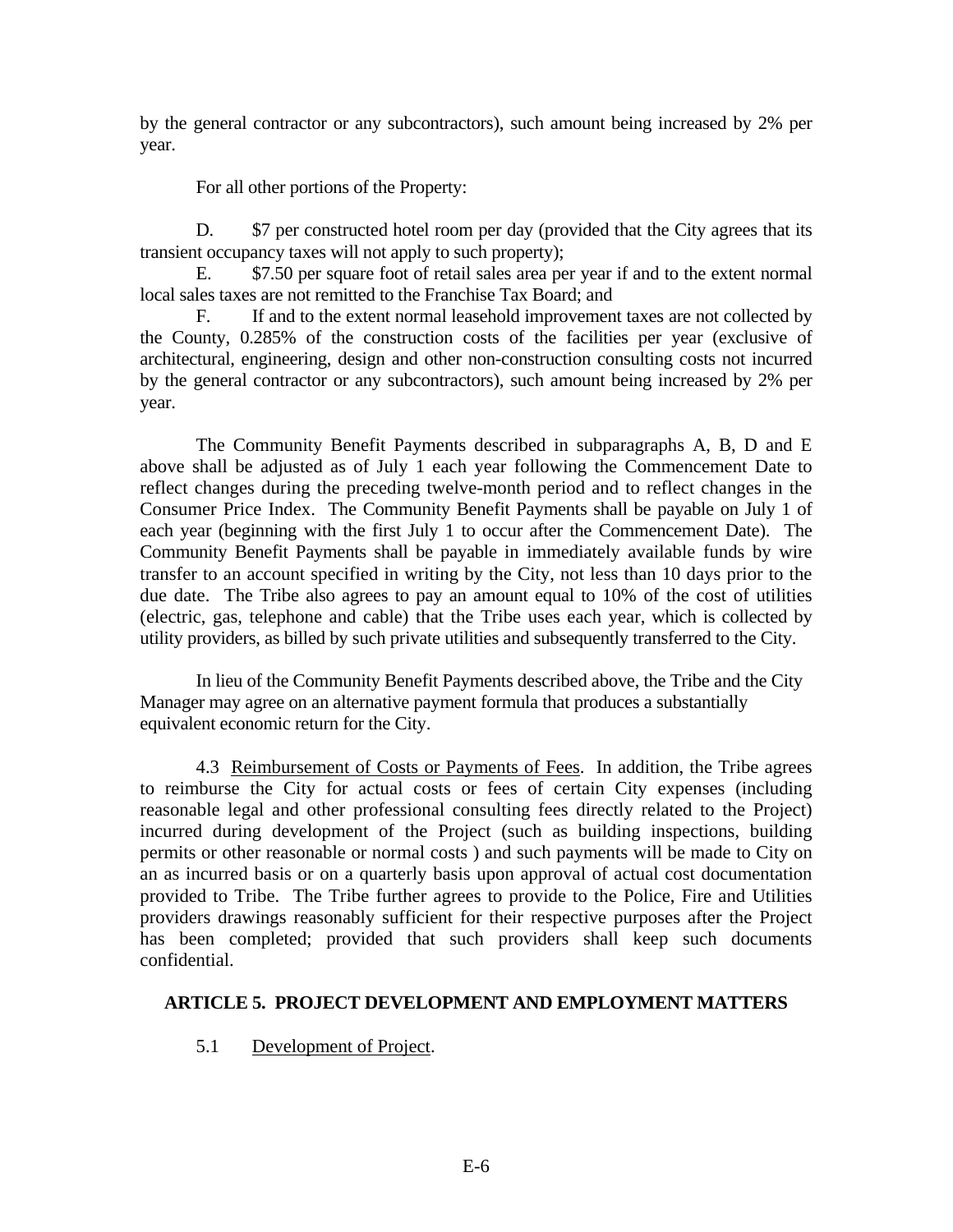(a) *Design Concept Documents*. The Tribe shall enact laws applicable to the Property and shall cause the Property to be used and developed in a manner consistent with the Design Concept Documents, and the Property shall at all times be used and developed in a manner consistent with the Design Concept Documents in all material respects. In the event that the Tribe desires to make any material changes to the Design Concept Documents, the Tribe shall adopt planning and design guidelines and processes, which will include public input and consultation with and approval by the City, for any material changes to the Design Concept Documents after the Closing. No material changes shall be made to the Design Concept Documents, nor shall any use of the Property materially inconsistent with the Design Concept Documents occur, without the prior approval of the City Council. A material change, modification, revision or alteration of the Design Concept Documents is one that would substantially alter the approved mix of uses and/or proportionate allocation of building area among such uses to be developed on the Property or the footprint of the developed portion of the Property or would alter or diminish any public access or Hillside Open Space or Bay Trail and Open Space Rights.

(b) *Building Standards and Enforcement*. The Tribe shall also adopt as tribal law building standards substantially equivalent to those set forth in the Uniform Building Codes, as adopted or supplemented by the City. Prior to the use of any structure on the Property, the City or an independent third party retained pursuant to this Section will provide written certification that said structures have been built in accordance with said standards. To ensure that tribal laws and building codes are adequately enforced, the Tribe shall contract with the City, at the City's actual cost, to provide services such as building, engineering and public works plan-checking and inspections with respect to all improvements on the Property; provided that such personnel shall perform their reviews and inspections in a timely and reasonable manner, shall not issue stop work notices arbitrarily; and provided further that the Tribe shall retain the sole authority to enforce such laws and codes. The City and the Tribe will develop schedules of fast-tracking for all such Project work and, in the event the City is unable to meet such schedules, the Tribe has the option to decline the services described in this Section 5.1; provided, that (i) the Tribe will provide the City with not less than five (5) business days prior notice that it is not satisfied with the City's provision of such services, and (ii) the Tribe contracts with an independent third party who normally provides the same or similar services and such third party agrees to certify to the City that such services are in compliance with the Tribal law adopted pursuant to this Section 5.1.

5.2 City Design Review Input. From time to time as building plans are formulated and proposed for the Property, the City and the Tribal Council will make such plans available to the public and will hold a public hearing to receive public comment. The Tribe will respond in writing to such comments and such responses will be made available to the public. The Tribe shall have final authority to approve all plans.

5.3 Equal Opportunity. The Tribe agrees that during the operation of the Project there shall be no discrimination on the basis of race, color, creed, religion, sex, sexual orientation, marital status, ancestry or national origin in the hiring, firing, promoting or demoting of any person engaged in the operation of the Project. The Tribe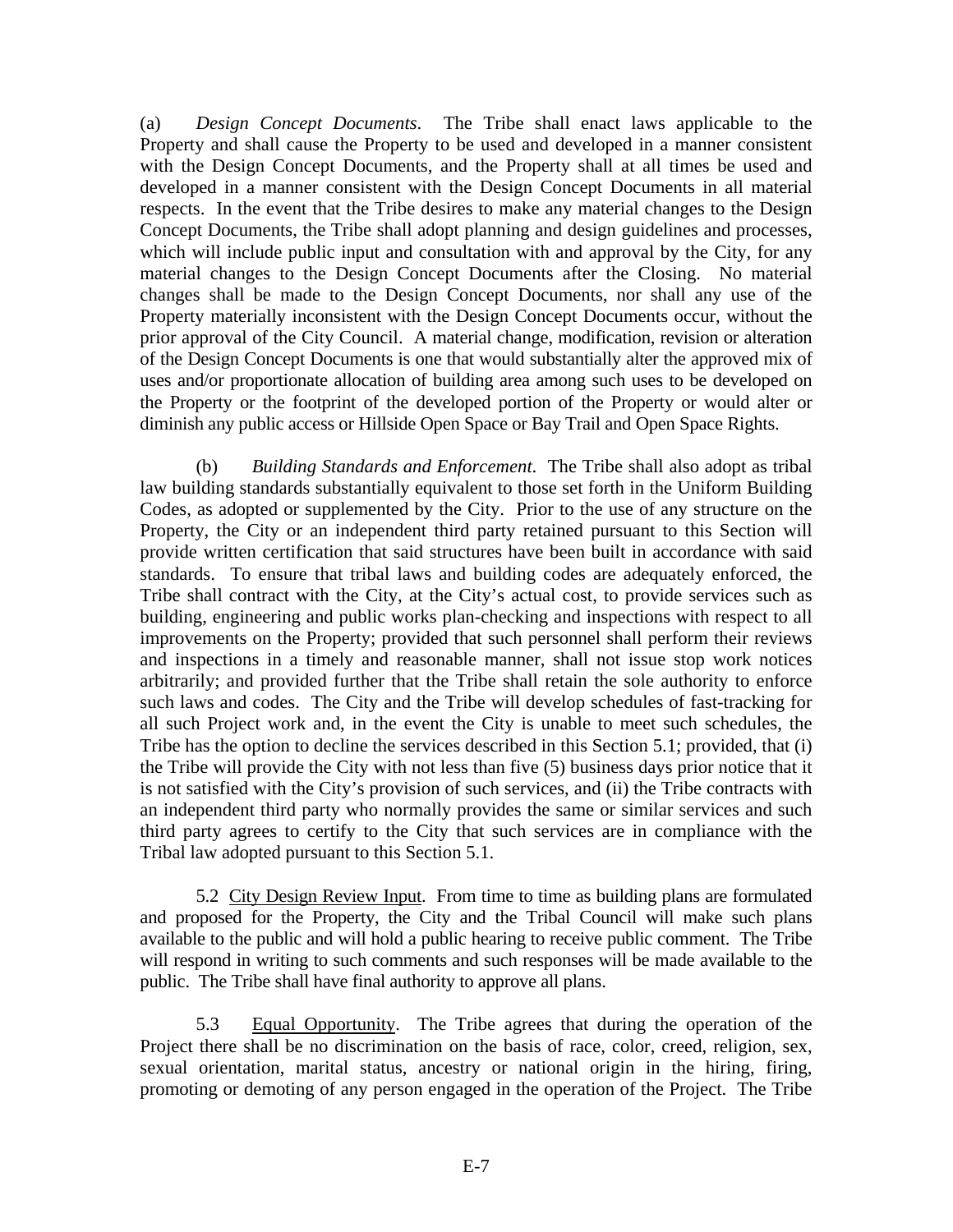may delegate to its project manager the ability to prepare and submit plans to interested parties to optimize employment opportunities for City residents, Tribal members, and other Native Americans with respect to the Project. The Tribe shall work in good faith with the City to employ qualified City residents, Tribal members, and other Native Americans at the Project. The Tribe shall offer training programs to assist City residents, Tribal members, and other Native Americans to become qualified for positions at the Project to the extent permitted by applicable law. Nothing in this Agreement, however, shall be interpreted to limit or modify in any way the Tribe's policy of Indian preference in employment.

 5.4 Richmond Works and First Source Agreement. The Tribe will adopt a First Source Program substantially similar to the City's First Source Program and will require its contractors and gaming manager to enter into an agreement similar to Exhibit F of the LDA. Nothing in this Agreement shall preclude the Tribe and its and its contractors or gaming manager from entering into other agreements to use other employment agencies to employ persons to work on the Project. The Tribe hereby covenants and agrees that, for initial hires it will hire at least one third of its operational, non-management positions for the Casino and Casino Hotel from a pool of Richmond residents who otherwise meet all of the qualifications of employment established by the Tribe and who are referred to the Tribe by Richmond Works (a program operated by the City) subject to the availability of a sufficient pool of qualified applicants and in accordance with applicable federal and state law. Nothing herein shall require the Tribe to maintain a workforce with any specified number of Richmond residents or to fill any positions vacated by resignation, retirement or termination with Richmond residents.

5.5 Prevailing Construction Wages; Living Wages. The Tribe shall adopt policies relating to the wages to be paid to its contractors and subcontractors that are the functional equivalent of the wage portions of the federal Davis-Bacon Act, the California Labor Code, the City's Living Wage Ordinance (Richmond Municipal Code Chapter 2.60), the City's Business Opportunity Ordinance (Richmond Municipal Code Chapter 2.50), and the City's Local Employment Program Ordinance (Richmond Municipal Code Chapter 2.56). The Tribe shall, and shall cause its contractors and subcontractors to, keep and retain such records as are necessary to determine if such tribal policies have been complied with. . In addition, the Tribe shall adopt policies that are the functional equivalent of the wage portions of the City's Living Wage Ordinance (Richmond Municipal Code Chapter 2.60), which policies may include "tip" income in its calculation of wages, with respect to its operational employees at the casino and casino hotel.

5.6 Additional Tribal Laws. The Tribe shall adopt such additional tribal laws or policies as may be appropriate to ensure that the Project adheres to the spirit and intent of this Agreement, including without limitation as relates to historic preservation, Hillside Open Space and public access, in conformance with the Design Concept Documents, any conservation or public access easements or other mechanisms created pursuant to the LDA, and the provisions of the Shoreline Lease. With respect to historic preservation, enacted tribal laws shall provide that the Project follows the applicable guidelines and standards of the Secretary of the Interior. With respect to Hillside Open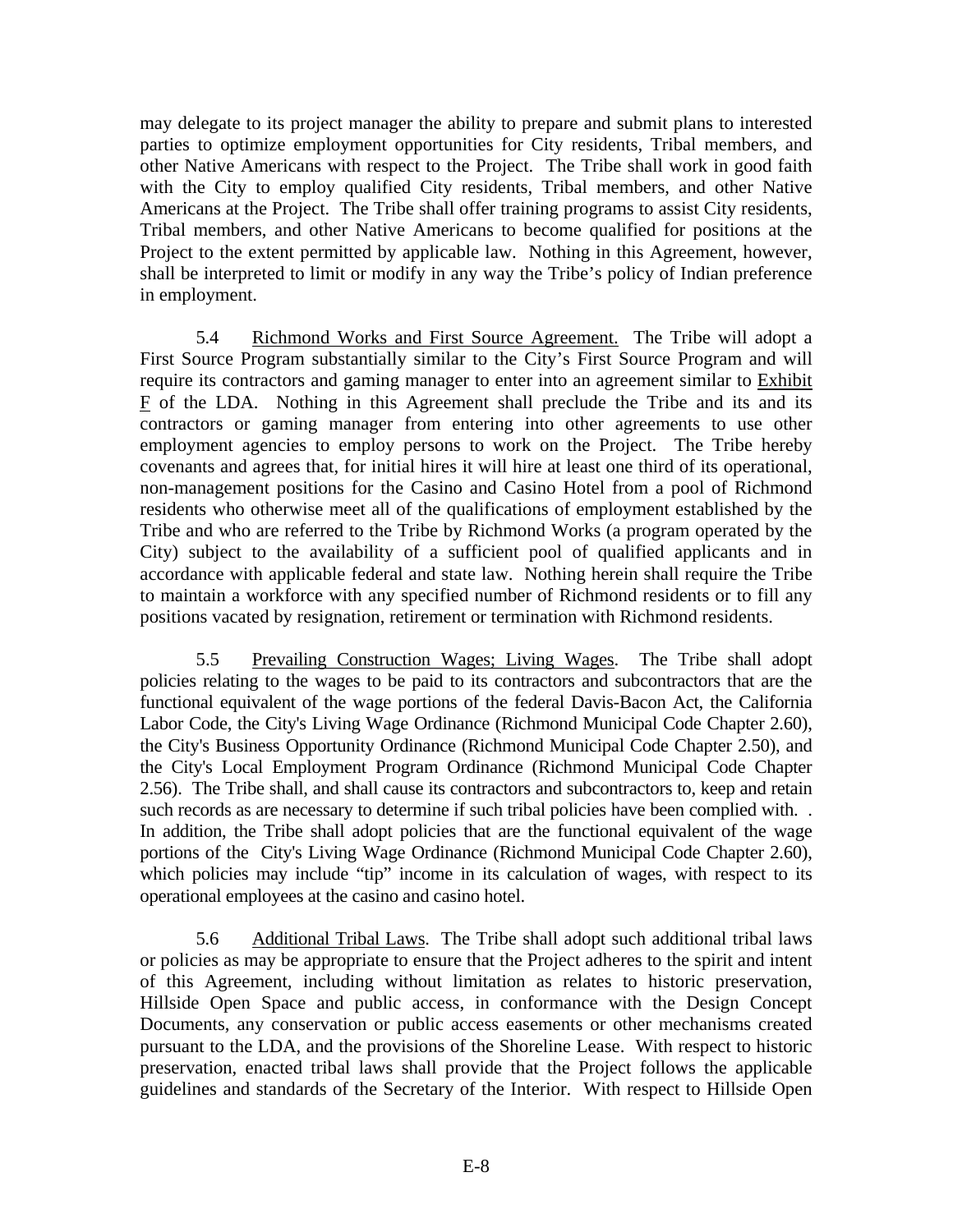Spaces, enacted tribal laws shall provide for protection of those areas for habitat. With respect to public access, enacted tribal laws shall provide for public access to the Shoreline Parcel, Hillside Open Space (except those minimal areas excluded due to security, maintenance, governmental or restricted traditional tribal purposes), and other public areas as designated in the Design Concept Documents; provided, that the Tribe may impose limitations on the hours of access and nature of activities (such as leash rules for pets, limits on alcoholic beverage use, outdoor fire and fireworks use etc.) in such areas substantially similar to those for public regional parks in Alameda and Contra Costa Counties. The Tribe shall further comply with all federal and/or state laws applicable to it at all times during this Agreement.

5.7 Maintenance of Shoreline Parcel and Hillside Open Space. The Tribe shall, at is own cost and expense, maintain the Hillside Open Space with its trail system and the Shoreline Parcel (including the Bay Trail, and shoreline rip rap for erosion control) and the Tribe shall adopt guidelines and standards for the operation and maintenance of the Hillside Open Space and Shoreline Parcel substantially similar to the guidelines and standards of the State of California Department of Parks and Recreation.

## **ARTICLE 6. REPRESENTATIONS & WARRANTIES OF TRIBE**

The Tribe represents and warrants to the City that:

6.1 Existence and Standing. The Tribe is a federally recognized Indian tribe, as determined by its inclusion in a list of such federally recognized Indian tribes promulgated by the Assistant Secretary Indian Affairs, dated July 1, 2002, published in the Federal Register on July 12, 2002, Volume 67 Number 134. The Tribe is a nontaxable entity for purposes of federal income taxation under the Code.

6.2 Authority and Compliance with Other Documents. The execution, delivery and performance by the Tribe of this Agreement and the Note have been duly authorized by all necessary action of the Tribe and do not:

(a) require any consent or approval not yet obtained (including, but not limited to, the consent of any enrolled tribal member, any Tribal Council member, any General Council member, other tribal entity, security holder or creditor);

(b) violate or conflict with any law or other governing documents of the Tribe or any custom or tradition of the Tribe;

(c) violate any laws applicable to the Tribe;

(d) result in a breach of or default under, or would, with the giving of notice or the lapse of time or both, constitute a breach of or default under, or cause or permit the acceleration of any obligation owed under any agreement or other contractual obligations to which the Tribe is a party or by which the Tribe or any of its property is bound or affected; or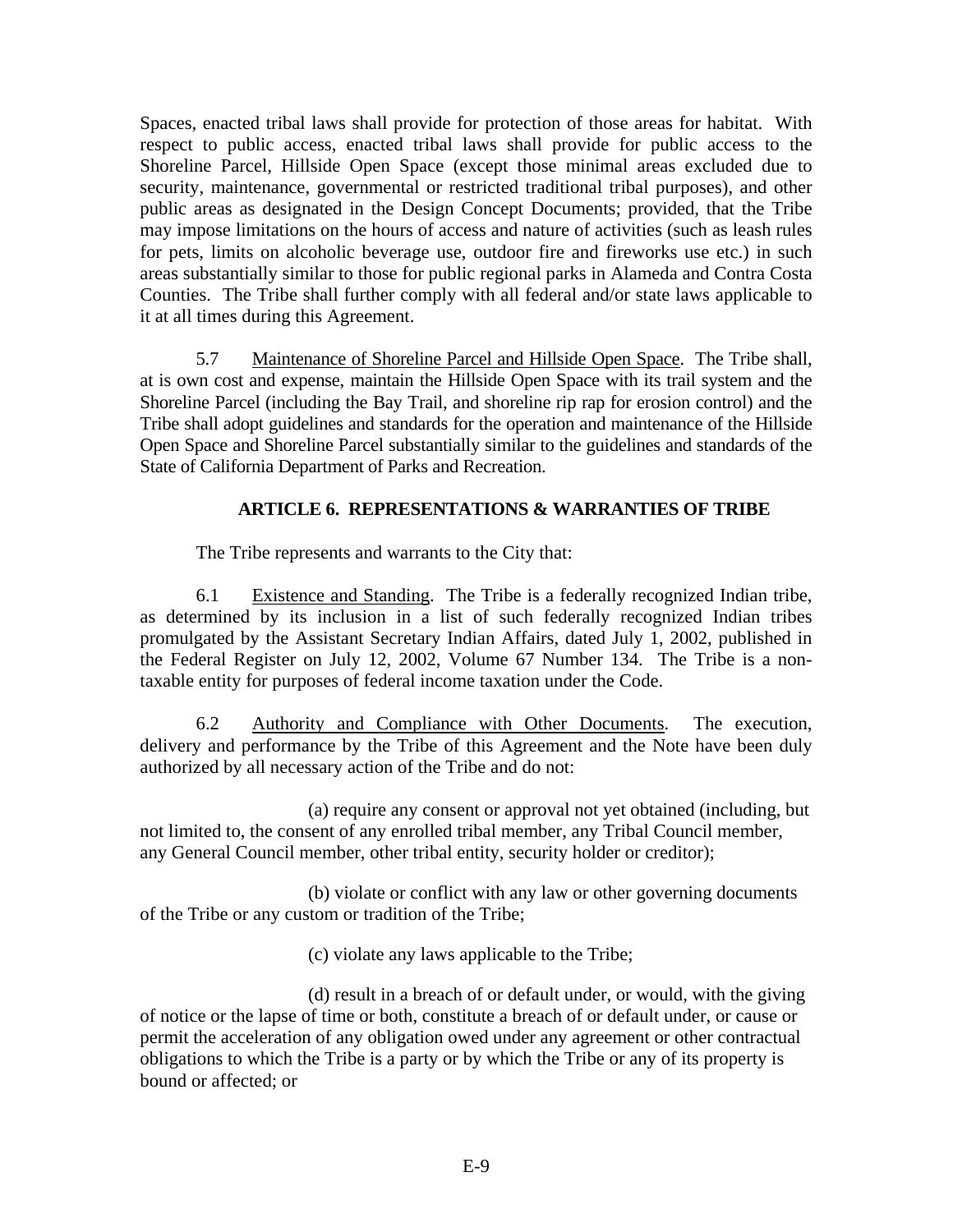(e) require any notice to or consent or approval of any governmental authority agency not already obtained.

6.3 Litigation and Contingent Obligations. Except as has been previously disclosed in writing to the City, there is no litigation, arbitration, governmental investigation, proceeding or inquiry pending or, to the knowledge of any of their officers or Tribal Council members, threatened against or affecting the Tribe which could have a material adverse effect on the Tribe's ability to perform its obligations under this Agreement or the Note. Other than any liability incidental to any litigation, arbitration or proceeding which has been previously disclosed in writing to the City, the Tribe has no material contingent obligations not provided for or disclosed in writing to the City.

6.4 Accuracy of Information. No information furnished by the Tribe to the City or its attorneys, agents or representatives in connection with the negotiation of, or compliance with, this Agreement and the Note contained any material misstatement of fact or omitted to state a material fact or any fact necessary to make the statements contained therein not misleading.

6.5 No Management Contract. Upon its effectiveness, neither this Agreement nor the Note, taken individually or as a whole, constitutes a "management contract" or "management agreement" or "collateral agreement" within the meaning of IGRA, or deprives the Tribe of the sole proprietary interest and responsibility of the conduct of gaming activity.

6.6 Licensure Requirements. The Tribe has granted to the City, or exempted the City from, all licensing required under the applicable law.

6.7 No Contrary Tribal Law. No Tribal law exists, whether in writing or by custom or tradition, permitting any member of the Tribe to challenge by referendum or initiative any action of the Tribal Council taken in connection with the approval, authorization, execution and delivery of this Agreement or the Note.

6.8 No Usury Laws. No laws of the Tribe, including usury or other laws, directly or indirectly limit or otherwise adversely affect the City's ability to timely collect all amounts due under this Agreement or the Note.

## **ARTICLE 6A. REPRESENTATIONS & WARRANTIES OF CITY**

The City represents and warrants to the Tribe that:

6A.1 Authority and Compliance with Other Documents. The execution, delivery and performance by the City of this Agreement and acceptance of the Note have been duly authorized by all necessary action of the City and does not:

(a) require any consent or approval not yet obtained (including, but not limited to, the consent of any official of the City, the State, or any political subdivision thereof, or any other entity, security holder or creditor);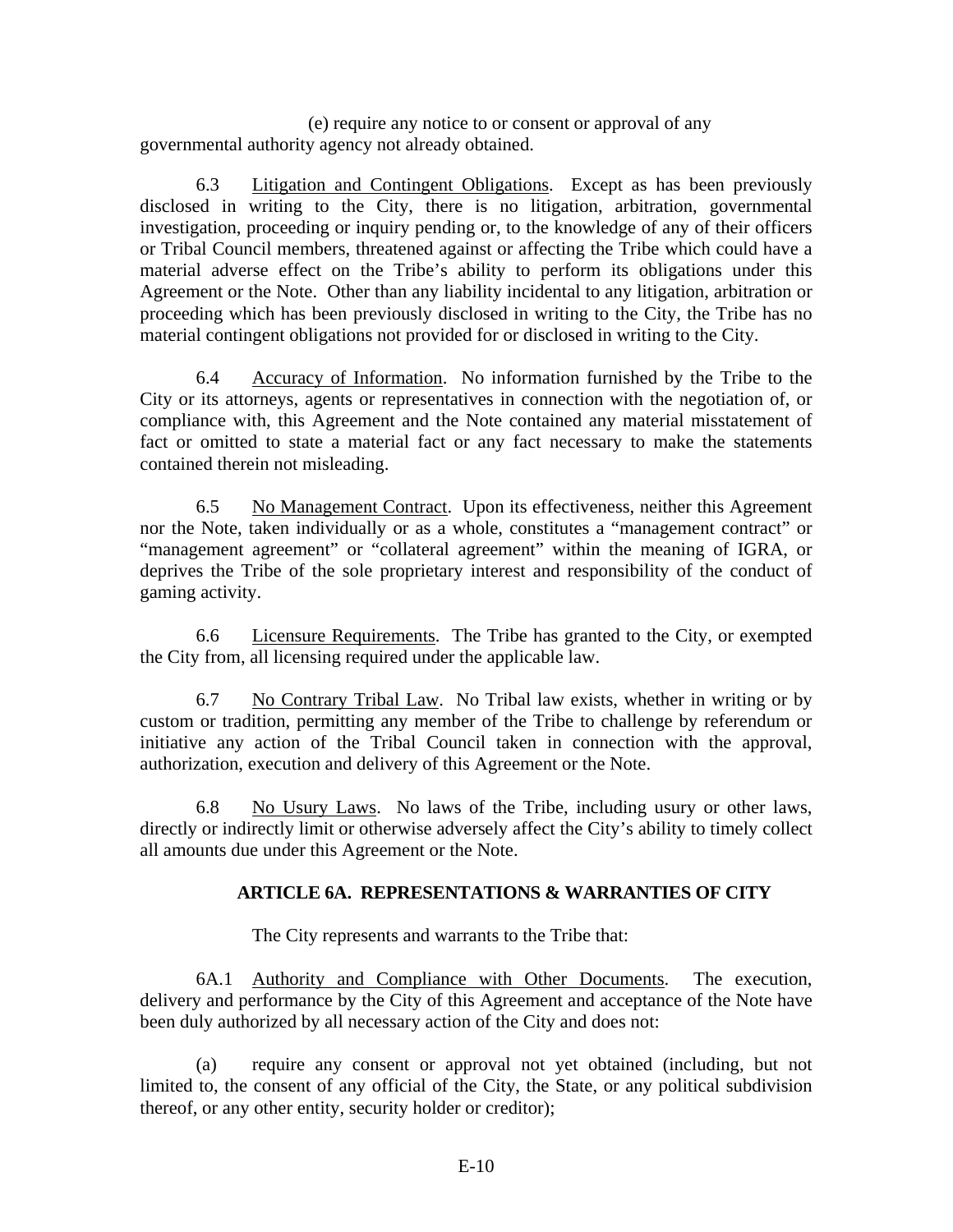(b) violate or conflict with any law or other governing documents of the City or State, or any political subdivision thereof;

(c) violate any laws applicable to the City;

(d) result in a breach of or default under, or would, with the giving of notice or the lapse of time or both, constitute a breach of or default under, or cause or permit the acceleration of any obligation owed under any agreement or other contractual obligations to which the City is a party or by which the City or any of its property is bound or affected; or

(e) require any notice to or consent or approval of any governmental authority agency not already obtained.

6A.2 Binding Obligations. This Agreement has been duly executed and delivered by the City and constitutes a legal, valid and binding obligation of the City.

6A.3 Ability to Provide Services. The City has the ability to provide police and fire services described in this Agreement.

6A.4 Exclusivity Agreement. During the term of this Agreement, the City covenants that it will not approve, cooperate, consent or otherwise take any action to permit or facilitate the location of any tribal gaming facility other than the facility on the Property, except to the extent the City is required to do so by applicable law.

#### **ARTICLE 7. CONDITIONS PRECEDENT**

The following shall be conditions precedent to the effectiveness of this Agreement:

7.1 Closing. All conditions precedent for the Closing under the LDA have been satisfied or waived.

7.2 Effect of Representations and Warranties. All of the representations and warranties of the Tribe and the City contained in Articles 6 and 6A shall be true as of the Effective Date.

7.3 Note and Guaranty. The City shall have received executed originals of the Note and the Guaranty, which shall be legal, valid and binding obligations, enforceable in accordance with their respective terms and in full force and effect.

7.4 Gaming Matters.

(a) The Tribe and the State of California shall have executed a binding compact for Class III gaming, which Compact shall be in full force and effect and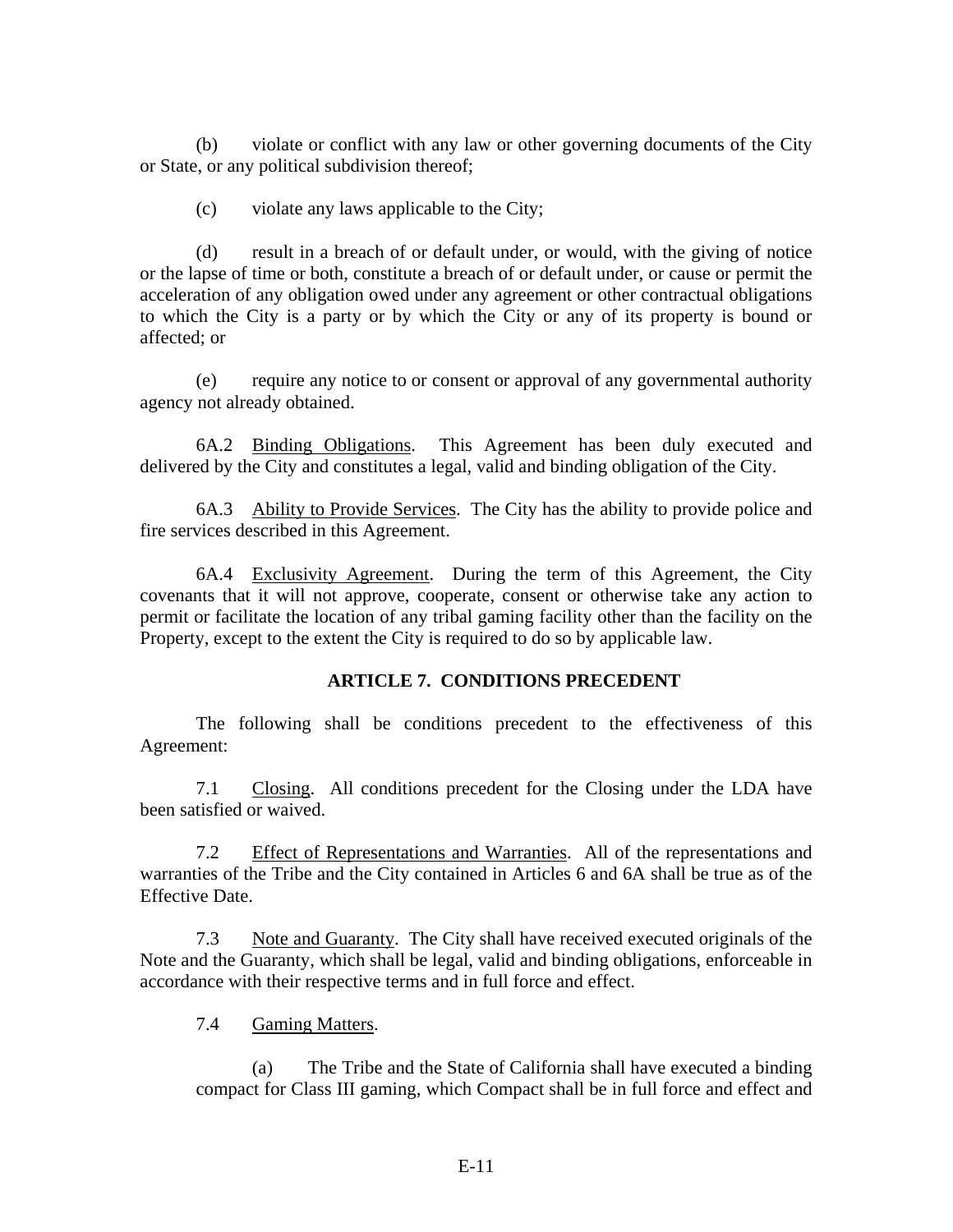have an initial term of at least twenty (20) years, or a lesser term if approved by resolution of the City Council in its sole discretion;

(b) The Tribe shall have all requisite power and authority to conduct Class II and Class III gaming activities and be in compliance with the terms of the Compact, the gaming ordinance (as defined under IGRA), and with all laws and other legal requirements applicable to the Tribe's existence and the gaming operations; and

(c) The Tribe shall have obtained all authorizations, consents, approvals, orders, licenses and permits (the "Licenses") from, and has accomplished all filings, registrations and qualifications with, or obtained exemptions from any of the foregoing from, any governmental agency as necessary for the gaming operations. Each such License that is necessary for the gaming operations is validly issued and is, and will remain in full force and effect.

7.5 Litigation and Contingent Obligations. There shall be no litigation, arbitration, governmental investigation, proceeding or inquiry pending or, to the knowledge of any of their officers or Tribal Council members, threatened against or affecting the Tribe which could have a material adverse effect on the Tribe's ability to perform its obligations under this Agreement or the Note.

7.6 Legal Opinions. The City shall have received executed legal opinions from counsel to the Tribe. The opinion of counsel to the Tribe will not cover enforceability with regard to conferring jurisdiction to a state or federal court in the event such court determines that it lacks jurisdiction. The Tribe will not raise any such objection to the jurisdiction of any court specified in Article 11 of this Agreement. Such opinions shall be addressed to the City and shall be in form and substance reasonably acceptable to the City.

#### **ARTICLE 8. COVENANTS**

8.1 Maintenance of Existence and Compliance with Law. The Tribe shall do all things necessary to maintain its existence as a federally recognized Indian tribe. The Tribe will comply with all final laws, rules, regulations, orders, writs, judgments, injunctions, decrees or awards to which it may be subject and which materially affect the Tribe's ability to perform under this Agreement.

8.2 Taxes. To the extent legally required, the Tribe shall timely file complete and correct tax returns required by law and pay when due all taxes, assessments and governmental charges and levies upon it or its income, profits or property, except those which are being contested in good faith by appropriate proceedings.

8.3 Insurance. The Tribe shall maintain throughout the term of this Agreement and the Note such insurance and bonds with respect to the Project against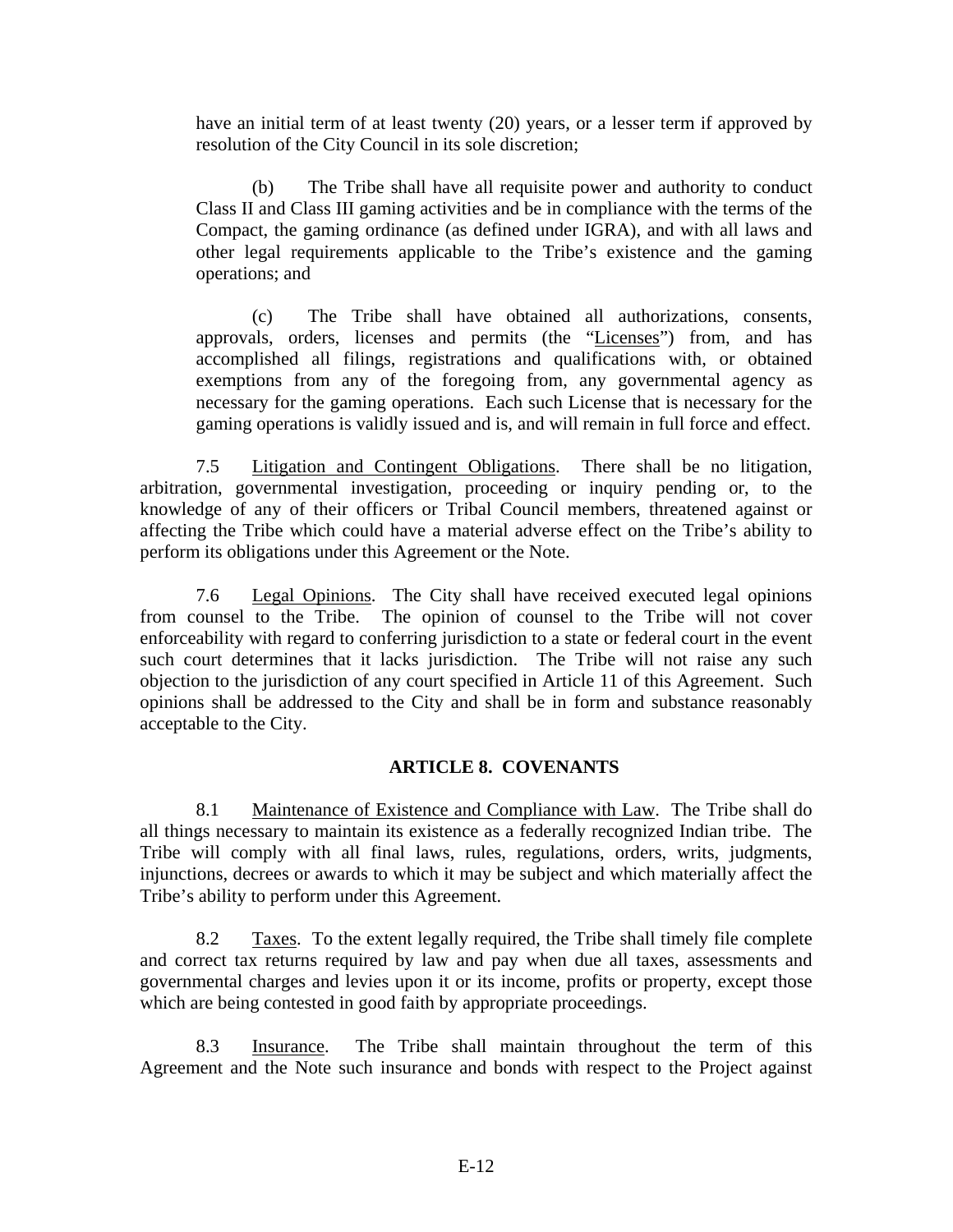such risks and in such amounts, with such deductible provisions, as are customary in the industry for similar facilities.

8.4 Maintenance of Properties. The Tribe shall notify the City in writing of the projected opening of Tribe's gaming facility at least three (3) months in advance of Commencement Date. The Tribe shall do all things necessary to maintain, preserve, protect and keep the resort facilities in good repair and in compliance with the Compact.

8.5 Compliance with Agreements. The Tribe shall promptly and fully comply with all contractual obligations under this Agreement, the Note, the Design Concept Documents and all material agreements, indentures, leases and instruments to which it is a party.

8.6 Impairment of Contracts; Access Fees. The Tribe shall not adopt or otherwise place into effect any Tribal law (including but not limited to any initiative, referendum, constitution, articles or other organizational document) which impairs or interferes, or could impair or interfere, in any manner with any right or remedy of the City under this Agreement or the Note (it being understood and agreed that any such Tribal law which is adopted or otherwise placed into effect without the consent of the City shall be of no effect as to the Tribe's obligations under this Agreement and the Note). Likewise, the Tribe shall not demand, impose or receive any tax, charge, assessment, fee or other imposition, or impose any regulatory or licensing requirement, against the City. Except for fees consistent with those charged for other public regional parks in the County of Contra Costa or the County of Alameda, the Tribe shall not impose any fee or charge on any member of the public for the privilege of accessing the Hillside Open Space and Shoreline Parcel areas open to the public.

8.7 Bankruptcy Matters. The Tribe agrees that upon any payment or distribution of assets upon any liquidation, dissolution, winding up, reorganization, assignment for the benefit of creditors, marshaling of assets or any bankruptcy, insolvency or similar proceedings of or with respect to the Tribe, the City shall be entitled to receive payment in full of all obligations owed hereunder or under the Note before any payment or distribution is made to any Tribal members.

8.8 Payments to City as Operating Expenses. Payments to the City required by this Agreement shall be treated as "operating expenses" and/or otherwise paid prior to debt service on any borrowings of the Tribe or any affiliate. The Tribe shall provide a copy of this Agreement to any parties providing financing prior to entering into such borrowings, and the indebtedness created thereby shall be consistent with the requirements of this Section. In no event shall payments to the City under this Agreement be subordinated to payments under such borrowing or other arrangements; *provided*, however, that payments to the City may be subordinated to payments required under the Compact or required under federal or state law.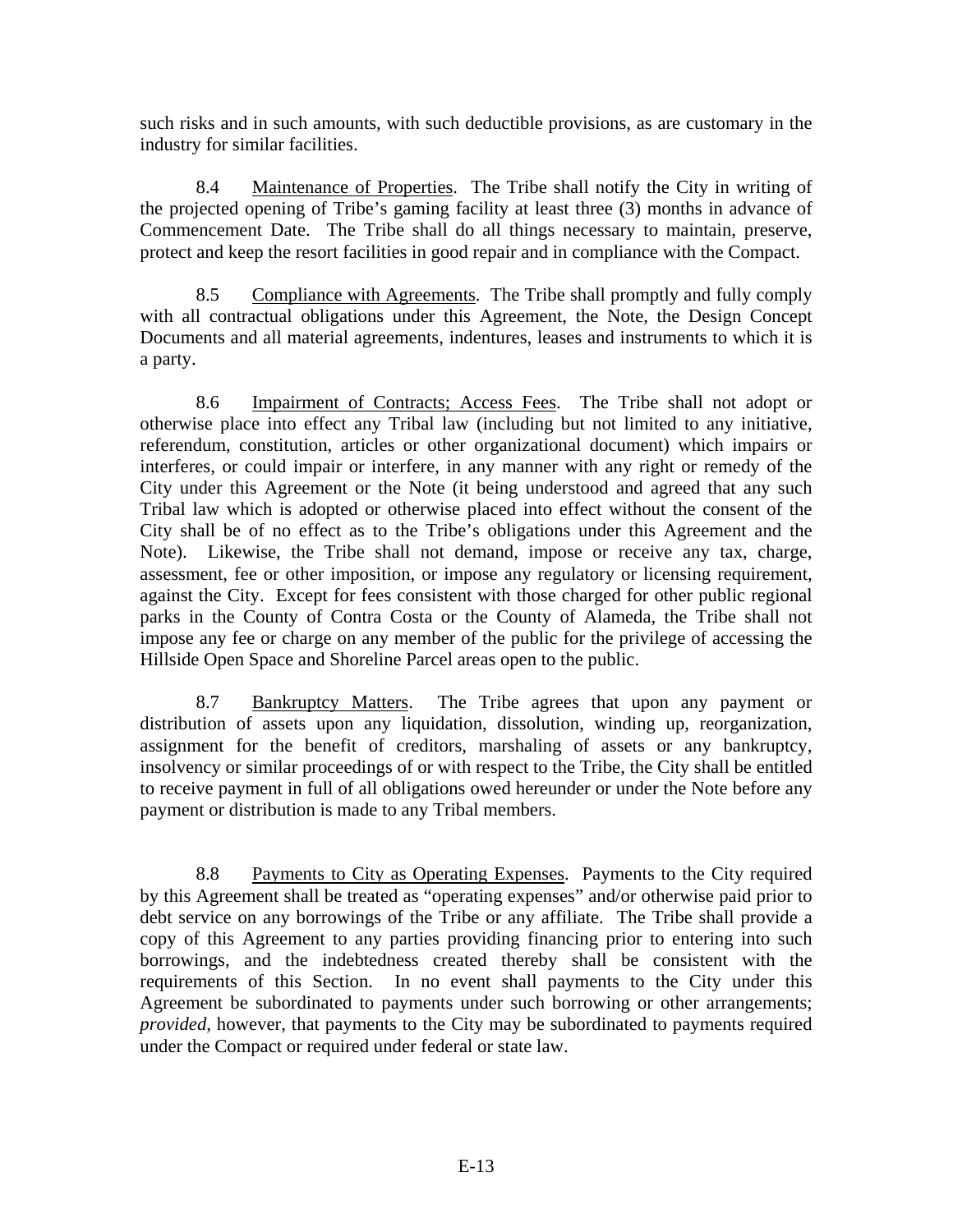8.9 Financial Information. At least 30 days prior to each date on which a Services Payment from the Tribe is due to the City, the Tribe will provide a letter to the City describing its general financial performance, and affirming its ability to make the upcoming scheduled payment. In addition, the Tribe will provide copies of all financial information that is provided to the State as and when such information is provided, and the City will keep such information confidential and not disclose it unless required by law.

8.10 Support for Compact. As provided in the LDA, the City agrees that it shall support the Tribe in obtaining its Compact.

#### **ARTICLE 9. EVENTS OF DEFAULT**

The occurrence of any one or more of the following events shall constitute a Default:

(a) Any representation or warranty made or deemed made by either party under or in connection with this Agreement or the Note, or any certificate or information delivered in connection with this Agreement or the Note shall be incorrect in any material respect when made or reaffirmed.

(b) The Tribe fails to make any payment required under this Agreement or the Note within five (5) days after the same becomes due.

(c) Breach by either party (other than a breach which constitutes a Default under another Section of this Article) of any of the terms or provisions of this Agreement or the Note which is not remedied within thirty (30) days after written notice from the other party.

(d) The Tribe shall (i) have an order for relief entered with respect to it under the Federal bankruptcy laws as now or hereafter in effect, (ii) make an assignment for the benefit of creditors, (iii) apply for, seek, consent to, or acquiesce in, the appointment of a receiver, custodian, trustee, examiner, liquidator or similar official for it or any substantial portion of its property, or (iv) institute any proceeding seeking an order for relief under the Federal bankruptcy laws as now or hereafter in effect or seeking to adjudicate it a bankrupt or insolvent, or seeking dissolution, winding up, liquidation, reorganization, arrangement, adjustment or composition of it or its debts under any law relating to bankruptcy, insolvency or reorganization or relief of debtors or fail to timely file an answer or other pleading denying the material allegations of any such proceeding filed against it.

(e) Without the application, approval or consent of the Tribe, a receiver, trustee, examiner, liquidator or similar official shall be appointed for the Tribe and its assets or any substantial portion of its property, or a proceeding described in Section 9(e)(iv) above shall be instituted against the Tribe and such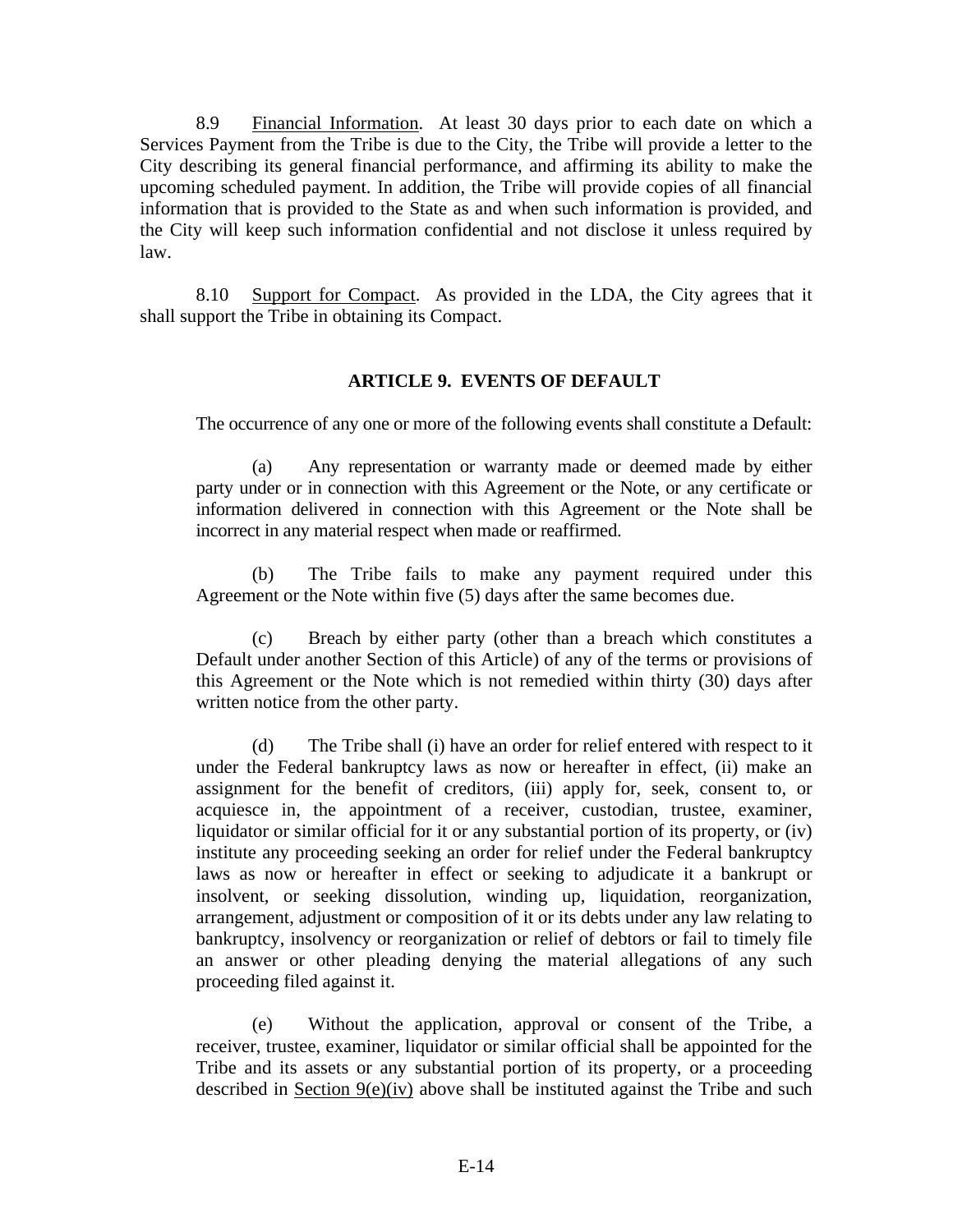appointment continues undischarged or such proceeding continues undismissed or unstayed for a period of thirty (30) consecutive days.

(f) Any court, government or governmental agency shall condemn, seize or otherwise appropriate, or take custody or control of, all or a substantial portion of the Property.

(g) The Tribe at any time ceases to be a federally recognized Indian tribe.

(h) Any actual or purported revocation, replacement or change to the resolution(s) of General Council and/or Tribal Council authorizing the Note and this Agreement that is adverse to the City.

(i) The occurrence of any "event of default", as defined in the Note, or the breach of any of the terms or provisions of the Note.

(j) The Tribe's gaming agency or any other governmental agency shall limit, cancel, revoke, terminate, condition, modify, suspend or restrict the license or exemption granted to the City from the licensing requirements of the Compact or the Tribe's gaming ordinance.

#### **ARTICLE 10. REMEDIES**

10.1 Remedies Upon Default.

(a) If any Default of the Tribe described in Article 9 occurs, the City may terminate or suspend its obligations to provide Services hereunder and/or bring an action against the Tribe as provided in Article 11, including but not limited to actions for money damages or specific performance, to enforce the Tribe's obligations under this Agreement. Amounts due from the Tribe shall bear interest from the date of Default at a rate equal to the prime rate of interest announced from time to time by *The Wall Street Journal* plus two percent (2.00%) per annum.

(b) If any Default of the City described in Article 9 occurs, the Tribe's sole recourse shall be a claim for specific performance against the City to provide the Services, and the Tribe shall not be entitled to withhold, suspend, place into escrow, offset, or reduce payments required by Article 4. In no event shall the City be liable to the Tribe for money damages as a result of a breach or default under this Agreement or the Note, and the Tribe hereby waives any and all such claims against the City.

10.2 Other Actions by City. Without limiting the City's other rights and remedies under this Agreement or under the Note, after a Default the City may exercise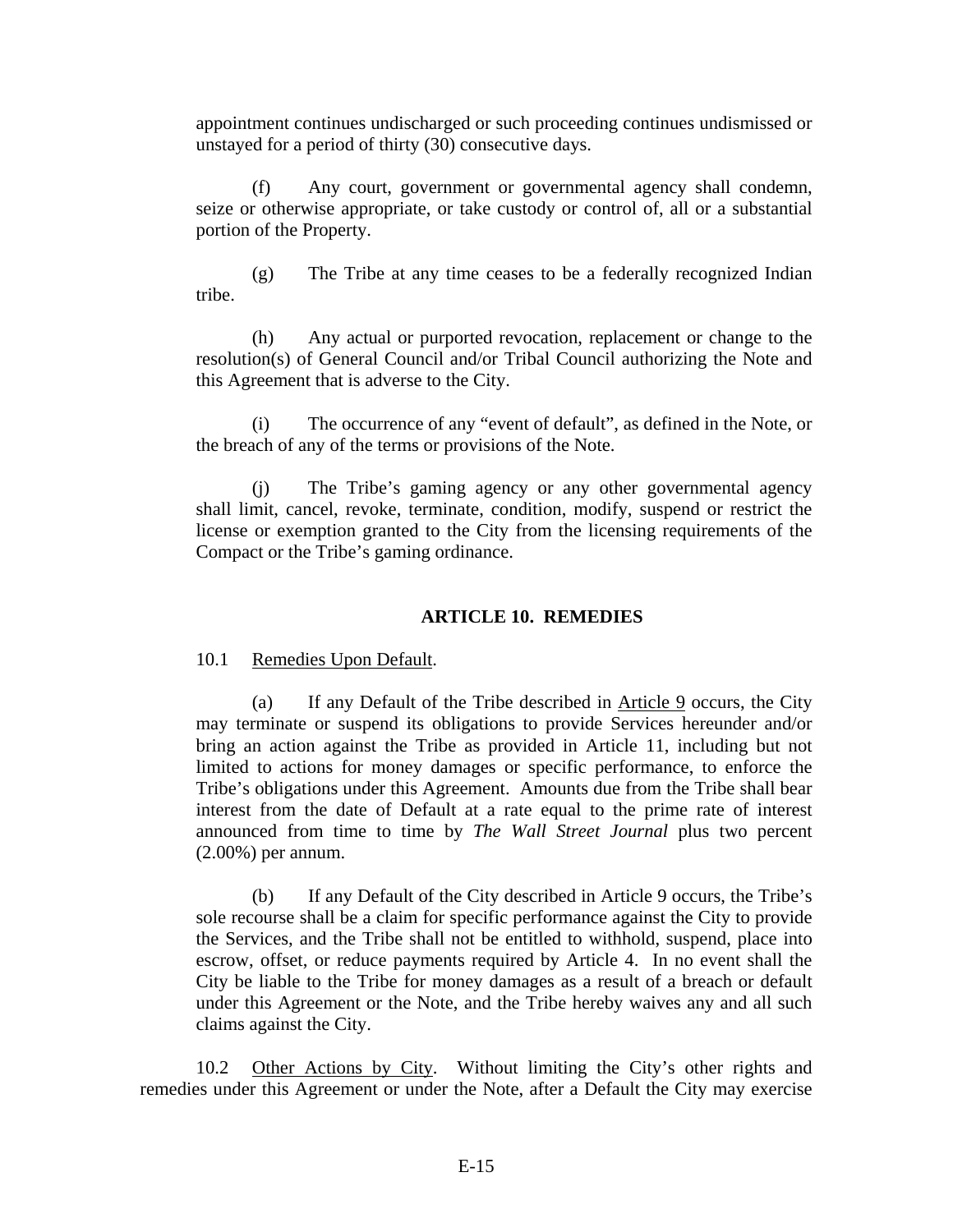any rights or remedies available at law or in equity. All of the rights and remedies under this Agreement and the Note shall be cumulative and non-exclusive, to the extent permitted by law, and may be exercised successively, concurrently or in any order as the City shall elect.

10.3 Preservation of Rights. No delay or omission of either Party to exercise any right under this Agreement or the Note shall impair such right or be construed to be a waiver of any Default or an acquiescence therein. Any single or partial exercise of any such right shall not preclude other or further exercise thereof or the exercise of any other right, and no waiver, amendment or other variation of the terms, conditions or provisions of this Agreement or the Note shall be valid unless in writing signed by the Parties, and then only to the extent in such writing specifically set forth.

## **ARTICLE 11. DISPUTE RESOLUTION**

11.1 Meet and Confer. Without limiting the following provisions of this Article 11, in the event the City or the Tribe believes that the other has committed a possible violation of this Agreement, it may request in writing that the parties meet and confer in good faith for the purpose of attempting to reach a mutually satisfactory resolution of the problem.

11.2 Waiver of Jury Trial. The Tribe hereby expressly waives any right to trial by jury of any claim, demand, action or cause of action arising under this Agreement or in any way connected with or related or incidental to the dealings of the parties hereto or any of them with respect to the this Agreement, or the transactions related thereto, in each case whether now existing or hereafter arising, and whether sounding in contract or tort or otherwise; and the undersigned hereby agrees and consents that any such claim, demand, action or cause of action shall be decided by court trial without a jury, and that the City may file an original counterpart or a copy of this section with any court as written evidence of the Tribe's waiver of its right to trial by jury.

11.3 Waiver of Sovereign Immunity. The Tribe and the City each hereby expressly and irrevocably waives its sovereign immunity (and any defense based thereon) from any suit, claim, action or proceeding (including an arbitration proceeding) or from any legal process (whether through service of notice, attachment prior to judgment, attachment in aid of execution, execution, exercise of contempt powers, or otherwise) in any forum, with respect to this Agreement, the Note, and the transactions contemplated hereby and thereby.

11.4 Consent to Jurisdiction. The Tribe and the City hereby expressly submit and consent to the jurisdiction of the courts of the State of California (including all courts to which decisions of the courts of the State of California may be appealed), the courts of the United States, and the courts of any other state which may have jurisdiction over the subject matter, over any such action, and over the parties, with respect to any dispute or controversy arising out of the Note, this Agreement, including any amendment or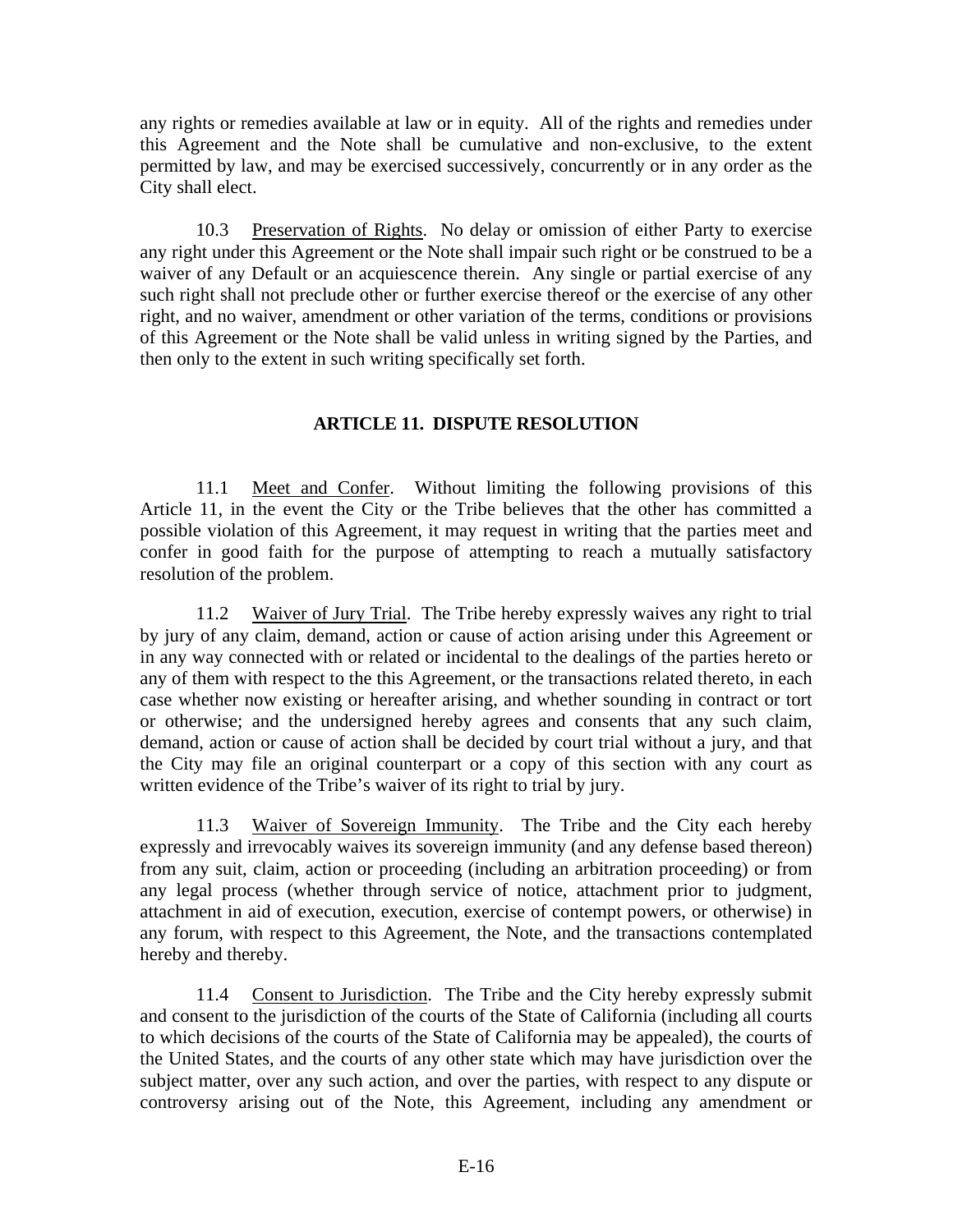supplement which may be made hereto or to any transaction in connection herewith and enforcement of any arbitration award. While the parties do not purport to confer jurisdiction upon any court that does not have competent jurisdiction to enforce the Note or this Agreement, it is the intent of both parties to have any enforcement action occur in either federal or state court. Without in any way limiting the generality of the foregoing, the parties expressly authorize any government or other agency authorities who have the right and duty under applicable law to take any and all action authorized or ordered by any federal or state court, including without limitation, entering the Property in giving effect to any judgment entered. In the event a suit is commenced on this Agreement regarding the subject matter of this Agreement (including but not limited to a suit for the enforcement of an arbitration award), neither party will dispute the jurisdiction of the courts of the State of California (including all courts to which decisions of the courts of the State of California may be appealed), the courts of the United States, and the courts of any other state which may have jurisdiction over the subject matter, over any such action and over the parties.

11.5 Binding Arbitration. At the option of either party, claims or disputes arising under this Agreement may be resolved in Oakland, California by binding arbitration in accordance with the Voluntary Commercial Arbitration Rules of the American Arbitration Association ("AAA") or any other rules mutually agreed upon by the parties. Both parties, in waiving immunity from suit or arbitration, recognized and agree that submitting to the rules of the AAA is deemed to be a consent that judgment upon any arbitration award may be entered in any court described in Section 11.4. In any arbitration proceeding, each party will select one arbitrator. An additional arbitrator will be selected by the two arbitrators chosen by the parties. If the additional arbitrator is not chosen in this manner within ten (10) days after the parties select their arbitrators, the additional arbitrator shall be chosen in accordance with the rules of the AAA. No person shall be eligible to serve as an arbitrator if the person is related to, affiliated with, or has represented in a legal capacity either party to this Agreement. The arbitrators shall be retired California state or federal judges or attorneys at law admitted to practice and in good standing in California. The parties hereto further agree that the arbitrators may award interim injunctive relief before the final arbitration award. Any controversy concerning whether an issue is arbitrable shall be determined by the arbitrators. A decision of the arbitrators shall be final, legally binding and enforceable.

11.6 Waiver of Exhaustion of Tribal Remedies. Except for entry of judgment on and enforcement of an arbitration award, the Tribe expressly waives jurisdiction of any Tribal court which may be created or become effective after the date of this Agreement with respect to any action commenced relating to this Agreement, including any amendment or supplement thereto or hereto, and the Tribe waives any requirement which may exist for exhaustion of any remedies available in any Tribal court or other Tribal forum prior to commencing any such action.

11.7 Judgment. Under no circumstance may any judgment be entered or enforced for an amount greater than the amounts due under the terms of this Agreement and the Note.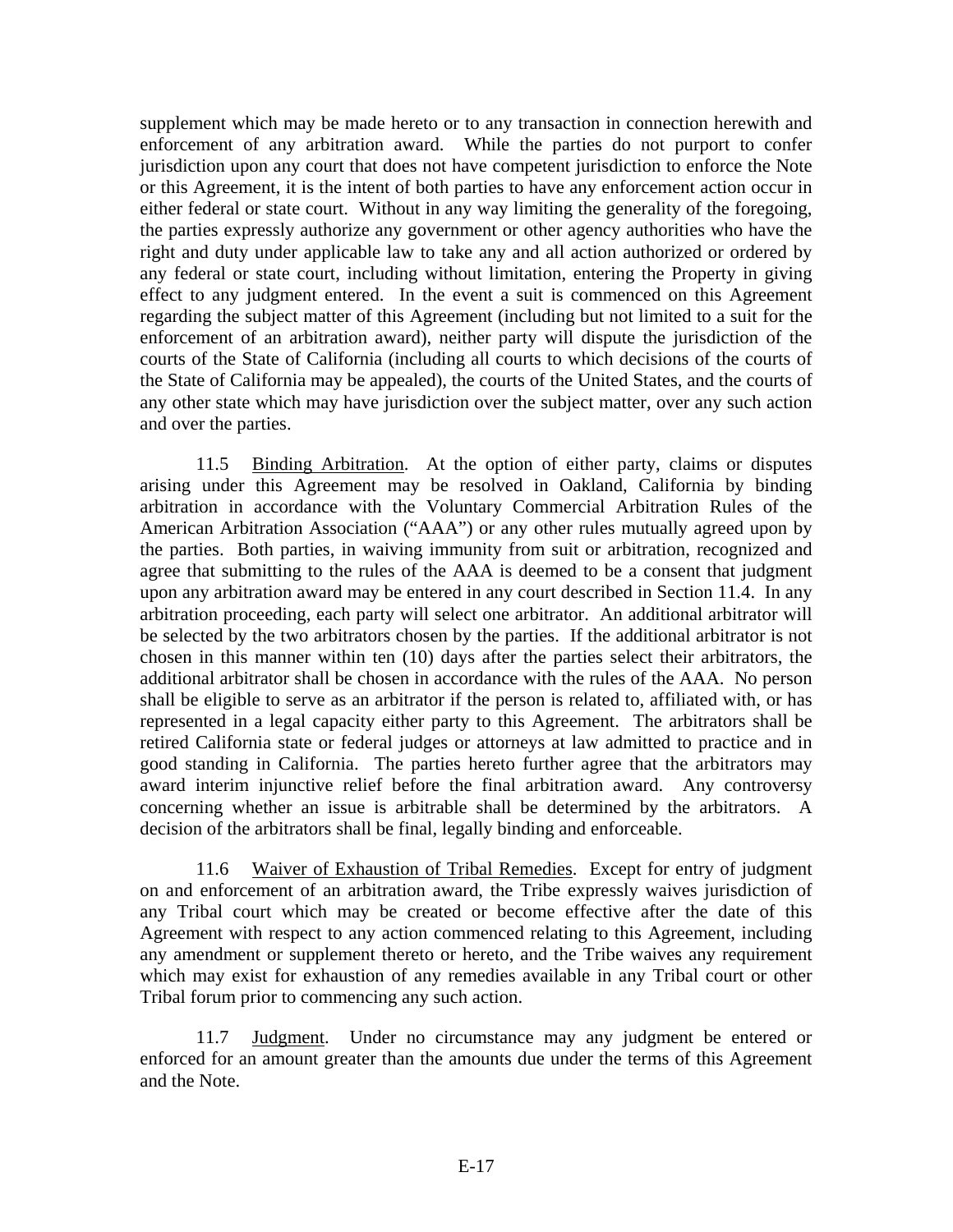11.8 Benefit and Irrevocability. The waivers and consents described in this Agreement shall inure to the benefit only of the parties themselves, which parties shall have and be entitled to all available legal and equitable remedies, including the right to specific performance, money damages and injunctive or declaratory relief. The waivers of sovereign immunity and consents to jurisdiction contained in this Agreement are irrevocable.

#### **ARTICLE 12. TRIBAL CITY ADVISORY COMMITTEE**

The City and the Tribe agree to establish a Tribal City Advisory Committee (the "Committee") in accordance with the following:

12.1 Composition of Committee. The Committee shall be composed of two members of the City Council (or their designees), the Police Chief (or his or her designee), the City Manager (or his or her designee), and four representatives of the Tribe.

12.2 Open Meetings. Committee meetings shall be open to the public, and Committee members may invite staff and associates as they deem appropriate to participate.

12.3 Meeting Times. The Committee shall meet on a quarterly basis, or more frequently, according to procedures established by the Committee.

12.4 Authority of Committee. The Committee shall consider issues related to implementation of this Agreement, proposals for amendments to this Agreement, and concerns over any matter within the scope of this Agreement. The Committee may make recommendations to the Tribe and City, including amendments to this Agreement, which both parties may consider before implementing any actions concerning the subject matter of this Agreement.

#### **ARTICLE 13. MISCELLANEOUS PROVISIONS**

13.1 Governing Law. This Agreement shall be governed by and construed in accordance with applicable federal and California law (without regard to conflict of law provisions).

13.2 Effective Date, Term, and Termination. This Agreement shall become effective when the following have occurred: (i) satisfaction of the conditions precedent described in Article 7, and (ii) approval of this Agreement by the Bureau of Indian Affairs (or receipt of written notice from the Bureau of Indian Affairs that no approval is required) (the "Effective Date"). The initial term of this Agreement shall be coextensive with the initial term of the Compact, and this Agreement shall automatically renew on the same terms upon any renewal or extension of the Compact. If the Compact is not renewed or extended beyond its initial term, this Agreement shall terminate upon expiration of the initial term. Following the initial term, if the Compact is renewed or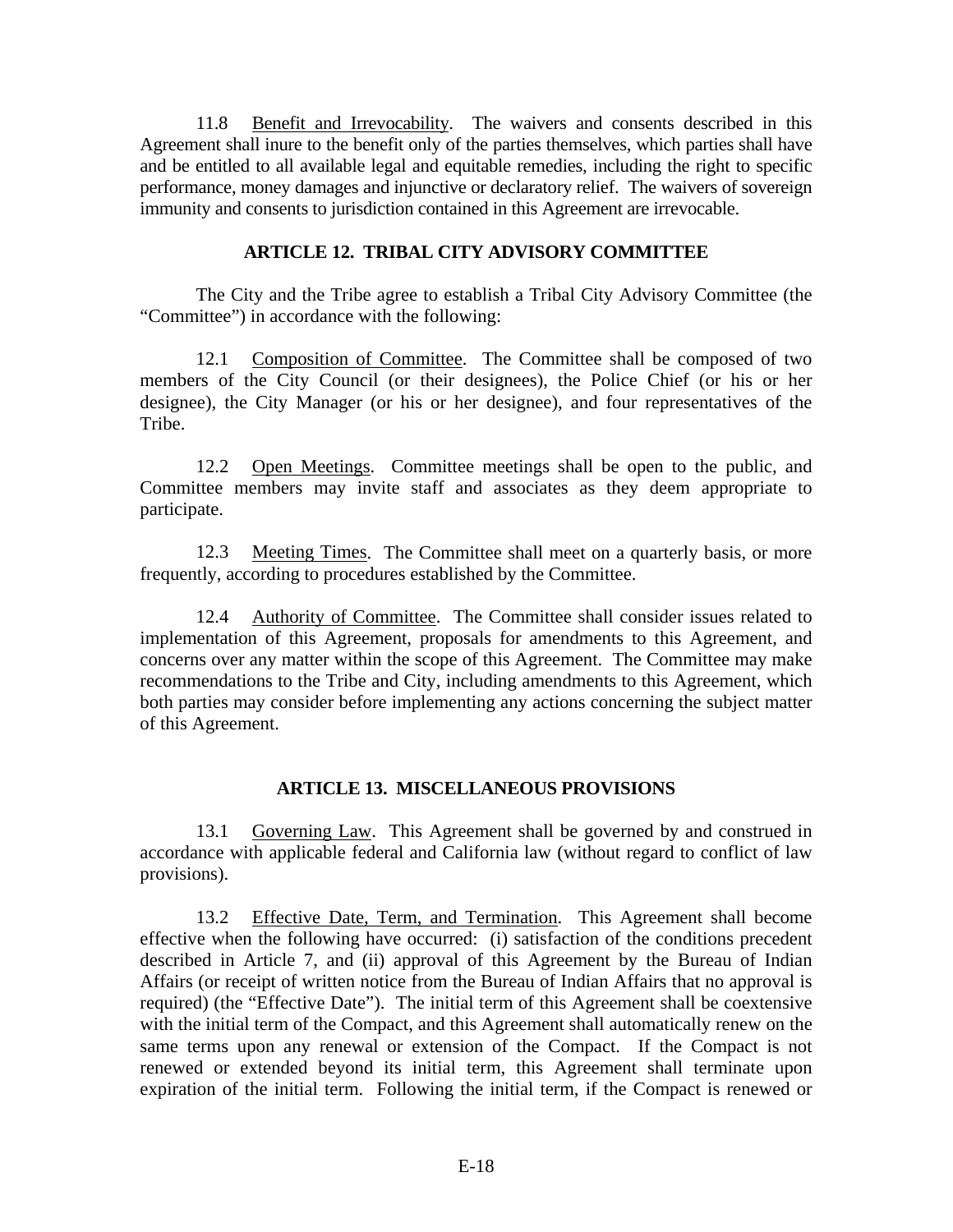extended on terms that are less economically favorable to the Tribe, the parties shall negotiate in good faith to reduce the Service Payments and Community Benefit Payments commensurately. Prior to the Effective Date, neither party shall have any obligation or liability whatsoever to the other party. This Agreement shall automatically terminate if the LDA is terminated prior to the Closing.

13.3 Tribe's Payment Obligations Absolute and Unconditional. The Tribe acknowledges that the Service Fees and Community Benefit Payments described in Article 4 are an essential part of the exchange contemplated by this Agreement, the Note, and the LDA. Accordingly, the Tribe waives any and all defenses relating to, or right to challenge or contest, the amounts payable under this Agreement. NOTWITHSTANDING ANYTHING EXPRESS OR IMPLIED IN THIS AGREEMENT OR ANY OTHER DOCUMENT TO THE CONTRARY, THE TRIBE'S OBLIGATIONS TO MAKE THE PAYMENTS PROVIDED FOR IN THIS AGREEMENT, AT THE TIMES AND IN THE AMOUNTS REQUIRED, ARE ABSOLUTE AND UNCONDITIONAL, AND SHALL NOT BE SUBJECT TO ANY WITHHOLDING, SETOFF, COUNTERCLAIM, OR REDUCTION OF ANY KIND.

13.4 Indemnification by Tribe. The Tribe agrees to indemnify, hold harmless and defend the City, its agents, representatives, and employees, against all losses, claims, damages, penalties, judgments, liabilities and expenses (including, without limitation, all expenses of litigation or preparation therefor whether or not the City is a party thereto) which the City may pay or incur arising out of or relating to this Agreement or the transactions contemplated hereby, except to the extent determined in a final nonappealable judgment by a court of competent jurisdiction to have resulted from the gross negligence or willful misconduct of the City. The obligations of Tribe under this Section shall survive the termination of this Agreement.

13.5 Successors in Interest. If local jurisdiction over the area in which any of the Property is located is transferred from the City to a local government other than City, that local government shall have the right to succeed to the rights and obligations of City under this Agreement by providing written notice to the Tribe of its intent to do so. Before such transfer, the City, the Tribe and the other local jurisdiction shall meet to discuss and resolve by amendment to this Agreement all issues of remaining impacts on City services or payments due from the Tribe to the City as set out in this Agreement that will or reasonably can be expected to continue after the transfer of responsibility.

13.6 Attorneys Fees. In any judicial action or arbitration brought pursuant to the provisions of this Agreement, the prevailing party shall be entitled to recover reasonable attorneys' fees and costs as are determined by the court or arbitrator.

13.7 Third Party Beneficiaries. This Agreement is not intended to, and shall not be construed to, create any right on the part of a third party (other than the indemnified parties and successors in interest described in Sections 13.4 and 13.5 above) to bring an action to enforce any of its terms.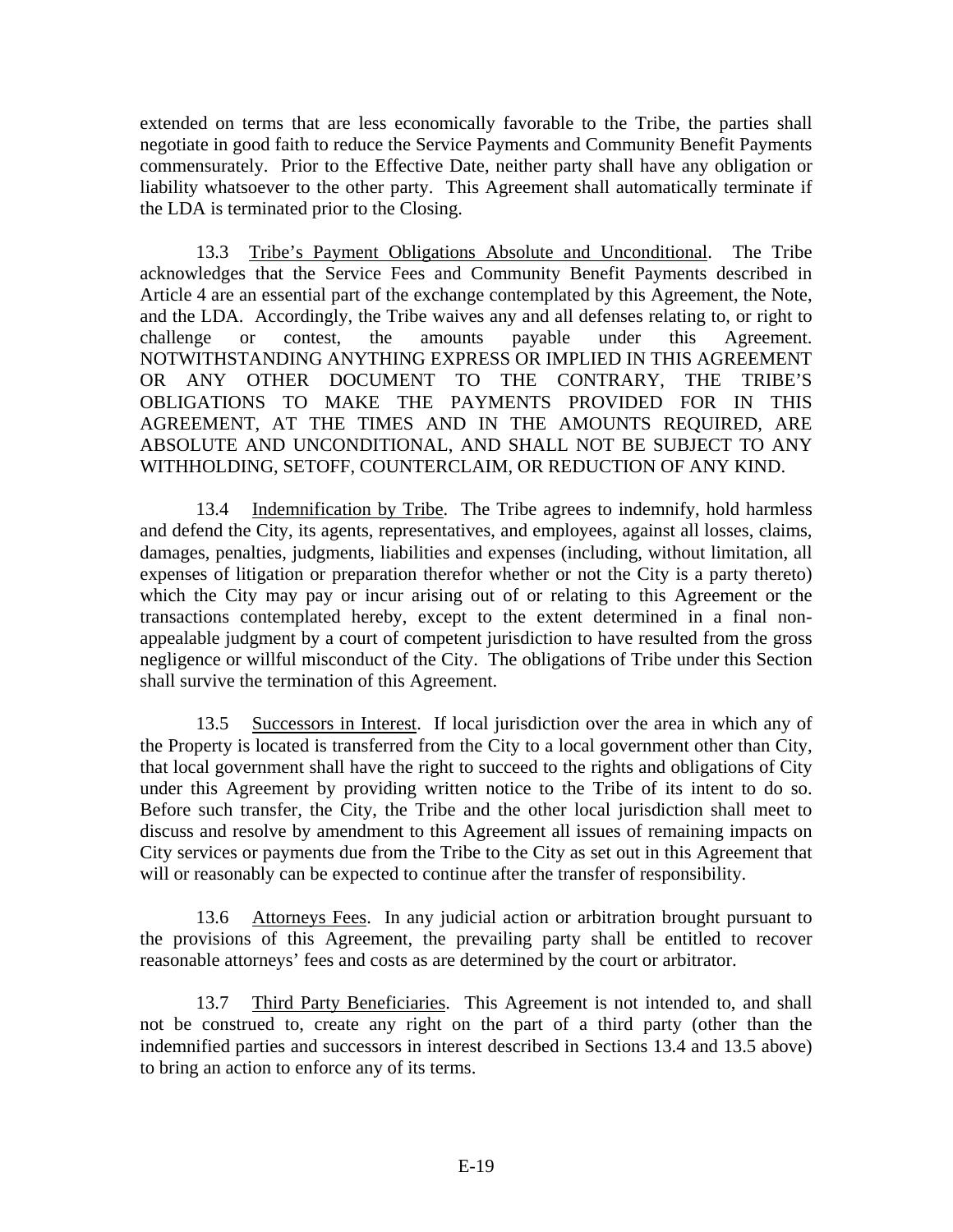13.8 Entire Agreement. This Agreement, the Note, and the LDA constitute the entire Agreement between the parties and supersede all prior written and oral Agreements, if any, with respect to the subject matter hereof and thereof.

13.9 Amendment. This Agreement may be amended only by mutual written agreement of the parties.

13.10 Severability. The invalidity of any provision or portion of this Agreement shall not affect the validity of any other provisions of this Agreement or the remaining portions of the applicable provisions. If any provision of this Agreement is determined invalid which results in the diminution of any payments or financial obligations of the Tribe to the City, then the parties shall use their best efforts to renegotiate the terms of the invalid provisions; in the event that the parties are unable to successfully renegotiate the invalid terms, they shall resolve the matters at issue through the disputed resolution provisions of this Agreement.

13.11. Duty to Exercise Good Faith. Throughout the term of this Agreement, the parties agree to exercise good faith and to observe the covenants contained herein.

WHEREFORE, IN WITNESS WHEREOF, the parties hereby execute and enter into this Agreement with the intent to be bound thereby through their authorized representatives whose signatures are affixed below.

GUIDIVILLE BAND OF POMO INDIANS OF THE GUIDIVILLE RANCHERIA

By:\_\_\_\_\_\_\_\_\_\_\_\_\_\_\_\_\_\_\_\_\_\_\_\_\_\_

CITY OF RICHMOND, CALIFORNIA

By:\_\_\_\_\_\_\_\_\_\_\_\_\_\_\_\_\_\_\_\_\_\_\_\_\_\_

APPROVED

United States Secretary of the Interior, or her designee

 $\mathbf{B} \mathbf{v}$ :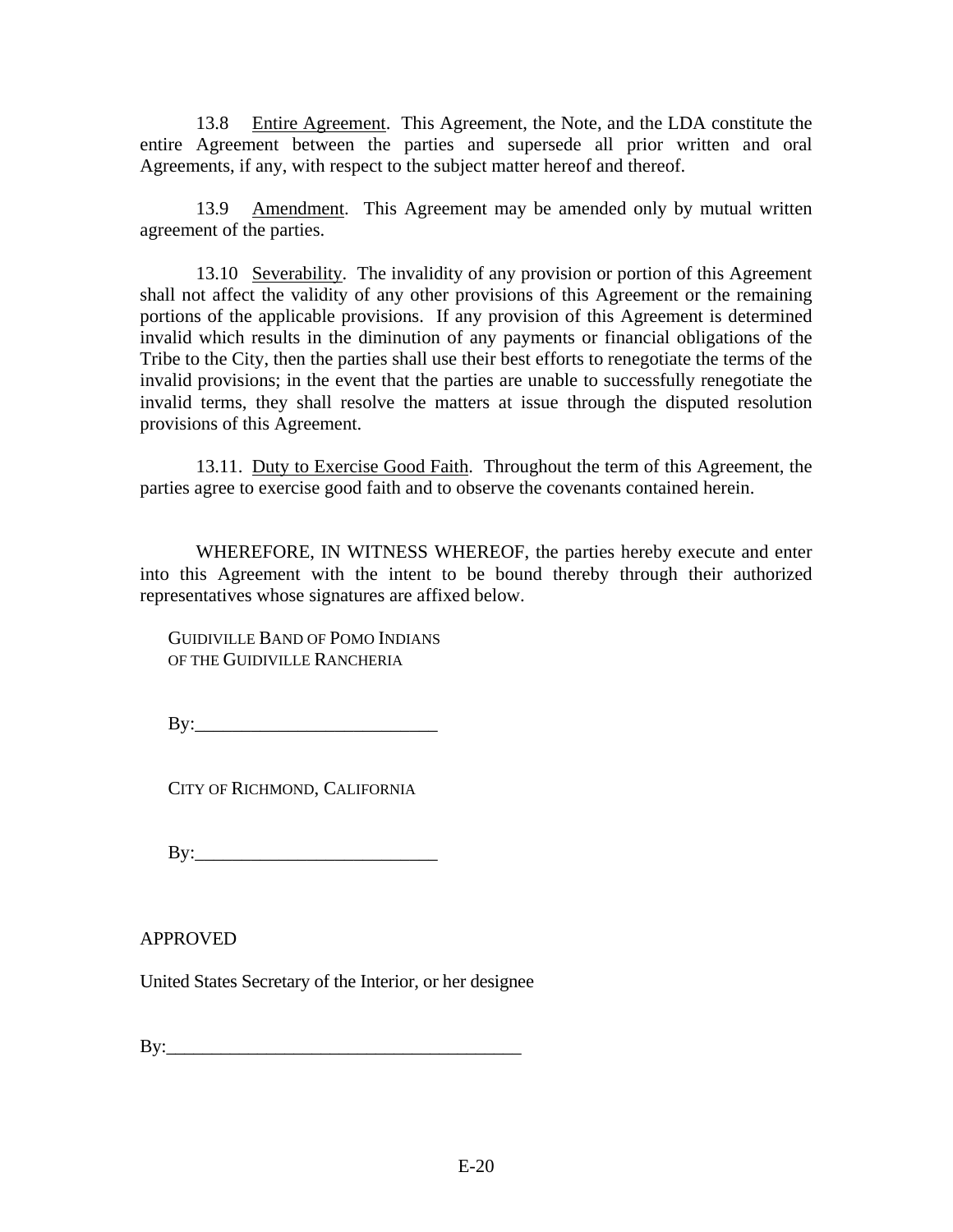#### **SCHEDULE 2.2 POLICE SERVICES**

Significant impacts on police services and resources would include: 1) on-site issues; 2) byproducts associated with gambling that would be spread across the entire community; 3) traffic related issues to include accident prevention and on-going enforcement; vicecrimes; and eventual later investigation of all of the above issues.

Additional police staff and associated equipment needed:

- 1 Police Lieutenant (Police Liaison/Manager)
- 5 Police Officers (Uniformed Patrol Beat 24/7)
- 2 Police Officers (Investigations)
- 1 Secretary (Clerical/Permits)
- 1 Marked Patrol Car
- 2 Unmarked Patrol Car

The associated cost to provide the above service is \$1,500,000.00.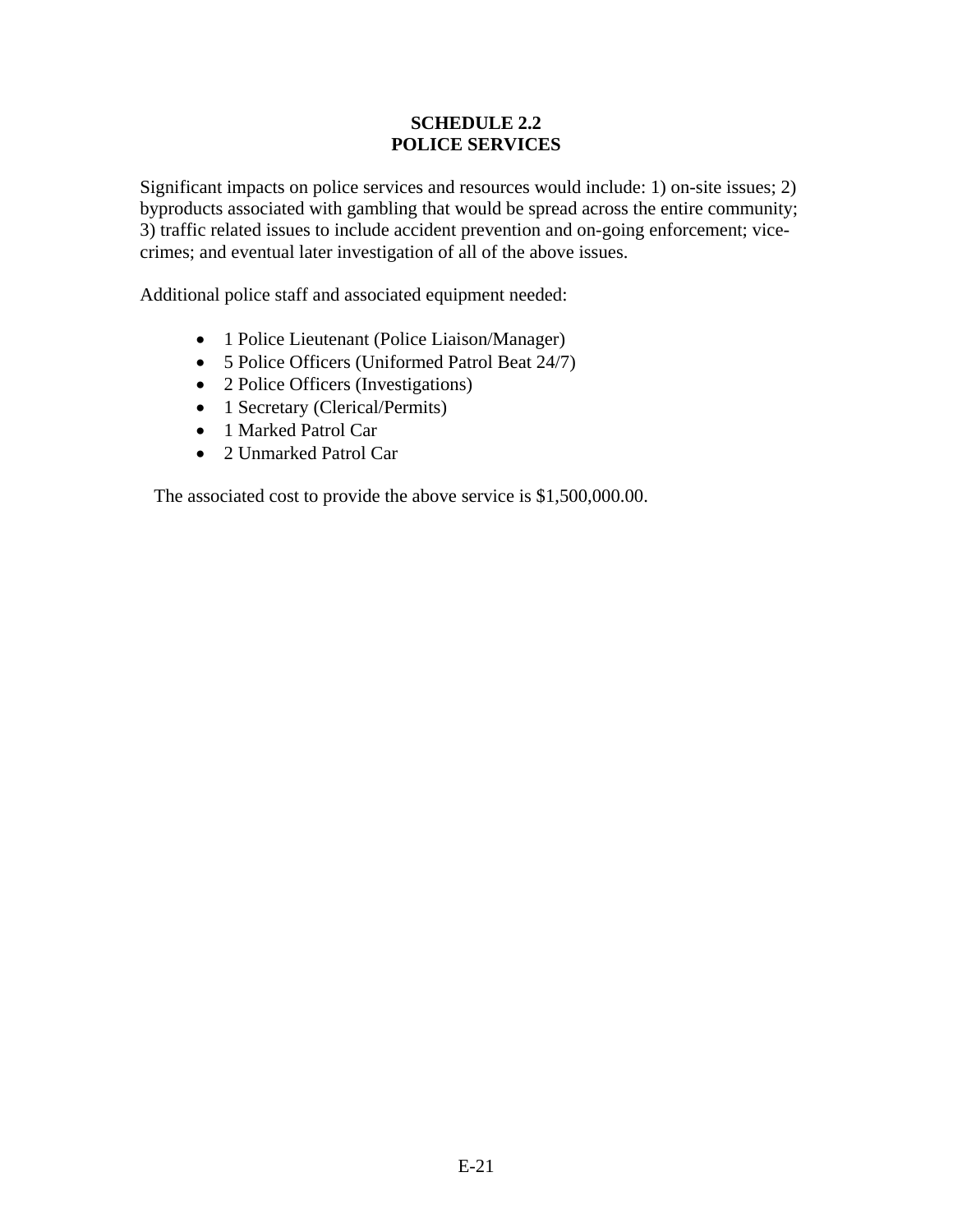#### **SCHEDULE 3.1 ROADWAY MAINTENANCE AND ENHANCEMENT PROGRAM**

Maintain Western Drive to the westerly end and all major streets leading to the Project site. The annual cost will be \$ 4,400,000.00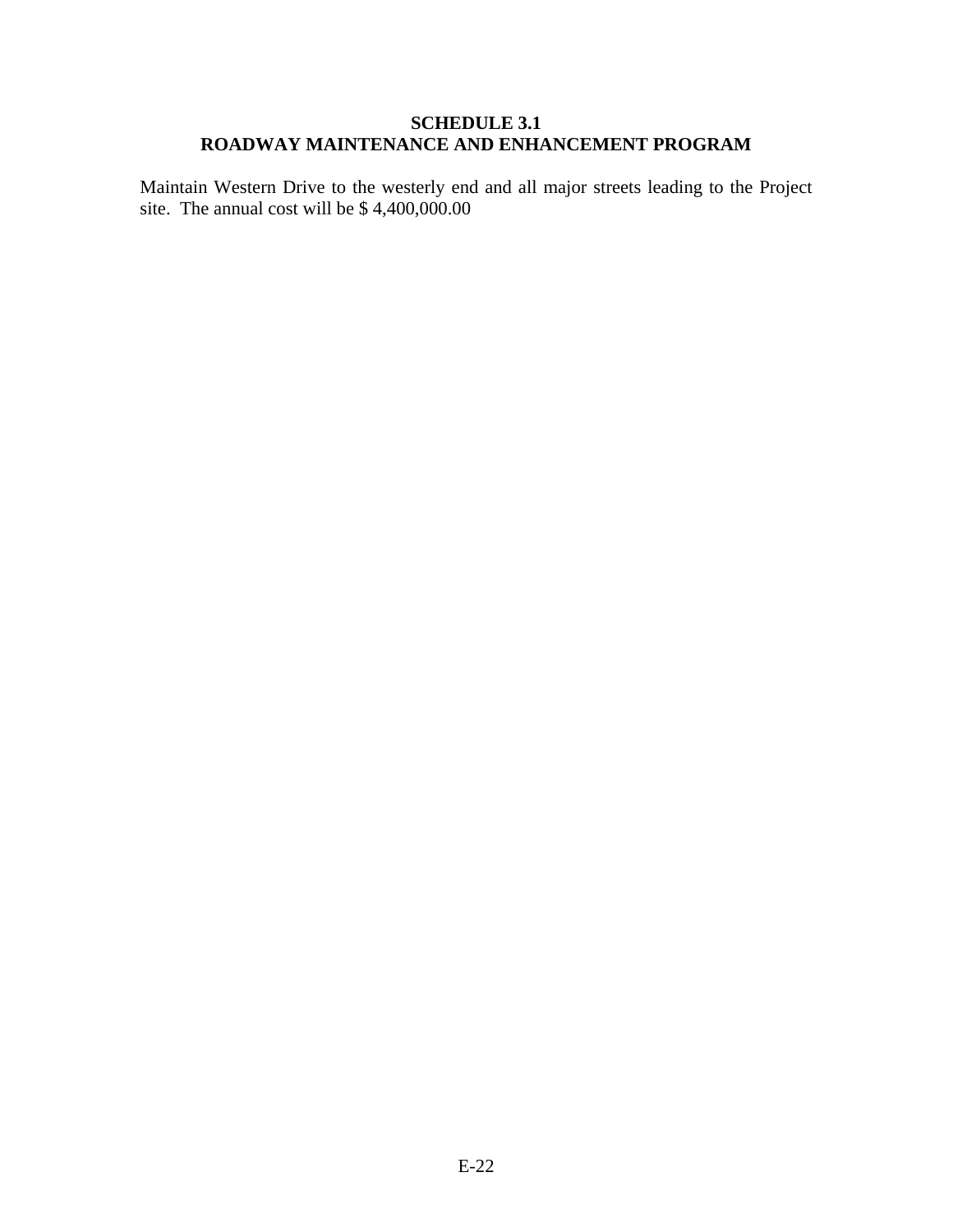### **Exhibit F First Source Agreement**

THIS AGREEMENT is entered into this day of 300, by and between the Guidiville Band of Pomo Indians of the Guidiville Rancheria, a federally recognized Indian Tribe (hereinafter referred to as "Tribe"), and (hereinafter referred to as "Contractor").

#### WITNESSETH:

WHEREAS, the Contractor has been awarded a contract by the Tribe (the "Contract") to perform certain construction work, consulting services, gaming operations management or other services as described as follows:

WHEREAS, the Contractor desires to enter into this First Source Agreement with the Tribe;

NOW, THEREFORE, the parties hereto mutually agree as follows:

The Contractor and the Tribe agree that, during the term of the Contract (including any extensions approved by the Tribe) the Contractor shall seek qualified employees to fill entry-level and new employment positions. These positions may include but shall not be limited to positions involving construction, operations, maintenance and management of the hotel(s)/convention center/casino/retail facilities. The positions may be either full-time, part-time, or seasonal. In order to find qualified employees the Contractor shall follow the following procedures:

A. Upon learning of the availability of an employment position created by vacancy of an existing position or of a new employment position, the Contractor shall provide written notice of such position to: (i) the local union, with a copy to the Tribe and City of Richmond's Employment and Training Department ("ETD"), for union classifications, and (ii) the Tribe and ETD for non-union classifications, of any open employment positions qualified to be filled as a part of this Agreement. The notice shall include a general description of the position and the Contractor's minimum requirements for qualified applicants. The Contractor shall request the Tribe, the union or ETD, as applicable, to refer qualified applicants for such position to the Contractor's appropriate human resources representative (this process is hereafter referred to as the "Multiple Notification Process"). The Contractor shall, at the same time, forward a copy of the notification to the manager of the relevant project or his designee with a request to approve the use of temporary workers during the hiring period. In the Multiple Notification Process, the Contractor shall utilize the "namecall," "rehires" or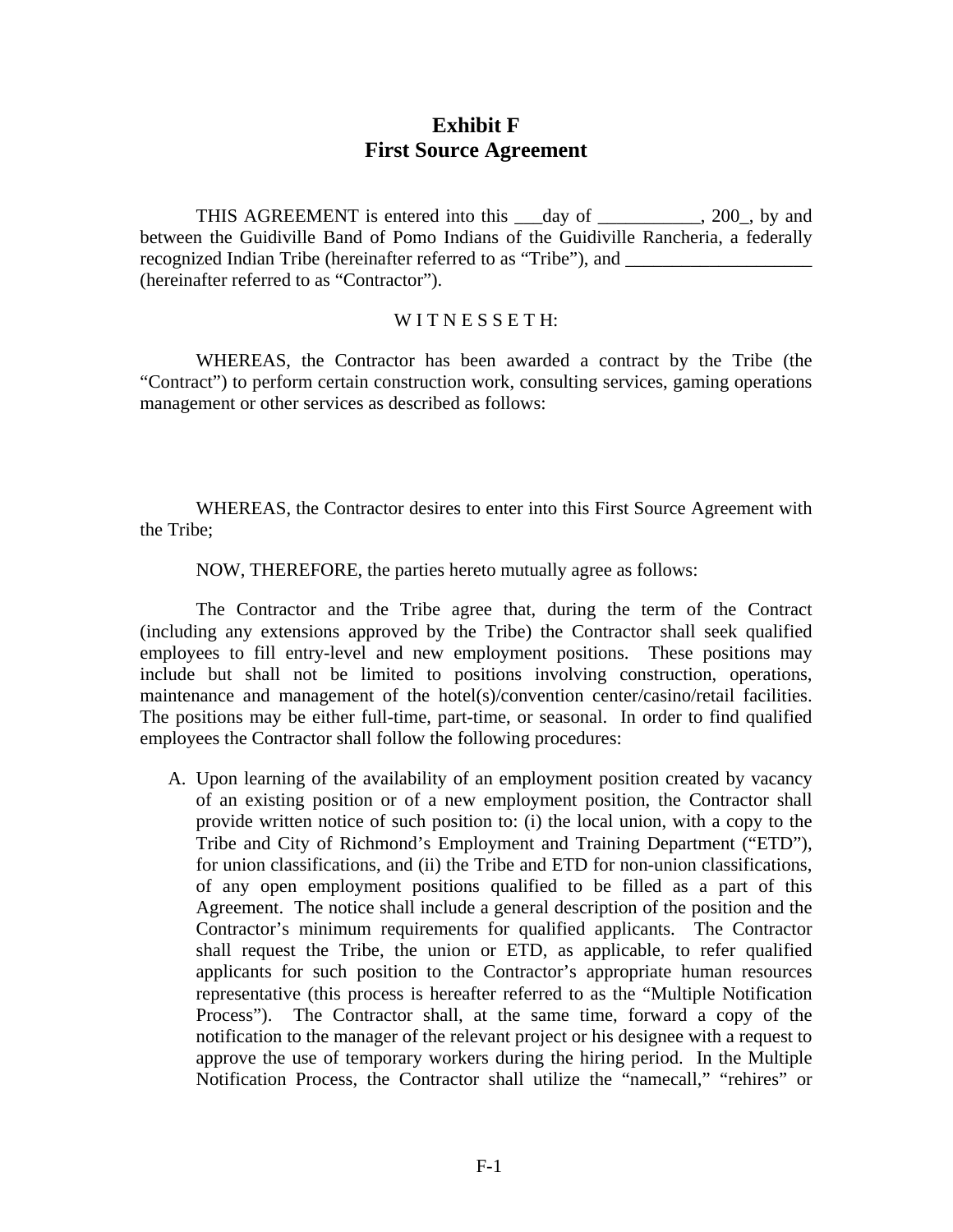"sponsorship" options in maximizing the participation of members of the Tribe, Native Americans and residents of the City of Richmond (the "City").

- B. After initiating the Multiple Notification Process, the Contractor should, in normal circumstances, refrain from any general announcement or advertisement of the availability of such position for a period of five (5) business days. A general announcement shall not include any internal postings or postings with affiliates of the Contractor seeking an employee for an open position which would otherwise be subject to this Agreement. Such five-day period is hereinafter referred to as the "Advance Notice Period." During such Advance Notice Period, the Tribe, the union and/or ETD shall then submit a list of candidates qualified for the position to the Contractor. The Contractor shall review the qualifications of the candidate submitted and consent to grant interviews to those candidates it deems that in its reasonable business judgment to be qualified for the position advertised. The Contractor shall use its reasonable business judgment in selecting employees. After the Advance Notice Period, the Contractor may post, advertise or otherwise publicize the job opening.
- C. Upon receipt from the Contractor of a notice of an employment position, the Tribe, the union or ETD may each refer to the Contractor a minimum of one (1) and up to a maximum of five (5) candidates for employment believed by the Tribe, the union or ETD to be qualified for each position and who meet the Contractor's minimum requirements for such position, and may make arrangements for the person or persons referred to be interviewed by the Contractor within the Advance Notice Period. In the event that the Tribe, the union or ETD believes that it is unable to refer qualified candidates for such position within the Advance Notice Period, it shall so inform the Contractor as soon as possible, and if any of the Tribe, the union or ETD fails to do so, each thereby waives the obligation of the Contractor to refrain from further announcement or advertisement to fill such position during the balance of the Advance Notice Period.
- D. In the event that any persons seek employment with the Contractor at the job site at any time, the Contractor shall have the person complete a Job Site Application consisting of name, address, telephone number, social security number and trade. The Contractor will then submit this information to the Tribe, the appropriate union and/or ETD, as provided for under the Multiple Notification Process.
- E. The Contractor shall use reasonable efforts in conjunction with the Tribe, the union and ETD to employ a workforce reflecting reasonable parity with the Bay Area adult demographic population. In addition, the Contractor shall use reasonable efforts to employ persons who reside in or near the Tribal property and to benefit both the Tribe and City communities. To benefit both parties, the Contractor will use reasonable efforts to, where practical: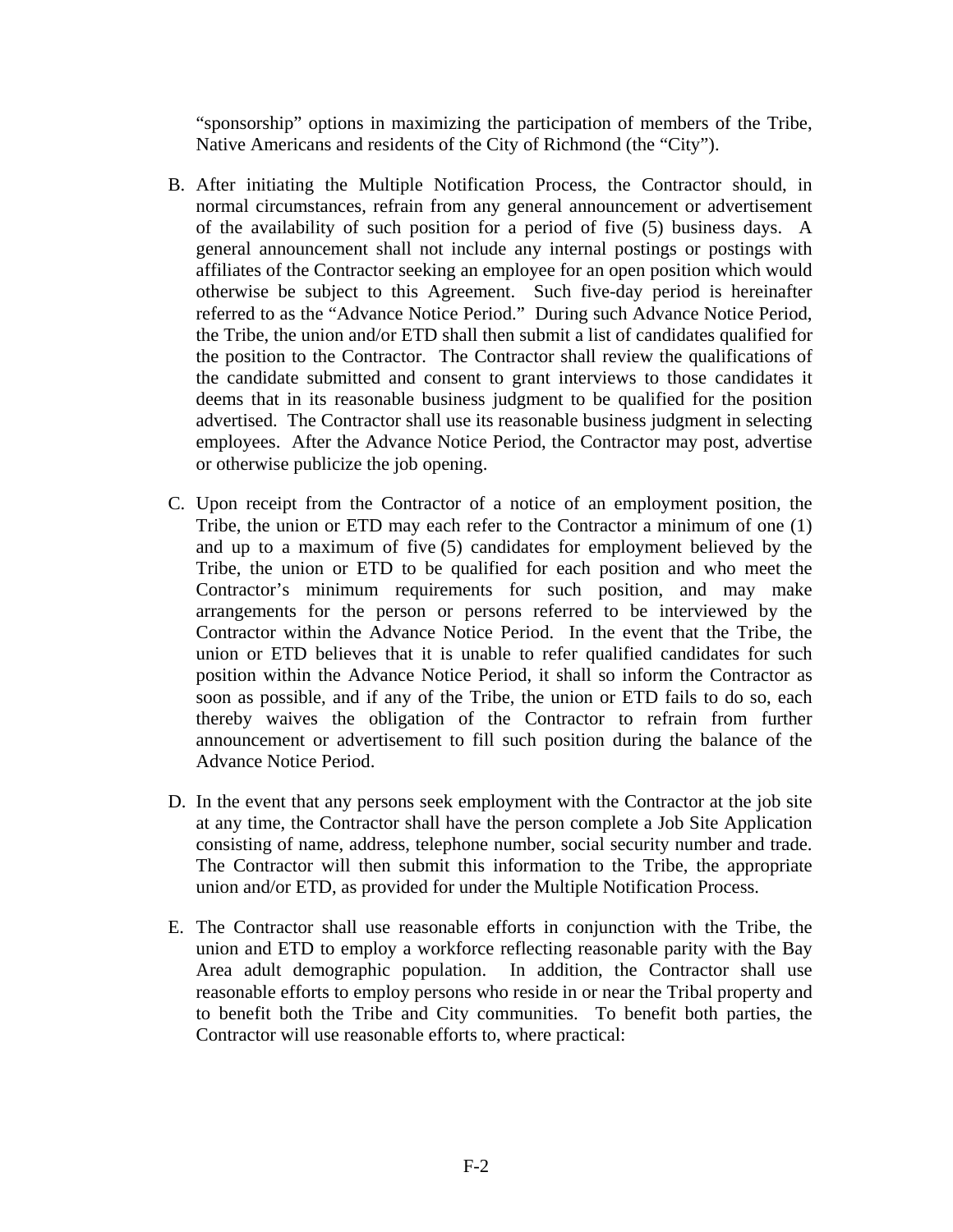- 1. Employ a construction workforce reflecting reasonable parity with the West Contra Costa County adult demographic population, based on the 2000 census.
- 2. Hire 50% of its new-hire operational workforce from bona fide members of the Tribe, Native Americans or residents of the City, including hiring a minimum of 20% of its new-hire operational workforce from residents of the City.
- 3. With respect to construction workers, hire 50% of new union apprentices or new workers from bona fide members of the Tribe, Native Americans or residents of the City, including hiring a minimum of 40% of new hires or new union apprentices from residents of the City until a minimum of 20% of its new hires are residents of the City.
- F. Nothing contained herein shall prevent the Contractor from filling job vacancies or newly created positions without compliance with the foregoing procedures by transfer or promotion from its existing staff of the Contractor or its affiliates, if any, or from a file of qualified applicants maintained by the Contractor, provided, however, that the Contractor shall give appropriate consideration to those applicants in such file or qualified applicants previously referred by the Tribe, the union or ETD. Further, nothing contained herein shall be construed to require Contractor or any construction, operations, maintenance or management agent or independent subcontractor engaged by the Contractor to hire any candidate referred by the Tribe, the union or ETD.
- G. The Contractor shall incorporate the provisions of this First Source Agreement in all sub-contracts, consulting agreements, and other agreements for labor that it uses to perform the services contemplated in the Contract between the Tribe and the Contractor whose personnel will be assigned to perform for the Contractor under the Contract and shall obligate such agent or subcontractor to comply with the procedures set forth in Paragraphs A through C above. Nothing contained herein shall be construed to require the Contractor or its agents or subcontractors to terminate or replace any employee solely to comply with the provisions of this First Source Agreement.
- H. The Contractor shall be responsible for monitoring compliance with this Agreement. The Contractor shall, on a quarterly basis, furnish appropriate employment records to the Tribe and any additional information required by the Tribe to ascertain the status of members of the Tribe, Native Americans or residents of the City hired pursuant to this Agreement. Failure by the Contractor to provide the Tribe with proper documentation may result in delay of progress payments for that portion which is deemed not in compliance with the provisions of this Agreement.
- I. Nothing contained in the Agreement shall preclude the Tribe and its contractors from entering into other agreements to use other employment agencies to employ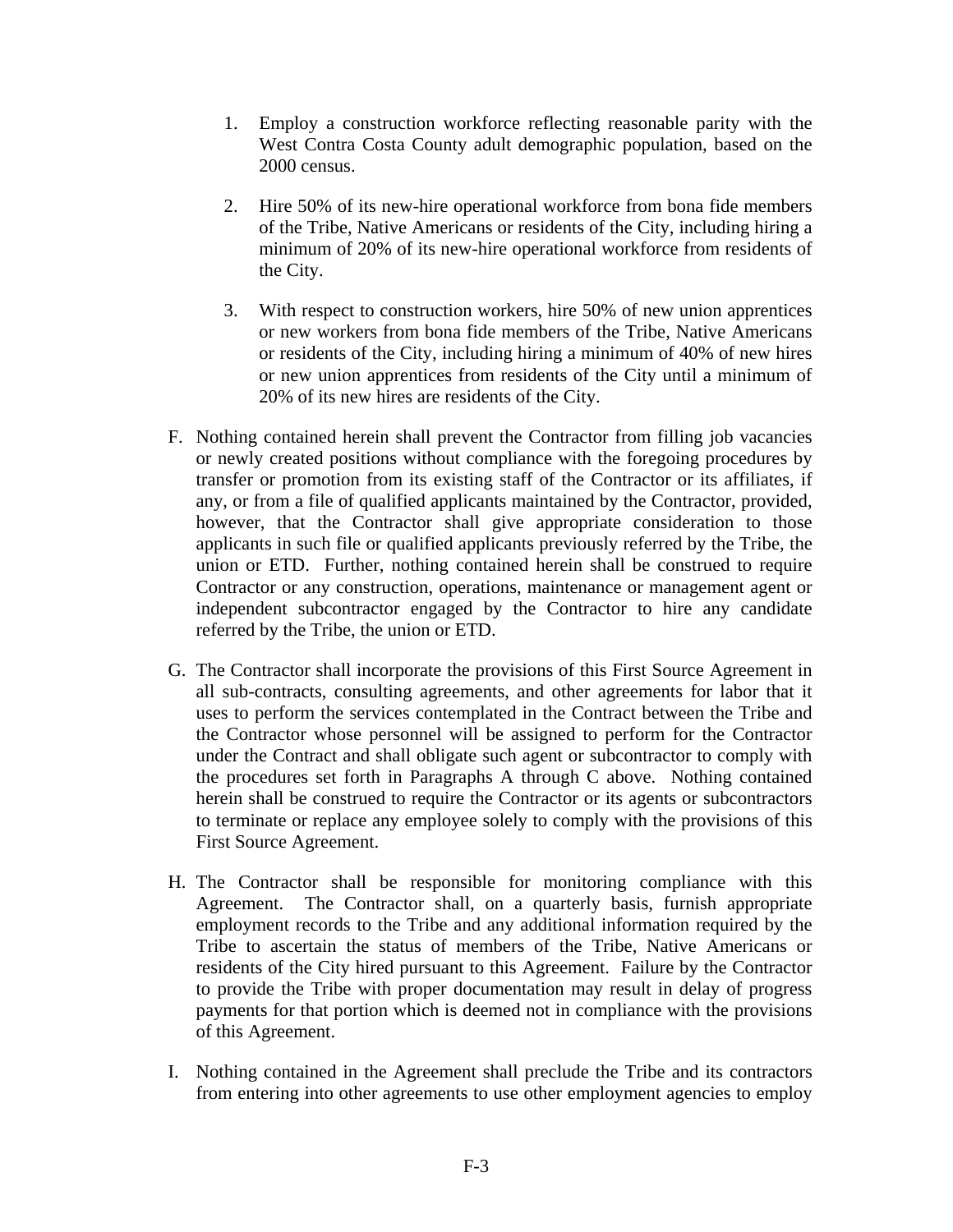persons to work on the project. Subject to certain preferences available to members of the Tribe and Native Americans under federal Indian preference statutes and other than as to those persons, the Tribe and Contractor agree that during the construction and operation of the project there shall be no discrimination on the basis of race, color, creed, religion, sex, sexual orientation, marital status, ancestry or national origin in the hiring, firing, promoting or demoting of any person engaged in the operation of the facilities.

J. The Contractor should seek to offer training programs to assist members of the Tribe, Native Americans and residents of the City to become qualified for positions at the project to the extent permitted by applicable law.

Executed this  $\_\_$  day of  $\_\_$ , 200.

Guidiville Band of Pomo Indians of the Guidiville Rancheria:

By:

**Chairperson** 

Contractor:

| $\mathbf{v}$<br>by: |  |
|---------------------|--|
| $T_{\rm it}$ le.    |  |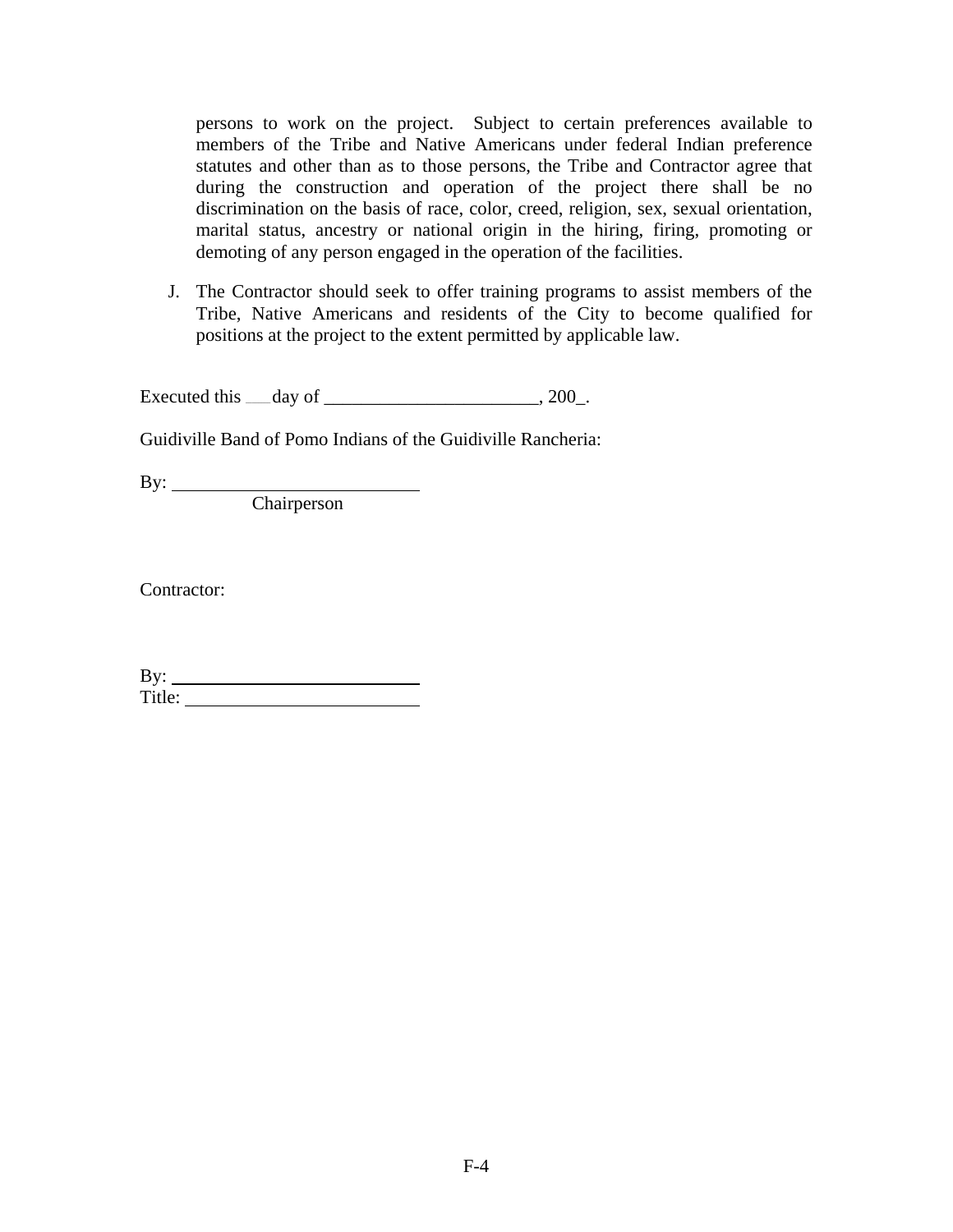# **Exhibit G Preliminary Site Plan**

# **Point Molate Resort Hotel/Casino**

prepared for **Upstream Point May 25, 2004**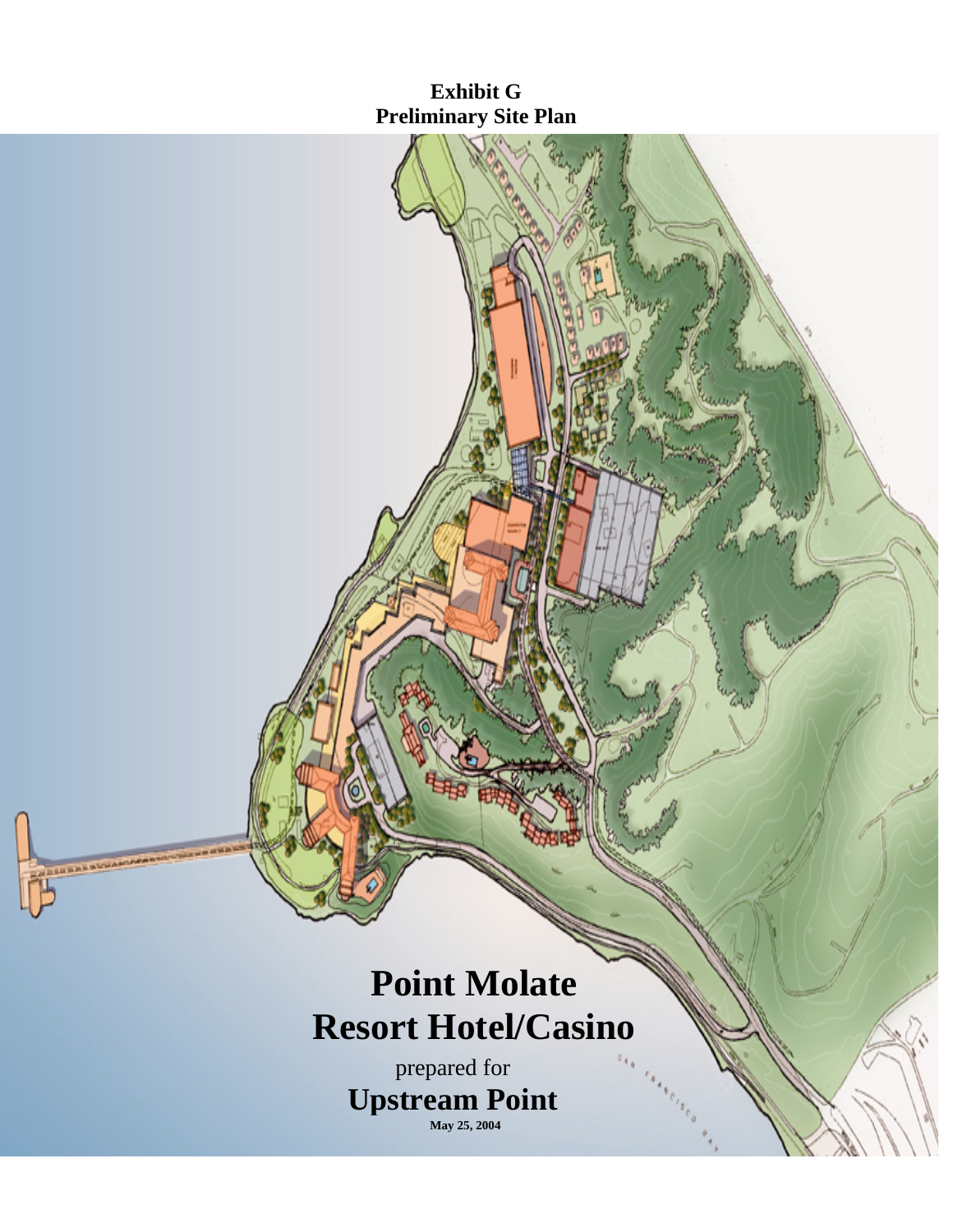## **Exhibit H Scope of Development**

#### **Overview**

The project will reflect the goals and objectives of the Point Molate Base Reuse Plan by including a range of hospitality, retail, entertainment and recreation uses, while providing job and revenue generation for the City. The project will include a balance of development and open space on the property.

The project will feature first class destination resort and gaming facilities, together with approximately 150,000 square feet of indoor related entertainment and conference space, 1,100 hotel rooms and approximately 300,000 square feet of retail space, together with public-serving uses, park and open space and pedestrian, bicycle and vehicular access and circulation. Retail uses will be organized into a pedestrian village inland from and parallel to the shoreline, leaving a generous park and Bay Trail alignment on the Bay's edge. In concert with the Bay Trail, the plan provides for a ferry terminal at the Point Molate pier, with clustered public facilities and amenities to provide the necessary shoreside facilities and enhance the waterfront experience. Development along the shoreline will be clustered in designated areas, leaving the majority of the shoreline in a natural state.

#### **Historic Preservation**

The project will reuse and redevelop the Winehaven Historic District in a way that will preserve its unique historic character, at the same time providing an economic reuse option that will provide the funds necessary to preserve and restore the Winehaven building, cottages and ancillary structures. Winehaven will be developed into an integrated gaming and entertainment complex, with a range of restaurants and small retail shops. The cottages will be restored and used as guest suites and related facilities for one of the luxury hotels.

#### **Public Access**

While public access may be limited in those minimal portions of the hillsides necessary to maintain security, the proposed project will allow maximum public access to the development area as well as to shoreline and designated park and open space areas. The Bay Trail and public access plan will be designed in consultation with members of the Trails for Richmond Action Committee and the Point San Pablo Peninsula Open Space Committee. The circulation plan will encourage public access to the shoreline, park areas, Winehaven and restaurant and retail sites for recreation and entertainment.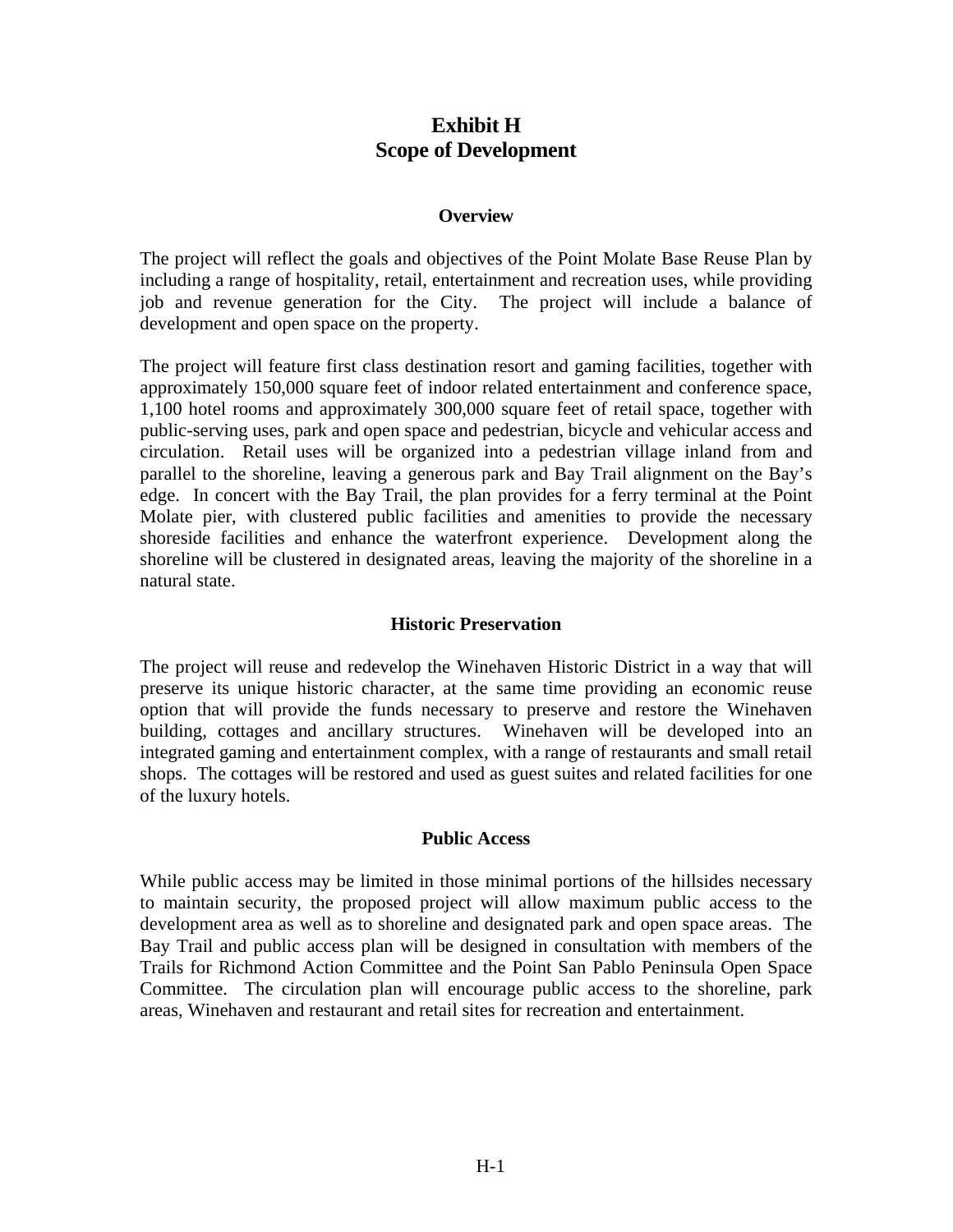#### **Environmental Considerations**

The proposed project will enhance the environment in several ways. The Developer will mitigate the usual environmental impacts (traffic, etc.) associated with new development through project features and both on- and off-site improvements. As part of the project, the Developer will accelerate the remaining cleanup of petroleum compounds left on the site by historic United States Navy operations. The cleanup will be performed in collaboration both with the US Navy and with the site's community-based Restoration Advisory Board (RAB). The Developer, together with the Navy and the RAB, will review and prioritize Navy cleanup efforts to support site reuse, while increasing environmental protection.

The project will include approximately 33 acres of shoreline park running continuously along the shoreline for the entire length of the shoreline, and approximately 150 acres of Hillside Open Space. The public will, for the most part, be allowed access to those areas, although some minimal portions of the Hillside Open Space will be off-limits to the public for security, maintenance, governmental and traditional tribal purposes. Access to the Hillside Open Space will be required to operate and maintain the systems designed for long-term ground-water remediation in the area of former petroleum tanks. Trails through the Hillside Open Space will provide a unique park-like experience, one of the few areas where hillside and valley terrain are proximate to the SF Bay shoreline. A specific trail and open space plan will be developed in consultation with a variety of stakeholders, including members of the Trails for Richmond Action Committee and the Point San Pablo Peninsula Open Space Committee.

The project will incorporate several design features to accommodate the expected large numbers of visitors to the site. These include:

- Development of a ferry terminal with related shoreside facilities to encourage ferry use between the site and San Francisco and other Bay Ferry Terminals. The inclusion of park-and-ferry service to facilitate Richmond commuters access to the ferry service is being considered but may require satellite parking to be feasible;
- Inclusion of a shuttle service interior to the site to minimize car traffic within the project. The shuttle will carry people between the parking areas, ferry terminal, retail, hotel and entertainment centers;
- Use of satellite parking areas (exact locations to be determined) and shuttling of visitors and employees to the site;
- Expected improvements to the Western Drive/Hwy 580 intersection to increase traffic capacity and direct traffic to the satellite and on-site parking areas. (The scope of these improvements is still under study).

#### **Hotels**

The project anticipates luxury hotels on the site accommodating approximately 1,100 hotel rooms. The hotels may be linked with and adjacent to the Winehaven gaming and entertainment center. Additional hotel rooms, near the shoreline park and ferry terminal,